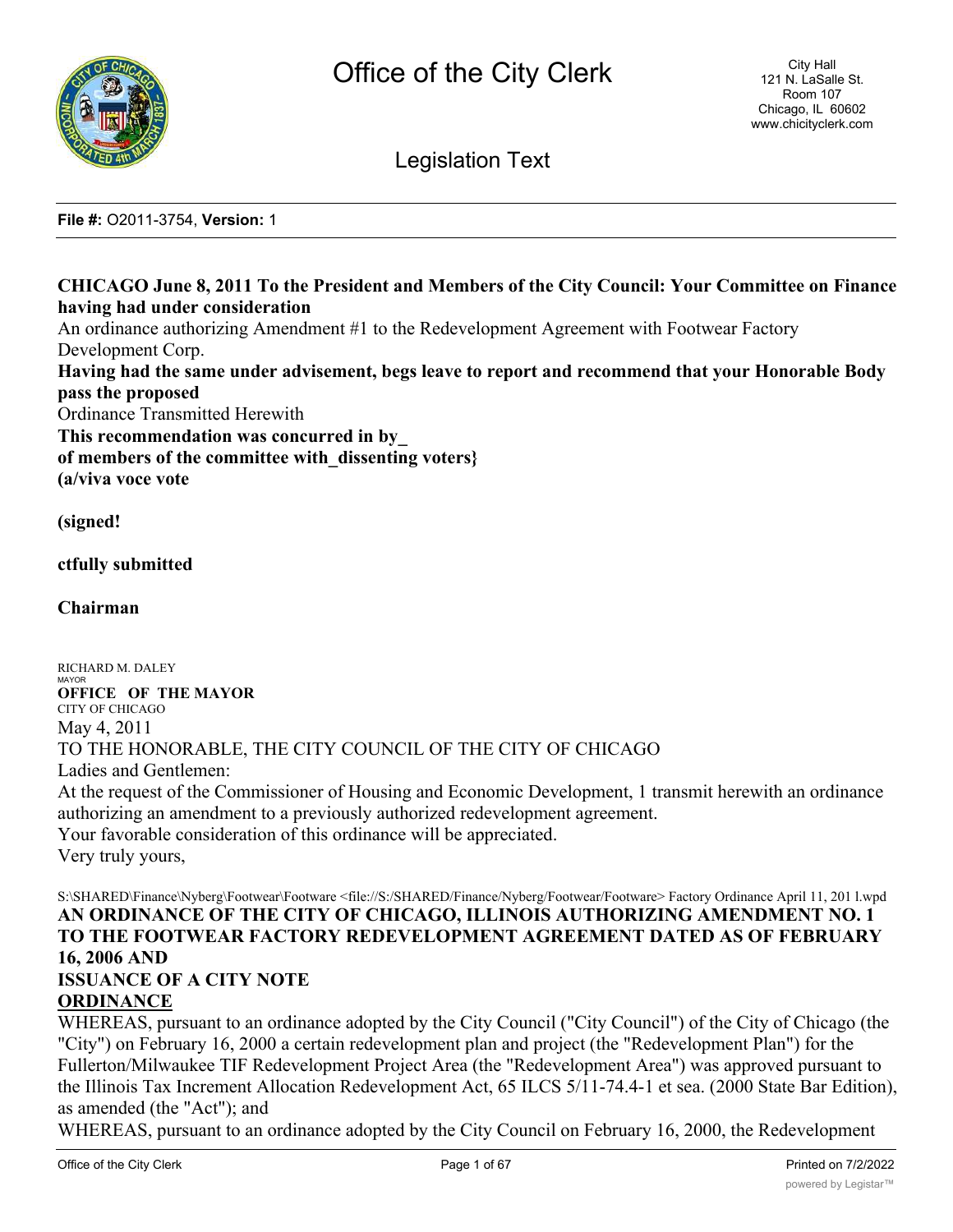Area was designated as a redevelopment project area pursuant to the Act; and ,

WHEREAS, pursuant to an ordinance (the "TIF Ordinance") adopted by the City Council on February 16, 2000 tax increment allocation financing was adopted pursuant to the Act as a means of financing certain Redevelopment Area redevelopment project costs (as defined in the Act) incurred pursuant to the Redevelopment Plan; and

WHEREAS, Footwear Factory Development Corp., an Illinois corporation ("Footwear"). 3963 West Belmont Residential Property, LLC, and Illinois limited liability ("Residential") and 3927 \Vest <file:///Vest> Belmont Commercial Property, LLC, an Illinois limited liability company ("Commercial"), jointly and severally (with Footwear, Residential and Commercial being collectively defined as the "Developer") on February 16, 2006 entered into a redevelopment agreement (the "Agreement") with the City for the redevelopment of two buildings within the Redevelopment Area which are located at 3961 - 63 West Belmont Avenue and 3927 West Belmont Avenue, Chicago, Illinois 60618 contemplating redevelopment into a residential building and two commercial buildings (the "Project"), with the Project expected to cost \$55,912,128, and capitalized terms not otherwise defined in this Ordinance will have the definitions stated in the Agreement or in Amendment No. 1 as defined below; and

1

WHEREAS, on February 4, 2011, the City issued its Certificate of Completion for the Project (the "Certificate") and paid Developer \$500,000 in acquisition funds as provided in the Agreement, and Developer has certified to the City in excess of \$8,500,000 in TIF-Funded Improvements as defined in the Agreement; and WHEREAS, under the Agreement, at issuance of the Certificate, the City was to issue a tax-exempt note in the amount of \$8,000,000 to Developer, if Developer undertook to sell or assign the note in a Qualified Transfer at issuance, with payments of principal and interest on \ the note to be made from Available incremental Taxes deposited into the Fullerton/Milwaukee

TIF Fund; and

WHEREAS, because of the current general economic conditions and current status of the real estate market in the Redevelopment Area and in the City, the Project has not generated sufficient Available Incremental Taxes to support the regular payments of principal and interest on the planned \$8,000,000 note contemplated by the parties when the Agreement was entered into as of February 16, 2006; and

WHEREAS, both the City and Developer agree that the changed circumstances  $\mu_{\rm x}$  supporting the Project require that the City financing terms stated in the Agreement should be amended; now, therefore,

# **BE IT ORDAINED BY THE CITY COUNCIL OF THE CITY OF CHICAGO:**

SECTION 1. The above recitals are incorporated herein and made a part hereof. SECTION 2. The Commissioner (the "Commissioner") of the Department of Housing and Economic Development ("DHED") or a designee of the Commissioner are each hereby authorized, with the approval of the City's Corporation Counsel as to form and legality, to negotiate, execute and deliver Amendment No. 1 to the Agreement between Developer and the City in substantially the form attached hereto as Exhibit A and made a part hereof ("Amendment No. 1"), and such other supporting documents as may be necessary or appropriate to carry out and comply with the provisions of Amendment No. 1, with such changes, deletions and insertions as shall be approved by the persons executing Amendment No. 1 and supporting documents.

SECTION 3. The City Council hereby finds that the City is authorized to issue its tax increment allocation revenue obligation in an aggregate amount not to exceed \$4,160,000 for the purpose of paying a portion of the eligible costs included within the Project.

SECTION 4. There shall be borrowed for and on behalf of the City an aggregate amount not to exceed \$4,160,000 for the payment of a portion of the eligible costs included within the Project and a note of the City shall be issued up to said amount and shall be designated:

**2**

**Tax Increment Allocation Revenue Note (Footwear Factory Redevelopment Project), Series A, Registered No. R-l for a principal amount not to exceed \$4,160,000 (the "City Note").**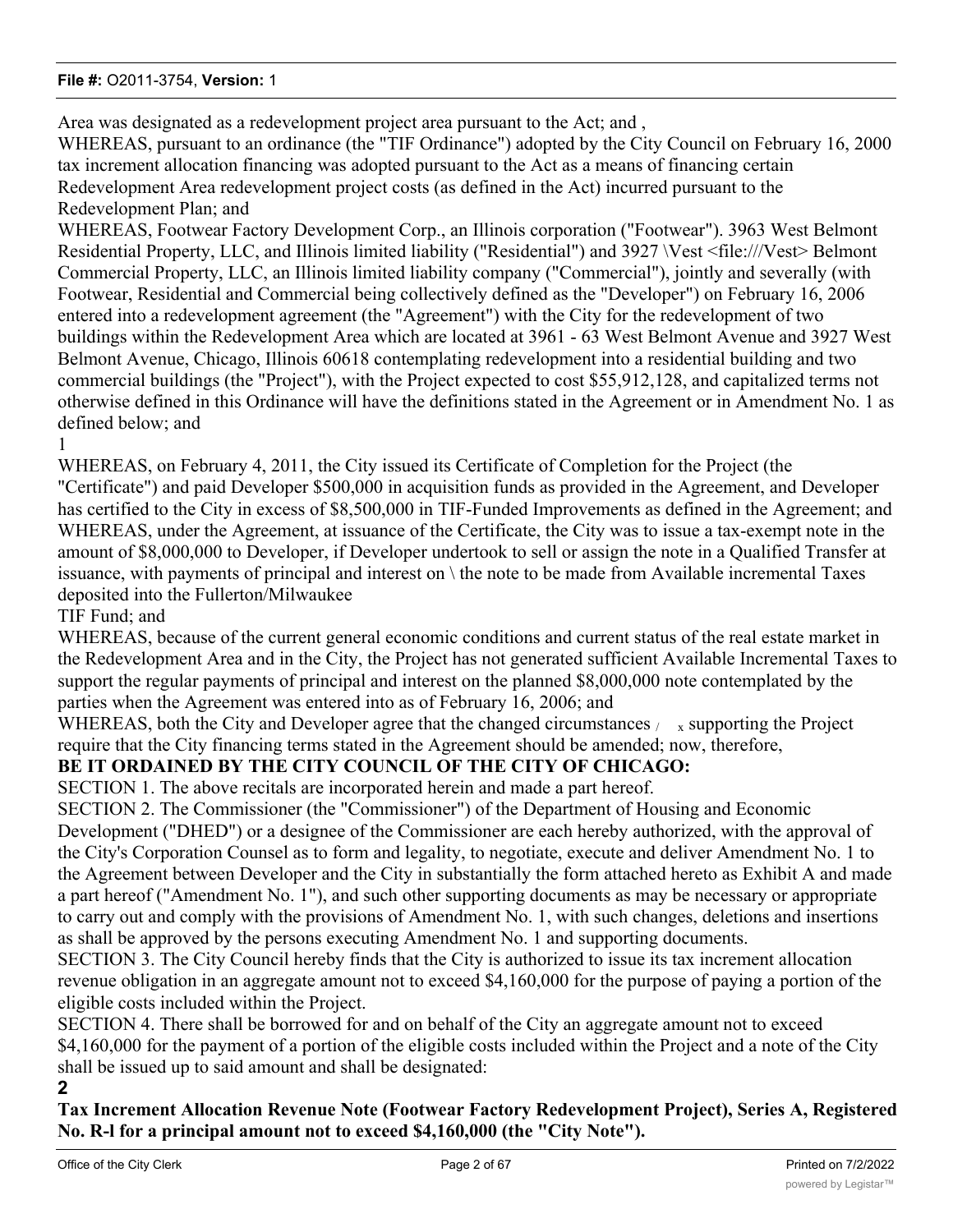The City Note shall be dated the date of delivery thereof, and shall also bear the date of authentication, shall be in fully registered form, shall be in the denomination of the outstanding principal amount thereof and shall become due and payable as provided therein.

> ' The City Note shall bear interest at the rate as calculated in Amendment No. 1 but

not to exceed 8.50% per annum computed on the basis of a 360 day year of twelve 30-day months. Interest on the City Note shall not be subject to federal income taxes.

The City Note shall be subject to such terms as are set forth in the Agreement, Amendment No. 1 and this Ordinance, and may be subject to such changes and additions as are set forth in a Bond Order of the City executed by the Comptroller and filed with the City Clerk at the time of issuance of the City Note. The provisions of any such Bond Order "shall be subject to the parameters set forth in the Agreement, Amendment No. 1 and this Ordinance.

The principal of and interest on the City Note-shall be paid by check or draft of the Comptroller of the City, as registrar and paying agent (the "Registrar") (or, at the City's sole election, by wire transfer of funds), payable in lawful money of the United States of America to the person in whose name such City Note is registered at the close of business on the 15th day of the month immediately prior to the applicable payment date; provided, that the final installment of the principal and accrued but unpaid interest of such City Note shall be payable in lawful money ofthe United States of America at the principal office of the Registrar or as otherwise directed by the City.

The seal of the City shall be affixed to or a facsimile thereof printed on each City Note, .and each City Note shall be signed by the manual or facsimile signature of the Mayor of the City and attested by the manual or facsimile signature of the City Clerk of the City, and in case any officer whose signature shall appear on the City Note shall cease to be such officer before the delivery of the City Note, such signature shall nevertheless be valid and sufficient for all purposes, the same as if such officer had remained in office until delivery. The City Note shall have thereon a certificate of authentication substantially in the form hereinafter set forth duly executed by the Registrar, as authenticating agent of the City for the City Note, and showing the date of authentication. The City Note shall not be valid or obligatory for any purpose or be entitled to any security or benefit under this Ordinance unless and until such certificate of authentication shall have been duly executed by the Registrar by manual signature, and such certificate of authentication upon the City Note shall be conclusive evidence that the City Note has been authenticated and delivered under this Ordinance.

#### **) ' 3**

SECTION 6. The City shall cause books (the "Register") for the registration ofthe City Note (to the extent such transfer is permitted under the Agreement and Amendment No. 1) as provided in this Ordinance to be kept at the principal office of the Registrar, which is hereby constituted and appointed the registrar of the City for the City Note. The Registrar shall maintain a list of the names and addresses of the registered owner(s) from time to time of the City Note and upon transfer shall add the name and address of the new registered owner and eliminate the name and address of the transferor. The City is authorized to prepare, and the Registrar shall keep custody of, multiple Note blanks executed by the City for use in the transfer ofthe City Note. Upon surrender for transfer of the City Note authorized under the this Ordinance at the principal office of the

Registrar, duly endorsed by, or accompanied by: (i) a written instrument or instruments of transfer in form satisfactory to the Registrar; (ii) an investment representation in form satisfactory to the City and duly executed by the registered owner or his attorney duly authorized in writing, (iii) the written consent of the City evidenced by the signature of the Commissioner (or his or her designee) on the instrument of transfer, and (iv) any deliveries required under this Ordinance, the City,shall execute and the Registrar shall authenticate, date and deliver in the name of any such authorized transferee or transferees, a new fully registered City Note of the same maturity, of authorized denomination, for a like aggregate principal amount. The execution by the City of a fully registered City Note shall constitute full and due authorization of such City Note and the Registrar shall thereby be authorized to authenticate, date and deliver such City Note, provided, however, that the principal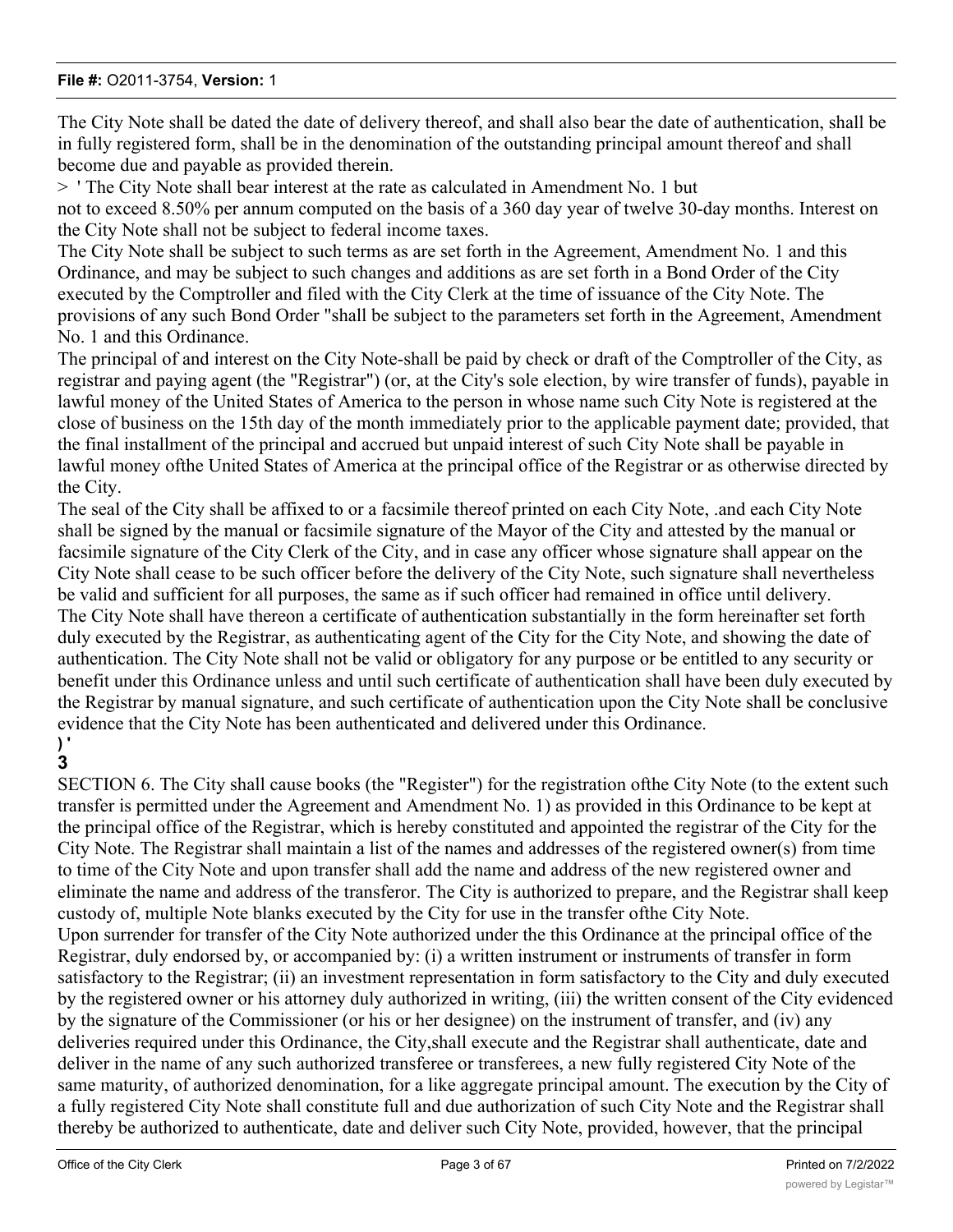amount of such City Note authenticated by the Registrar shall not exceed the authorized principal amount of the City Note less previous retirements. The Registrar shall not be required to transfer or exchange any City Note during the period beginning at the close of business on the fifteenth day ofthe month immediately prior to the maturity date of the City Note nor to transfer or exchange the City Note after notice calling the City Note for redemption has been made, nor during a period of five (5) days next preceding mailing of a notice for redemption of principal of the City Note. No beneficial interests in the City Note shall be assigned, except in accordance with the procedures for transferring the City Note described above. The person or entity in whose name the City Note shall be registered shall be deemed and regarded as the absolute owner thereof for all purposes, and payment of the principal ofthe City Note shall be made only to the order of the registered owner thereof or his legal representative. All such payments shall be valid and effectual to satisfy and discharge the liability upon the City Note to the extent of the sum or sums so paid. No service charge shall be made for any transfer of the City Note, but the City or the Registrar may require payment of a sum sufficient to cover any tax or other governmental charge that may be imposed in connection with any transfer of the City Note.

# **4**

SECTION 7. The principal of the City Note shall be subject to prepayment as provided in the form of the City Note attached to Amendment No. 1 as Replacement Exhibit M. As directed by the Commissioner, the Registrar shall proceed with redemptions without further notice or direction from the City.

SECTION 8. The City Note shall be prepared in substantially the form attached hereto as Exhibit B. SECTION 9. Pursuant to the Agreement, and Amendment No. 1, Developer has agreed to perform construction and redevelopment work necessary for the Project. The eligible costs of such construction and redevelopment up to the amount not to exceed \$4,160,000 shall be deemed to be a disbursement of the proceeds of the City Note, and the outstanding principal amount of the City Note shall be increased by the amount of such advance. The principal amount outstanding of the City Note shall be the amount of principal indicated in the City Note on its date of issuance, or the sum of advances made pursuant to a form of certificate of expenditure (the "Certificate of Expenditure") executed by the Commissioner (or his or her designee) and authenticated by the Registrar, in accordance with the Agreement and Amendment No. 1 minus any principal amount paid on the City Note. A Certificate of Expenditure shall not be valid or obligatory under this Ordinance unless or until authenticated by the Registrar by manual signature. The City shall not execute Certificates of Expenditure that total in excess of \$4,160,000. Upon execution of a Certificate of Expenditure, the Registrar shall promptly send the Certificate of Expenditure to the Registered Owner and retain a copy with the Register. The Certificate of Expenditure for the Redevelopment Note shall be in substantially the form attached hereto as Exhibit C. SECTION 10. The Registrar shall note on the payment schedule attached to the City Note the amount of any payment of principal or interest on the City Note.

SECTION 11. The City Note hereby authorized shall be executed as provided in this Ordinance and the Agreement and Amendment No. 1 and thereupon be deposited with the Commissioner, and by said Commissioner delivered to the Developer.

# **SECTION 12. (a) Special Tax Allocation Fund. Pursuant to the TIF Ordinance, the City has created a special fund, designated as the Fullerton/Milwaukee Redevelopment Project Area Special Tax Allocation Fund (the "Fullerton/Milwaukee TIF Fund")**

The Comptroller of the City is hereby directed to maintain the Fullerton/ Milwaukee TIF Fund as a segregated interest-bearing account, separate and apart from the General Fund or any other fund of the City. Pursuant to the TIF Ordinance, all incremental ad valorem taxes received by the City for the Redevelopment Area are to be deposited into the Fullerton/Milwaukee TIF Fund.

(b) Developer Account. There is hereby created within the Fullerton/Milwaukee TIF Fund a special account to be known as the "Footwear Factory

**5**

Developer Account." The City shall promptly designate and deposit into the Footwear Factory Developer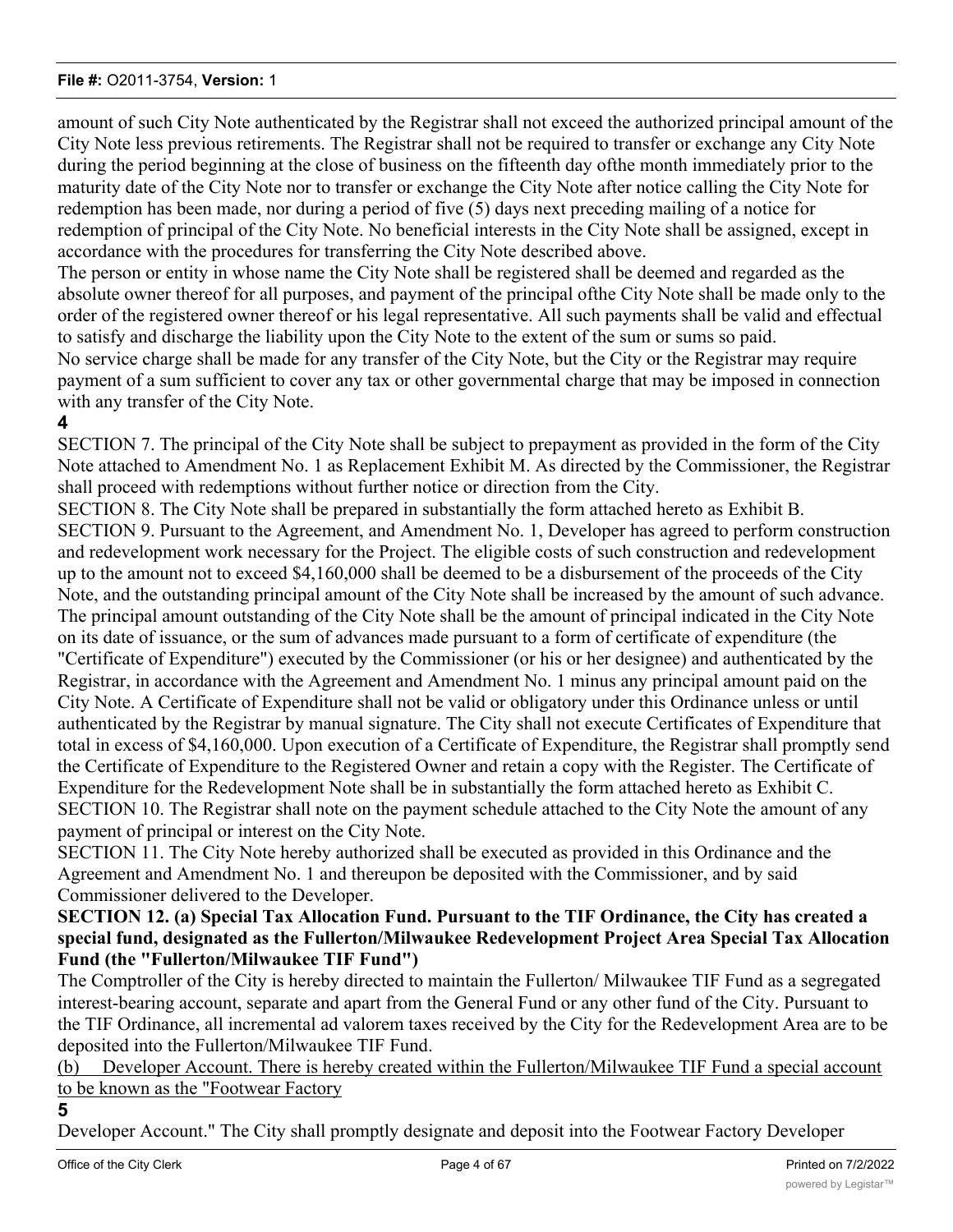Account the incremental taxes defined as the "Incremental Taxes" in the Agreement and Amendment No. 1 which have been deposited into the Fullerton/Milwaukee TIF Fund after the execution and delivery of the Agreement and Amendment No. 1 as may be necessary to pay the interest on and principal of the City Note.  $(c)$   $\land$  Pledge of Footwear Factory Developer Account. The City hereby assigns, pledges and dedicates the Footwear Factory Developer Account, together with all amounts on deposit in the Footwear Factory Developer Account: (i) to the payment of the City Note, subject to the provisions and limitations of the Agreement and Amendment No. 1. Any moneys on deposit in the Footwear Factory Developer Account that are forfeited pursuant to the terms of the Agreement and Amendment No. 1 shall be transferred and deposited in the Fullerton/Milwaukee TIF Fund. Upon deposit, the moneys on deposit in the Footwear Factory Developer Account may be invested as hereinafter provided. Interest and income on any such investment shall be deposited in the Fullerton/Milwaukee TIF Fund. All moneys on deposit in the Footwear Factory Developer Account shall be used to pay the principal of and interest on the City Note, at maturity or upon payment or redemption prior to maturity, in accordance with, its respective terms, which payments from the Footwear Factory Developer Account are hereby authorized and appropriated by the City. Upon payment of all amounts due under the City Note in accordance with its respective terms, the amounts on deposit in the Footwear Factory Developer Account shall be deposited in the Fullerton/Milwaukee TIF Fund of the City and the Footwear Factory Developer Account shall be closed.

SECTION 13. The City Note is a special limited obligation of the City, and payable solely from amounts on deposit in the Footwear Factory Developer Account (or such other funds in the Fullerton/Milwaukee TIF Fund as the City, in its sole discretion, may determine), and shall be a valid claim of the registered owner thereof only against said sources. The City Note shall not be deemed to constitute an indebtedness or a loan against the general taxing powers or credit of the City, within the meaning of any constitutional or statutory provision. The registered owners of the City Note shall not have the right to compel any exercise of the taxing power of the City, the State oflllinois or any political subdivision thereof to pay the principal of or interest on the City Note. SECTION 14. Moneys on deposit in the Footwear Factory Developer Account may be invested as allowed under Section 2-32-520 of the Municipal Code of the City of Chicago (the "Municipal Code"). Each such investment shall mature on a "date prior to the date on which said amounts are needed to pay the principal of or interest on the City Note.

SECTION 15. The City Note is not a "private activity bond" as defined in .. Section 141(a) of the Internal Revenue Code of 1986, as amended (the "Code"). In support of such conclusion, the City certifies, represents and covenants as follows:

(a) No direct or indirect payments are to be made on the City Note with respect to any private business use by any person other than a state or local governmental unit.

(b) None of the proceeds of the City Note is to be used, directly or indirectly, to make or finance loans to persons other than a state or local governmental unit.

SECTION 16. As to the City Note, the City certifies and covenants as follows with respect to the requirements of Section 148(f) of the Code, relating to the rebate of "excess arbitrage profits" (the "Rebate Requirement") to the United States:

(a) Unless an applicable exception to the Rebate Requirement is available to the City, the City will meet the Rebate Requirement.

(b) Relating to applicable exceptions, the Comptroller is hereby authorized to make such elections under the Code as such officer shall deem reasonable and in the best interests of the City. If such election may result in a "penalty in lieu of rebate" as provided in the Code, and such penalty is incurred (the "Penalty"), then the City shall pay such Penalty.

(c) The officers of the City shall cause to be established at such time and in such manner as they may deem necessary or appropriate hereunder, a rebate fund, and such officers shall further, not less frequently than annually, cause to be transferred to the rebate fund the amount determined to be the accrued liability under the Rebate Requirement or the Penalty. Said officers shall cause to be paid to the United States, from time to time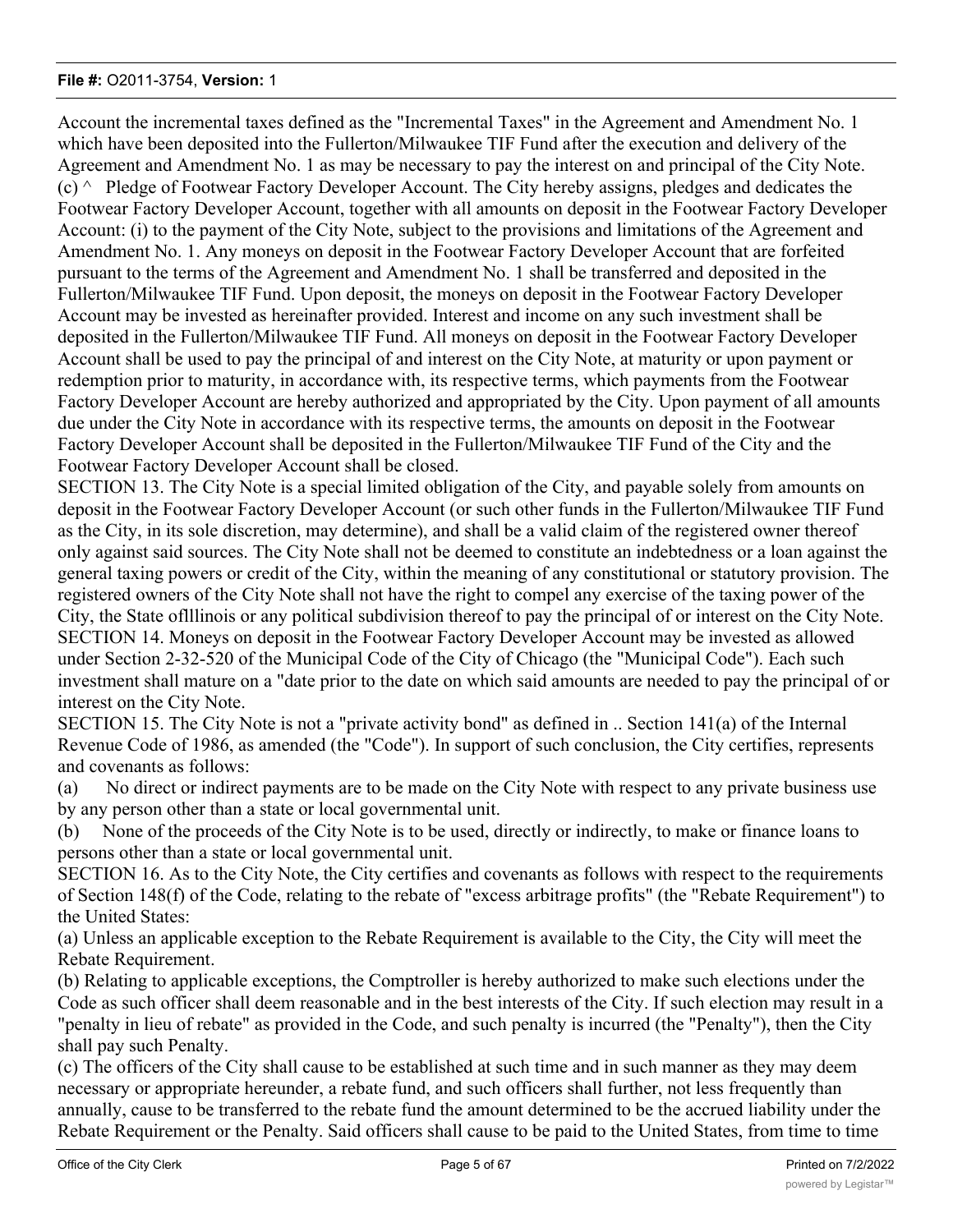as required, amounts sufficient to meet the Rebate Requirement or to pay the Penalty.

(d) Interest earnings in the Footwear Factory Developer Account are hereby authorized to be transferred, without further order or direction from the Comptroller, from time to time as required, to the rebate fund for the purposes herein provided; and other funds of the City are also hereby authorized to be used to meet the Rebate Requirement or to pay the Penalty, but only if necessary after application of investment earnings as aforesaid and only if appropriated by the City Council.

SECTION 17. The City covenants that it: (i) will take those actions which are necessary to be taken (and avoid those actions which it is necessary to avoid taking) so that interest on the City Note will not be or become included in gross income for federal income tax purposes under existing law including, without limitation, the Code; (ii) will take those actions reasonably within its power to take which are necessary to be taken (and avoid taking those actions which are reasonably within its power to avoid taking and which it is necessary to avoid) so that interest on the City Note will not be or become included in gross income for federal income tax purposes under the federal income tax laws as in effect from time to time; and (iii) will take no action in the investment of any fund or account of the City which would result in making interest on the City Note subject to federal income taxes by reason of causing the City Note to be an "arbitrage bond" within the meaning of Section 148 of the Code. In furtherance of the foregoing provisions, but without limiting their generality, the City agrees: (a) through its officers, to make such further specific covenants, certifications and representations as shall be truthful, and assurances as may be necessary or advisable; (b) to comply with all representations, covenants and assurances contained in certificates or agreements as may be prepared by counsel **7**

# approving the City Note; (c) to consult with such counsel and to comply with such advice as may be given; (d) to file such forms, statements and supporting documents as may be required and in a timely manner; and (e) if deemed necessary or advisable by its officers, to employ and pay fiscal agents, financial advisors, attorneys and other persons to assist the City in such compliance.

SECTION 18. The City recognizes that Section 149(a) ofthe Code requires the City Note to be issued and to remain in fully registered form in order that interest thereon is exempt from federal income taxation under laws in force at the time the City Note is delivered. In this connection, the City agrees that it will not take any action to permit the City Note to be issued in, or converted into, bearer or coupon form.

SECTION 19. The provisions of this Ordinance shall constitute a contract between the City and the registered owner(s) of the City Note. All covenants relating to the City Note are enforceable by the registered owner(s) of the City Note.

SECTION 20. The Mayor, the Comptroller, the City Clerk, the Commissioner (or his or her designee) and the other officers of the City are authorized to execute and deliver on behalf of the City such other documents, agreements and certificates and to do such other things consistent with the terms of this Ordinance as such officers and employees shall deem necessary or appropriate in order to effectuate the intent and purposes of this Ordinance.

SECTION 21. If any provision of this Ordinance shall be held to be invalid or unenforceable for any reason, the invalidity or unenforceability of such provision shall not affect any of the other provisions of this Ordinance. SECTION 22. All ordinances, resolutions, motions or orders in conflict with this Ordinance are hereby repealed to the extent of such conflict. No provision of the Municipal Code or violation of any provision of the Municipal Code shall be deemed to impair the validity of this Ordinance or the instrument authorized by this Ordinance or to impair the security for or payment of the instrument authorized by this Ordinance; provided further, however, that the foregoing shall not be deemed to affect the availability of any other remedy or penalty for violation of any provision of the Municipal Code.

SECTION 23. This Ordinance shall be in full force and effect immediately upon its passage.

#### 8

Attachments: ,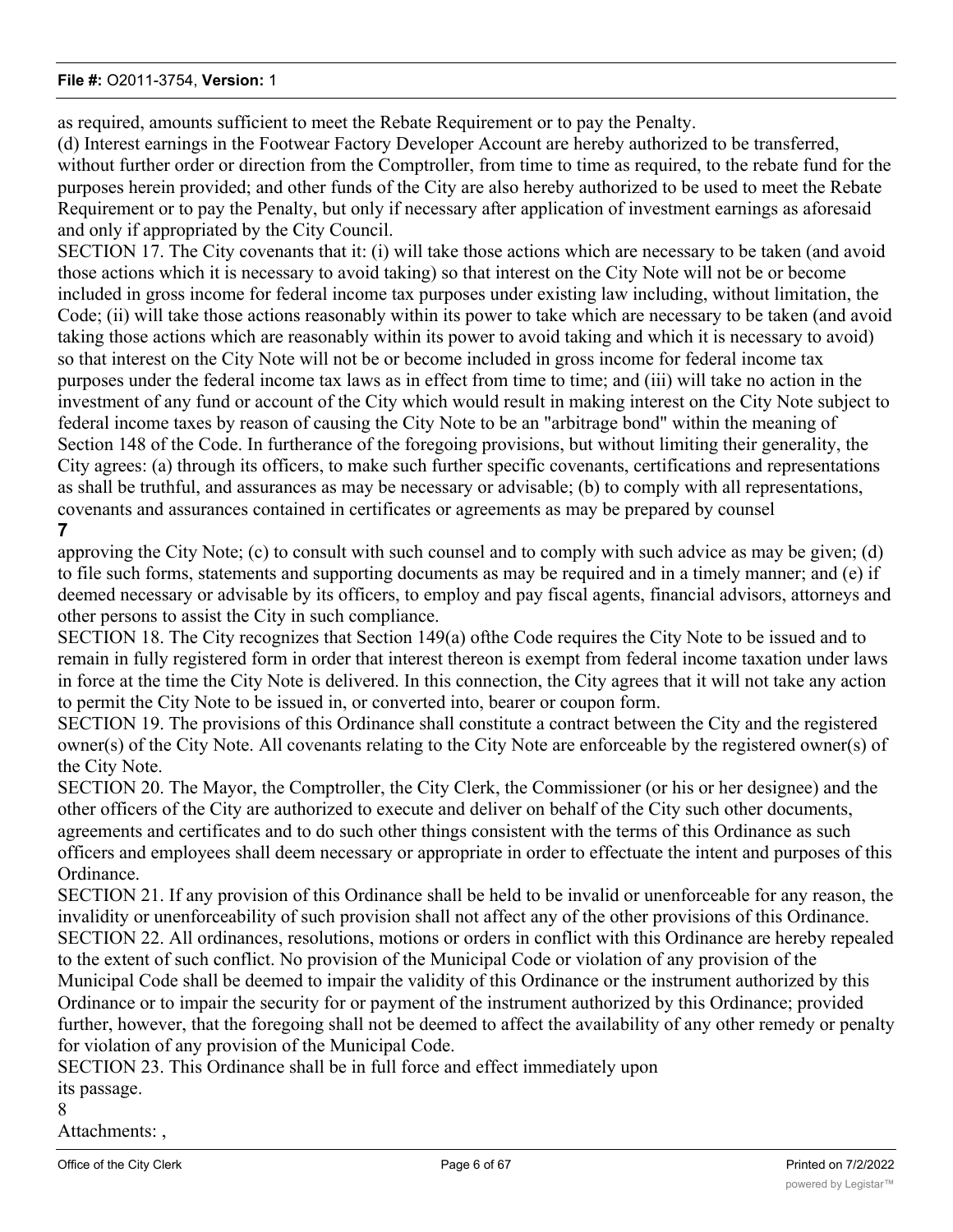2006 Exhibit B: Form of Series A, Note R-1 (the "City Note") Exhibit C: Certificate of Expenditure form for the City Note 9 CADocuments and Settings\LW00371\Local SettingsVTemporary Internet Fi o This Amendment No. 1 was prepared by, and after recording to be returned to: William A. Nyberg, Esq. City of Chicago Law Department 121 North LaSalle Street Room 600 Chicago, Illinois 60602 **Amendment No. 1 to the Footwear Factory ^ Redevelopment Agreement dated as of February 16, 2006** This Amendment No. 1 ("Amendment No. 1") dated as of\_\_, 2011 to **the Footwear Factory Redevelopment Agreement dated as of February 16, 2006 (the "Agreement") is made by and among the City of Chicago, an Illinois municipal corporation (the "City"), acting through its Department of Housing and Economic Development ("DHED") (and on February 16, 2006, f/k/a the Department of Planning and Development ("DPD")), and Footwear Factory Development Corp., an Illinois corporation ("Footwear"), 3963 West Belmont Residential Property LLC, an Illinois limited liability company ("Residential") and 3927 West Belmont Commercial Property LLC, an Illinois limited liability company ("Commercial") jointly and severally, (Footwear, Residential and Commercial are collectively defined herein, jointly and severally, as the "Developer"). RECITALS:** A. Constitutional Authority: As a home rule unit of government under Section 6(a), Article VII of the 1970 Constitution ofthe State oflllinois (the "State"), the City has the power to regulate for the protection of the public health, safety, morals, and welfare of its inhabitants and, pursuant thereto, has the power to encourage private development in order to enhance the local tax base and create employment opportunities, and to enter into contractual agreements with private parties in order to achieve these goals. B. Statutory Authority: The City is authorized under the provisions of the Tax Increment Allocation Redevelopment Act. 65 ILCS 5/11-74.4-1 et seq.. as amended from time to time (the "Act"), to finance projects that eradicate blighted conditions and conservation area factors through the use of tax increment allocation financing for redevelopment projects. i\Content.IE5\FA0K05AK\Footwear\_Amendment\_No.\_l.April\_ll,\_201l[l],wpd (The Above Space For Recorder's Use Only) 1 C. City Council Authority: To induce redevelopment pursuant to the Act, the City Council of the City (the "City Council") adopted the following ordinances on February 16, 2000: (1) "An Ordinance of the City of Chicago, Illinois Approving a Redevelopment Plan for the Fullerton/Milwaukee Redevelopment Project Area"; (2) "An Ordinance of the City of Chicago, Illinois Designating the Fullerton/Milwaukee Redevelopment Project Area as a Redevelopment Project Area Pursuant to Tax Increment Allocation Redevelopment Act"; and (3) "An Ordinance of the City of Chicago, Illinois Adopting Tax Increment Allocation Financing for the Fullerton/Milwaukee Redevelopment Project Area" (the "TIF Adoption Ordinance"). To expand the redevelopment area pursuant to the Act, the City Council adopted the following ordinance on May 11, 2005: "An Ordinance of the City of Chicago, Illinois Approving of Amendment Number 1 to Fullerton/Milwaukee Tax Increment Finance Redevelopment Plan and Project" (the "Amending Ordinance"). Collectively, the TIF Adoption Ordinances and the Amending Ordinance are defined herein as the "TIF Ordinances". The

Exhibit A: Amendment No. 1 to the Footwear Factory Redevelopment Agreement dated as of February 16,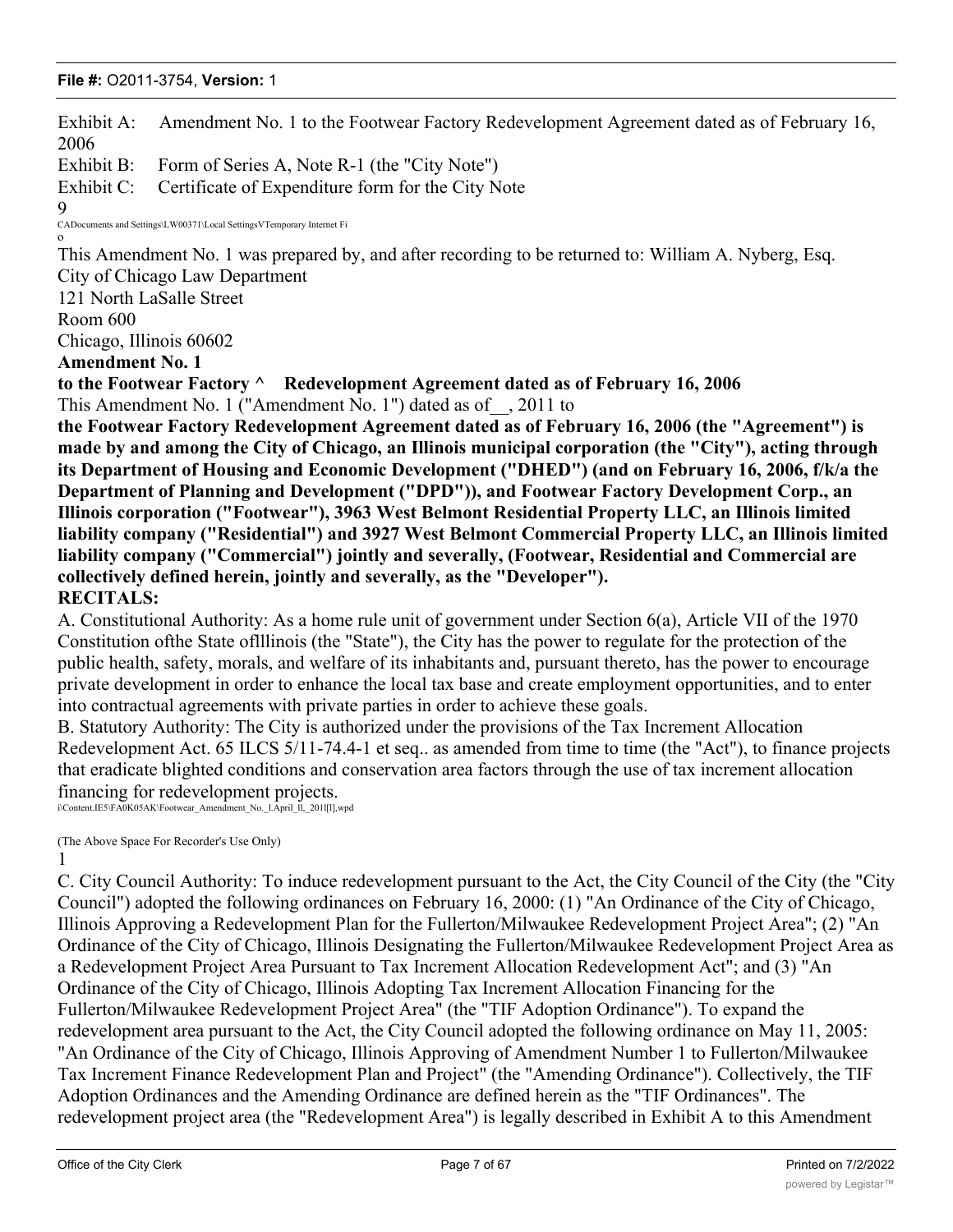# No. 1.

D. Prior TIF Financing: Pursuant to a note ordinance adopted by the City Council on October 2, 2002, the City issued its Tax Increment Allocation Revenue Note (Fullerton/ Milwaukee Redevelopment Project) Taxable Series 2002, dated December 2002, in the amount of \$700,000 to the Northern Trust Company, secured by the pledge of certain Incremental Taxes for the payment of redevelopment project costs in connection with the Small Business Improvement Fund for the Fullerton/Milwaukee TIF Area (the "Bank Note"); and Developer acknowledges that the Bank Note is a prior lien on the Fullerton/Milwaukee TIF Fund and that Developer has no claim on any monies in the Fullerton/Milwaukee TIF Fund allocated to pay the Bank Note according to its terms.

E. The Project: Under the terms of the Agreement, Developer agreed to purchase two buildings located within the Redevelopment Area which are located at 3961-63 West Belmont Avenue and 3927 West Belmont Avenue, Chicago, Illinois 60618 and legally described in Exhibit B to this Amendment No. 1 (collectively, the "Property"). Developer further agreed to redevelop the Property into a Residential Building and two Commercial Buildings, with the Residential Building and the Commercial Buildings being defined in the Agreement as the "Facility". The Facility was to contain affordable housing units and be constructed with green roof features and other environmentally sensitive features. Collectively, all Developer work on > the Property and contemplated in the Agreement was defined as the "Project", which was estimated to cost \$55,912,128. The City issued its Certificate of Completion for the Project on February 4, 2011 (the "Certificate") and also paid Developer the \$500,000 in Acquisition Funds as provided in the Agreement. Additionally, Developer has certified in excess of \$8,500,000 in TIF Funded Improvements to the City.

F. City Financing: Under the Agreement, at issuance of a Certificate, the City was to issue a tax-exempt note (the "City Note") in the amount of \$8,000,000 if Developer undertook to sell or assign the City Note in a Qualified Transfer at issuance, with payments of principal and interest on the City Note to be made from Available Incremental Taxes deposited into the Fullerton/Milwaukee TIF Fund.

**2**

G. Changed Circumstances: Because the current general economic conditions and the current status of the real estate market in the Redevelopment Area and in the City, the Project has not generated sufficient Available Incremental Taxes to support the regular payments of principal and interest on the planned \$8,000,000 City Note contemplated by the parties when the Agreement was entered into as of February 16, 2006.

H. Revisions to City Financing Terms: Both the City and Developer agree that the changed circumstances supporting the Project require that the City financing terms stated in the Agreement should be amended to meet the TIF financing expectations of the parties.

NOW, THEREFORE, in consideration of the mutual covenants and agreements contained in this Amendment No. 1, and for other good and valuable considerations, the receipt and sufficiency of which are hereby acknowledged, the parties hereto, hereby agree as follows:

# **SECTION 1. RECITALS**

The foregoing recitals are hereby incorporated into this Amendment No. 1 by reference.

# **SECTION 2. DEFINITIONS**

2.01 Terms not otherwise defined in this Amendment No. 1 shall have the meanings stated in the Agreement. 2.02 For purposes of this Amendment No. 1, in addition to the terms defined in the foregoing recitals, the following terms shall have the meanings stated below and shall replace such terms in the Agreement: "Available Incremental Taxes" The definition of Available Incremental Taxes stated in the Agreement is deleted.

"City Note" shall mean the City of Chicago Tax-Exempt, Tax Increment Allocation Revenue Note (Fullerton/Milwaukee Redevelopment Project Area) Footwear Factory Project, Series A to be in the form attached to this Amendment No. 1 as Replacement Exhibit M in the maximum principal amount of \$4,160,000, issued by the City to Developer upon closing of this Amendment No. 1. The City Note shall bear interest at the City Note Interest Rate.

"City Note Interest Rate" shall mean an annual interest rate equal to the median value of the BBB (Municipal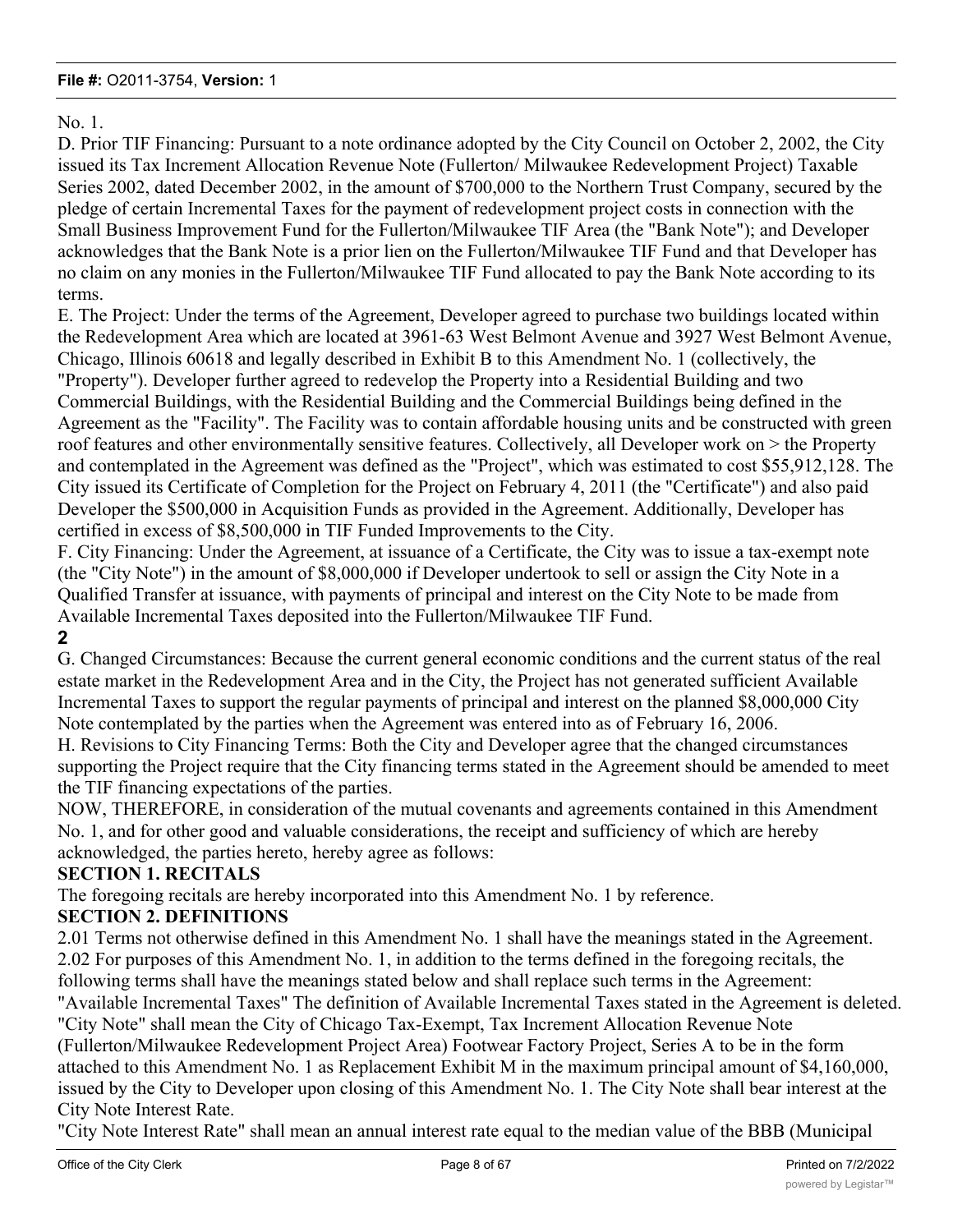Market Data) G. O. Bond Rate (20 year) as published by Thompson-Reuters Municipal Market Data ("MMD") for 15 business days before the City Note is issued plus 125 basis points, but in no event exceeding eight and one half percent (8.50%) per annum.

**3**  $\setminus$ 

*)* "Qualified Investor" means a national banking association, a bank organized under state law, any savings and loan association supervised by a federal or state authority, an insurance company whose primary and predominant business is the writing of insurance, or reinsuring risks underwritten by insurance companies subject to supervision by a state insurance commissioner, a registered investment company (collectively, "Qualified Institutional Buyers") or a trust with a Trustee which is a Qualified Institutional Buyer where certificates of participation are sold to Qualified Institutional Buyers or individuals or entities qualifying as "Qualified Investors" under federal or state securities laws.

# **SECTION 3: CITY FUNDS / CITY NOTE**

3.01 The following sections of Agreement Section 4.03 City Funds are amended as follows:

(a) Uses of City Funds. No change.

 $\wedge$  (b) Sources of City Funds. At the closing of this Amendment No. 1, the City hereby agrees to provide funds to reimburse the Developer for the costs of the Acquisition and to issue the City Note to the Developer. The Acquisition Funds shall be in an amount not to exceed \$4,340,000, with \$500,000 having been paid upon issuance ofthe Certificate and \$3,840,000 to be paid at the closing of this Amendment No. 1. The principal amount of the City Note shall be as described in Section 4.03(c). The total of the City Funds shall be an amount not to exceed the lesser of \$8,500,000 or 15.20% of the actual total Project costs; and provided, however that payments of City Funds are subject to the amount of Incremental Taxes deposited into the Fullerton/Milwaukee TIF Fund being sufficient for such payments.

(c) City Note. The City acknowledges that as of the date of this Amendment No. 1 that Developer has certified at least \$8,500,000 in costs of TIF Funded Improvements. At the closing of this Amendment No. 1, the City will issue the City Note to reimburse Developer for costs of TIF Funded Improvements in the maximum principal amount of \$4,160,000.

(i) Payments on the City Note. Payments on the City Note are subject to the amount of Incremental Taxes deposited into the Fullerton/Milwaukee TIF Fund being sufficient for such payments. Interest on the City Note will begin to accrue at the City Note Interest Rate upon issuance and will compound annually.

(ii) Additional City Note Characteristics. The City Note in the form of Replacement Exhibit M will have a maturity date of December 31, 2024. j The first payment with respect to the City Note shall be made March 1, 2012 or two months after the City's receipt of a Requisition Form in

accordance with Section 4.04. Thereafter, annual payments shall be made on the later to occur of March 1<sup>st</sup> of each subsequent calendar year or two months after the City's receipt of a Requisition Form. The final payment *j* **4**

shall be made on or before December 31, 2024. The City Note may be prepaid in whole or in part, without premium or penalty after the 5<sup>th</sup> anniversary of the earlier to occur of the first payment by the City on the City Note or March 1, 2017.

(iii) formerly (ii) Pledge, Sale or Assignment of the City Note. No change.

(iv) formerly (iii) Other Incremental Taxes. Any Incremental Taxes that are not required to make payments under this Agreement (whether because all currently due payments have been made, because of the failure to issue the City Note, because of the full repayment of the City Note, or otherwise) shall belong to the City and may be pledged or used for such purposes as the City deems necessary or appropriate.

(v) formerly (iv) Insufficient Incremental Taxes. If the amount of Incremental Taxes pledged under this Agreement are insufficient to make any payment on the City Note, then: (1) the City will not be in default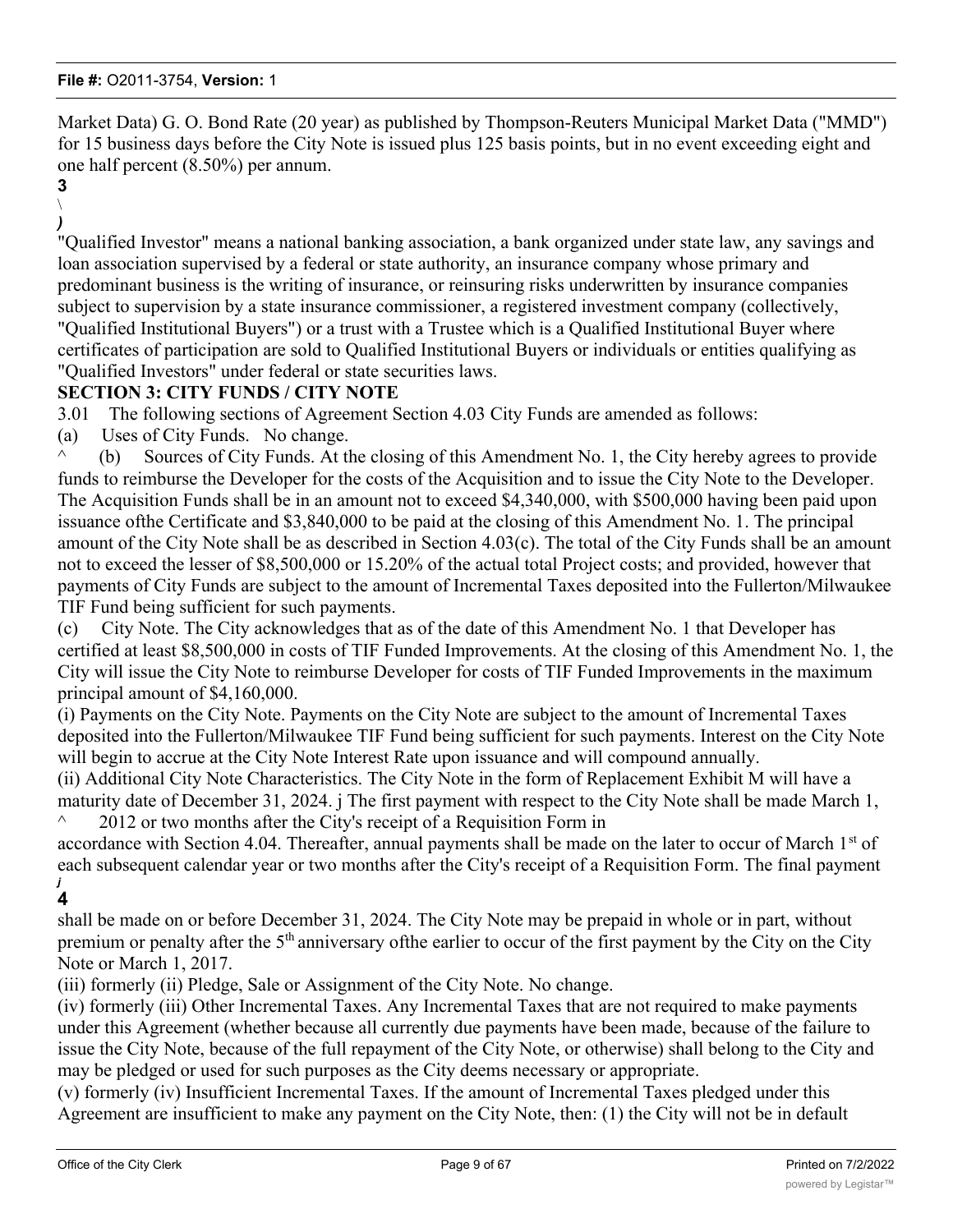under the Agreement or<sup>w</sup> Amendment No. 1 or the City Note, and  $(2)$  due but unpaid payments (or portions thereof) on the City Note will be paid as provided in this Section 4.03 as promptly as funds become available for payment.

(vi) formerly (v) No Cessation of City Note Payments. Notwithstanding anything

to the contrary contained in this Agreement, after a Qualified Transfer of the City Note in compliance with this Section 4.03, if an Event of Default occurs, the City will notwithstanding such Event of Default, continue to , make payments with respect to such City Note provided there are Incremental Taxes available for payments. (vii) formerly (vi) Costs of Issuance of the City Note. No change. - d. Excess Profit Provision. No change. 3.02 Agreement Section 4.05(b) is hereby amended as follows:

(b) City Fee. Annually, the City may allocate an amount not to exceed twenty per cent (20%) of the Incremental Taxes for payment of costs incurred by the City for the administration and monitoring of the Redevelopment Area, including the Project. Such fee shall be in addition to and shall not be deducted from or considered a part of the City Funds, and the City shall have the right to receive such funds prior to any payment of City Funds hereunder.

[ The remainder of this page is

intentionally left blank and the signature page follows ]

IN WITNESS WHEREOF, the parties hereto have caused this Amendment No. 1 to the Agreement to be executed on or as of the day and year first above written.

FOOTWEAR FACTORY DEVELOPMENT CORP., an Illinois corporation

By:

David J. Dubin President / Sole Director

3963 WEST BELMONT RESIDENTIAL PROPERTY LLC, an Illinois limited liability Company By:\_:\_

<sup>1</sup> David J. Dubin Manager

3927 WEST BELMONT COMMERCIAL PROPERTY LLC, an Illinois limited liability Company By:

David J. Dubin Manager

CITY OF CHICAGO

By:

Andrew J. Mooney, Commissioner Department of Housing and Economic Development

**7**

STATE OF ILLINOIS)

```
)SS
```
COUNTY OF COOK )

I, , a notary public in and for the said County, in the State

aforesaid, DO HEREBY CERTIFY THAT David J. Dubin, personally known to me to be the President / Sole Director of Footwear Factory Development Corp., an Illinois corporation ("Footwear"), and personally known to me to be the same person whose name is subscribed to the foregoing instrument, appeared before me this day in person and acknowledged that he signed, sealed, and delivered the said instrument, pursuant to authority given to him by the Board of Directors of Footwear, as his free and voluntary act and as the free and voluntary act of Footwear, for the uses and purposes therein set forth.

GIVEN under my hand and notarial seal this day of, 2011. Notary Public (SEAL) ' My Commission Expires *(* 8 STATE OF ILLINOIS )

```
)SS
```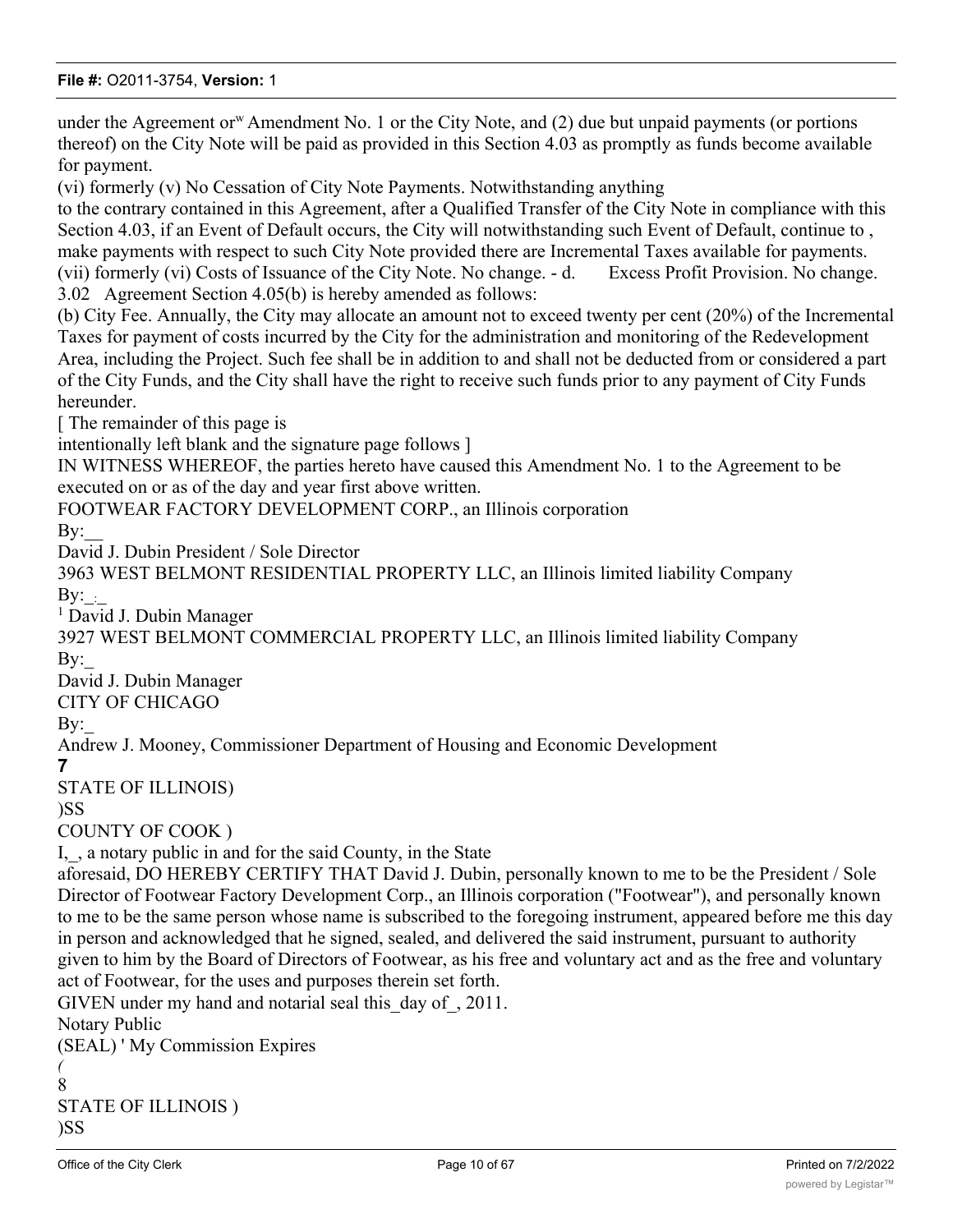COUNTY OF COOK )

I, , a notary public in and for the said County, in the State

aforesaid, DO HEREBY CERTIFY THAT David J. Dubin, personally known to me to be the Manager, of 3963 West Belmont Residential Property LLC, an Illinois limited liability company ("Residential"), and personally known to me to be the same person whose name is subscribed to the foregoing instrument, appeared before me this day in person and acknowledged that he signed, sealed, and delivered the said instrument, pursuant to authority given to him as the Manager of Residential, as his free and voluntary act and as the free and voluntary act of Residential, for the uses and purposes therein set forth.

GIVEN under my hand and notarial seal this day of, 2011. -

(SEAL)

Notary Public My Commission Expires

STATE OF ILLINOIS)

)SS

COUNTY OF COOK )

I, , a notary public in and for the said County, in the State

aforesaid, DO HEREBY CERTIFY THAT David J. Dubin, personally known to me to be the Manager of 3927 West Belmont Commercial Property LLC, an Illinois limited liability company ("Commercial"), and personally known to me to be the same person whose name is subscribed to the foregoing instrument, appeared before me this day in person and acknowledged that he signed, sealed, and delivered the said instrument, pursuant to authority given to him as the Manager of Commercial, as his free and voluntary act and as the free and voluntary act of Commercial, for the uses and purposes therein set forth.

GIVEN under my hand and notarial seal this\_day of\_, 2011.

Notary Public

(SEAL) My Commission Expires\_

10

STATE OF ILLINOIS)

)SS

COUNTY OF COOK )

I, William A. Nyberg, a notary public in and for the County, in the State aforesaid, DO HEREBY CERTIFY THAT Andrew J. Mooney, personally known to me to be the Commissioner of the Department of Housing and Economic Development of the City of Chicago, Illinois (the "City") and personally known to me to be the same person whose name is subscribed to the foregoing instrument, appeared before me this day in person and acknowledged that he signed, seal, delivered the said instrument pursuant to authority given to him by the City, as his free and voluntary act and as the free and voluntary act of the City, for the uses and purposes therein set forth.

GIVEN under my hand and notarial seal this day of ., 2011. Notary Public (SEAL) My Commission Expires 11 **/** Amendment No. 1 to the Footwear Factory Redevelopment Agreement dated as of February 16, 2006 Exhibit A The legal description of the Redevelopment Area is attached to this exhibit cover sheet. 12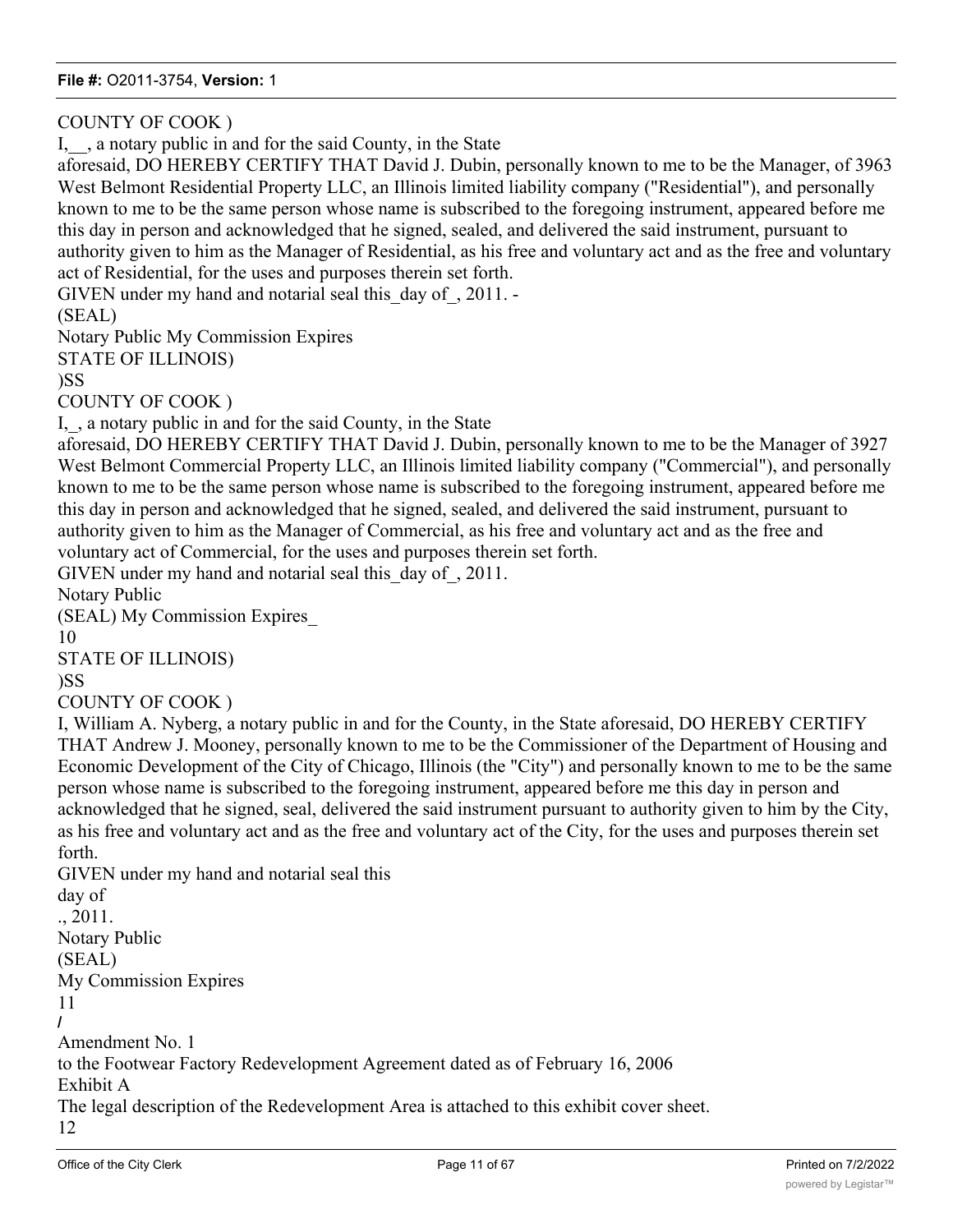#### **5/11/2005 REPORTS OF COMMITTEES**

**47413**

*Appendix B.*

**(To Amendment Number 1 To Fullerton/Milwaukee Tax Increment Financing Redevelopment Plan And Project)**

*Legal Description For Fullerton/Milwaukee T.I.F. District.*

# **Parcel 1:**

**That part of Sections 22, 23, 25, 26, 27, 35 and 36, Township 40 North, Range 13, East of the Third Principal Meridian, in the City of Chicago, Cook County, Illinois, more particularly described as follows: commencing at the northwest corner of the northwest quarter of aforesaid Section 26 (intersection of the centerlines of West Belmont Avenue and North Pulaski Road); thence southward along the west line of said northwest quarter of Section 26, 166.00 feet, more or less, to the centerline of a 16 foot wide public alley, extended west (south of West Belmont Avenue); thence eastward along said centeriine of vacated alley 33 feet to the east line of said North Pulaski Road for the point of beginning; thence eastward along the centerline of said vacated alley to the west line of North Springfield Avenue; thence south along the said west line of North Springfield Avenue 8.00 feet to the northeast corner of Lot 35 in Chas. Seeger's Subdivision of Lot 1 of Haussen and Seeger's Addition according to the plat thereof recorded March 26, 1912as Document Number 23771; thence eastward across said North Springfield Avenue to the northwest corner of Lot 11 in aforesaid Chas. Seeger's Subdivision; thence eastward 126.1 feet, more or less to the northeast corner of said Lot 11; thence southeasterly along the southwesterly line of a 16 foot wide public alley to the northwesterly line of North Avers Avenue; thence northeasterly along the northwesterly line of said North Avers Avenue to the southwesterly line of North Milwaukee Avenue; thence . southeasterly along the southwesterly line of said North Milwaukee Avenue to the northwesterly line of North Hamlin Avenue; thence southwesterly along the northwesterly line of said North Hamlin Avenue to the southwesterly line of a 16 foot wide aforesaid public alley (southwesterly of North Milwaukee Avenue); thence southeasterly along the southwesterly line of a 16 foot wide public alley to the northwesterly line of another 16 foot wide public alley (southeasterly of North Ridgeway Avenue) said point also being the most easterly corner of Lot 10 in John B. Dawson's Subdivision in the east half of the northwest quarter of said Section 26; thence southwesterly along said northwesterly line of a 16 foot wide public alley to the southwesterly line of West Oakdale Avenue, said point also being the most easterly corner of Lot 22 of aforesaid John B. Dawson's Subdivision; thence southeasterly along the southwesterly line of said West Oakdale Avenue to the northeast corner of Lot 57 in aforesaid John B. 47414**

# **JOURNAL-CITY COUNCIL-CHICAGO 5/11/2005**

**Dawson's Subdivision; thence eastward along the south line of said West Oakdale Avenue to the west line of North Central Park Avenue; thence southward along the west line of said North Central Park Avenue to the south line (extended west) of a 16 foot public alley south of North Milwaukee Avenue; thence eastward across said North Central Park Avenue along the said extended line to the northwest comer of Lot 47 of Block 1 in Wm. E. Hatterman's Milwaukee Avenue Subdivision in the west half of the northeast quarter of said Section 26; thence eastward along the north line of said Lot 47, 103.65 feet to the northeast corner of said Lot 47; thence southeasterly along the northeasterly line 'of said Lot 47, 27.1 feet to a bend point in the east line of said Lot 47; thence southward along the east lines of Lots 43, 44, 45, 46 and 47 in Block 1 of said Wm. E. Hatterman's Milwaukee Avenue Subdivision to the north line of Lot 17 extended west in aforesaid Block 1; thence eastward along the said north line of Lot 17 of Block 1, 120.8 feet; thence southeasterly along the northeasterly line of aforesaid Lot 17, 19.2 feet, more or less, to the west line of North Drake Avenue; thence continuing southeasterly along the prolongation of last**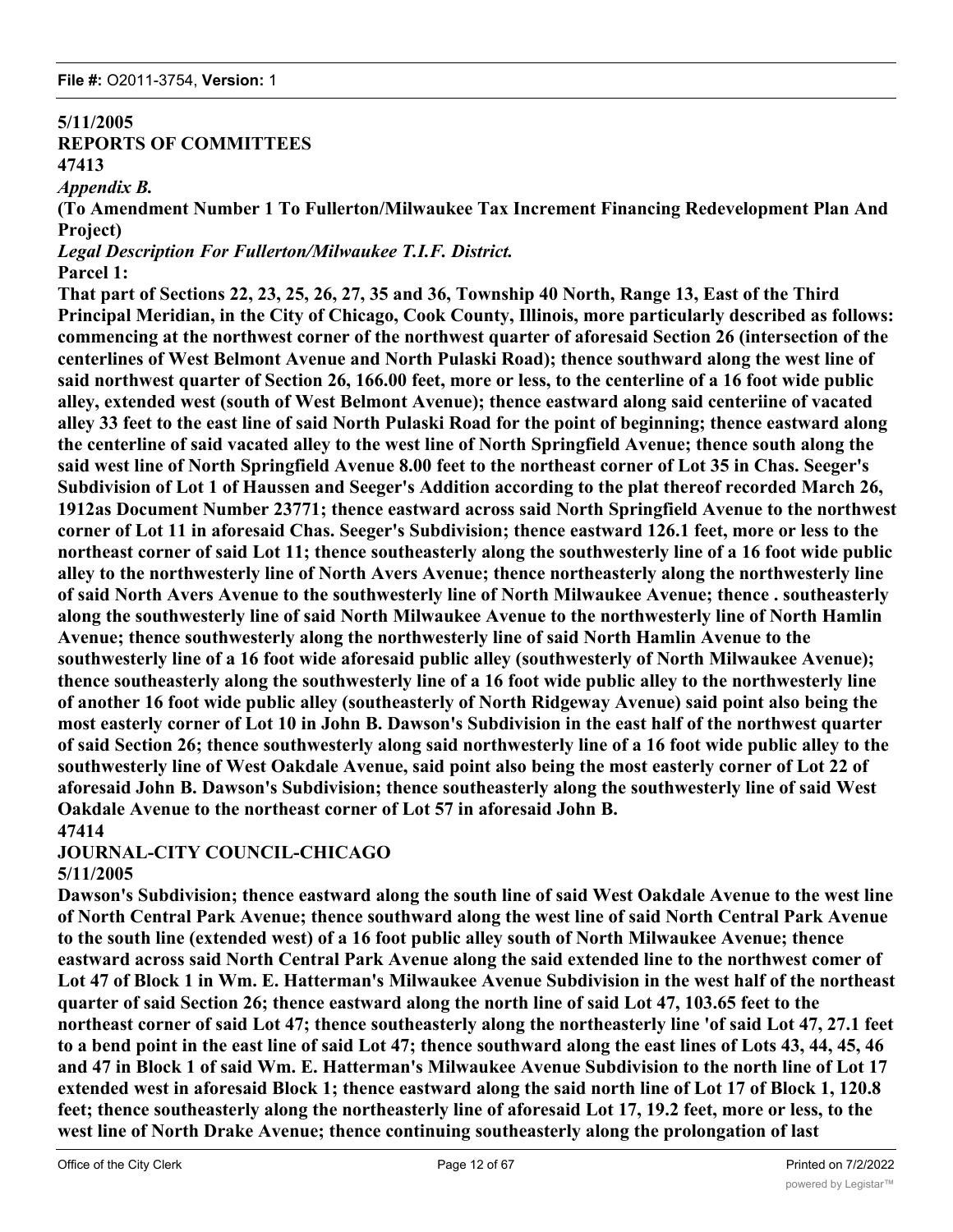**described course across said North Drake Avenue to the east line of said North Drake Avenue; thence southward along the east line of said North Drake Avenue to the northwest corner of Lot 28 of Block 2 in said Wm. E. Hatterman's Milwaukee Avenue Subdivision; thence eastward along said north line of Lot 28, 76.1 feet; thence southeasterly along the northeasterly lines of Lots 27 and 28 of said Block 2 to the southeast corner of said Lot 27; thence continuing southeasterly along the prolongation of the last described course, said prolongation also being the northeasterly lines of Lots 19 and 20 of said Block 2 to the northeast corner of said Lot 19 of Block 2; thence southward along the east line of said Lot 19 extended south to the south line of West Wolfram Street; thence eastward along said south line of West Wolfram Street to the southwesterly line of a 16 foot wide public alley (southwesterly of North Milwaukee Avenue); thence southeasterly along said southwesterly line of 16 foot wide public alley to the west line of said public alley; thence southward along the west line of said 16 foot wide public alley to the south line of another 16 foot wide public alley north of West Diversey Avenue; thence eastward along the south line of said 16 foot wide public alley to the northeast corner of Lot 27 in Block 3 in aforesaid Wm. E..Hatterman's Milwaukee Avenue Subdivision; thence southward along the east line (extended south) of said Lot 27 in Block 3 to the south line of West Diversey Avenue; thence eastward along the south Hne of said West Diversey Avenue to the west line of a 14 foot wide public alley (east of North St. Louis Avenue) in the east half of the west half of the southeast quarter of aforementioned Section 26; thence southward along the west line of said 14 foot public alley to the north line extended west of Lot 36 of Block 1 of Story's Milwaukee Avenue Subdivision of the northeast 15 acres of the west-half of the southeast quarter of said Section 26; thence eastward along north lines of Lots 36, 37, 38, 39, 40, 41, 42, 43, 44, 45, 46, 47 and 48 of Block 1 of said Story's Milwaukee Avenue Subdivision to the east line of another 14 foot wide**

#### **i 5/11/2005 REPORTS OF COMMITTEES 47415**

**public alley west of North Kimball Avenue; thence northward along the east line of said 14 foot wide public alley to the northwest corner of Lot 6 of said Block 1 of Story's Milwaukee Avenue Subdivision; thence eastward along the north line of said Lot 6 to the west line of North Kimball Avenue said point also being the northeast corner of said Lot 6 of Block 1 in Story's Milwaukee Avenue Subdivision; thence southward along the west line of said North Kimball Avenue to the northeasterly line of Lot 17 extended northwesterly in Milwaukee and Diversey Subdivision according to the plat thereof recorded March 29, 1924 as Document Number 8339078; thence southeasterly along said extended northeasterly line of Lot 17 to the most northern corner of said Lot 17, said northeasterly line of Lot 17 also being the southwesterly line of a 16 foot wide public alley; thence southeasterly along the southwesterly line of said 16 foot wide public alley extended southeasterly to the northeast corner of Lot 39 in Garrett's Third Logan Square Subdivision of part of Lot 2 in Garrett's Subdivision; thence easterly across North Spaulding Avenue to the southwesterly corner of Lot 2 in Garrett's Subdivision of part of the east half of the southeast quarter of said Section 26; thence southeasterly along the southwesterly line of said Lot 2 to the north line of Lot 1 in Garrett's Subdivision of Lot 1 and the north 20 feet of Lot 2 in Hitt and Others' Subdivision, said point is 120.40 feet east of the northwest corner of Said Lot 1; thence eastward along the north line of said Lot 1 to the west line of North Sawyer Avenue; thence southward along the west line of said North Sawyer Avenue to the south line of the north 5 feet of Lot 5 in aforesaid Garrett's Subdivision of Lot 1 and the north 20 feet of Lot 2 in Hitt and Others' Subdivision; thence eastward across said North Sawyer Avenue to the most northern comer of Lot 23 in Hitt and Others' Subdivision of 39 acres on the east side of the east half of the southeast quarter of said Section 26; thence southeasterly along the southwesterly line of a 16 foot wide alley southwesterly of North Milwaukee Avenue to the east line of Lot 4 in the resubdivision of Lots 28 to 30 of Block 3 in Hitt and Others' Subdivision; thence southward along the east line of said Lot 4 extended south to the north line of Lot 1 in Himes and Frank's Resubdivision. of Lots 31 and 32 of Block 3 in Hitt and Others' Subdivision; thence eastward along the north line of said Lot 1 to the northeast corner of said Lot 1; thence**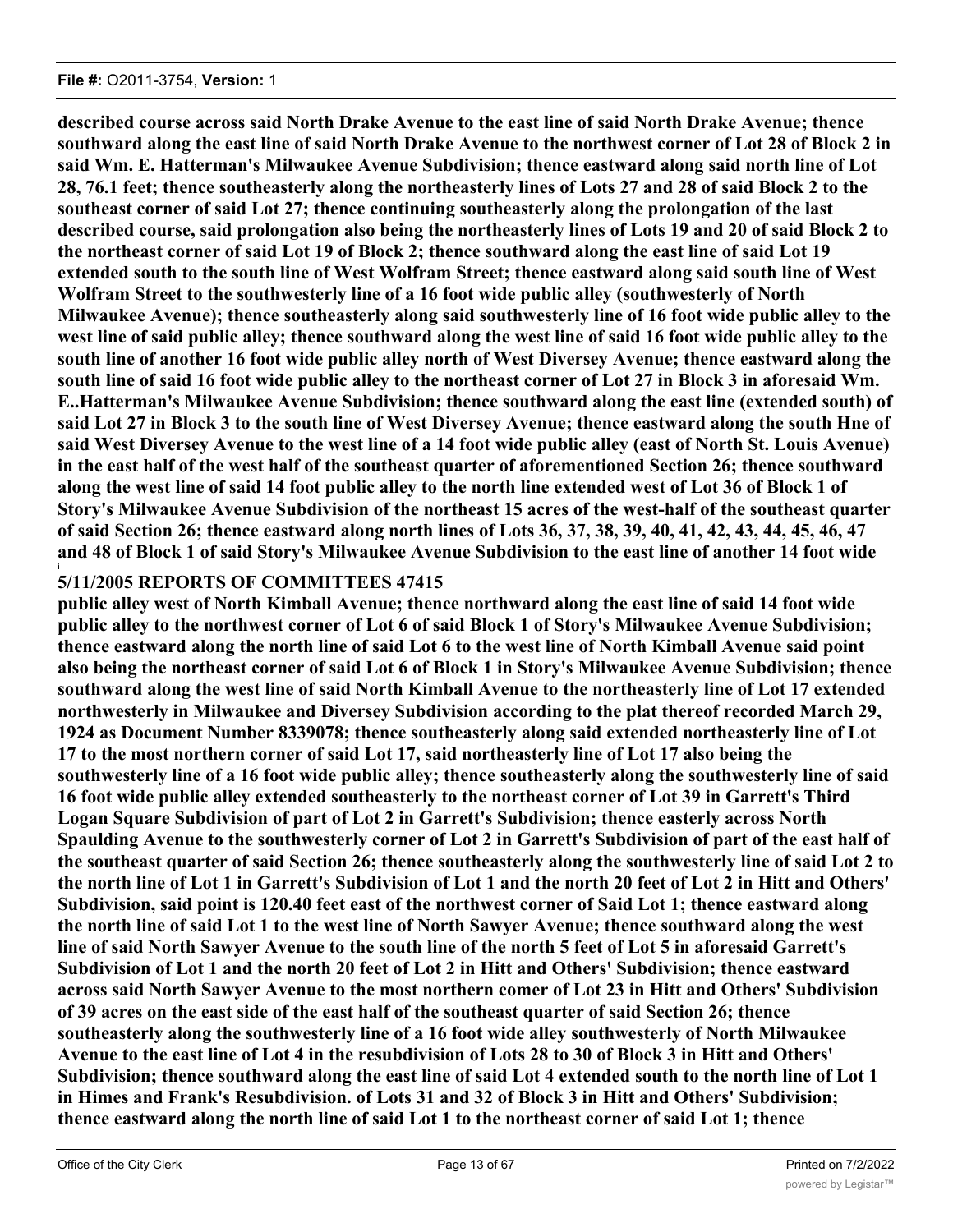**southward along the east lines of Lots 1, 2, 3, 4, 5 and 6 in aforesaid Himes and Frank's Resubdivision to the southeast comer of said Lot 6; thence continuing southward across West Wrightwood Avenue to the northeast comer of Lot 1 in Kittner's Subdivision of the north half of Lot 1 of Block 6 in Hitt and Others' Subdivision; thence southward along the east lines of Lots 1, 2 and 3 in said Kittner's Subdivision to the southeast comer of said Lot 3 of Kittner's Subdivision; thence continuing southward along the east lines of Lots 1, 2 and 3 in the subdivision of the south half of Lot 1 of Block 6 in Hitt and Others' Subdivision to the south line of the north 5 feet of said Lot 3; thence eastward along the said south line of north 5 feet (extended east) of said Lot 3 to the west line of North Kedzie Avenue, said point being 125 feet west of the east line of the**

# **47416**

# **JOURNAL-CITY COUNCIL-CHICAGO 5/11/2005.**

**southeast quarter of said Section 26; thence eastward across the 250 feet wide said North Kedzie Avenue to the northwest corner of Lot 13 of Block 2 in subdivision of Lots 4 and 6 in County Clerk's Division according to the plat thereof recorded July 7,1885 as Document Number 637899; thence south along the east line of North Kedzie Avenue to the south line of a public alley north of West Linden Place; thence eastward along the south line of said public alley to a bend point; thence continuing southeasterly along and by following the southwesterly line of said public alley to the most easterly corner of Lot 38 of Block 1 in said subdivision of Lots 4 and 6 in County Clerk's Division; thence southwesterly along the southeasterly line of said Lot 38 to the northeasterly line of North Linden Place; thence southeasterly along the northeasterly line of said North Linden Place to the most southern corner of Lot 50 of Block 1 in said subdivision of Lots 4 and 6 in County Clerk's Division; thence northeasterly along the southeasterly line of said Lot 50 to the north line of West Linden Place; thence eastward along the north line of said West Linden Place to the west line of North Sacramento Avenue; thence north along the west line of said North Sacramento Avenue to the southwesterly line of North Milwaukee Avenue; thence southeasterly along the southwesterly line extended southeasterly of said North Milwaukee Avenue to the north line of West Fullerton Avenue, said point also being the most eastern corner of Lot 17 in the subdivision of Block 6 in George A. Seavern's Subdivision according to the pla t thereof recorded July 23, 1889 as Document Number 1132552; thence westward along the north line of said West Fullerton Avenue to the east line of North Sacramento Avenue; thence continuing westward across said North Sacramento Avenue to the southeast corner of Lot 37 of Block 2 in Ingham's Subdivision according to the plat thereof recorded March 19, 1873 as Document Number 88703; thence continuing westward along the north line of West Fullerton Avenue to the most southern corner of Lot 1 in Carrie B. Gilbert's Subdivision according to the plat thereof recorded April 4, 1906 as Document Number 3841277; thence westward across North Albany Avenue to the southeast corner of Lot 40 of Block 5 in the subdivision of Lots 4 and 6 in County Clerk's Division, recorded July 7, 1885 as Document Number 637899, said point also being on the north line of West Fullerton Avenue; thence westward along the north line of said West Fullerton Avenue to the southwest comer of Lot 24 of Block 5 in aforesaid subdivision of Lots 4 and 6 in County Clerk's Division; thence westward across said North Kedzie Avenue to the southeast comer of Lot 23 Of Block 7 in Hitt and Others'Subdivision of 39 acres on the east side of the east half of the southeast quarter of said Section 26; thence westward along the south line of said Lot 23 to the southwest comer of said Lot 23, said southwest comer is also on the east line of 20 feet wide public alley west of North Kedzie Avenue; thence northward along the east line of said 20 feet wide public alley to the north line (extended east) of another 16 feet wide public alley north of West Fullerton Avenue; thence westward along the north line extended west of said 16 foot wide public alley to the west line of North Sawyer Avenue; thence southward along the 5/11/2005**

# **REPORTS OF COMMITTEES 47417**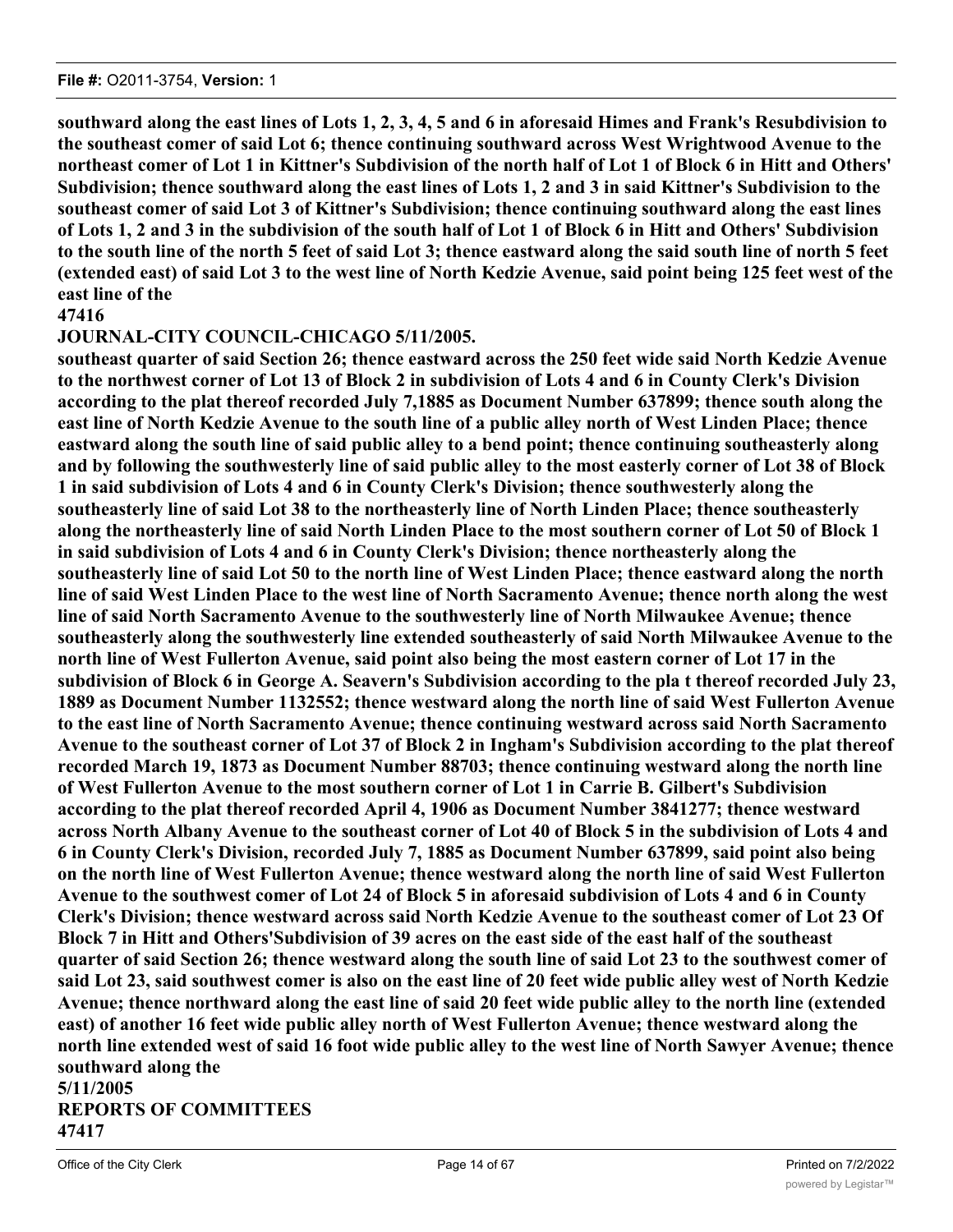**west line of said North Sawyer Avenue to the southeast corner of Lot 2 in J. Fuerman's Subdivision of Lots 16 to 22 of Block 8 in Hitt and Others' Subdivision; thence westward along the south line of said Lot 2, 111.5 feet to a bend point in the south line of said Lot 2; thence northwesterly along the southerly line of said Lot 2 to the southeast corner of Lot 1 in aforesaid J. Fuerman's Subdivision; thence westward along the south line of said Lot 1 extended west to the west line of 16 foot wide public alley, west of North Sawyer Avenue; thence southward along the west line of said 16 foot wide public alley to the southeast corner of Lot 137 in Dezeng's Logan- Square Subdivision of Lot 3 in Garrett's Subdivision; thence westward along the south line of said Lot 137 to the southwest corner of said Lot 137; thence westward across North Spaulding Avenue to the southeast corner of Lot 66 in aforesaid Dezeng's Logan Square Subdivision; thence westward along the south line of said Lot 66 to the southwest corner of said Lot 66; thence continuing westward across the 16 foot wide public alley west of North Spaulding Avenue to the southeast corner of Lot 53 in aforesaid Dezeng's Logan Square Subdivision; thence continuing westward along the south line of said lot (extended west) to the west line of North Kimball Avenue; thence southward along the west line of said North Kimball Avenue to the north line of West Fullerton Avenue; thence continuing southward across West Fullerton Avenue to the northeast corner of Lot 1 of Block 1 in Allport's Subdivision according to the plat thereof recorded on page 185 in Book 7; thence southward along the west line of said North. Kimball Avenue to the south line (extended west) of a 16 foot wide public alley (south of West Fullerton Avenue and on the east side of said North Kimball Avenue); thence eastward along the south line (extended east and west) of said 16 feet wide public alley to the east line of another 16 foot wide public alley west of North Kedzie Avenue; thence northward along said east line of 16 foot wide public alley to the northwest corner of Lot 3 of Block Lin C. N. Shipman, W. A. Bill and N. A. Merrill's Subdivision of the east half of the northeast quarter of said Section 35; thence eastward along the north line of said Lot 3 to the northeast comer'of said Lot 3; thence continuing eastward across North Kedzie Avenue to the northwest comer of Lot 6 of Block 1 in Blanchard's Subdivision of that part of the north 22 rods of the northwest quarter of said Section 36; thence eastward along the north line of said Lot 6 to the west line of a 16 foot wide public alley east of said North Kedzie Avenue, said point also being the northeast comer of said Lot 6; thence southward along the west line (extended south) of said 16 foot wide public alley to the south line of West Beldeh Avenue; thence eastward along the south line of said West Belden Avenue to the east line extended south of North Albany Avenue; thence northward along said (extended south) east line of North Albany Avenue to the south line of a 16 foot wide public alley south of West Fullerton Avenue; thence eastward along the south line of said 16 foot wide public alley to the east line of another 16 foot wide public alley west of North Sacramento Avenue; thence northward along the east line of said 16 foot wide public alley to the north line of the south 11.00 feet of Lot 6 in Block 2 in**

# **47418**

# **JOURNAL-CITY COUNCIL-CHICAGO 5/11 /2005**

**aforesaid Blanchard's Subdivision; thence eastward along said north line of the south 11.00 feet of Lot 6 to the east line of said Lot 6; thence continuing eastward across said North Sacramento Avenue to the northwest comer of Lot 7 in Block 3 in the subdivision of Lots 13 and 14 in John McGovern's Subdivision according to the plat thereof recorded August 24,1872 as Document Number 51791; thence eastward along the north line of said Lot 7 in Block 3 to**

**a the northeast comer of said Lot 7 in Block 3, said point is also on the west line of 16 foot wide public alley east of North Sacramento Avenue; thence southward along the west line of said 16 foot wide public alley extended south to the south line of West Medill Avenue; thence eastward along the south line of said West Medill Avenue to the southwesterly right-of-way line of Chicago Transit Authority Railroad, southwesterly of North Milwaukee Avenue; thence southeasterly along the southwesterly right-of-way line of said Chicago Transit Authority Railroad to the north line of West Belden Avenue; thence southward across said West Belden Avenue to the northwest comer of Lot 5 in M. Moore's Subdivision of**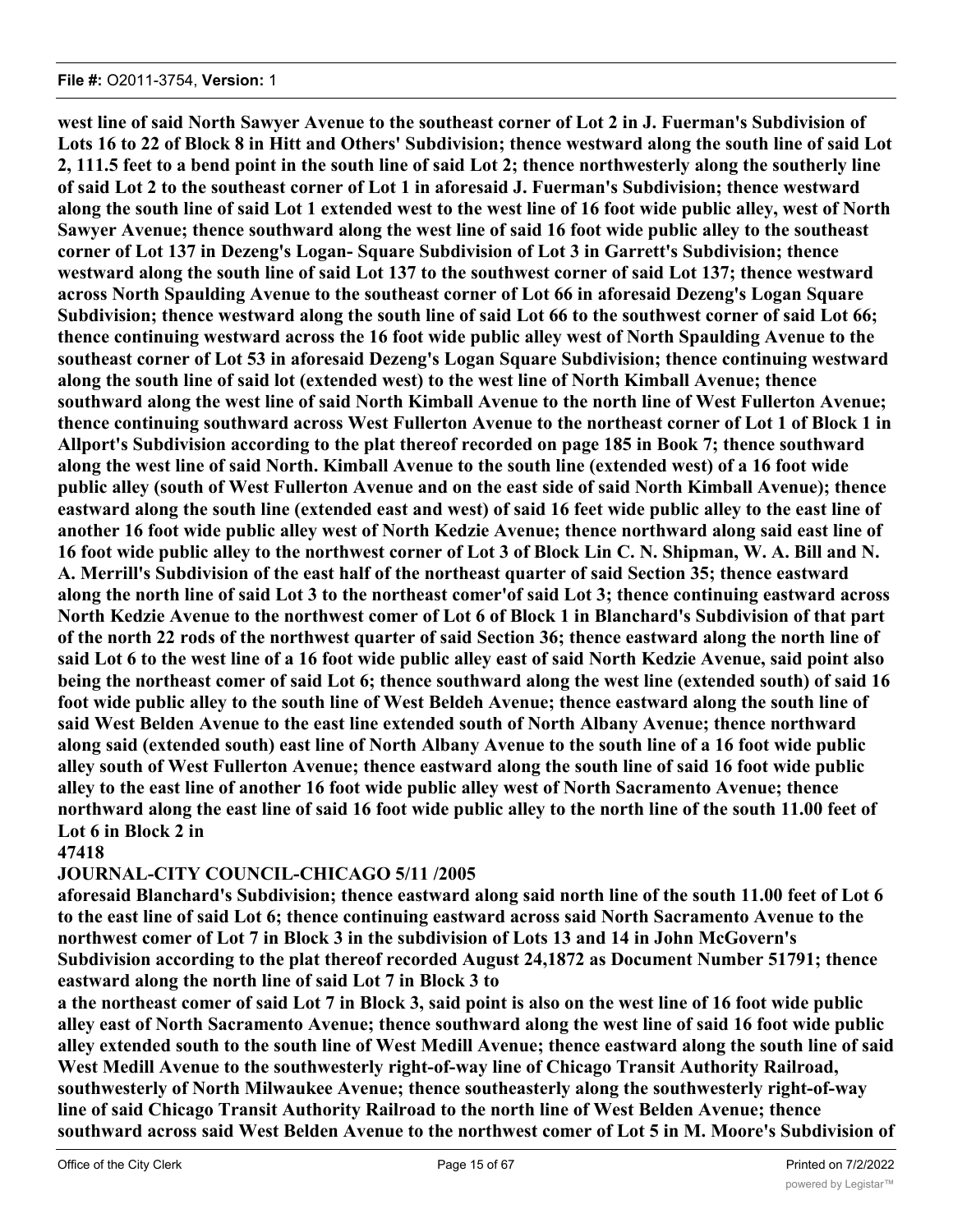**Lot 19 in John McGovern's Subdivision according to the plat thereof recorded October 22, 1886 as Document Number 765587; thence southward along the**

**- west line of said Lot 5 to the southwest comer of said Lot 5; thence eastward along the south lines of Lots 5, 4, 3, 2 and 1 in aforesaid M. Moore's Subdivision to the southeast comer of Lot 1 in said M. Moore's Subdivision; thence southward along the east line (extended south) of said Lot 1 in M. Moore's Subdivision to the north line of Lot 28 of Block 1 in J. Johnston, Jr.'s Subdivision according to the plat thereof recorded November 28, 1881 as Document Number 361265; thence eastward along the north lines of Lots 28, 29 30, 31, 32, 33 and 34 of Block 1 in said J. Johnston, Jr.'s Subdivision to the southwesterly right-of-way line of aforesaid Chicago Transit Authority railroad; thence southeasterly along the southwesterly right-of-way line of said Chicago Transit Authority railroad to the north line of West Lyndale Street; thence westward along the north line of said West Lyndale Street to the east line (extended north) of the west 0.11 feet of Lot 33 of Block 2 in aforesaid J. Johnston, Jr.'s Subdivision; thence southward along the east line of the west 0.11 feet of said Lot 33 of Block 2 to the north line of 16 foot wide public alley south of West Lyndale Street; thence continuing southward across said 16 feet wide public alley to the northeast comer of Lot 50 of Block 2 in aforesaid J. Johnston, Jr.'s Subdivision; thence southward along the east line (extended south) of said Lot 50 of Block 2 to the south line of West Palmer Street; thence eastward along the south line (extended east) of said West Palmer Street to the east line of 66 foot wide North California Avenue; thence northward along the east line of said North California Avenue to the southwesterly right-of-way line of Chicago Transit Authority railroad, southwesterly of North Milwaukee Avenue; thence southeasterly by following the Southwesterly right-of-way line of said Chicago Transit Authority railroad to the southeasterly line of Lot 138 in White and Cole's Resubdivision of Block 1 of S. Stave's Subdivision recorded in Book 173, page 18; thence southwesterly along the southeasterly line of said Lot 138 to the northeasterly line of North Bingham Street, said point is also the most**

**5/11/2005**

# **REPORTS OF COMMITTEES**

# **47419**

**southern corner of said Lot 138; thence northwesterly along the northeasterly line of said North Bingham Street to the most southern corner of Lot 107 in said White and Cole's Resubdivision; thence southwesterly across said North Bingham Street to the most eastern corner of Lot 106 in said White and Cole's Resubdivision; thence continuing southwesterly along the southeasterly line of said Lot 106 to the northeasterly line of North Stave Street, said point is also the most southern corner of said Lot 106; thence northwesterly along the northeasterly line of said North Stave Street to the south line (extended east) of a 16 foot wide public alley north of West Armitage Avenue; thence westward along the south line (extended east) of said public alley across said North Stave Street to the southeasterly line of Lot 12 in Gray and Adam's Subdivision of Lots 1 to 9 and 28 to 30 of Block 4 in S. Stave's Subdivision according to the plat thereof recorded August 5, 1881 as Document Number 342922; thence northeasterly along the southeasterly line of said Lot 12 to the most eastern corner of said Lot 12; thence northwesterly along the northeasterly line of said Lot 12 to the most northern corner of said Lot 12, said corner is also the most eastern corner of Lot 27 of Block 4 inS. Stave's Subdivision according to the plat thereof recorded in Book 85,page 19; thence continuing northwesterly along the northeasterly lines of Lots 27, 26, 25, 24, 23, 22, 21, 20 and 19 of Block 4 in said S. Stave's Subdivision to the southeasterly line of West Frances Place, said point also being the most northern corner of said Lot 19; thence southwesterly along the southeasterly line (extended southwesterly) of said West Frances Place to the southwesterly line of North Point Street; thence southeasterly along the southwesterly line of North Point Street to the most eastern corner of Lot 20 of Block 7 in aforesaid Attrill's Subdivision, said point is also being on the north line of a public alley north of West Armitage Avenue; thence westward along the north line of said public alley to the most southerly corner of Lot 24 of ..Block 7 in aforesaid Attrill's Subdivision; thence northwesterly**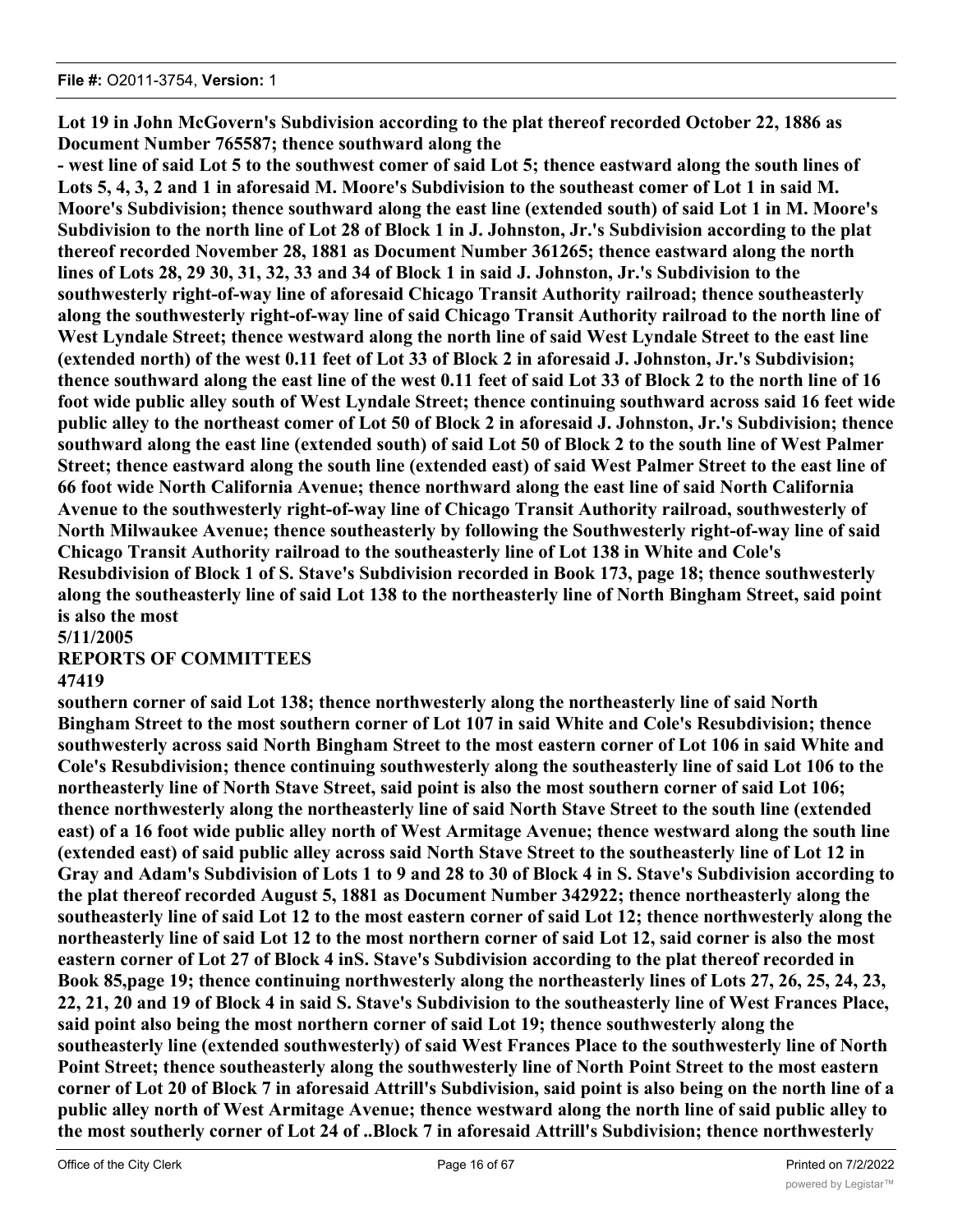**along the southwesterly line of said Lot 24 of Block 7 to the most western corner of said Lot 24, said corner is also being on the southeasterly line of Lot 35 of Block 5 in aforementioned W. O. Cole's Subdivision; thence southwesterly along the southeasterly lines of Lots 35, 34, and 33 to the most southern corner of said Lot 33 of Block 5; thence northwesterly along the southwesterly line (extended northwesterly across West Frances Place) to the north line of said West Frances Place; thence westward along the south line of said West Frances Place to the east line of North California Avenue; thence northward along the east line of said North California Avenue to the south line (extended east) of West McLean Avenue; thence westward along the south line of said West McLean Avenue to the west line of a 13 foot wide public alley (east of North Mozart Street); thence southward along the west line of said public alley 150 feet to the north line of another public alley; thence westward along north line of said public alley to the east line of North Mozart Street; thence westward across said North Mozart Street to the southeast corner of Lot 1 of Block 11 in Hoeps and Kerff s Resubdivision of Blocks 8 and 11 in the town of Schleswig, according to the plat thereof recorded July 25, 1890 as Document Number 47420**

# **JOURNAL-CITY COUNCIL-CHICAGO 5/11/2005**

**1307724, said corner is also being on the north line of a 17 foot wide public alley north of West Armitage Avenue; thence westward along the north line of said 17 feet wide public alley to the west line of another 16 foot wide public alley, east of North Humboldt Boulevard; thence southward along the west line of said 16 foot Wide public alley to the north line of another 16 foot wide public alley, north of West Armitage Avenue; thence westward along the north line of said 16 foot wide public alley to the southwest corner of Lot 31 in Parkway Addition, a resubdivision of Lots 5 to 10, inclusive, in each of Blocks 4, 9 and 10 in the town of Schleswig and the vacated alleys and one-half of a street adjacent to said lots, et cetera, in the east half of the northwest quarter of said Section 36; thence northward along the west line of Lots 31, 30 and 29 in aforesaid Parkway Addition to the northwest corner of said Lot 29 in said Parkway Addition; thence westward across said North Humboldt Boulevard to a point of intersection of the west line of said North Humboldt Boulevard with the south line of the north half Of Lot 40 in Palmer Place Addition, a subdivision of part of the southwest quarter of the northwest quarter of said Section 36; thence westward along the said south line extended west of the north half of Lot 40 to the west line of a 16 foot .wide public alley east of North Whipple Street; thence southward along the west line of said public alley to the southeast corner of Lot 54 in aforesaid Palmer Place Addition; thence westward along the South line of said Lot 54 to the southwest corner of said Lot 54; thence northward along the west line of said Lot 54 to the north line extended east of a 16 foot wide public alley north of West Armitage Avenue; thence westward along said north line extended east and west of 916 foot wide public alley to the west line of North Albany Avenue; thence southward along the west line of said North Albany Avenue to the centerline of a vacated alley north of West Armitage Avenue, according to the plat of vacation thereof recorded as Document Number 20127605; thence westward along the centerline of said vacated alley to a line 129.667 feet west of and parallel with the west line of said North Albany Avenue; thence northward along said parallel line to the south line of Lot 16 of Block 3 in Clarkson's Subdivision of part of the southwest quarter ofthe northwest quarter of said Section 36; thence westward along the south line of said Lot 16 extended west to the centerline of a 16 foot wide vacated alley east of North Kedzie Avenue; thence northward along the centerline extended north of said vacated alley to the south line extended east of Lot 19 in the plat ofthe west 10 acres of the west 30 acres of the south 91.7 acres of the northwest quarter of said Section 36; thence westward along said south line extended east of Lot 19 to the southwest corner of said Lot 19; thence continuing westward across North Kedzie Avenue to the northeast corner of Lot 4 of Block 1 in Ovitt's Resubdivision of Block 12 of Shipman, Bill and Merrill's Subdivision in the east half of the northeast quarter of said Section 35; thence southward along the east line of Lots 4, 5 and 6 of said Block 1 to the southeast corner of said Lot 6; thence westward along the south line of said Lot 6 to the southwest corner of said Lot 6; thence northward along the west line of said Lot 6 to the north line**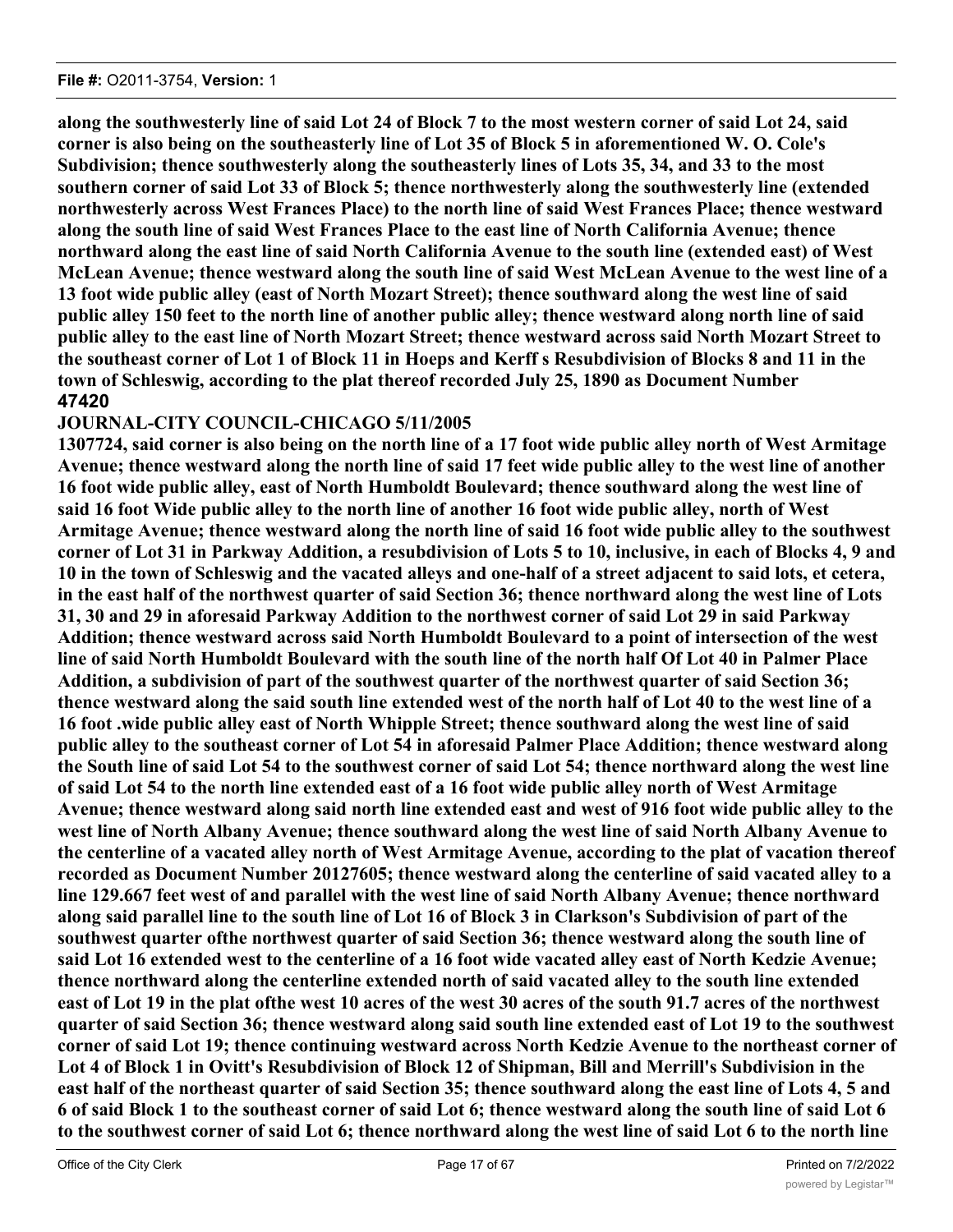**47421**

**extended east of a 14 foot wide public alley north of West Armitage Avenue; thence westward along the north line extended 5/11/2005 REPORTS OF COMMITTEES**

# **east and west of said 14 foot wide public alley to the west line of another 14 foot wide public alley east of North Sawyer Avenue; thence southward along the said west line of a 14 foot wide public alley to the north line of another 14 foot wide public alley north of West Armitage Avenue; thence westward along the north line of said 14 foot wide public alley to the east line of North Sawyer Avenue; thence northward along the east line of said North Sawyer Avenue to the north line extended east of a 16 foot wide public alley north of West Armitage Avenue; thence westward along the north line (extended east) of said 16 foot wide public alley to the west line of North Spaulding Avenue; thence southward along the west line of said North Spaulding Avenue to the north line of West Armitage Avenue; thence westward along the north line of sai d West Armitage Avenue to the east line of North Kimball Avenue; thence northward along the east line of said North Kimball Avenue to the north line of a 16 foot wide public alley north of said Armitage Avenue; thence westward along the north line (extended west) of said public alley to the west line of North Kimball Avenue; thence south along the west line of said North Kimball Avenue to {he north line of a 16 foot wide public alley north of West Armitage Avenue; thence westward along the north line of said 16 foot wide alley to the east line of North St. Louis Avenue; thence westward across North St. Louis Avenue to the southeast corner of Lot 61 in the subdivision of the south quarter of the west onethird of the northeast quarter of said Section 35, said point also is on the north line of a 16 foot wide public alley north of West Armitage Avenue; thence westward along the north line (extended west) of said 16 foot wide public alley to the west line of North Drake Avenue; thence southward along the west line of said North Drake Avenue to the north line of West Armitage Avenue; thence westward along the north line of said West Armitage Avenue to the east line of North Central Park Avenue; thence northward along the east line of said North Central Park Avenue to the north line of West Mclean Avenue; thence westward along the north line of said West Mclean Avenue to the west line (extended north) of the east 9 feet of Lot 58 of Block 8 in-Jackson's Subdivision of Blocks 7 and 8 of Hambleton's Subdivision in the east half of the northwest quarter of said Section 35; thence southward along the said west line (extended north) ofthe said east 9 feet to the north line of a 16 foot wide vacated public alley north of said West Armitage Avenue; thence westward along the north line of said public alley to the east line extended north of Lot 90 of Block 7 in said Jackson's Subdivision; thence southward along the east of said Lot 90 to the north line of West Armitage Avenue; thence westward along the north line of said West Armitage Avenue to the west line (extended north) of North Ridgeway Avenue; thenee southward across West Armitage Avenue along the west line of said North Ridgeway Avenue extended north to the south line of a 16 foot wide public alley south of said West Armitage Avenue; thence eastward along said south line extended east to the west line of North Lawndale Avenue; thence eastward across said North Lawndale Avenue to the northwest corner of Lot 12 of Block 2 in S. Delamater's Subdivision according to the plat thereof recorded August 1,1885 as Document Number 643538, said point is also on the south line of a 16 foot wide public alley; thence eastward**

# **47422 JOURNAL-CITY COUNCIL-CHICAGO 5/11/2005**

**along the south line of Said 16 foot wide public alley to the west line of North Central Park Avenue; thence southward along the west line of said North Central Park Avenue to the south line extended west of a 16 foot wide public alley south of West Armitage Avenue; thence continuing eastward along the south line extended west of said 16 foot wide public alley to the west line of North Kimball Avenue; thence eastward across said North Kimball Avenue to the northwest corner of Lot 16 in Winkelman's Subdivision of Block 3 of E. Simon's Subdivision according to the plat thereof recorded on February 15, 1899 as Document Number 2785137, said point is also on the south line of a 16 foot wide public alley;**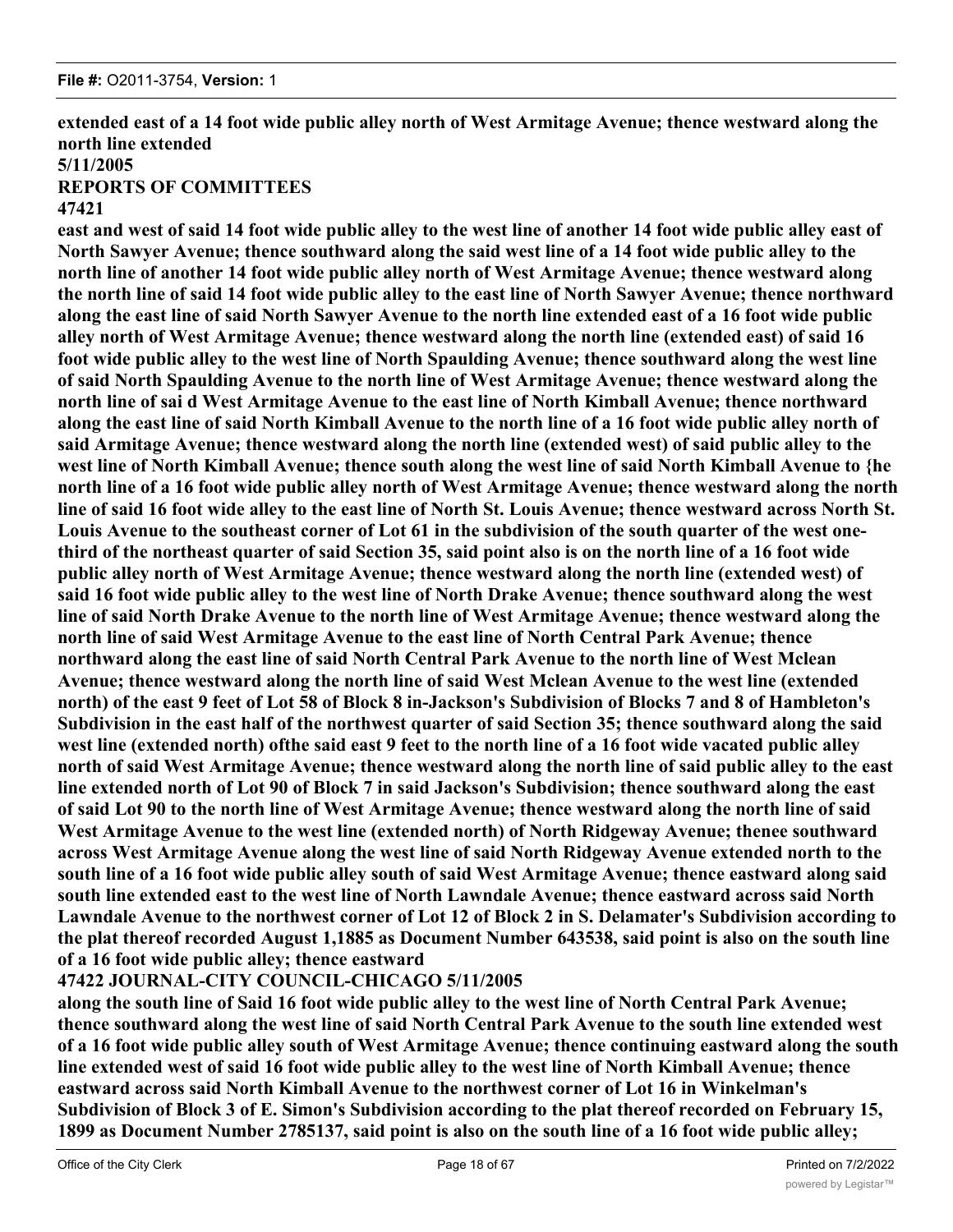**thence eastward along the south line of said 16 foot wide public alley to the west line of North Spaulding Avenue; thence eastward across said North Spaulding Avenue to the northwest corner of Lot 16 of Block 2 in Winkelman's Subdivision of part of Blocks 2 and 11 of E. Simon's Subdivision according to the plat thereof recorded September 5, 1888 as Document Number 1000737, said point is**

**also On the south line of a 16 foot wide public alley south of West Armitage Avenue; thence eastward along the south line of said 16 foot wide public alley to the west line of North Kedzie Avenue; thence eastward across said North Kedzie Avenue to the northwest corner of Lot 16 of Block 1 in Nils F. Olson's Subdivision according to the plat thereof recorded January 14, 1887 as Document Number 790005, said corner is also on the south line of a 14 foot wide public alley south of West Armitage Avenue; thence eastward along the south line of said 14 foot wide public alley to the northeast corner of Lot 6 of Block 1 in S. Delamater's Subdivision according to the plat thereof recorded on February 5, 1884 as Document Number 523563; thence southward along the east line of said Lot 6 to the south line (extended west) of a 16 foot wide public alley south of West Armitage Avenue; thence eastward along the south line of said 16 foot wide public alley to the west line of North Whipple Street; thence eastward across North Whipple Street to the northwest corner of Lot 42 of Block 1 in Alva Trowbridge and Others' Subdivision according to the plat thereof recorded August 1,1872 as Document Number 51139; thence eastward along the north line of said Lot 42 of Block 1 to the northeast corner of said Lot 42; thence eastward to the northwest corner of Lot 7 of Block 1 in said Alva Trowbridge and Others' Subdivision; thence eastward along the**

**north line of said Lot 7 Of Block 1 to its northeast corner; thence eastward across North Humboldt Boulevard along the north line extended east of said Lot 7 to the east line of said North Humboldt Boulevard; thence northward along the east line of said North Humboldt Boulevard to the south line of Lot 24 of Block 4 in Hansbrough and Hess Subdivision of the east half of the southwest quarter of said Section 36; thence eastward along the south line of said Lot 24 to its southeast corner; thence continuing eastward across the 14 foot wide public alley to the southwest corner of Lot 1 of Block 4 in said Hansbrough and Hess Subdivision; thence eastward along the south line of said Lot 1 of Block 4 to its southeast corner, said corner is also oh the west line of North Richmond Street; thence southward along the west line of said North Richmond Street to the north line (extended west) of Lot 22 of Block 3 in said Hansbrough and Hess**

# **5/11/2005**

# **REPORTS OF COMMITTEES**

# 47423

**Subdivision; thence eastward along said north line extended west to the northeast corner of said Lot 22 of Block 3; thence continuing eastward along said north line (extended east) to the east line of a 14 foot wide public alley west of North Francisco Avenue; thence northward along the east line of said alley to the north line of the south half of Lot 2 of Block 3 in said Hansbrough and Hess Subdivision; thence eastward along the said north line of the south half of Lot 2 of Block 3 to the west line of North Francisco Avenue; thence continuing east along said north line (extended east) of the south half of Lot 2 to the west line of a 14 foot wide public alley east of North Francisco Avenue; thence southward along the west line of said 14 feet wide public alley to the most north line (extended west) of Lot 3 of Block 2 in said Hansbrough and Hess Subdivision; thence eastward along the said most north line extended west to the northwest corner of said Lot 3 of Block 2; thence eastward along said most north line 25.05 feet; thence southward along a line parallel to North Mozart Street 4.5 feet; thence eastward along the north line (extended east) of said Lot 3 of Block 2 to the east line of North Mozart Street; thence northward along the east line of said North Mozart Street to the southwest corner of Lot 24 of Block 1 in said Hansbrough and Hess Subdivision; thence eastward along the south line of said Lot 24 of Block 1 to the west line of a 14 foot wide public alley west of North California Avenue; thence southward along the west line of said 14 foot wide public alley to the north line (extended west) of the south half of Lot 3 of Block 1 in said**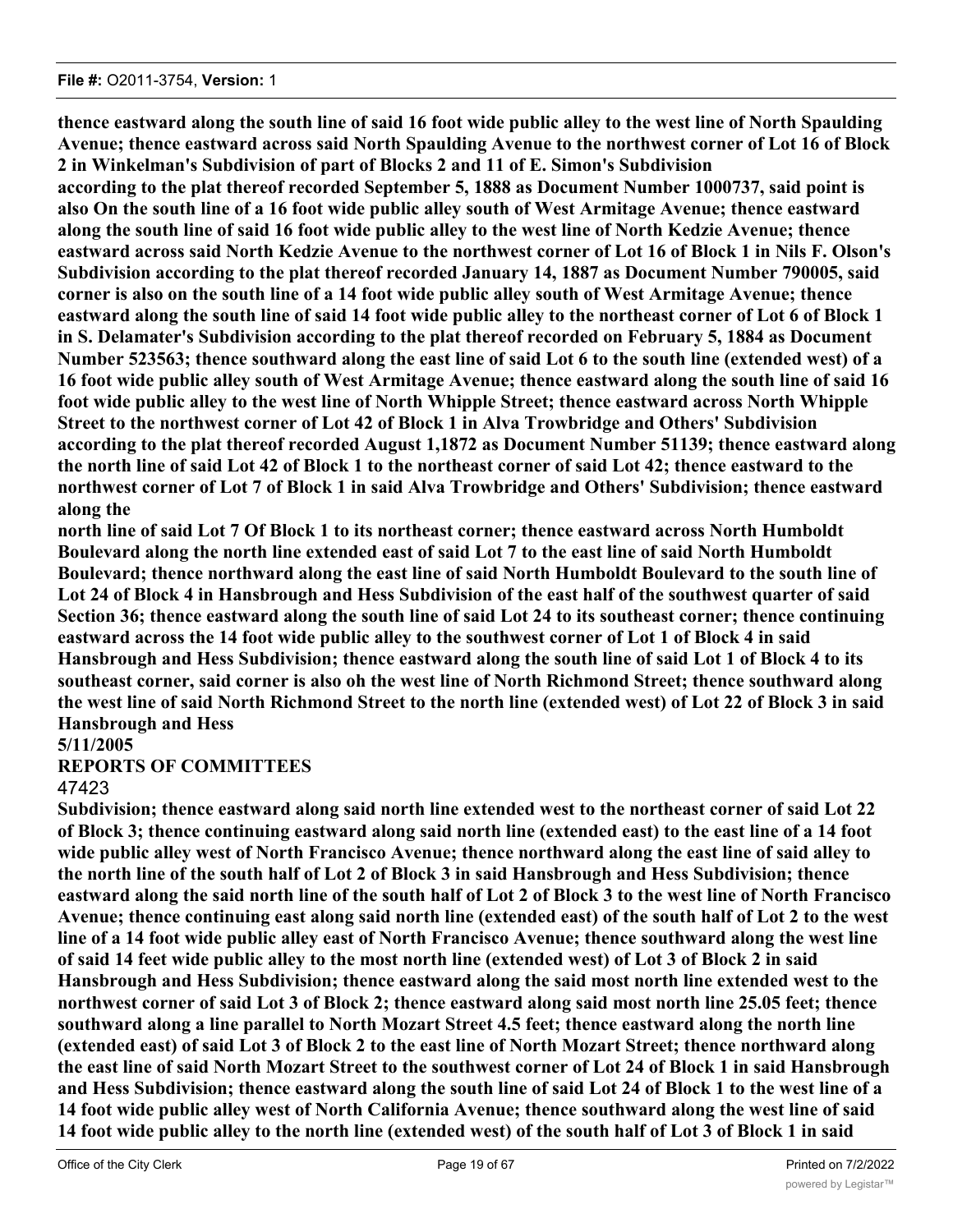**Hansbrough and Hess Subdivision; thence eastward along said north line (extended west) of the south half of Lot 3 of Block 1 to the west line of North California Avenue; thence eastward across said North California Avenue to the northwest corner of Lot 11 of Block 2 in Edgar M; Snow and Company's Subdivision according to the plat thereof recorded on March 23, 1901 as Document Number 3077922, said corner also lies on the south line of a 16 foot wide alley south of West Armitage Avenue; thence eastward along the south line (extended east) of said 16 foot wide public alley to the east line of North Fairfield Avenue; thence northward along the east line of said North Fairfield Avenue to the south line of West Armitage Avenue; thence eastward along the south line of said West Armitage Avenue to the west line of North Washtenaw Avenue; thence southward along the west line of said North Washtenaw Avenue to the south line (extended west) of a 16 foot wide public alley south of West Armitage Avenue; thence eastward along the south line of said public alley to the west line of North Rockwell Street; thence southward along the west line of said North Rockwell Street to the south line of West Homer Street; thence eastward along the south line (extended east) of said West Homer Street to the northeast corner of Lot 7 in the subdivision of Lots 11 to 25 of Subblock 2 of B. F. Jacobs Subdivision; thence southward along the east line extended south of said Lot 7 to the south line of a 16 foot wide public alley south of West Homer Street; thence eastward along the south line of said 16 foot public alley to the northeast corner of Lot 41 in B. F. Jacobs Subdivision of Block 2 of Johnston's Subdivision; thence southward along the east line of said Lot 41 to the north line of West Cortland Street; thence eastward along the north line of said**

# 47424

# **JOURNAL-CITY COUNCIL-CHICAGO 5/11/2005**

**West Cortland Street to the east line of the west 72 feet of Lot 67 in Johnston's Subdivision of Block 1 of Johnston's Subdivision in the east half of the southeast quarter of said Section 36; thence northward along said east line of the west 72 feet extended north to the north line of a 16 foot wide public alley north of West Cortland Street; thence westward along the north line of said 16 foot wide public alley to the east line of North Campbell Avenue; thence northward along the east of said North Campbell Avenue and across West Homer Street to the north line of said West Homer Street; thence westward along the north line extended east/west of said West Homer Street to a line 167 feet west of and parallel with the west line of said North Campbell Avenue; thence northward along said parallel line a distance of 53 feet; thence eastward along a line 53 feet north of and parallel with the north line 66 feet wide of said West Homer Street, 167 feet to the west line of said North Campbell Avenue; thence northward along the west line of said North Campbell Avenue to the south line (extended west) of Lot 16 in Johnston's Subdivision of Block 1 of Johnston's Subdivision according to the plat thereof recorded on July 18, 1881 as Document Number 338117; thence eastward along said south line (extended west) to the: southwest comer of said Lot 16; thence eastward along the south lines of Lots 16, 15, 14, 13 and 12 in said Johnston's Subdivision to the southeast comer of said Lot 12; thence in a northeasterly direction to the southeast comer of Lot 1 in P. Bandow's Resubdivision of Lots 3, 4 and the northwest half of Lot 5 in Block 1 of Johnston's Subdivision, according to the plat thereof recorded on April 16, 1885 as Document Number 6168851, said comer also lies on the northeasterly line .of a 10 foot wide public alley; thence southeasterly along the northeasterly line (extended southeasterly) of said 10 foot wide public alley to the south line of aforesaid West Homer Street; thence eastward along the south line of said West Homer Street to the west line of North Western Avenue as widened, said point is also 50 feet west of the east line of the east half of the southeast quarter of said Section 36; thence northward along the west line of said North Western Avenue to the northeast line of 66 foot wide North Milwaukee Avenue; thence northwesterly along northeasterly line of said North Milwaukee Avenue to the south line of West Armitage Avenue; thence eastward along the south line of said West Armitage Avenue to the west line (extended south) of Lot 36 in Powell's Subdivision of Lot 8 in Circuit Court Partition according to the plat thereof recorded on September 5, 1884 as Document Number 572044; thence northward across West Armitage Avenue to the southwest**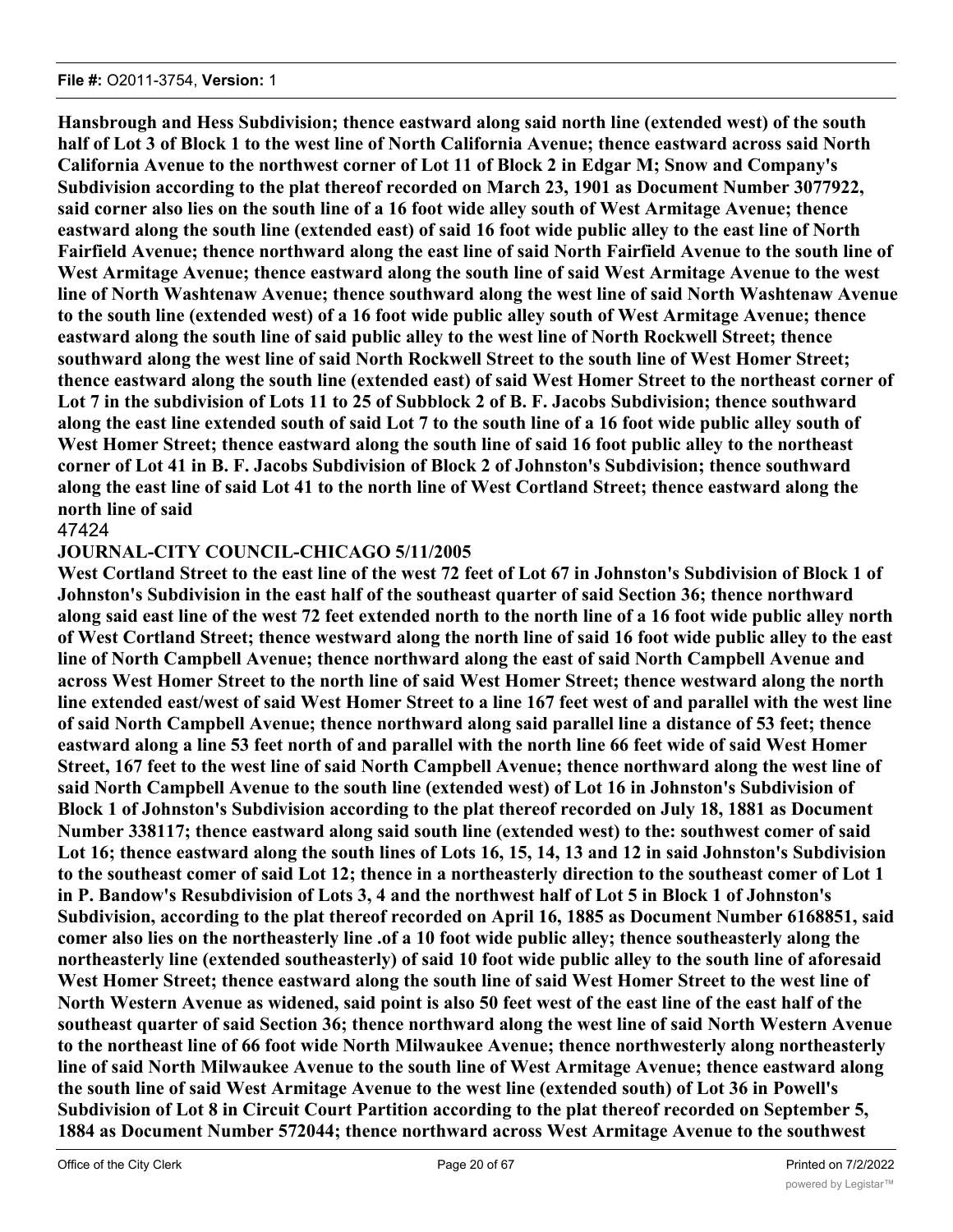**comer of said Lot 36; thence northward along said west line of said Lot 36 and along the east line of a 14 foot wide public alley to the north line (extended east) of another 14 foot wide public alley south of West McLean Avenue; thence westward along the north line (extended east and west) of said 14 foot wide public alley to the east line (extended south) of another 14 foot wide public alley east of North Campbell Avenue; thence northward along the east line (extended south) of said 14 foot wide public alley to the north line (extended east) of a 9 foot wide public alley south of West McLean Avenue; thence westward along the north line (extended east) of said 9 foot wide public alley to the east 5/11/2005**

# **REPORTS OF COMMITTEES** 47425

**line of North Campbell Avenue; thence northward along the east line of said North Campbell Avenue to the south line (extended east) of Lot 6 in Owner's Subdivision according to the plat recorded November 24, 1913 as Document Number 5311027; thence westward across said North Campbell Avenue along the south line (extended east) of said Lot 6 to the southwest corner of said Lot 6; thence northward along the west lines of Lots 6, 5, 4 and 3 in said Owner's Subdivision to the northwest corner of said Lot 3; thence northeasterly along the westerly lines of Lots 2 and 1 in said Owner's Subdivision to the northwest corner of said Lot 1; thence northward along the west line of Lot 104 in V. Wood Subdivision, according to the plat thereof recorded May 10, 1877 as Document Number 134226 to the north line (extended east) of a 16 foot wide public alley south of West Charleston Street; thence westward along the north line (extended east) of said 16 foot wide public alley to the southwest corner of Lot 56 in said V. Wood's Subdivision; thence northward along the west line (extended north) of said Lot 56 to the north line of West Charleston Street; thence west along the north line of said West Charleston Street to the east line of North Maplewood Avenue; thence southwesterly across said North Maplewood Avenue to the southwest corner of Lot 18 in said V. Wood's Subdivision; thence westward along the south line of said Lot 18 to the southwest corner of said Lot 18; thence northward along the west lines of Lots 17, 16, 15, 14, 13 and 12 in said V. Wood's Subdivision to a line 7 feet south of and parallel with the south . line (extended east) of Lot 15 in Herman Papsien's Subdivision according to the plat thereof recorded December 17, 1900 as Document Number 3044716; thence westward along said parallel line 10 feet; thence northward 7 feet to the southeast corner of said Lot 15; thence westward along the south line of said Lot 15 to the southwest corner of said Lot 15; thence northward along the lines of Lots 15, 14, 13, 12 and 11 in said Herman Papsien's Subdivision to the northwest corner of said Lot 11; thence continuing northward along the west line (extended north) of said Lot 11 to the southwest corner of Lot 10 in said Herman Papsien's Subdivision; thence westward along the south line (extended west) of said Lot 10 to the southeast corner of Lot 13 in James M. Allen's Subdivision according to the plat thereof recorded April 11, 1882 as Document Number 386837; thence westward along the south line of said Lot 13 to the southwest corner of said Lot 13, said corner is also on the east line of North Rockwell Street; thence southward along the east line of said North Rockwell Street to the southwesterly line (extended southeasterly) of Lot 2 in Powell's Subdivision according to the plat thereof recorded on page 93 of Book 6; thence northwesterly across said North Rockwell Street along said southwesterly line (extended southeasterly) of said Lot 2 to the most southern corner of said Lot 2; thence northwesterly along the southwesterly lines (extended northwesterly) of Lots 2 and 1 in said Powell's Subdivision to the south line of Lot 11 in Gray's Subdivision according to the plat thereof recorded on page 55 of Book 85; thence westward along the south line of said Lot 11 to the southwest corner of said Lot 11, said corner lies on the east line of North Talman Avenue; thence northward along the east line of said North Talman 47426**

# **JOURNAL-CITY COUNCIL-CHICAGO**

# **5/11/2005**

**Avenue to the southwesterly line (extended southeasterly) of Lot 32 of Block 4 in C. E. Woosley's**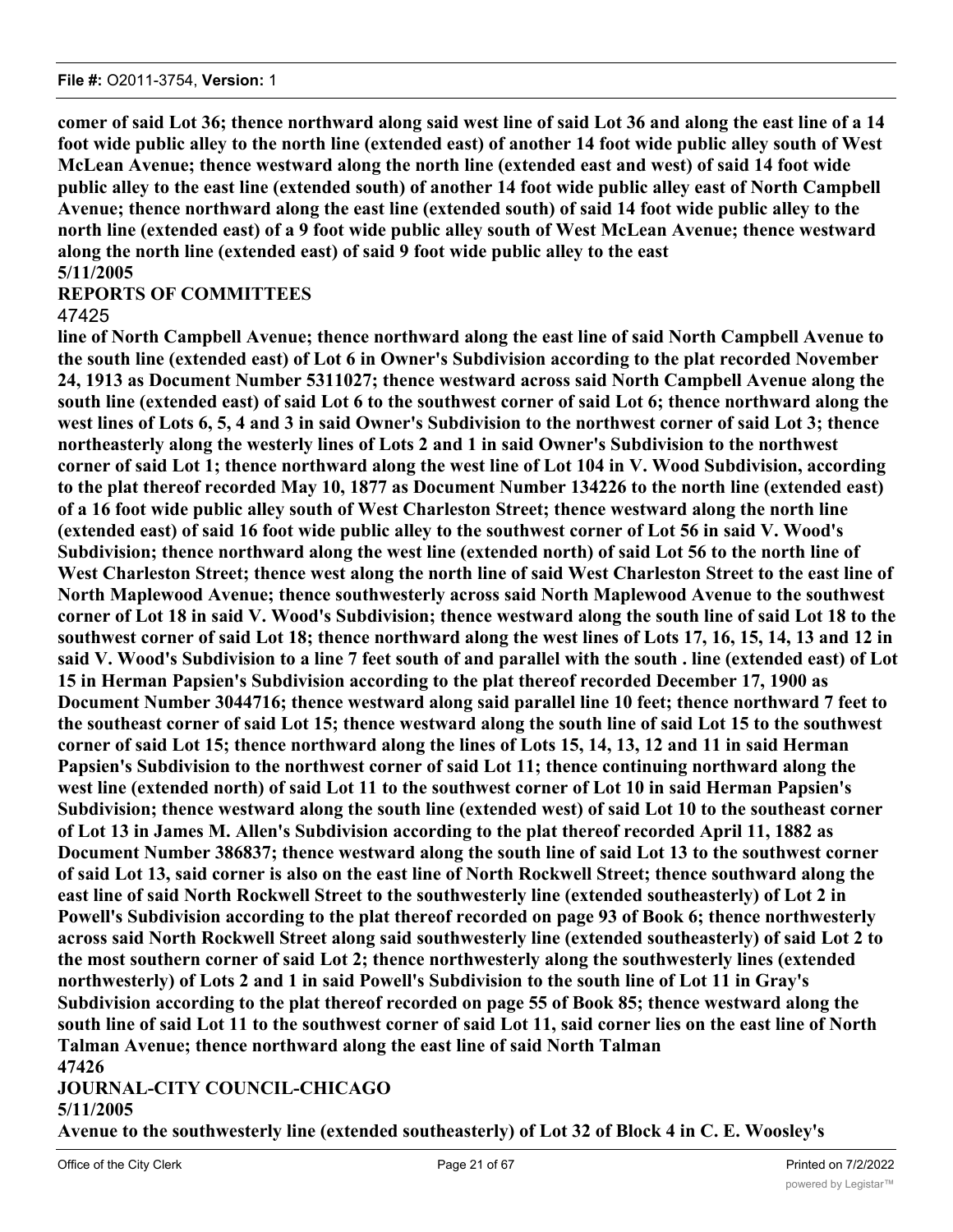**Subdivision according to the plat thereof recorded on May 23, 1881 on page 5 of Book 16; thence northwesterly along the southwesterly line (extended southeasterly) of said Lot 32 of Block 4 to the most southern corner of said Lot 32, said corner also lies on the northeasterly line of a 20 foot wide public alley northeasterly of North Milwaukee Avenue; thence northwesterly along the northeasterly line of said 20 foot wide public alley to the east line of another 14 foot wide public alley west of said North Talman Avenue; thence northward along the east line (extended north) of said 14 foot wide public alley , to the north line of West Lyndale Street; thence westward along the north line of said West Lyndale Street to the east line of North Washtenaw Avenue; thence northward along the east line of said North Washtenaw Avenue to the north line of West Belden Avenue; thence westward along the north line (extended west) of said West Belden Avenue to a bend point which lies on the southeasterly line of Lot 23 of Block 2 in Snowhook's Subdivision according to the plat thereof recorded August 22, 1884 as Document Number 569245; thence southwesterly along the northwesterly line of said West Belden Avenue, said line also is the southeasterly lines of Lots 23 and 24 of Block 2 in said Snowhook's Subdivision to the northeasterly line of North Milwaukee Avenue; thence northwesterly along the northeasterly line extended northwesterly of said North Milwaukee Avenue to the west line of North California Avenue; thence northward along the west line of said North California Avenue to the northeasterly line of a 16 foot wide public alley northeasterly of North Milwaukee Avenue; thence northwesterly following along the northeasterly, east, northeasterly, north, northeasterly and east line of said 16 foot wide public alley to the sou th line of West Fullerton Avenue, said point also being the northwest corner of Lot 14 of Block 4 in Snowhook's Subdivision; thence westward along the south line of said West Fullerton Avenue to the east line (extended, south) of North Francisco Avenue; thence northward across said West Fullerton Avenue along the east line (extended south) of said North Francisco Avenue to the north line of a 16 foot wide public alley north of said West Fullerton Avenue; thence westward across said North Francisco**

**. Avenue along.the north line (extended west) of said 16 foot wide public alley to the southeast corner of Lot 27 of Block 7 in George A. Seavern's Subdivision according to the plat thereof recorded May 10, 1886 as Document Number 716003; thence westward along the south line of said Lot 27 of Block 7 to the southwest corner of said Lot 27 of Block 7, said corner also lies on the northeasterly line of a 16 foot wide public alley northeasterly of North Milwaukee Avenue; thence northwesterly along the northeasterly line of said 16 foot wide public alley to the southwest corner of Lot 11 of said Block 7; thence continuing northwesterly to the most southern corner of Lot 15 of Block 5 in said George A. Seavern's Subdivision; thence continuing northwesterly along the southwesterly lines of Lots 15, 16, 17 and 18 of said Block 5 to a line 8 feet south of and parallel with the south line of Lot 4 of Block 5 in said George A. Seavern's Subdivision; thence westward along said parallel line to the east line of Lot 1 in resubdivision of Lots 5 and 6 of Block 5 in said George A.**

# **5/11/2005**

# **REPORTS OF COMMITTEES**

# 47427

**Seavern's Subdivision; thence northward along the east line of said Lot 1 to the northeast, corner of said Lot 1; thence westward along the north line of said Lot 1 to the east line of North Sacramento Avenue; thence northward along the east line of said North Sacramento Avenue to the northwest corner of Lot 1 of Block 5 in aforesaid George A. Seavern's Subdivision; thence in a northwesterly direction across said North Sacramento Avenue to the most southern corner of Lot 1 of Block 2 in Storey and Allen's Milwaukee Avenue Addition to Chicago according to the plat thereof recorded February 9, 1872 as Document Number 12639; thence northwesterly along the southwesterly lines, of Lots 1 and 3 of said Block 2 to the most westerly corner of said Lot 3; thence northeasterly along the northwesterly line (extended northeasterly) of said Lot 3 of Block 2 to the northeasterly line (extended southeasterly) of North Willetts Court; thence northwesterly along the northeasterly line (extended southeasterly) of said**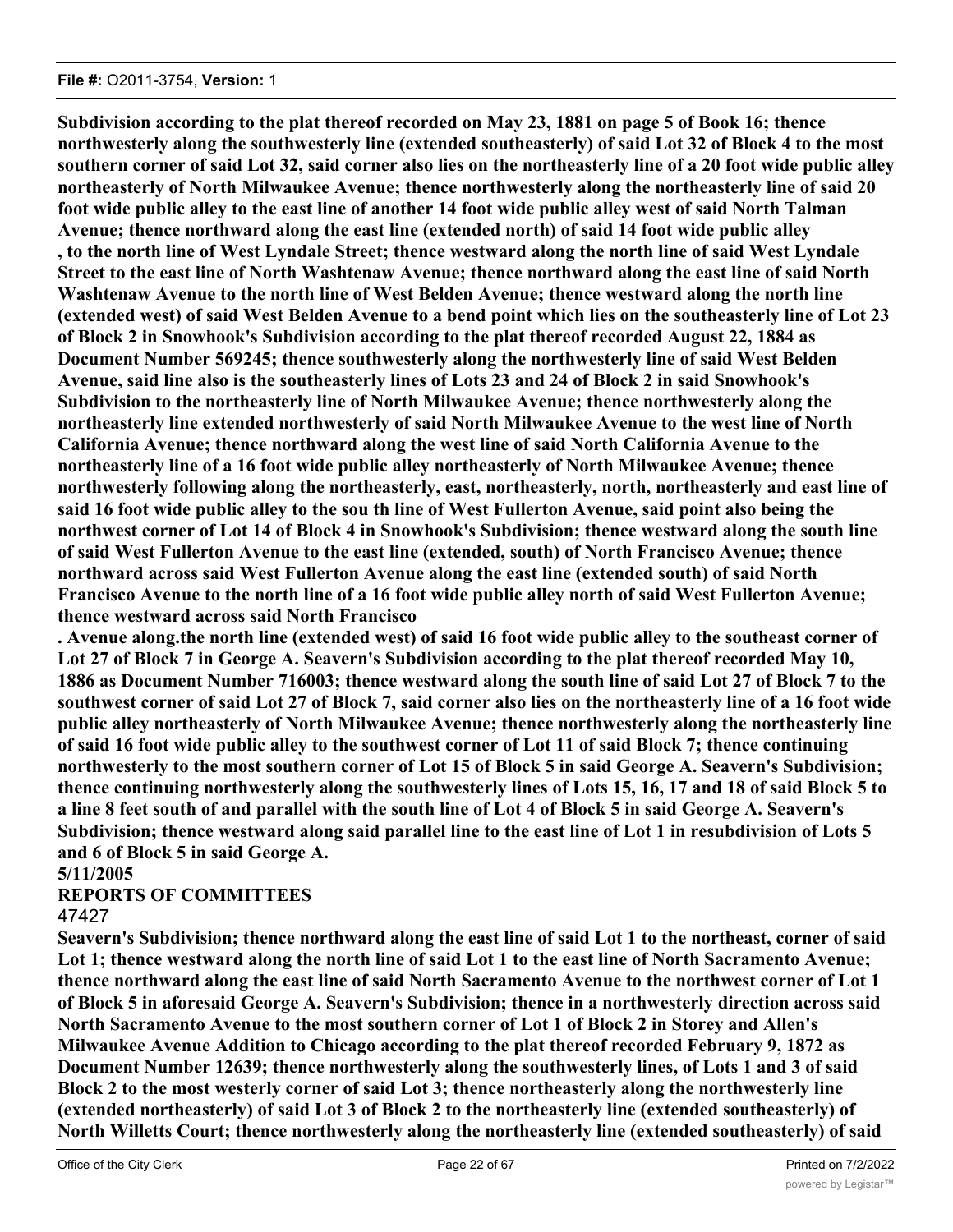**North Willetts Court to the southeasterly line of Lot 1 in Logan Square Addition to Chicago according to the plat thereof recorded November 10, 1881 as Document Number 358316; thence southwesterly along the southeasterly lines of Lots 1 and 2 in said Logan Square Addition to Chicago to the southeast corner of Lot 3 in said Logan Square Addition to Chicago; thence westward along the south line of said Lot 3 to the southwest corner of said Lot 3; thence southwesterly along the southeasterly line of Lot 4 in said Logan Square Addition to Chicago to the southwest corner of said Lot 4; thence westward along the south lines of Lots 5, 6, 7, 8, 9, 10 and 11 to the southwest comer of said Lot 11; thence northwesterly along the southwesterly lines of Lots 12,13 and 14 in said Logan Square Addition to Chicago to the southwest comer of said Lot 14; thence northward along the west line (extended north) of said Lot 14 to the north line of 250 foot wide West Logan Boulevard; thence westward along the north line of said West Logan Boulevard to the southwest comer of Lot 20 of Block 4 in subdivision of Blocks 1, 2, 3 and 4 in Lot 1 in County Clerk's Division according to the plat thereof recorded December 12, 1894 as Document Number 2146603; thence northward along the west line of said Lot 20 to the southeast comer of Lot 21 of said Block 4; thence westward along the south lines of Lots 21, 22, 23 and 24 of said Block 4 to the southwest comer of said Lot 24 of Block 4; thence westward along the prolongation of the last described course to the northeasterly line of North Milwaukee Avenue; thence northwesterly along the northeasterly line of said North Milwaukee Avenue to the east line of North Kedzie Avenue; thence northward along the east line of said North Kedzie Avenue to the north line of West Schubert Avenue; thence continuing in a northwesterly direction across said North Kedzie Avenue to the most southern comer of Lot 7 of Block 1 in Hitt and Others' Subdivision of 39 acres on the east side of the east half of the southeast quarter of said Section 26, said comer also lies on the northeasterly line of North Emmet Street; thence northwesterly along the northeasterly line (extended northwesterly) of said North Emmet Street to the northwesterly line of North Sawyer Avenue; thence southwesterly along the northwesterly line of said North Sawyer Avenue to the northeasterly line of a 16 foot wide public** 47428

# **JOURNAX-CITY COUNCIL-CHICAGO**

# **5/11/2005**

**alley northeasterly of North Milwaukee Avenue; thence northwesterly along the northeasterly line of said 16 foot wide public alley to the most western corner of Lot 1 of Block 4 in Milwaukee and Diversey Subdivision according to the plat thereof recorded March 29, 1924 as Document Number 8339078; thence northeasterly along the northwesterly (extended northeasterly) line of said Lot 1 of Block 4 to the north line of 66 foot wide West Diversey Avenue; thence westward along the north line of said West Diversey Avenue to the east line of North Christiana Avenue; thence northward along the east line of said North Christiana Avenue to the south line (extended east) of Lot 15 of Block 4 in Henry Wisner's Subdivision of Lots 8 and 9 of Brand's Subdivision in the east half of the northeast quarter of said Section 26; thence westward along the south line (extended east) of said Lot 15 of Block 4 to the southwest corner of said Lot 15, said corner also lies on north line of a 14 foot wide public alley north of said West Diversey Avenue; thence continuing westward along the prolongation of the last described course to a bend point in said 14 foot wide alley, said bend point is also the southwest corner of Lot 31 of Block 4 in said Henry Wisner's Subdivision; thence northwesterly along the southwesterly line of said Lot 31 to the most westerly corner of said Lot 31, said corner also lies on the southeasterly line of North Woodward Street; thence northeasterly along the southeasterly line of said North Woodward Street to the southwesterly line (extended southeasterly) of Lot 42 in Storey and Allen's Subdivision of Lot 10 in Brand's Subdivision in the east half of the northeast quarter of said Section 26; thence northwesterly along the southwesterly line (extended southeasterly) of said Lot 42 to the east line of North Kimball Avenue; thence northward along the east line of said North Kimball Avenue to the northwesterly line of North Dawson Avenue; thence southwesterly along the northwesterly line (extended southwesterly) of said North Dawson Avenue to the northeasterly line of North Milwaukee Avenue; thence northwesterly**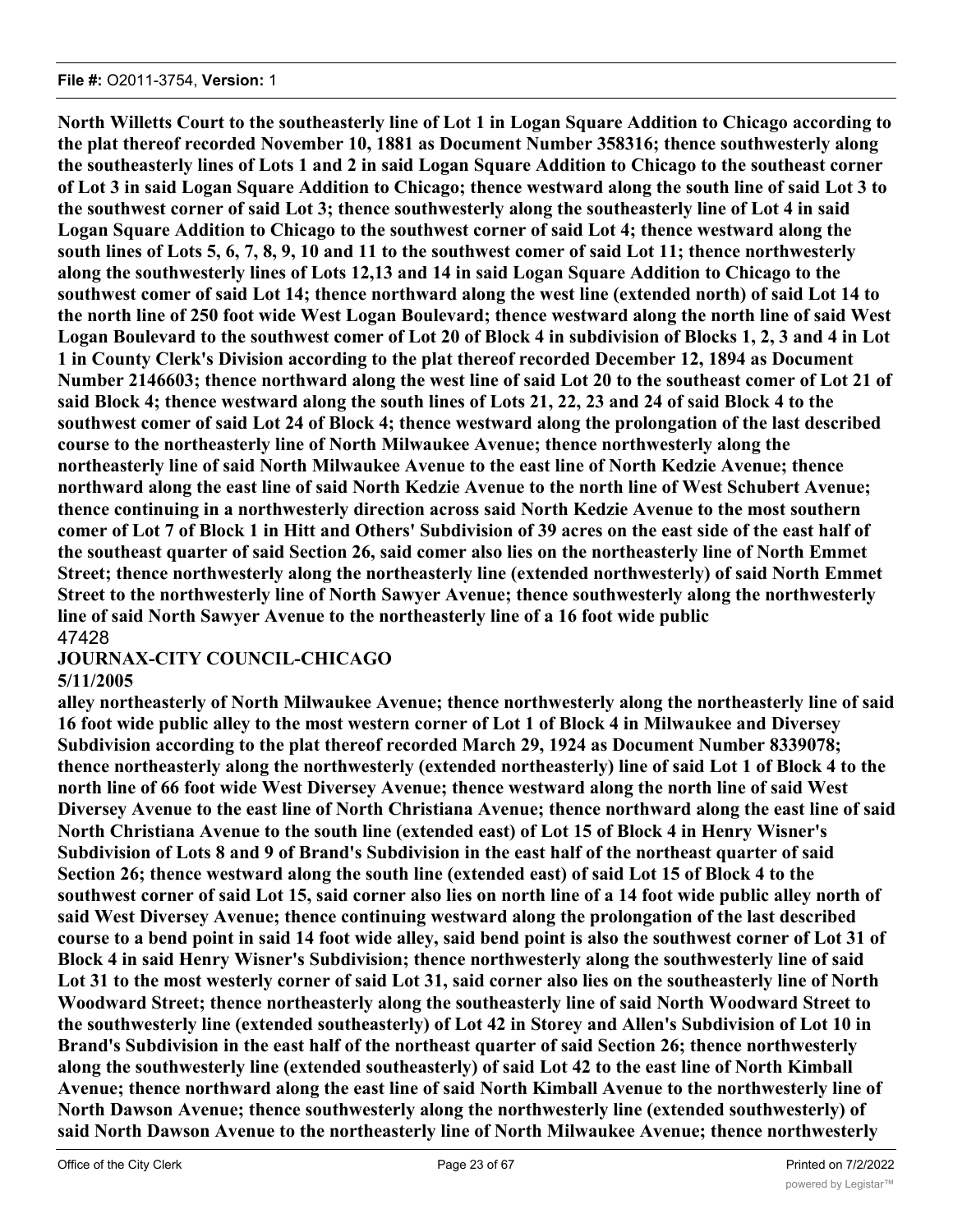**along the northeasterly line of said North Milwaukee Avenue to the southeasterly line of North Allen Avenue; thence northeasterly along the southeasterly line of said North Allen Avenue to the northeasterly line of a 16 foot wide public alley northeasterly of North Milwaukee Avenue; thence northwesterly along the northeasterly line of said 16 foot wide public alley to the most western corner of Lot 60 of Block 2 in Albert Wisner's Subdivision of Lots 13 and 14 in Brand's Subdivision in the west half of the northeast quarter of said Section 26; thence in northwesterly direction across North Elbridge Avenue to the southeast corner of Lot 26 of Block 4 in said Albert Wisner's Subdivision; thence westward along the south line of said Lot 26 of Block 4 to the southwest corner of said Lot 26; thence northward along the west lines of Lots 26 and 25 of said Block 4 to the most northern corner of said Lot 25; thence northwesterly along the southwesterly line of Lot 24 in said Block 4 to the most western corner of said Lot 24; thence westward along the-north lines of Lots 27, 28 and 29 in said Block 4 to the northwest corner of said Lot 29, said corner also lies on the east line of North Central Park Avenue; thence northward along the east line of said North Central Park Avenue to the south line (extended east) of Lot 59 in Heafield's Subdivision of Lot 1 in**

**5/11/2005**

# **REPORTS OF COMMITTEES**

# **47429**

**Davlin, Kelly and Carroll's Subdivision in the east half of the northwest quarter of said Section 26; thence westward along the south line (extended east) of said Lot 59 to the southwest corner of said Lot 59; thence northward along the west line of said Lot 59 to the northwest corner of said Lot 59; thence westward along the south line (extended east) of Lot 45 in said Heafield's Subdivision to the east line of North Monticello Avenue; thence northward along the east line of said North Monticello Avenue to the southwesterly line (extended southeasterly) of Lot 33 in Haentze and Wheeler's Subdivision, according to the plat thereof recorded July 15, 1902 as Document Number 3270736; thence northwesterly along the southwesterly line (extended southeasterly) of said Lot 33 to the most southern comer of said Lot 33, said comer also lies on the west line of said North Monticello Avenue; thence southward along the west line of said North Monticello Avenue to the northeasterly line of North Milwaukee Avenue; thence northwesterly along the northeasterly line of said North Milwaukee. Avenue to the southeasterly line of North Lawndale Avenue; thence northeasterly along the southeasterly line of said North Lawndale Avenue to the east line (extended south) of said North Lawndale Avenue; thence northward along east line of said North Lawndale Avenue to the southwest comer of Lot 23 in Heafield's Subdivision of the west 5 acres of Lot 2 in Davlin, Kelly and Carroll's Subdivision acconling to the plat thereof recorded March 18, 1902 as Document Number 3218672; thence in a northwesterly direction across said North Lawndale Avenue to the most southern comer of Lot 30 in said Heafield's Subdivision of west 5 acres of Lot 2 in Davlin, Kelly and Carroll's Subdivision; thence continuing northwesterly along the southwesterly line (extended northwesterly) of said Lot 30 to the south line of Lot 22 of Block 1 in Heinemann and Gross' Subdivision of part of Lot 3 in Davlin, Kelly and Carroll's Subdivision according to the plat thereof recorded July 14, 1909 as Document Number 4406409; thence westward along the south line of said Lot 22 of Block 1 to the east line of North Ridgeway Avenue; thence northward the along the east line of said North Ridgeway Avenue to the southwesterly line (extended southeasterly) of Lot 27 of Block 2 in said Heinemann and Gross' Subdivision; thence northwesterly along the southwesterly line (extended southeasterly and northwesterly) of said Lot 27 of Block 2 to the south line of Lot 17 of said Block 2; thence westward along the south line of said Lot 17 of Block 2 to the east line of North Hamlin Avenue; thence northward along the east line of said North Hamlin Avenue to the south line (extended east) of Lot 11 in Wm. J. Sweeney's Subdivision of Lot 6 in Circuit Court Common Division in the west half of the southwest quarter of said Section 23; thence westward along the south line (extended east and west) to the southwest comer of Lot 1 in said Wm. J. Sweeney's Subdivision; thence northwesterly along the southwesterly line (extended northwesterly) of said Lot 1 to the east line of North**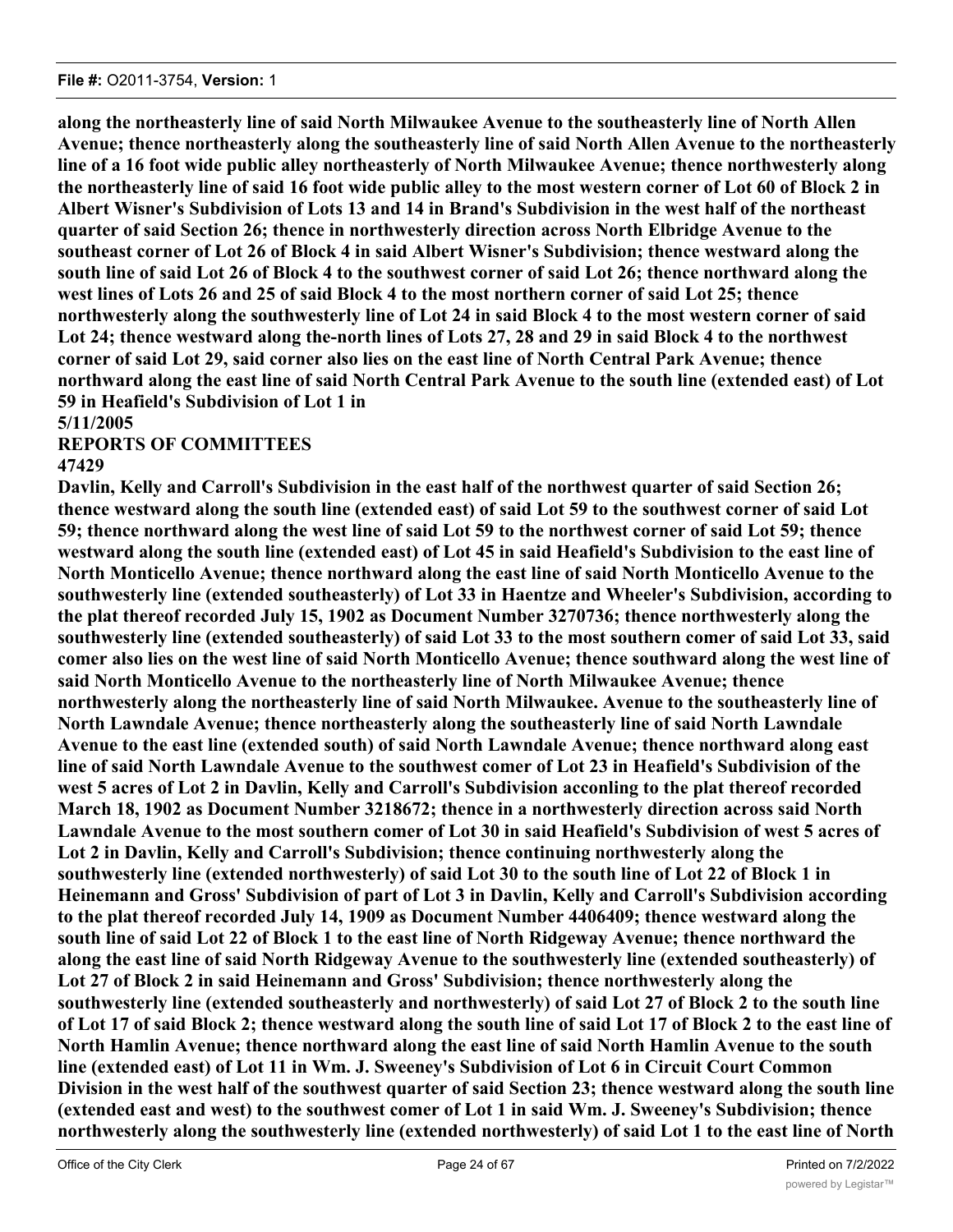**Avers Avenue; thence westward across said North Avers Avenue along the a line parallel with the south line of said Lot 1 to the west line of 66 foot wide North Avers Avenue; thence northward along the west line Of said North Avers Avenue to the north line of a 16 foot wide public alley, south of West School Street; thence westward**

# **47430 JOURNAL-CITY COUNCIL-CHICAGO 5/11/2005**

**along the north line of said 16 foot wide public alley to the east line of North Springfield Avenue; thence southward along the east line of said North Springfield Avenue to the northeasterly line of a 16 foot wide public alley northeasterly of North Milwaukee Avenue; thence northwesterly along the northeasterly line (extended northwesterly) of said 16 foot wide public alley to the northwesterly line (extended northeasterly) of said North Springfield' Avenue; thence southwesterly along the northwesterly line (extended northeasterly) of said North Springfield Avenue to the northeasterly line of 66 foot wide North Milwaukee Avenue; thence northwesterly along the northeasterly line (extended northwesterly) of said North Milwaukee Avenue to the north line of said West School Street; thence westward along the north line (extended west) of said West School Street to the west line of North Pulaski Road; thence southward along the west line of said North Pulaski Road to the north line of WestSMelrose Street; thence westward along the north line of said West Melrose Street to the east line (extended north and south) of a 16 foot wide public alley, west of North Pulaski Road; thence southward along the east line (extended north and south) of said 16 foot wide public alley to the south line of 66 foot wide West Belmont Avenue; thence eastward along the south line of said West Belmont Avenue to the west line of a 66 foot wide North Pulaski Road; thence southward along the west line of said North Pulaski Road to a line 133 feet south of and parallel with south line of said West Belmont Avenue; thence eastward along the said parallel line across said North Pulaski Road, 66 feet to the point of beginning, all aforesaid legal description hereby written on this tJiirtieth day Of November 1999, all in Cook County, Illinois. Parcel 2:**

**That part of Sections 22,23,26 and 27, Township 40 North, Range 13, East ofthe Third Principal Meridian, in the City of Chicago, Cook County, Illinois, more particularly described as follows: commencing at the northwest corner of the northwest quarter of aforesaid Section 26 (intersection of the centerlines of West Belmont Avenue and North Pulaski Road); thence southward along the west line of said northwest quarter of Section 26, 166.00 feet, more or less, to the centerline of a 16 foot wide public alley 932 extended west (south of West Belmont Avenue); thence eastward along the said centerline of a vacated alley, 33 feet to the east line of said North Pulaski Road for the point of beginning; thence eastward along the centerline of said vacated aUeytomewesth^e of North Springfield Avenue; thence south along the said west line of North Springfield Avenue 8:00 feet to the northeast corner of Lot 35 in Chas. Seeger's Subdivision of Lot 1 of Haussen and Seeger's Addition according to the plat thereof recorded March 26, 1912 as Document**

# **5/11/2005**

# **REPORTS OF COMMITTEES**

# **47431**

**Number 23771; thence eastward across said North Springfield Avenue to the northwest corner of Lot 11 in aforesaid Chas. Seeger's Subdivision; thence southward along the east line of said North Springfield Avenue to the south line extended east of Lot 34 in said Chas. Seeger's Subdivision; thence westward along the south line extended east of said Lot 34 to the southwest corner of said Lot 34; thence westward across a 16 foot wide public alley to the southeast corner of Lot 47 in said Chas. Seeger's Subdivision; thence westward along the south line of said Lot 47 to the east line of North Harding Avenue; thence southward along the east line of said North Harding Avenue to the south line extended east of a 16 foot wide public alley north of West Barry Avenue; thence westward along me south line extended east of said 16 foot wide public alley to the east line of another 16 foot wide public alley west of said North Harding Avenue; thence southward along the east line of said public alley to the south line extended east of**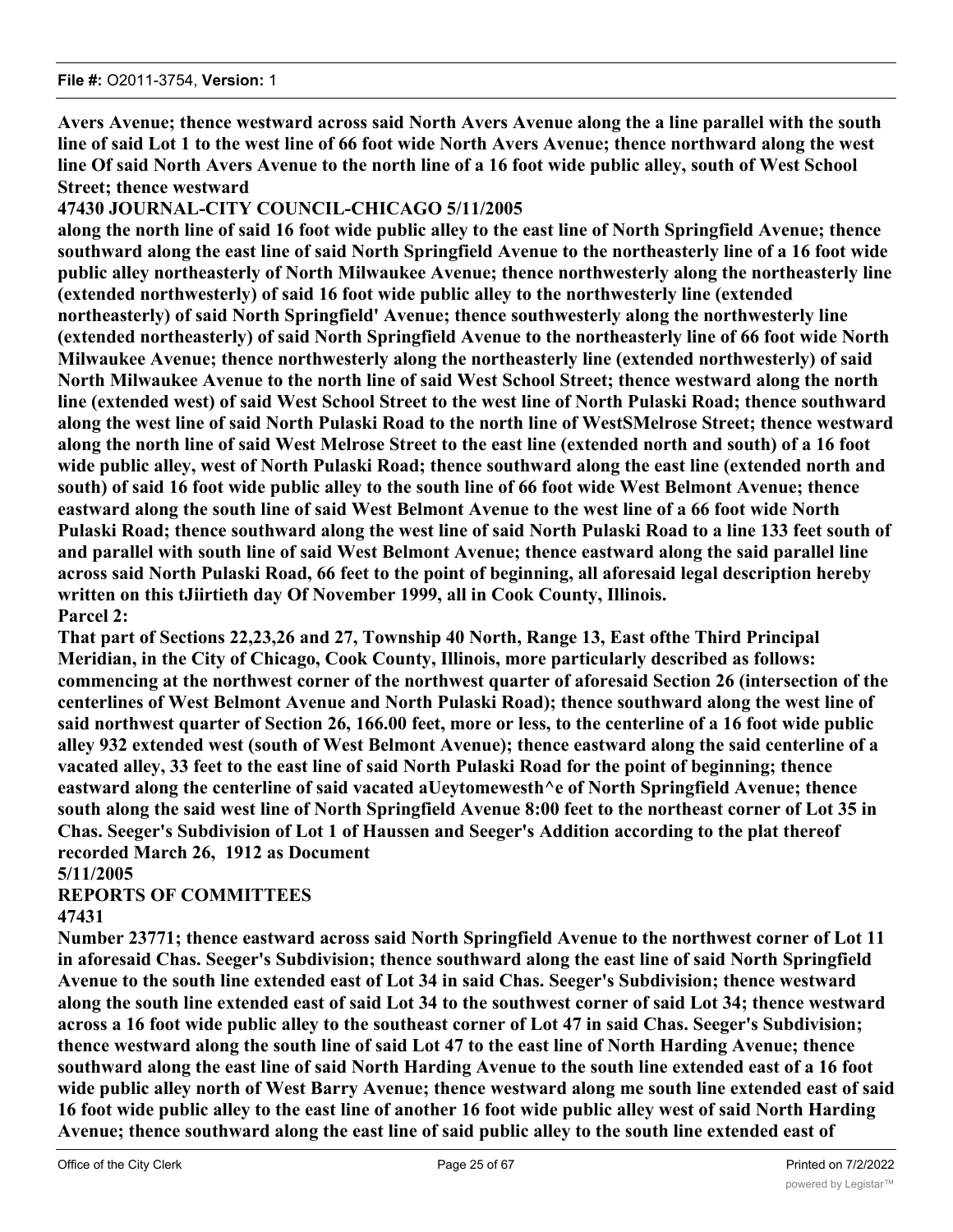**another 16 foot wide public alley north of West Barry Avenue; thence westward along the south line extended east of said 16 foot wide public alley to the east line of North Pulaski Road; thence southward along the east line of said North Pulaski Road to the south line of said West Barry Avenue; thence westward along the south line extended east of said West Barry Avenue to the east line of a 16 foot wide public alley west of said North Pulaski Road; thence northward across said West Barry Avenue to the southeast corner of Lot 4 in Collins and Gauntlett's 40th Avenue and Noble Avenue Addition to Chicago in the east half of the northeast quarter of said Section 27; thence northward along the east line of said Lot 4 to its northeast corner; thence westward along the north line of said Collins and Gauntlett's 40th Avenue and Noble Avenue Addition to Chicago to the west line of North Karlov Avenue; thence northward along the west line of said North Karlov Avenue to the south line of a 16 foot wide public alley south of West Belmont Avenue; thence westward along the south line of said 16 foot wide public alley to the. east line of North Tripp Avenue; thence northward along the east line extended north of said North Tripp Avenue to the north line of West Belmont Avenue; thence eastward along the north line of said West Belmont Avenue to the east line of a 16 foot wide public alley west of North Pulaski Road; thence southward along the east line; extended south, of said 16 foot wide public alley to the south line of said West Belmont Avenue; thence eastward along the south line of said south line of West Belmont Avenue to the west line of a 66 foot wide North Pulaski Road; thence southward along the west line of said North Pulaski Road to a line 133 feet south of and parallel with the south line of said West Belmont Avenue; thence eastward across North Pulaski Road along the said parallel line a distance of 66 feet to the point of beginning, all aforesaid legal description hereby written on this twentieth day of December 2004, all in Cook County, Illinois.**

# **47408 JOURNAL-CITY COUNCIL-CHICAGO 5/11/2005**

*Figure A-8.*

# **(To Amendment Number 1 To Fullerton/Milwaukee Redevelopment Plan And Project- Eligibility Study)** *Amendment Area Boundaries.*

Amendment No. 1

to the Footwear Factory Redevelopment Agreement dated as of February 16, 2006

Exhibit B

The legal description of the Property will be attached to this exhibit cover sheet at closing. 13

Amendment No. 1

to the Footwear Factory Redevelopment Agreement dated as of February 16, 200,6

Replacement Exhibit M

A form of City Note which is Replacement Exhibit M to Agreement Exhibit M attached to this exhibit cover sheet.

14

# **CERTIFICATE OF EXPENDITURE**

\_,2011

To: Registered Owner of the Note No. R-l

**Re: City of Chicago, Cook County, Illinois (the "City") \$4,160,000 Tax Increment Allocation Revenue Note (Footwear Factory Redevelopment Project) Series A (the "Note")**

This Certification is submitted to you, as Registered Owner of the Note, pursuant to the Ordinances of the City authorizing the execution of the Note adopted by the City Council of the

City on October 6, 2005 and\_, 2011 (the "Ordinances"). All terms used herein shall

have the same meanings as when used in the Ordinances.

The City hereby certifies that \$4,160,000 is advanced as principal under the Note as of the date hereof. Such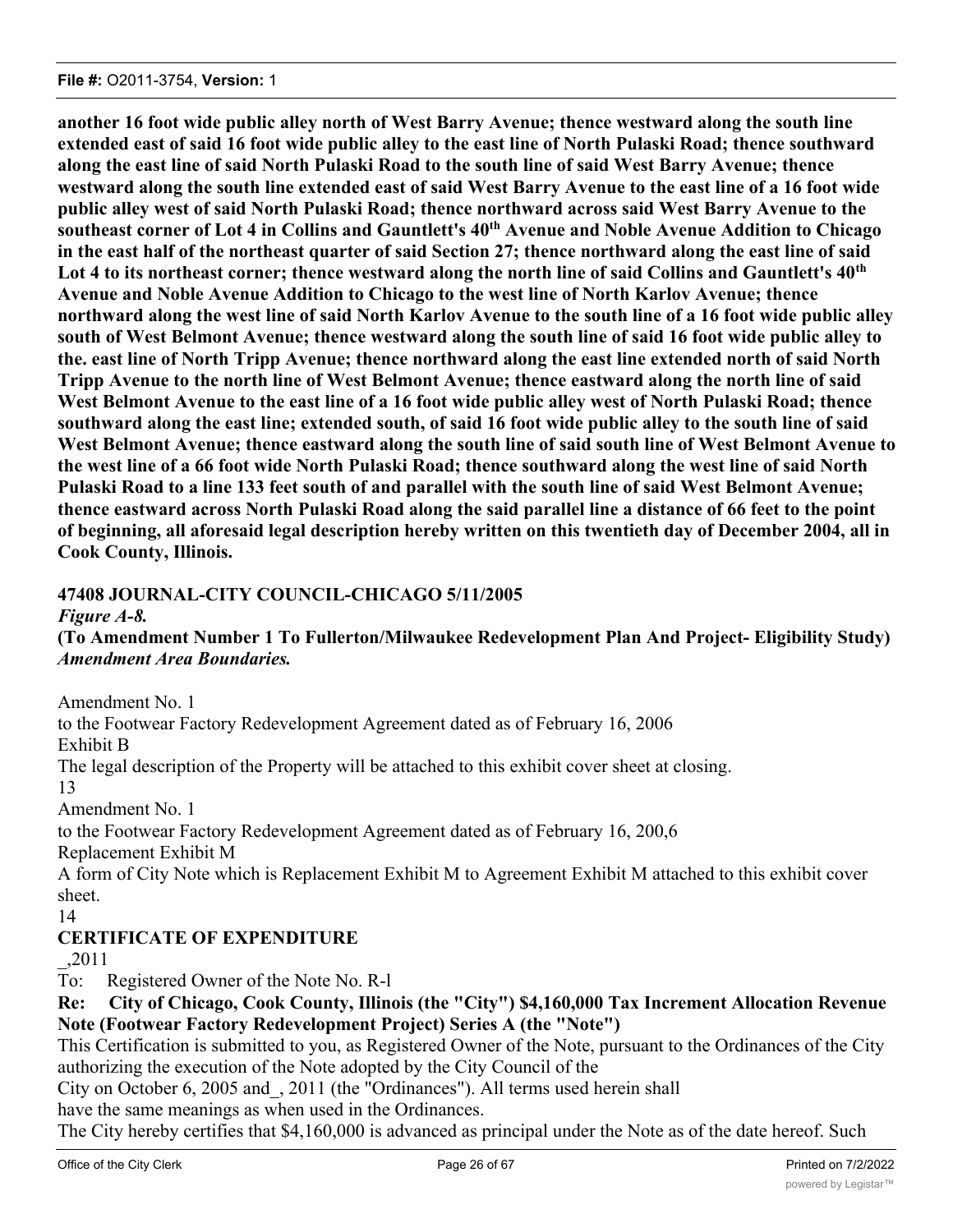amount has been properly incurred, is a proper charge made or to be made in connection with the redevelopment project costs defined in the Ordinances and has not been the basis of any previous principal advance. As of the date hereof, the outstanding principal balance under the Note is \$4^160,000, including the amount of this Certificate and less payments made on the Note.

IN WITNESS WHEREOF, the City has caused this Certification to be signed on its behalf as of\_, 2011. CITY OF CHICAGO

#### *By:* .  $\sim$

Commissioner

Department of Housing and Economic Development

AUTHENTICATED BY: REGISTRAR

15 **(**

REGISTERED NO. R-l

MAXIMUM AMOUNT NOT TO EXCEED \$4,160,000

# **UNITED STATES OF AMERICA STATE OF ILLINOIS COUNTY OF COOK CITY OF CHICAGO TAX-EXEMPT, TAX INCREMENT ALLOCATION REVENUE NOTE (FOOTWEAR FACTORY REDEVELOPMENT PROJECT), SERIES A**

Registered Owner:

Interest Rate: Issue Date: Maturity Date:

Footwear Factory Development Corp., an Illinois corporation; 3963 West Belmont Residential Property LLC, an Illinois limited liability company and 3927 West Belmont Commercial Property LLC, an Illinois limited liability company, jointly and severally

 $\%$  per annum (but not more than 8.50%)

2011

December 31, 2024

KNOW ALL PERSONS BY THESE PRESENTS, that the City of Chicago, Cook County, Illinois (the "City"), hereby acknowledges itself to owe and for value received promises to pay to the Registered Owner identified above, or registered assigns as hereinafter provided, on or before the Maturity Date identified above, but solely from the sources hereinafter identified, the principal amount of this Note from time to time advanced by the Registered Owner to pay costs of the Project (as hereafter defined) in accordance with the Ordinances hereinafter referred to up to the principal amount of \$4,160,000 and to pay the Registered Owner or registered assigns interest on that amount at the Interest Rate per year specified above from the date of the advance. Interest shall be computed on the basis of a 360-day year of twelve 30-day months. Interest on accrued but unpaid interest on

16

this Note shall accrue at the Interest Rate per year specified above beginning on March 1 st of each year until paid. Notwithstanding anything to the contrary contained in the Redevelopment Agreement (herein defined) principal of and interest on this Note are payable on March 1 st of each year from Incremental Taxes as provided in the Redevelopment Agreement (hereinafter defined), to be applied first to accrued and unpaid interest and the balance to principal. A principal amortization schedule is an exhibit to this Note. **r**

The principal of and interest on this Note are payable in lawful money of the United States j of America, and shall be made to the Registered Owner hereof as shown on the registration books of the City maintained by the Comptroller of the City, as registrar and paying agent (the "Registrar"), at the close of business on the 15th day of the month immediately prior to the applicable payment, maturity or redemption date, and shall be paid by check or draft of the Registrar, payable in lawful money of the United States of America, mailed to the address of such Registered Owner as it appears on such registration books or at such other address furnished in writing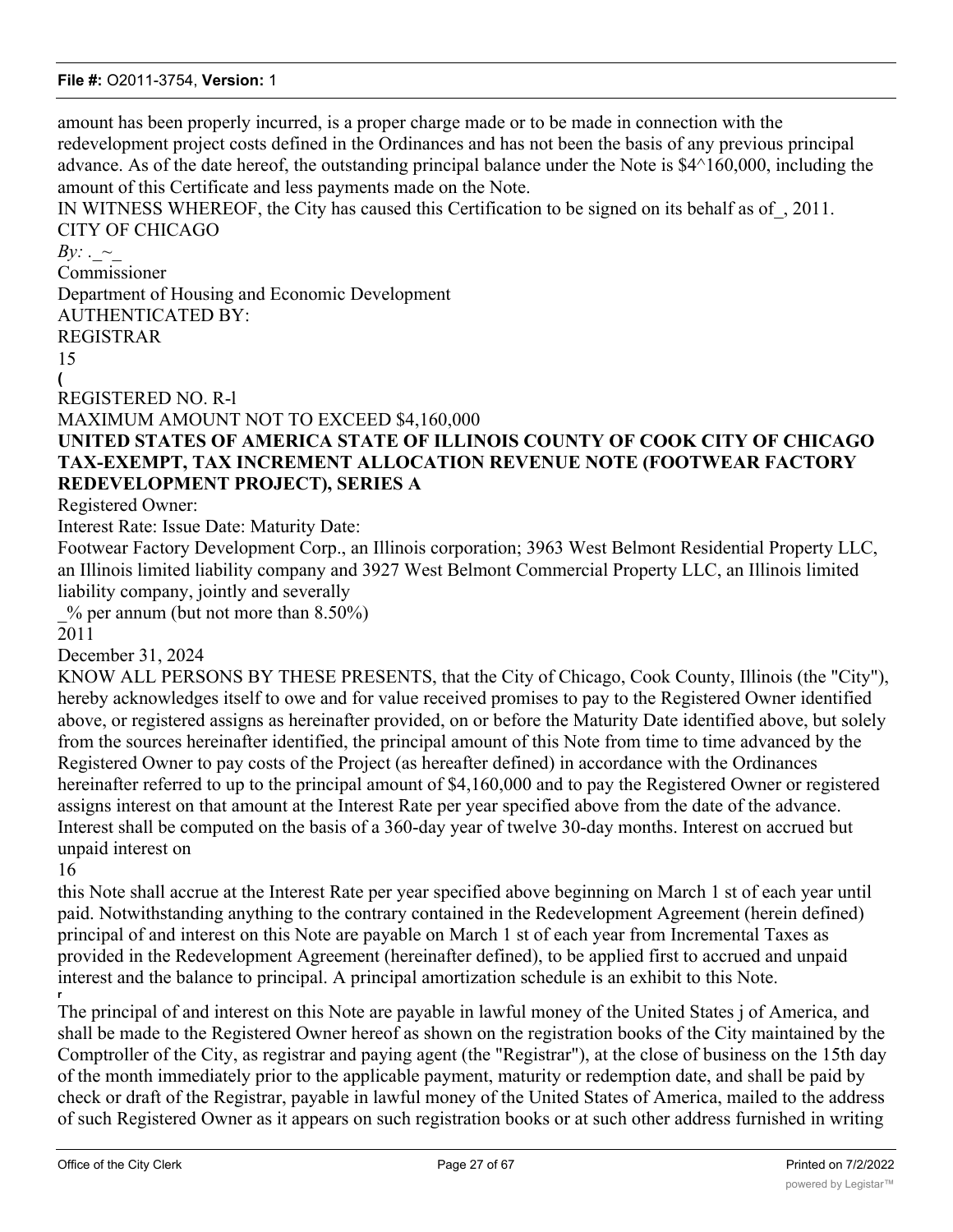by such Registered Owner to the Registrar; provided, that the final installment of principal and accrued but unpaid interest will be payable solely upon presentation of this Note at the principal office of the Registrar in Chicago, Illinois or as otherwise directed by the City.

, This Note is issued by the City in fully registered form in the aggregate principal amount of advances made from time to time by Footwear Factory Development Corp., an Illinois corporation; 3963 West Belmont Residential Property LLC, an Illinois limited liability company and 3927 West Belmont Commercial Property LLC, an Illinois limited liability company, (jointly and severally, the "Developer"), of up to \$4,160,000 for the purpose of paying the costs of certain eligible redevelopment project costs incurred by Developer in connection with the redevelopment of property

#### 17

in the Fullerton/Milwaukee Redevelopment Project Area (the "Project Area") in the City, with such redevelopment work and related construction being defined as the "Project", all in accordance with the Constitution and the laws of the State oflllinois, and particularly the Tax Increment Allocation Redevelopment Act (65 ILCS 5/11-74.4-1 et sea,.) as amended (the "TIF Act"), the Local Government Debt Reform Act (30 ILCS 350/1 et sea..) as amended and Ordinances adopted by the

City Council ofthe City on October 6, 2005 and\_, 2011 (the "Ordinances"), in all *respects as by law required. i*

**The City has assigned and pledged certain rights, title and interest of the City in and to certain incremental ad valorem tax revenues from the Project Area which the City is entitled to receive pursuant to the TIF Act and the Ordinances, in order to pay the principal of and interest of the Note. The revenues so pledged are described.in the Redevelopment Agreement (hereinafter defined) as: "Incremental Taxes". Reference is hereby made to the aforesaid Ordinances for a description, among others, with respect to the determination, custody and application of said revenues, the nature and extent of such security with respect to the Note and the terms and conditions under which the Note is issued and secured. THIS NOTE IS NOT A GENERAL OR MORAL OBLIGATION OF THE CITY BUT IS A SPECIAL LIMITED OBLIGATION OF THE CITY, AND IS PAYABLE SOLELY FROM INCREMENTAL TAXES, AND SHALL BE A VALID CLAIM OF THE REGISTERED OWNER HEREOF ONLY AGAINST SAID SOURCES. THIS NOTE SHALL NOT BE DEEMED TO CONSTITUTE AN INDEBTEDNESS OR A LOAN AGAINST THE GENERAL TAXING POWERS OR CREDIT OF THE CITY, WITHIN THE MEANING OF ANY CONSTITUTIONAL OR STATUTORY PROVISION. THE REGISTERED OWNER OF THIS NOTE SHALL NOT HAVE THE RIGHT TO COMPEL**

#### **18**

# **ANY EXERCISE OF THE TAXING POWER OF THE CITY, THE STATE OF ILLINOIS OR ANY POLITICAL SUBDIVISION THEREOF TO PAY THE PRINCIPAL OF OR INTEREST ON THIS NOTE.**

The principal of this Note is subject to prepayment and redemption at any time without premium or penalty on or after the 5<sup>th</sup> Anniversary of the earlier to occur of the first payment by the City on the Note or March 1, 2017. This Note is transferable with the consent of the City by the Registered Owner hereof in<sup>v</sup> person or by its attorney duly authorized in writing at the principal office ofthe Registrar in Chicago, Illinois, but only in the manner and subject to the limitations provided in the Ordinance, and upon surrender and cancellation of this Note. Upon such transfer, a new Note of authorized denomination of the same maturity and for the same aggregate principal amount will be issued to the transferee in exchange herefor. The Registrar shall not be required to transfer this Note during the period beginning at the close of business on the 15th day of the month immediately prior to the maturity date of this Note nor to transfer this Note after notice calling this Note or a portion hereof for prepayment or redemption has been mailed, nor during a period of 5 days next preceding mailing of a notice of prepayment or redemption of this Note. Such transfer shall be in accordance with the form at the end of this Note.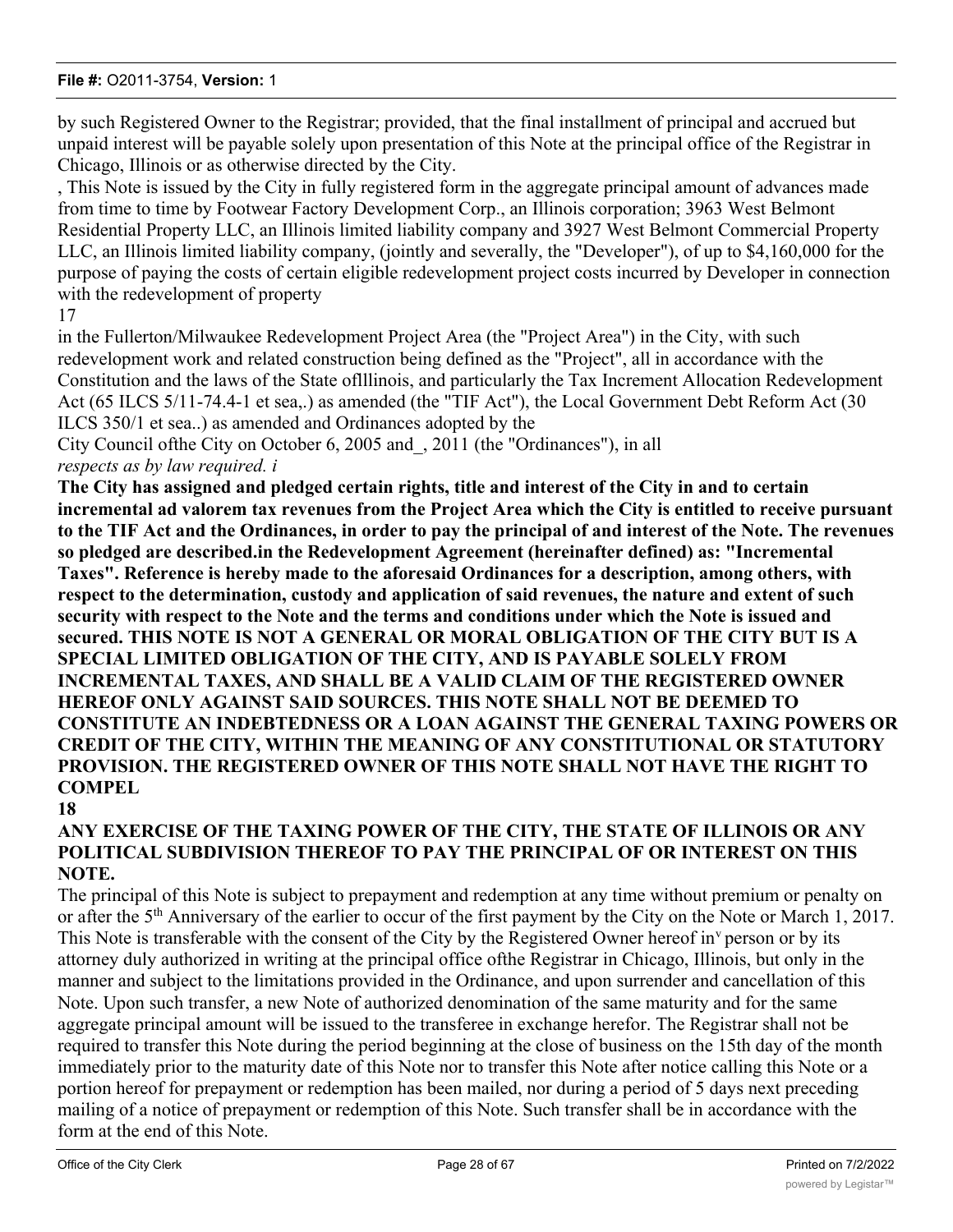This Note hereby authorized shall be executed and delivered as the Ordinances and the Redevelopment Agreement provide. Pursuant to the Redevelopment Agreement dated as February

# **16,2006 as amended by Amendment No. 1 dated as of\_, 2011 (the "Redevelopment**

Agreement") between the City and Developer, Developer has agreed to construct the Project and to advance funds for the incursion under the TIF Act of certain eligible redevelopment project costs 19

related to the Project. Such costs up to the amount of \$4,160,000 shall be deemed to be a disbursement of the proceeds of this Note, and the outstanding principal amount of this Note shall be increased by the amount of each such advance from time to time. The principal amount outstanding of this Note shall be the sum of advances made pursuant to certificates of expenditure ("Certificates of Expenditure") executed by the City in accordance with the Redevelopment Agreement, minus any principal amount paid on this Note. The City shall not execute Certificates of Expenditure with respect to this Note that total in excess of \$4,160,000.

The City and the Registrar may deem and treat the Registered Owner hereof as the absolute owner hereof for the purpose of receiving payment of or on account of principal hereof and for all other purposes and neither the City nor the Registrar shall be affected by any notice to the contrary, unless transferred in accordance with the provisions hereof.

It is hereby certified and recited that all conditions, acts and things required by law to exist, to happen, or to be done or performed precedent to and in the issuance of this Note did exist, have happened, have been done and have been performed in regular and due form and time as required by law; that the issuance of this Note, together with all other obligations of the City, does not exceed or violate any constitutional or statutory limitation applicable to the City.

This Note shall not be valid or become obligatory for any purpose until the certificate of authentication hereon shall have been signed by the Registrar.

# [THE REMAINDER OF THIS PAGE IS INTENTIONALLY LEFT BLANK] **20**

IN WITNESS WHEREOF, the City of Chicago, Cook County, Illinois, by its City Council, has caused its official seal to be imprinted by facsimile hereon or hereunto affixed, and has caused this Note to be signed by the duly authorized signature of the Mayor and attested by the duly authorized signature of the City Clerk of the City, all as of  $\cdot$ .

Mayor (SEAL) Attest: City Clerk CERTIFICATE Registrar and Paying Agent: OF Comptroller of the AUTHENTICATION ' City of Chicago, Cook County, Illinois This Note is described in the within mentioned Ordinance and is the \$4,160,000 Tax-Exempt, Tax Increment Allocation Revenue Note (Footwear Factory Redevelopment Project), Series A, of the City of *Chicago, Cook County, Illinois. <sup>J</sup> -* Comptroller Date: 21

# **UNITED STATES OF AMERICA STATE OF ILLINOIS COUNTY OF COOK CITY OF CHICAGO TAX-EXEMPT, TAX INCREMENT ALLOCATION REVENUE NOTE (FOOTWEAR FACTORY REDEVELOPMENT PROJECT), SERIES A**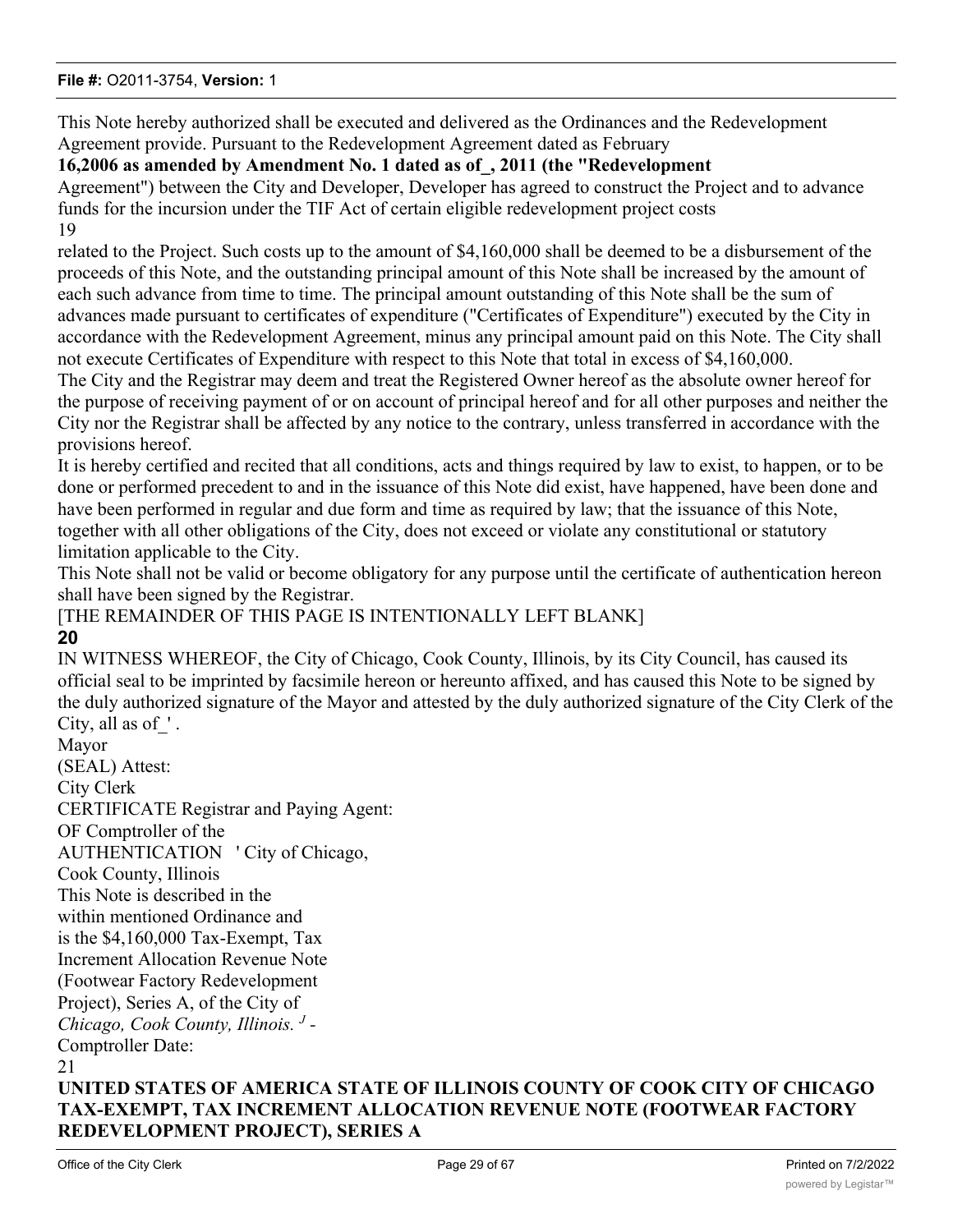closing.

Principal Amortization Schedule A principal amortization schedule will be prepared as a part of the issuance of the Note at

#### **22**  $\setminus$

(ASSIGNMENT)

FOR VALUE RECEIVED, the undersigned sells, assigns and transfers unto

the within Note and does hereby irrevocably constitute and appoint\_\_attorney to

transfer the said Note on the books kept for registration thereof with full power of substitution in the premises. Dated:

Registered Owner

NOTICE: The signature to this assignment must correspond with the name of the Registered Owner as it appears upon the face of the Note in every particular, without alteration or enlargement or any change whatever. Signature Guaranteed:

Notice: Signature(s) must be guaranteed by a member of the New York Stock Exchange or a commercial bank or trust company.

Consented to as of: .

City of Chicago, Illinois

By:  $\cdot$  :

Title: Commissioner, Department of

Housing and Economic Development

C:\Documents <file://C:/Documents> and Settings\LW00371\Loc'al SettingsVTernporary Internet Files\Content.IE5 \FA0K05AK\Footwear\_Amendment\_No.\_l.April\_] 1,201 l[l].wpd

**23**

REGISTERED NO. R-l

s /

# MAXIMUM AMOUNT NOT TO EXCEED \$4,160,000

# **UNITED STATES OF AMERICA STATE OF ILLINOIS COUNTY OF COOK CITY OF CHICAGO TAX-EXEMPT, TAX INCREMENT ALLOCATION REVENUE NOTE (FOOTWEAR FACTORY REDEVELOPMENT PROJECT), SERIES A**

Registered Owner: Footwear Factory Development Corp., an Illinois corporation; 3963 West Belmont Residential Property LLC, an Illinois limited liability company and 3927 West Belmont Commercial Property LLC, an Illinois limited liability company, jointly and severally

Interest Rate:  $\%$  per annum (but not more than 8.50%)

Issue Date: \_,2011

Maturity Date: December 31, 2024

KNOW ALL PERSONS BY THESE PRESENTS, that the City of Chicago, Cook County, Illinois (the "City"), hereby acknowledges itself to owe and for value received promises to pay to the Registered Owner identified above, or registered assigns as hereinafter provided, on or before the Maturity Date identified above, but solely from the sources hereinafter identified, the principal amount of this Note from time to time advanced by the Registered Owner to pay costs of the Project (as hereafter defined) in accordance with the Ordinances hereinafter referred to up to the principal amount of \$4,160,000 and to pay the Registered Owner or registered assigns interest on that amount at the Interest Rate per year specified above from the date of the advance. Interest shall be computed on the basis of a 360-day year of twelve 30-day months. Interest on accrued but unpaid interest on

16

this Note shall accrue at the Interest Rate per year specified above beginning on March 1st of each year until paid. Notwithstanding anything to the contrary contained in the Redevelopment Agreement (herein defined)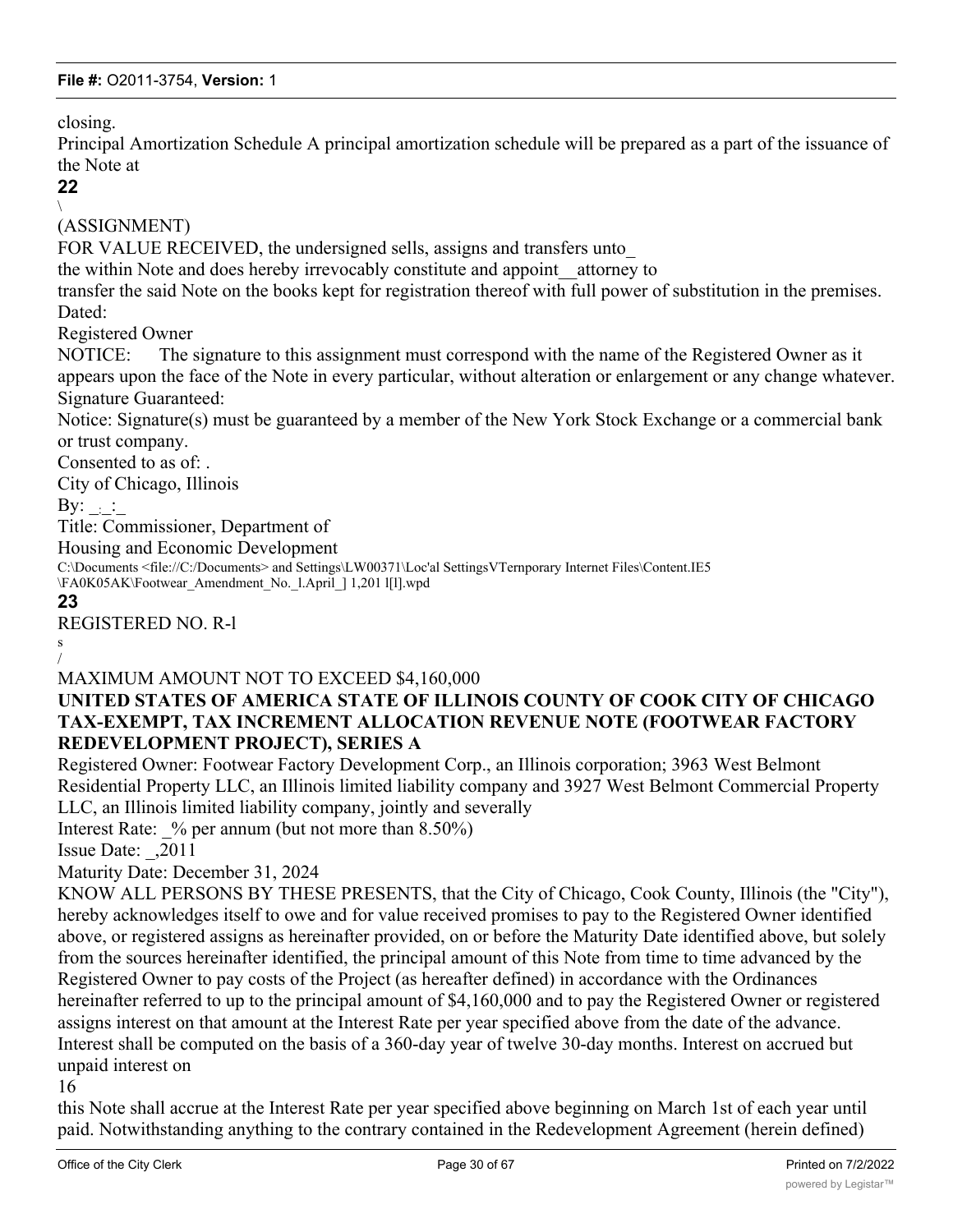principal of and interest on this Note are payable on March 1 st of each

year from Incremental Taxes as provided in the Redevelopment Agreement (hereinafter defined),

to be applied first to accrued and unpaid interest and the balance to principal. A principal amortization schedule is an exhibit to this Note.

The principal of and interest on this Note are payable in lawful money of the United States of America, and shall be made to the Registered Owner hereof as shown on the registration books of the City maintained by the Comptroller of the City, as registrar and paying agent (the "Registrar"), at the close of business on the 15th day ofthe month immediately prior to the applicable payment, maturity or redemption date, and shall be paid by check or draft ofthe Registrar, payable in lawful money of the United States of America, mailed to the address of such Registered Owner as it appears on such registration books or at such other address furnished in writing by such Registered Owner to the Registrar; provided, that the final installment of principal and accrued but unpaid interest will be payable solely upon presentation of this Note at the principal office of the Registrar in Chicago, Illinois or as otherwise directed by the City.

This Note is issued by the City in fully registered form in the aggregate principal amount of advances made from time to time by Footwear Factory Development Corp., an Illinois corporation; 3963 West Belmont Residential Property LLC, an Illinois limited liability company and 3927 West Belmont Commercial Property LLC, an Illinois limited liability company, (jointly and severally, the "Developer"), of up to \$4,160,000 for the purpose of paying the costs of certain eligible redevelopment project costs incurred by Developer in connection with the redevelopment of property

17

*j*

in the Fullerton/Milwaukee Redevelopment Project Area (the "Project Area") in the City, with such redevelopment work and related construction being defined as the "Project", all in accordance with the Constitution and the laws of the State oflllinois, and particularly the Tax Increment Allocation Redevelopment Act (65 ILCS 5/11-74.4-1 et sea,.) as amended (the "TIF Act"), the Local Government Debt Reform Act (30 ILCS 350/1 et sea,.) as amended and Ordinances adopted by the

City Council ofthe City on October 6, 2005 and\_ , 2011 (the "Ordinances"), in all respects as by law required.

**The City has assigned and pledged certain rights, title and interest of the City in and to certain incremental ad valorem tax revenues from the Project Area which the City is entitled to receive pursuant to the TIF Act and the Ordinances, in order to pay the principal of and interest of the Note. The revenues so pledged are described in the Redevelopment Agreement (hereinafter defined) as: "Incremental Taxes". Reference is hereby made to the aforesaid Ordinances for a description, among others, with respect to the determination, custody and application of said revenues, the nature and extent of such security with respect to the Note and the terms and conditions under which the Note is issued and secured. THIS NOTE IS NOT A GENERAL OR MORAL OBLIGATION OF THE CITY BUT IS A SPECIAL LIMITED OBLIGATION OF THE CITY, AND IS PAYABLE SOLELY FROM INCREMENTAL TAXES, AND SHALL BE A VALID CLAIM OF THE REGISTERED OWNER HEREOF ONLY AGAINST SAID SOURCES. THIS NOTE SHALL NOT BE DEEMED TO CONSTITUTE AN INDEBTEDNESS OR A LOAN AGAINST THE GENERAL TAXING POWERS OR CREDIT OF THE CITY, WITHIN THE MEANING OF ANY CONSTITUTIONAL OR STATUTORY PROVISION. THE REGISTERED OWNER OF THIS NOTE SHALL NOT HAVE THE RIGHT TO COMPEL**

**18**

**ANY EXERCISE OF THE TAXING POWER OF THE CITY, THE STATE OF ILLINOIS OR ANY POLITICAL SUBDIVISION THEREOF TO PAY THE PRINCIPAL OF OR INTEREST ON THIS NOTE.**

The principal of this Note is subject to prepayment and redemption at any time without premium or penalty on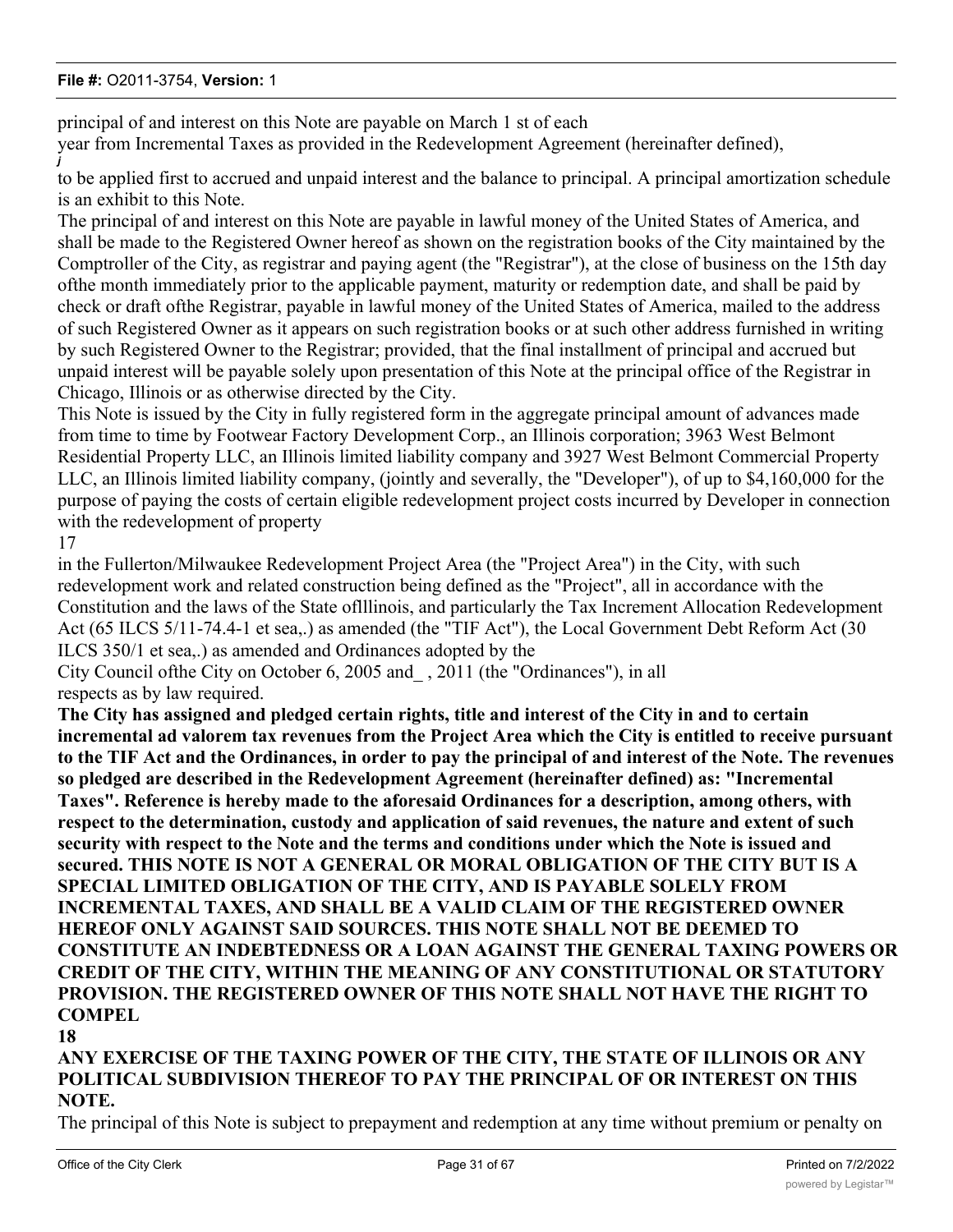or after the 5<sup>th</sup> Anniversary of the earlier to occur of the first payment by the City on the Note or March 1,2017. This Note is transferable with the consent of the City by the Registered Owner hereof in" person or by its attorney duly authorized in writing at the principal office of the Registrar in Chicago, Illinois, but only in the manner and subject to the limitations provided in the Ordinance, and upon surrender and cancellation of this Note. Upon such transfer, a new Note of authorized denomination of the same maturity and for the same aggregate principal amount will be issued to the transferee in exchange herefor. The Registrar shall not be required to transfer this Note during the period beginning at the close of business on the 15th day ofthe month immediately prior to the maturity date of this Note nor to transfer this Note after notice calling this Note or a portion hereof for prepayment or redemption has been mailed, nor during a period of 5 days next preceding mailing of a notice of prepayment or redemption of this Note. Such transfer shall be in accordance with the form at the end of this Note.

This Note hereby authorized shall be executed and delivered as the Ordinances and the Redevelopment Agreement provide. Pursuant to the Redevelopment Agreement dated as February

# **16,2006 as amended by Amendment No. 1 dated as of\_' 2011 (the "Redevelopment**

Agreement") between the City and Developer, Developer has agreed to construct the Project and to advance funds for the incursion under the TIF Act of certain eligible redevelopment project costs 19

related to the Project. Such costs up to the amount of \$4,160,000 shall be deemed to be a disbursement of the proceeds of this Note, and the outstanding principal amount of this Note shall be increased by the amount of each such advance from time to time. The principal amount outstanding of this Note shall be the sum of advances made pursuant to certificates of expenditure ("Certificates of Expenditure") executed by the City in accordance with the Redevelopment Agreement, minus any principal amount paid on this Note. The City shall not execute Certificates of Expenditure with respect to this Note that total, in excess of \$4,160,000.

The City'and the Registrar may deem and treat the Registered Owner hereof as the absolute owner hereof for the purpose of receiving payment of or on account of principal hereof and for all other purposes and neither the City nor the Registrar shall be affected by any notice to the contrary, unless transferred in accordance with the provisions hereof.

It is hereby certified and recited that all conditions, acts and things required by law to exist, to happen, or to be done or performed precedent to and in the issuance of this Note did exist, have happened, have been done and have been performed in regular and due form and time as required by law; that the issuance of this Note, together with all other obligations of the City, does not exceed or violate any constitutional or statutory limitation applicable to the City.

This Note shall not be valid or become obligatory for any purpose until the certificate of authentication hereon shall have been signed by the Registrar.  $L_1$ 

#### [THE REMAINDER OF THIS PAGE IS INTENTIONALLY LEFT BLANK] **20 I**

IN WITNESS WHEREOF, the City of Chicago, Cook County, Illinois, by its City Council, has caused its official seal to be imprinted by facsimile hereon or hereunto affixed, and has caused this Note to be signed by the duly authorized signature of the Mayor and attested by the duly authorized signature of the City Clerk of the City, all as of ".

Mayor (SEAL) Attest: City Clerk CERTIFICATE Registrar and Paying Agent: OF . ' Comptroller ofthe AUTHENTICATION City of Chicago, Cook County, Illinois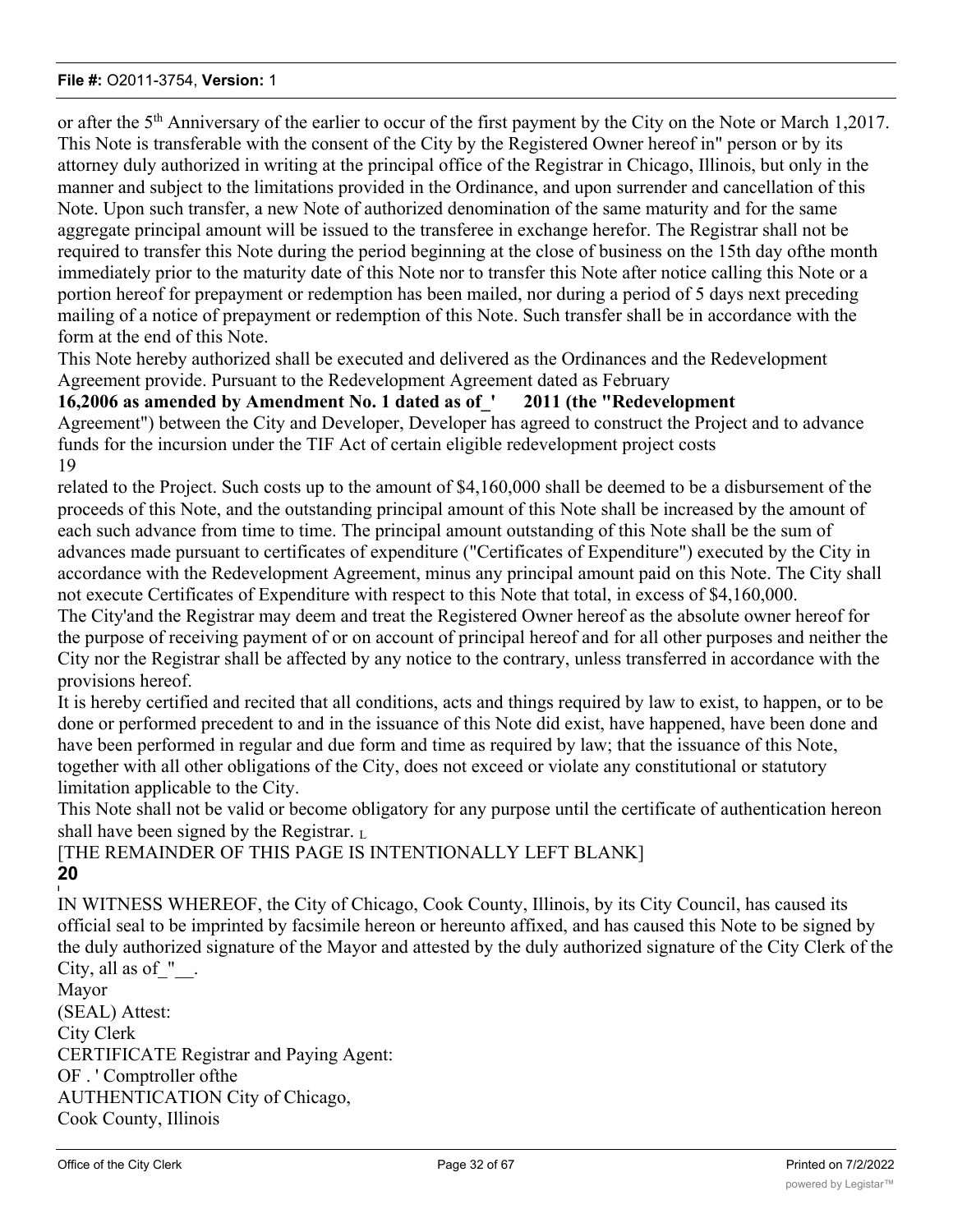This Note is described in the within mentioned Ordinance and is the \$4,160,000 Tax-Exempt, Tax Increment Allocation Revenue Note (Footwear Factory Redevelopment Project), Series A, of the City of Chicago, Cook County, Illinois.

Comptroller

Date:

21

closing.

# **UNITED STATES OF AMERICA STATE OF ILLINOIS COUNTY OF COOK CITY OF CHICAGO TAX-EXEMPT, TAX INCREMENT ALLOCATION REVENUE NOTE (FOOTWEAR FACTORY REDEVELOPMENT PROJECT), SERIES A**

Principal Amortization Schedule A principal amortization schedule will be prepared as a part of the issuance of the Note at

**22**

(ASSIGNMENT)

FOR VALUE RECEIVED, the undersigned sells, assigns and transfers unto

the within Note and does hereby irrevocably constitute and appoint\_\_attorney to

transfer the said Note on the books kept for registration thereof with full power of substitution in the premises. Dated:

Registered Owner <sup>y</sup>

NOTICE: The signature to this assignment must correspond with the name of the Registered Owner as it appears upon the face of the Note in every particular, without alteration or enlargement or any change whatever. Signature Guaranteed:

< Notice: Signature(s) must be guaranteed by a member of the New York Stock

Exchange or a commercial bank or trust company.

Consented to as of:

City of Chicago, Illinois

 $\mathrm{By:}\quad$ :

Title: Commissioner, Department of

Housing and Economic Development

C:\Documents <file://C:/Documents> and Settings\LW00371\Local SettingsVTemporary Internet Files\Content.IE5 \FA0K05AJC\Footwear\_Amendrnent\_No.\_l.AprilJI,\_2011[l].wpd

**23**

# **CERTIFICATE OF EXPENDITURE**

\_,2011

To: Registered Owner of the Note No. R-l

**Re: City of Chicago, Cook County, Illinois (the "City") \$4,160,000 Tax Increment Allocation Revenue Note (Footwear Factory Redevelopment Project) Series A (the "Note")**

This Certification is submitted to you, as Registered Owner of the Note, pursuant to the Ordinances of the City authorizing the execution of the Note adopted by the City Council of the

City on October 6, 2005 and\_, 2011 (the "Ordinances"). All terms used herein shall

have the same meanings as when used in the Ordinances.

The City hereby certifies that \$4,160,000 is advanced as principal under the Note as of the date hereof. Such amount has been properly incurred, is a proper charge made or to be made in connection with the

redevelopment project costs defined in the Ordinances and has not been the basis of any previous principal advance. As of the date hereof, the outstanding principal balance under the Note is \$4-160,000, including the amount of this Certificate and less payments made on the Note.

IN WITNESS WHEREOF, the City has caused this Certification to be signed on its behalf as of  $\sim$ , 2011. CITY OF CHICAGO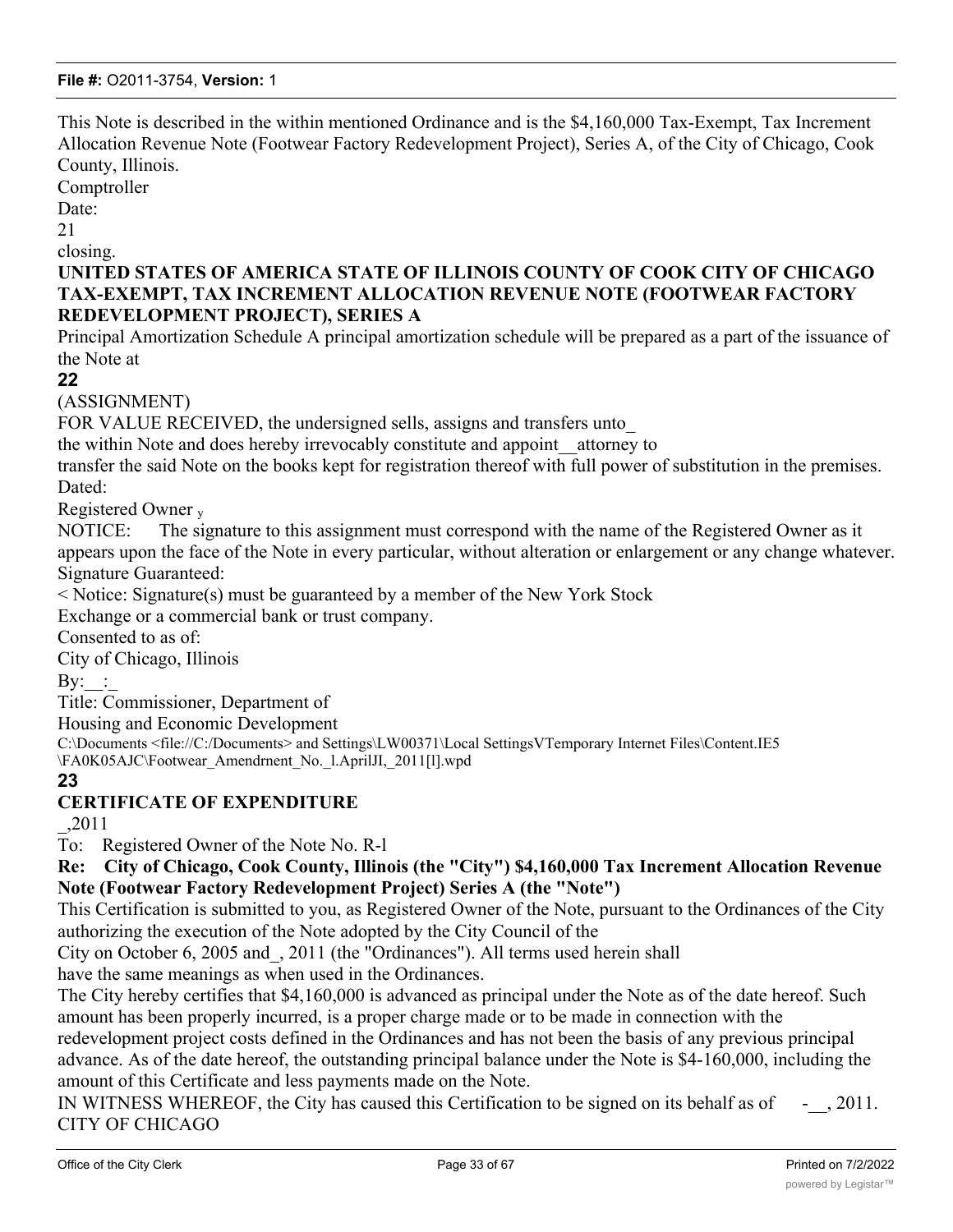Bv: Commissioner Department of Housing and Economic Development AUTHENTICATED BY: REGISTRAR 15 *\* **GITY OF CHICAGO ECONOMIC DISCLOSURE STATEMENT AND AFFIDAVIT SECTION I -- GENERAL INFORMATION** A. Legal name of the Disclosing Party submitting this EDS. Include d/b/a/ if applicable: 3963 WEST BELMONT RESIDENTIAL PROPERTY LLC Check ONE of the following three boxes: indicate whether the Disclosing Party submitting this EDS is: 1 [X] the Applicant OR 2. 1' a legal entity holding a direct or indirect interest in the Applicant. State the legal name ofthe Applicant in which the Disclosing Party holds an interest: . OR 3 [ ] a legal entity with a right of control (see Section II.B.L)' State the legal name ofthe entity in which the Disclosing Party holds a right of control: B Business address of the Disclosing Party: 4252 N CICERO AVE CHICAGO, IL 60641 C. Telephone: 773-427-2440 Fax:  $773-427-2412$ Email: davidd@DUBINRESIDENtial.com <mailto:davidd@DUBINRESIDENtial.com> D. Name of contact person: DAVID DUBIN E. Federal. Employer Identification No., (if you have one): F. Brief description of contract, transaction or other undertaking (referred to below as the "Matter") to which this EDS pertains. (Include project number and location of property, if applicable): Amendment No.1 to the Footwear Factory Redevelopment Agreement dated as of February 16, 2006 G. Which City agency or department is requesting this EDS? BUILDING & DEVELOPMENT If the Matter is a contract being handled by the City's Department of Procurement Services, please complete the following: Specification  $\#$  and Contract  $\#$ Ver. 09-01-10 Page 1 of 13 **SECTION II - DISCLOSURE OF OWNERSHIP INTERESTS** A. NATURE OF THE DISCLOSING PARTY 1. Indicate the nature of the Disclosing Party: Person [X] Publicly registered business corporation [ ] Privately held business corporation [ ] Sole proprietorship [ ] General partnership (Is Limited partnership Trust [ ] Limited liability company Limited liability partnership Joint venture Not-for-profit corporation the not-for-profit corporation also a  $501(c)(3)$ ? [ ] Yes [ ] No Other (please specify) 2. For legal entities, the state (or foreign country) of incorporation or organization, if applicable: ILLINOIS 3. For legal entities not organized in the State oflllinois: Has the organization registered to do business in the State oflllinois as a foreign entity? [ ] Yes [ ] No [X] N/A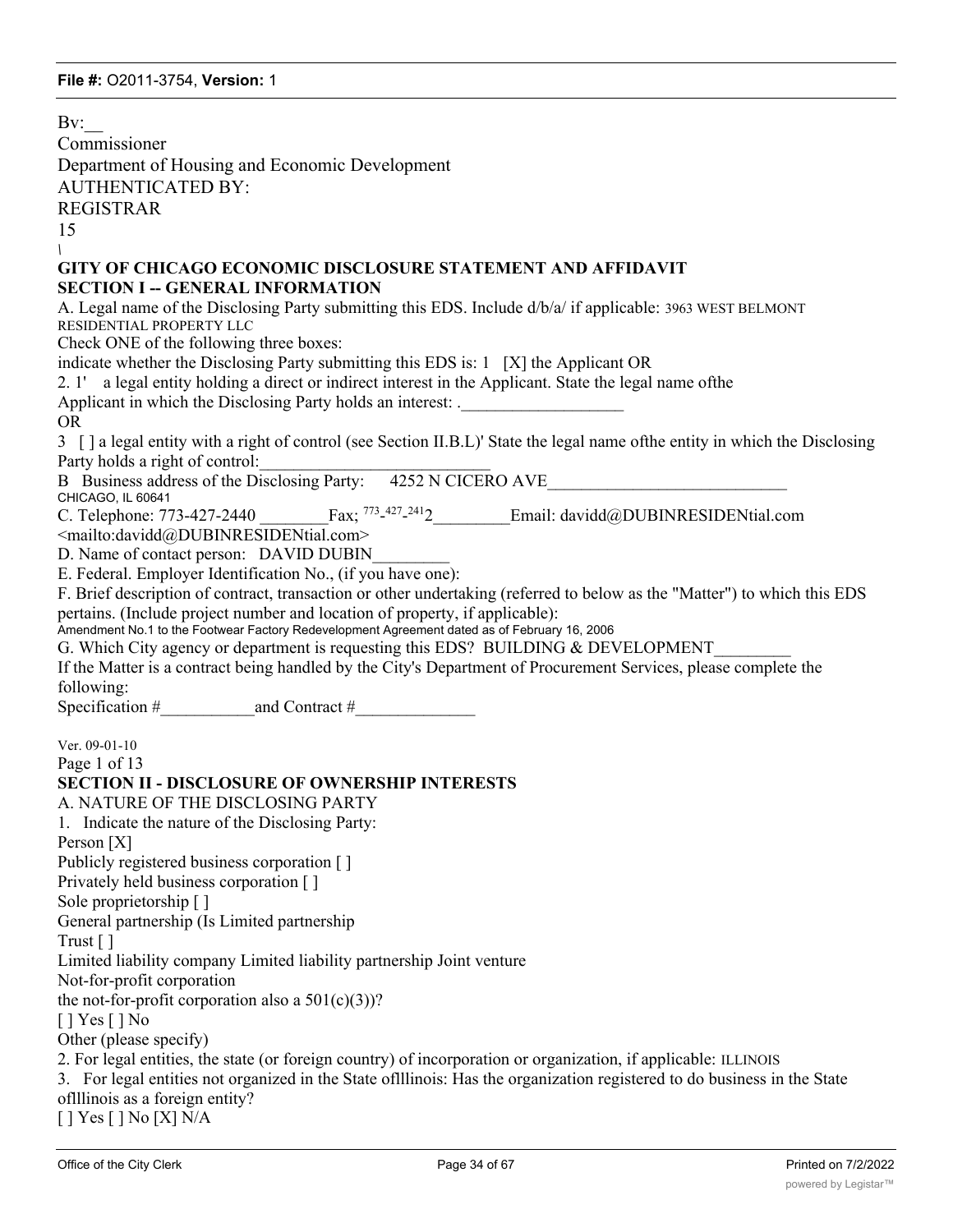# B. IF THE DISCLOSING PARTY IS A LEGAL ENTITY:

1. List below the full names and titles of all executive officers and all directors ofthe entity. NOTE: For not-for-profit corporations, also list below all members, if any, which are legal entities. If there are no such members, write "no members." For trusts, estates or other similar entities, list below the legal titleholder(s).

If the entity is a general partnership, limited partnership, limited liability company, limited liability partnership or joint venture, list below the name and title of each general partner, managing member, manager or any other person or entity that controls the day-to-day management of the Disclosing Party. NOTE: Each legal entity listed below must submit an EDS on its own behalf.

Name Title

FOOTWEAR FACTORY DEVELOPMENT CORP SOLE MEMBER

DAVID DUBIN MANAGER

2. Please provide the following information concerning each person or entity having a direct or indirect beneficial interest (including ownership) in excess of 7.5% of the Disclosing Party. Examples of such an interest include shares in a corporation, partnership interest in a partnership or joint venture,

Page 2 of 13

interest of a member or manager in a limited liability company, or interest of a beneficiary of a trust, estate or other similar entity. If none, state "None." NOTE: Pursuant to Section 2-154-030 of the Municipal Code of Chicago ("Municipal Code"), the City may require any such additional information from any applicant which is reasonably intended to achieve full disclosure.

Name Business Address

FOOTWEAR FACTORY DEVELOPMENT CORP SAME

#### **SECTION III ~ BUSINESS RELATIONSHIPS WITH CITY ELECTED OFFICIALS**

Has the Disclosing Party had a "business relationship," as defined in Chapter 2-156 of the Municipal Code, with any City elected official in the 12 months before the date this EDS is signed?

[ ] Yes [X] No

If yes, please identify below the name(s) of such City elected official(s) and describe such relationship(s):

#### **SECTION IV -- DISCLOSURE OF SUBCONTRACTORS AND OTHER RETAINED PARTIES**

The Disclosing Party must disclose the name and business address of each subcontractor, attorney, lobbyist, accountant, consultant and any other person or entity whom the Disclosing Party has retained or expects to retain in connection with the Matter, as well as the nature ofthe relationship, and the total amount of the fees paid or estimated to be paid. The Disclosing Party is not required to disclose employees who are paid solely through the Disclosing Party's regular payroll. "Lobbyist" means any person or entity who undertakes to influence any legislative or administrative action on behalf of any person or entity other than: (1) a not-for-profit entity, on an unpaid basis, or (2) himself. "Lobbyist" also means any person or entity any part of whose duties as an employee of another includes undertaking to influence any legislative or administrative action.

If the Disclosing Party is uncertain whether a disclosure is required under this Section, the Disclosing Party must either ask the City whether disclosure is required or make the disclosure.

Percentage Interest m the Disclosing Partv

100%

Page 3 of 13

#### **Name (indicate whether Business Relationship to Disclosing Party Fees (indicate whether retained or anticipated Address (subcontractor, attorney, paid or estimated.) NOTE:**

to be retained) lobbyist, etc.) "hourly rate" or "t.b.d." is

not an acceptable response.

(Add sheets if necessary)

**[ ] Check here if the Disclosing Party has not retained, nor expects to retain, any such persons or entities. SECTION V -- CERTIFICATIONS**

#### A. COURT-ORDERED CHILD SUPPORT COMPLIANCE

Under Municipal Code Section 2-92-415, substantial owners of business entities that contract with the City must remain in compliance with their child support obligations throughout the contract's term.

Has any person who directly or indirectly owns 10% or more ofthe Disclosing Party been declared in arrearage on any child support obligations by any Illinois court of competent jurisdiction?

[ ] Yes [X] No [ ] No person directly or indirectly owns 10% or more of the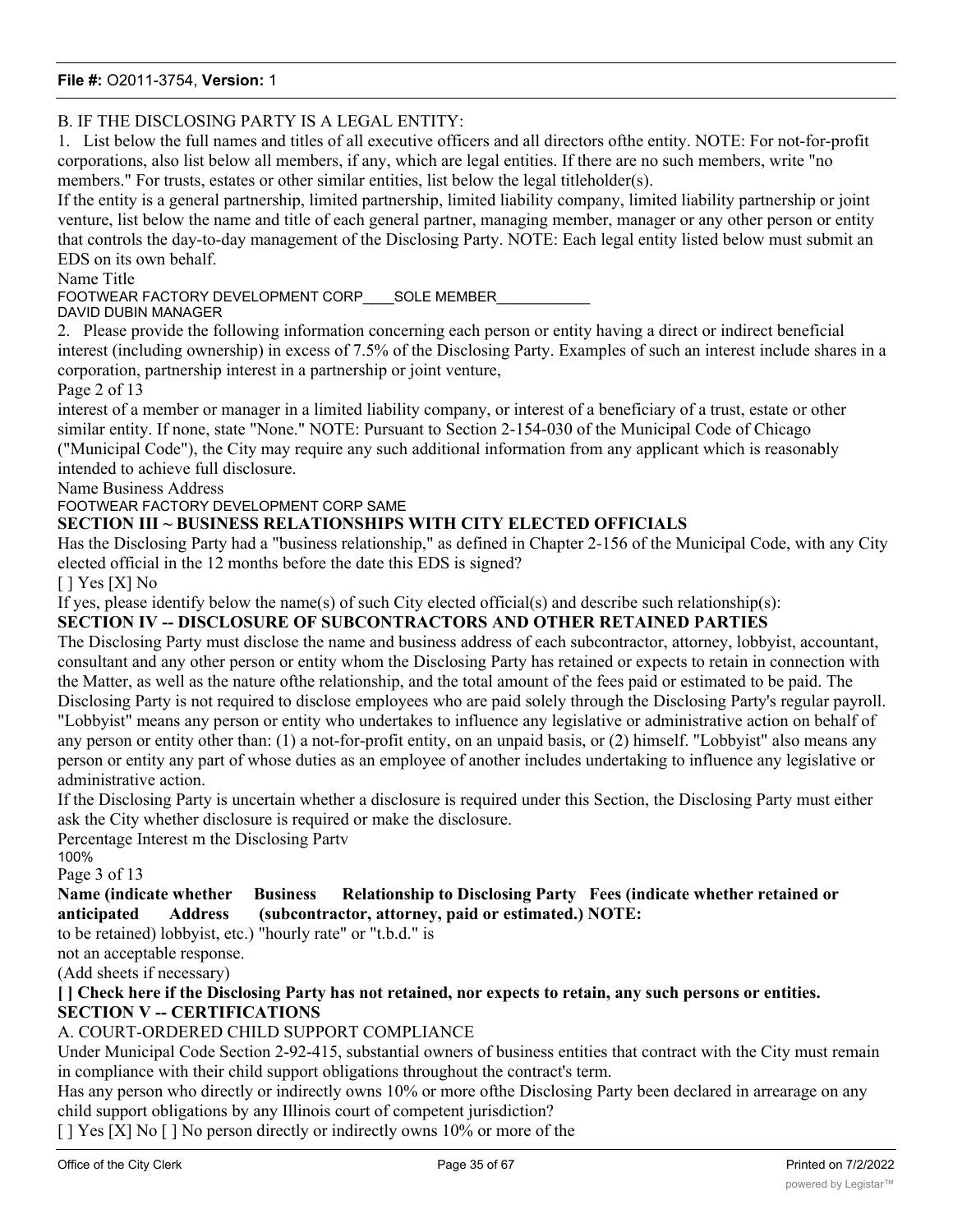#### Disclosing Party.

If "Yes," has the person entered into a court-approved agreement for payment of all support owed and is the person in compliance with that agreement?

[]Yes []No

#### B. FURTHER CERTIFICATIONS

1. Pursuant to Municipal Code Chapter 1-23, Article I ("Article I")(which the Applicant should consult for defined terms (e.g., "doing business") and legal requirements), if the Disclosing Party submitting this EDS is the Applicant and is doing business with the City, then the Disclosing Party certifies as follows: (i) neither the Applicant nor any controlling person is currently indicted or charged with, or has admitted guilt of, or has ever been convicted of, or placed under supervision for, any criminal offense involving actual, attempted, or conspiracy to commit bribery, theft, fraud, forgery, perjury, dishonesty or deceit against an officer or employee of the City or any sister agency; and (ii) the Applicant understands and acknowledges that compliance with Article I is a continuing requirement for doing business with the City. NOTE: If Article I applies to the Applicant, the permanent compliance timeframe in Article I supersedes some five-year compliance timeframes in certifications 2 and 3 below.

Page 4 of 13

\_ 2. The Disclosing Party and, if the Disclosing Party is a legal entity, all of those persons or entities identified in Section II.B.l. of this EDS:

a. are not presently debarred, suspended, proposed for debarment, declared ineligible or voluntarily excluded from any transactions by any federal, state or local unit of government;

b. have not, within a five-year period preceding the date of this EDS, been convicted of a criminal offense, adjudged guilty, or had a civil judgment rendered against them in connection with: obtaining, attempting to obtain, or performing a public (federal, state or local) transaction or contract under a public transaction; a violation of federal or state antitrust statutes; fraud; embezzlement; theft; forgery; bribery; falsification or destruction of records; making false statements; or receiving stolen property;

c. are not presently indicted for, or criminally or civilly charged by, a governmental entity (federal, state or local) with committing any of the offenses set forth in clause B.2.b. of this Section V;

d. have not, within a five-year period preceding the date of this EDS, had one or more public transactions (federal, state or local) terminated for cause or default; and

e. have not, within a five-year period preceding the date of this EDS, been convicted, adjudged guilty, or found liable in a civil proceeding, or in any criminal or civil action, including actions concerning environmental violations, instituted by the City or by the federal government, any state, or any other unit of local government.

3. The certifications in subparts 3, 4 and 5 concern:

• the Disclosing Party;

• any "Contractor" (meaning any contractor or subcontractor used by the Disclosing Party in connection with the Matter, including but not limited to all persons or legal entities disclosed under Section IV, "Disclosure of Subcontractors and Other Retained Parties");

• any "Affiliated Entity" (meaning a person or entity that, directly or indirectly: controls the Disclosing Party, is controlled by the Disclosing Party, or is, with the Disclosing Party, under common control of another person or entity. Indicia of control include, without limitation: interlocking management or ownership; identity of interests among family members, shared facilities and equipment; common use of employees; or organization of a business entity following the ineligibility of a business entity to do business with federal or state or local government, including the City, using substantially the same management, ownership, or principals as the ineligible entity); with respect to Contractors, the term Affiliated Entity means a person or entity that directly or indirectly controls the Contractor, is controlled by it, or, with the Contractor, is under common control of another person or entity;

• any responsible official of the Disclosing Party, any Contractor or any Affiliated Entity or any other official, agent or employee of the Disclosing Party, any Contractor or any Affiliated Entity, acting pursuant to the direction or authorization of a responsible official of the Disclosing Party, any Contractor or any Affiliated Entity (collectively "Agents"). Page 5 of 13

Neither the Disclosing Party, nor any Contractor, nor any Affiliated Entity of either the Disclosing Party or any Contractor nor any Agents have, during the five years before the date this EDS is signed, or, with respect to a Contractor, an Affiliated Entity, or an Affiliated Entity of a Contractor during the five years before the date of such Contractor's or Affiliated Entity's contract or engagement in connection with the Matter: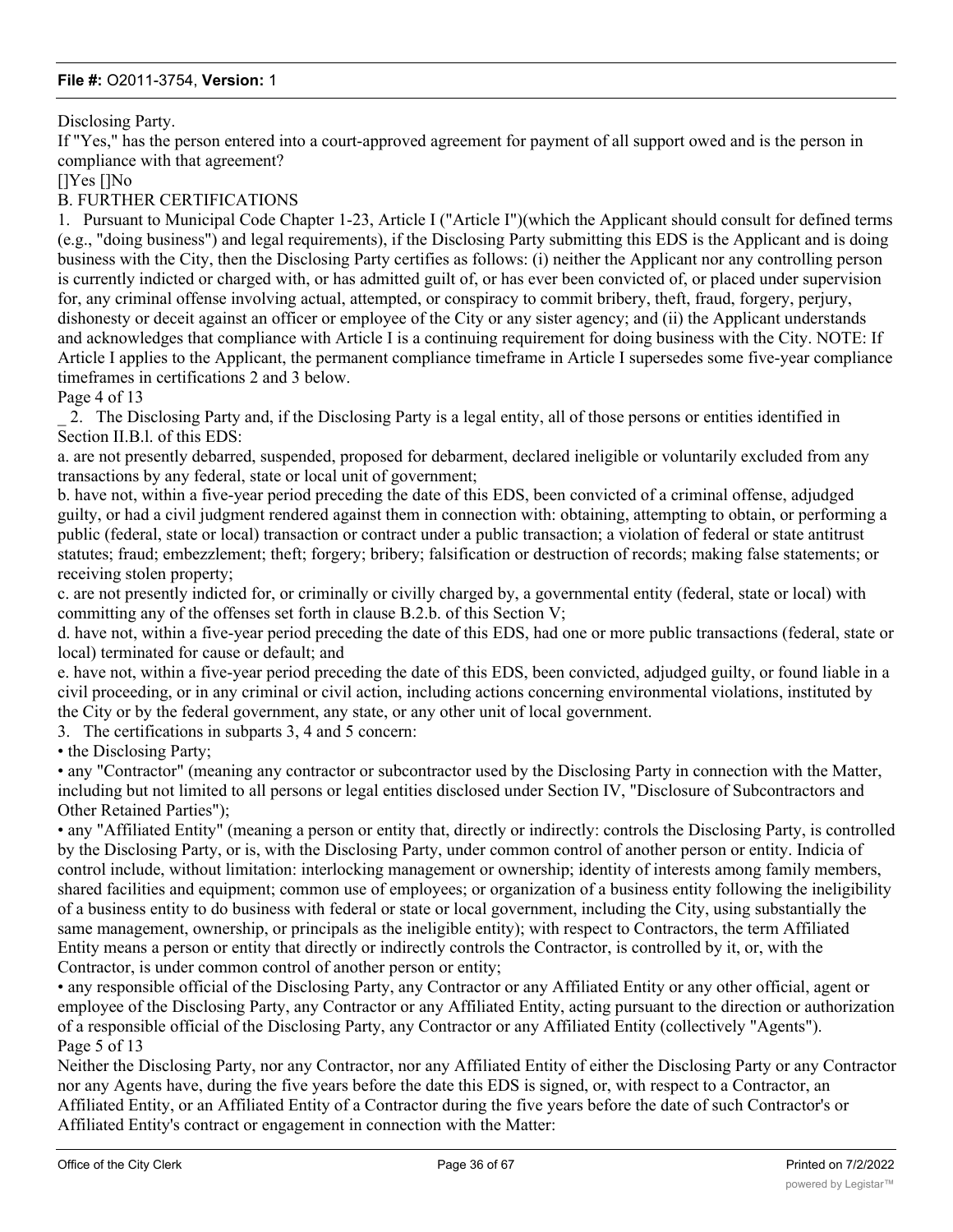a. bribed or attempted to bribe, or been convicted or adjudged guilty of bribery or attempting to bribe, a public officer or employee ofthe City, the State oflllinois, or any agency of the federal government or of any state or local government in the United States of America, in that officer's or employee's official capacity;

b. agreed or colluded with other bidders or prospective bidders, or been a party to any such agreement, or been convicted or adjudged guilty of agreement or collusion among bidders or prospective bidders, in restraint of freedom of competition by agreement to bid a fixed price or otherwise; or

c. made an admission of such conduct described in a. or b. above that is a matter of record, but have not been prosecuted for such conduct; or

d. violated the provisions of Municipal Code Section 2-92-610 (Living Wage Ordinance).

4. Neither the Disclosing Party, Affiliated Entity or Contractor, or any of their employees, officials, agents or partners, is barred from contracting with any unit of state or local government as a result of engaging in or being convicted of (1) bidrigging in violation of 720 ILCS 5/33E-3; (2) bid-rotating in violation of 720 ILCS 5/33E-4; or (3) any similar offense of any state or ofthe United States of America that contains the same elements as the offense of bid-rigging or bid-rotating. 5. Neither the Disclosing Party nor any Affiliated Entity is listed on any ofthe following lists maintained by the Office of Foreign Assets Control ofthe U.S. Department ofthe Treasury or the Bureau of Industry and Security of the U.S. Department of Commerce or their successors: the Specially Designated Nationals List, the Denied Persons List, the Unverified List, the Entity List and the Debarred List.

6. The Disclosing Party understands and shall comply with the applicable requirements of Chapters 2-55 (Legislative Inspector General), 2-56 (Inspector General) and 2-156 (Governmental Ethics) ofthe Municipal Code.

7. If the Disclosing Party is unable to certify to any of the above statements in this Part B (Further Certifications), the Disclosing Party must explain below:

# **N/A**

Page 6 of 13

If the letters "NA," the word "None," or no response appears on the lines above, it will be conclusively presumed that the Disclosing Party certified to the above statements.

C. CERTIFICATION OF STATUS AS FINANCIAL INSTITUTION

1. The Disclosing Party certifies that the Disclosing Party (check one) [ ] is [X] is not

a "financial institution" as defined in Section 2-32-455(b) ofthe Municipal Code.

2. If the Disclosing Party IS a financial institution, then the Disclosing Party pledges:

"We are not and will not become a predatory lender as defined in Chapter 2-32 ofthe Municipal Code. We further pledge that none of our affiliates is, and none of them will become, a predatory lender as defined in Chapter 2-32 ofthe

Municipal Code. We understand that becoming a predatory lender or becoming an affiliate of a predatory lender may result in the loss ofthe privilege of doing business with the City."

If the Disclosing Party is unable to make this pledge because it or any of its affiliates (as defined in Section 2-32-455(b) of the Municipal Code) is a predatory lender within the meaning of Chapter 2-32 of the Municipal Code, explain here (attach additional pages if necessary):

If the letters "NA," the word "None," or no response appears on the lines above, it will be conclusively presumed that the Disclosing Party certified to the above statements.

D. CERTIFICATION REGARDING INTEREST IN CITY BUSINESS

Any words or terms that are defined in Chapter 2-156 ofthe Municipal Code have the same meanings when used in this Part D.

1. In accordance with Section 2-156-110 of the Municipal Code: Does any official or employee of the City have a financial interest in his or her own name or in the name of any other person or entity in the Matter?

#### $[$   $]$  Yes  $[X]$  No

NOTE: If you checked "Yes" to Item D.l., proceed to Items D.2. and D.3. If you checked "No" to Item D.l., proceed to Part E.

#### Page 7 of 13

2. Unless sold pursuant to a process of competitive bidding, or otherwise permitted, no City elected official or employee shall have a financial interest in his or her own name or in the name of any other person or entity in the purchase of any property that (i) belongs to the City, or (ii) is sold for taxes or assessments, or (iii) is sold by virtue of legal process at the suit of the City (collectively, "City Property Sale"). Compensation for property taken pursuant to the City's eminent domain power does not constitute a financial interest within the meaning of this Part D.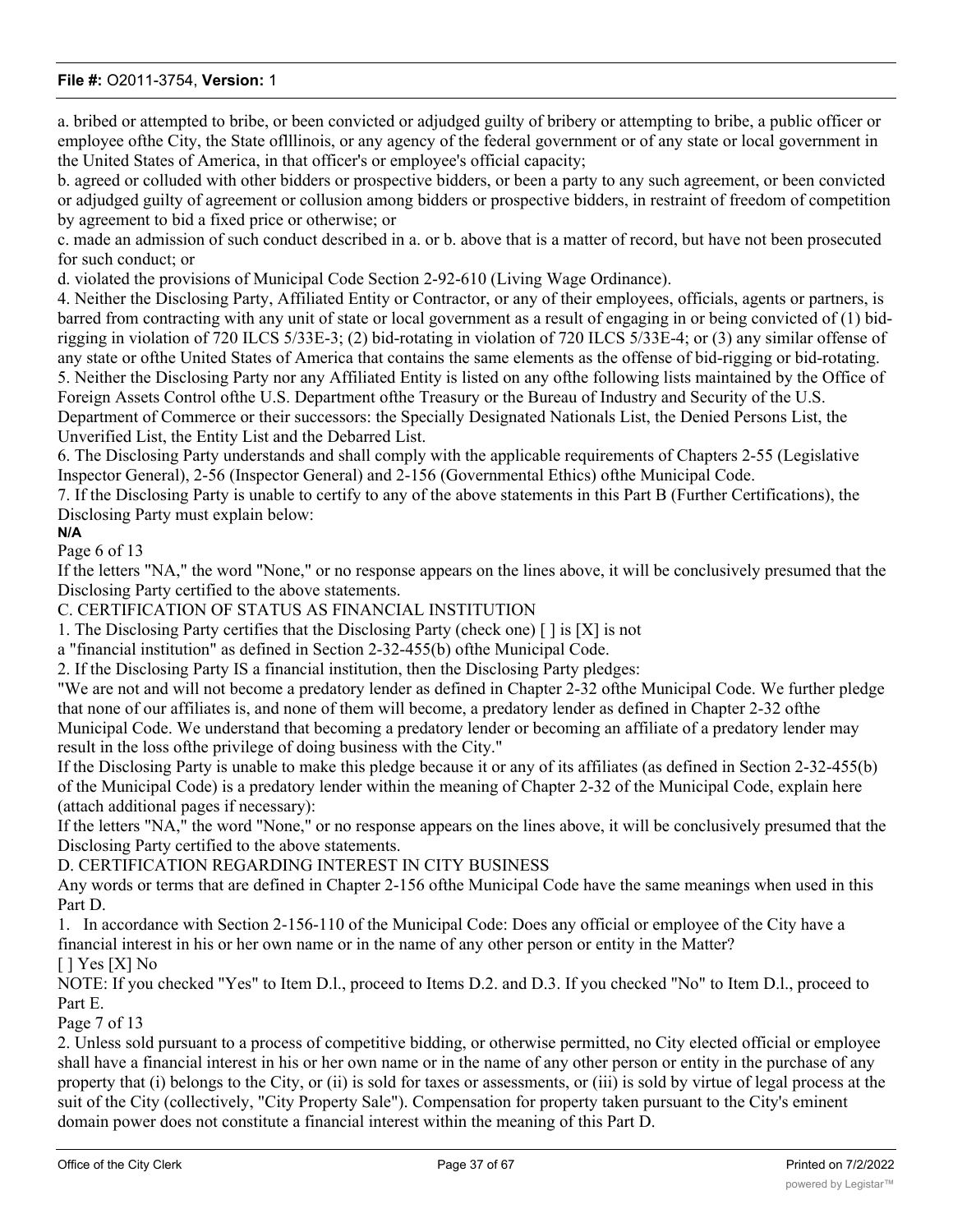Does the Matter involve a City Property Sale?

[ ] Yes [X] No

3. If you checked "Yes" to Item D.l., provide the names and business addresses of the City officials or employees having such interest and identify the nature of such interest:

Name Business Address Nature of Interest

4. The Disclosing Party further certifies that no prohibited financial interest in the Matter will be acquired by any City official or employee.

#### E. CERTIFICATION REGARDING SLAVERY ERA BUSINESS

Please check either 1. or 2. below. If the Disclosing Party checks 2., the Disclosing Party must disclose below or in an attachment to this EDS all information required by paragraph 2. Failure to comply with these disclosure requirements may make any contract entered into with the City in connection with the Matter voidable by the City.

<sup>x</sup> 1. The Disclosing Party verifies that the Disclosing Party has searched any and all records of the Disclosing Party and any and all predecessor entities regarding records of investments or profits from slavery or slaveholder insurance policies during the slavery era (including insurance policies issued to slaveholders that provided coverage for damage to or injury or death of their slaves), and the Disclosing Party has found no such records.

\_\_\_2. The Disclosing Party verifies that, as a result of conducting the search in step 1 above, the

Disclosing Party has found records of investments or profits from slavery or slaveholder insurance policies. The Disclosing Party verifies that the following constitutes full disclosure of all such records, including the names of any and all slaves or slaveholders described in those records:

#### Page 8 of 13

# **SECTION VI -- CERTIFICATIONS FOR FEDERALLY FUNDED MATTERS**

NOTE: If the Matter is federally funded, complete this Section VI. If the Matter is not federally funded, proceed to Section VII. For purposes of this Section VI, tax credits allocated by the City and proceeds of debt obligations of the City are not federal funding.

#### A. CERTIFICATION REGARDING LOBBYING

1. List below the names of all persons or entities registered under the federal Lobbying Disclosure Act of 1995 who have made lobbying contacts on behalf ofthe Disclosing Party with respect to the Matter: (Add sheets if necessary): N/A (If no explanation appears or begins on the lines above, or if the letters "NA" or if the word "None" appear, it will be conclusively presumed that the Disclosing Party means that NO persons or entities registered under the Lobbying Disclosure Act of 1995 have made lobbying contacts on behalf of the Disclosing Party with respect to the Matter.) 2. The Disclosing Party has not spent and will not expend any federally appropriated funds to pay any person or entity listed in Paragraph A.l. above for his or her lobbying activities or to pay any person or entity to influence or attempt to influence an officer or employee of any agency, as defined by applicable federal law, a member of Congress, an officer or employee of Congress, or an employee of a member of Congress, in connection with the award of any federally funded contract, making any federally funded grant or loan, entering into any cooperative agreement, or to extend, continue, renew, amend, or modify any federally funded contract, grant, loan, or cooperative agreement.

3. The Disclosing Party will submit an updated certification at the end of each calendar quarter in which there occurs any event that materially affects the accuracy of the statements and information set forth in paragraphs A.l. and A.2. above. 4. The Disclosing Party certifies that either: (i) it is not an organization described in section  $501(c)(4)$  of the Internal Revenue Code of 1986; or (ii) it is an organization described in section  $501(c)(4)$  of the Internal Revenue Code of 1986 but has not engaged and will not engage in "Lobbying Activities".

5. If the Disclosing Party is the Applicant, the Disclosing Party must obtain certifications equal in form and substance to paragraphs A.l. through A.4. above from all subcontractors before it awards any subcontract and the Disclosing Party must maintain all such subcontractors' certifications for the duration of the Matter and must make such certifications promptly available to the City upon request.

Page 9 of 13

#### B. CERTIFICATION REGARDING EQUAL EMPLOYMENT OPPORTUNITY

If the Matter is federally funded, federal regulations require the Applicant and all proposed subcontractors to submit the following information with their bids or in writing at the outset of negotiations.

Is the Disclosing Party the Applicant?

[]Yes []No If "Yes," answer the three questions below:

1. Have you developed and do you have on file affirmative action programs pursuant to applicable federal regulations?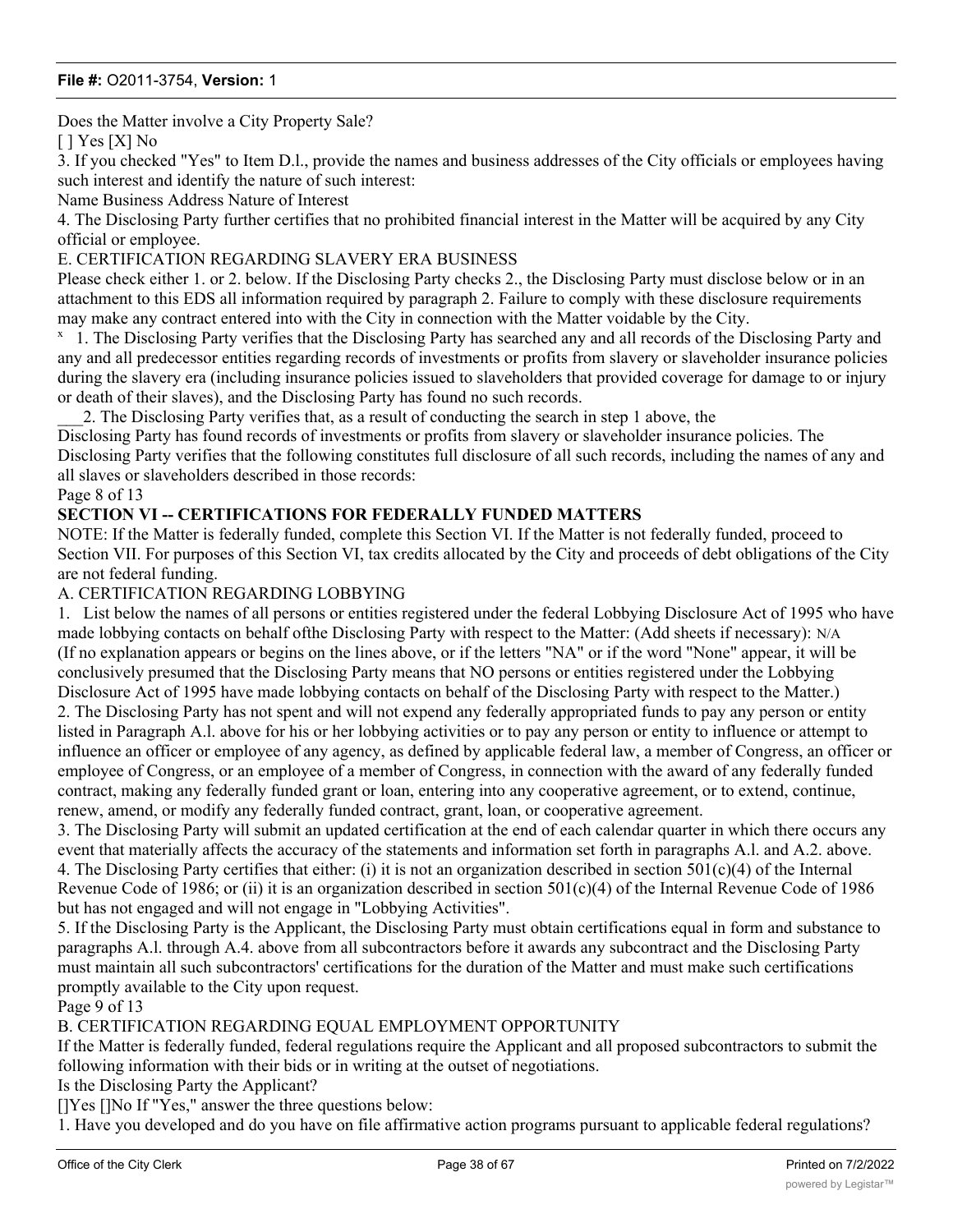(See 41 CFR Part 60-2.)

[]Yes []No

2. Have you filed with the Joint Reporting Committee, the Director ofthe Office of Federal Contract Compliance Programs, or the Equal Employment Opportunity Commission all reports due under the applicable filing requirements? []Yes []No

3. Have you participated in any previous contracts or subcontracts subject to the equal opportunity clause? []Yes []No

If you checked "No" to question 1. or 2. above, please provide an explanation:

**SECTION VII -- ACKNOWLEDGMENTS, CONTRACT INCORPORATION, COMPLIANCE, PENALTIES, DISCLOSURE**

The Disclosing Party understands and agrees that:

A. The certifications, disclosures, and acknowledgments contained in this EDS will become part of any contract or other agreement between the Applicant and the City in connection with the Matter, whether procurement, City assistance, or other City action, and are material inducements to the City's execution of any contract or taking other action with respect to the Matter. The Disclosing Party understands that it must comply with all statutes, ordinances, and regulations on which this EDS is based.

B. The City's Governmental Ethics and Campaign Financing Ordinances, Chapters 2-156 and 2-164 of the Municipal Code, impose certain duties and obligations on persons or entities seeking City contracts, work, business, or transactions. The full text of these ordinances and a training program is available on line at www.cityofchicago.org/Ethics <http://www.cityofchicago.org/Ethics>, and may also be obtained from the City's Board of Ethics, 740 N. Page 10 of 13

Sedgwick St., Suite 500, Chicago, IL 60610, (312) 744-9660. The Disclosing Party must comply fully with the applicable ordinances.

C. If the City determines that any information provided in this EDS is false, incomplete or inaccurate, any contract or other agreement in connection with which it is submitted may be rescinded or be void or voidable, and the City may pursue any remedies under the contract or agreement (if not rescinded or void), at law, or in equity, including terminating the Disclosing Party's participation in the Matter and/or declining to allow the Disclosing Party to participate in other transactions with the City. Remedies at law for a false statement of material fact may include incarceration and an award to the City of treble damages.

D. It is the City's policy to make this document available to the public on its Internet site and/or upon request. Some or all of the information provided on this EDS and any attachments to this EDS may be made available to the public on the Internet, in response to a Freedom of Information Act request, or otherwise. By completing and signing this EDS, the Disclosing Party waives and releases any possible rights or claims which it may have against the City in connection with the public release of information contained in this EDS and also authorizes the City to verify the accuracy of any information submitted in this EDS.

E. The information provided in this EDS must be kept current. In the event of changes, the Disclosing Party must supplement this EDS up to the time the City takes action on the Matter. If the Matter is a contract being handled by the City's Department of Procurement Services, the Disclosing Party must update this EDS as the contract requires. NOTE: With respect to Matters subject to Article I of Chapter 1-23 ofthe Municipal Code (imposing PERMANENT INELIGIBILITY for certain specified offenses), the information provided herein regarding eligibility must be kept current for a longer period, as required by Chapter 1-23 and Section 2-154-020 of the Municipal Code. The Disclosing Party represents and warrants that:

F. l. The Disclosing Party is not delinquent in the payment of any tax administered by the Illinois Department of Revenue, nor are the Disclosing Party or its Affiliated Entities delinquent in paying any fine, fee, tax or other charge owed to the City. This includes, but is not limited to, all water charges, sewer charges, license fees, parking tickets, property taxes or sales taxes.

F.2 If the Disclosing Party is the Applicant, the Disclosing Party and its Affiliated Entities will not use, nor permit their subcontractors to use, any facility listed by the U.S. E.P.A. on the federal Excluded Parties List System ("EPLS") maintained by the U. S. General Services Administration.

F.3 If the Disclosing Party is the Applicant, the Disclosing Party will obtain from any contractors/subcontractors hired or to be hired in connection with the Matter certifications equal in form and substance to those in F.l. and F.2. above and will not, without the prior written consent of the City, use any such contractor/subcontractor that does not provide such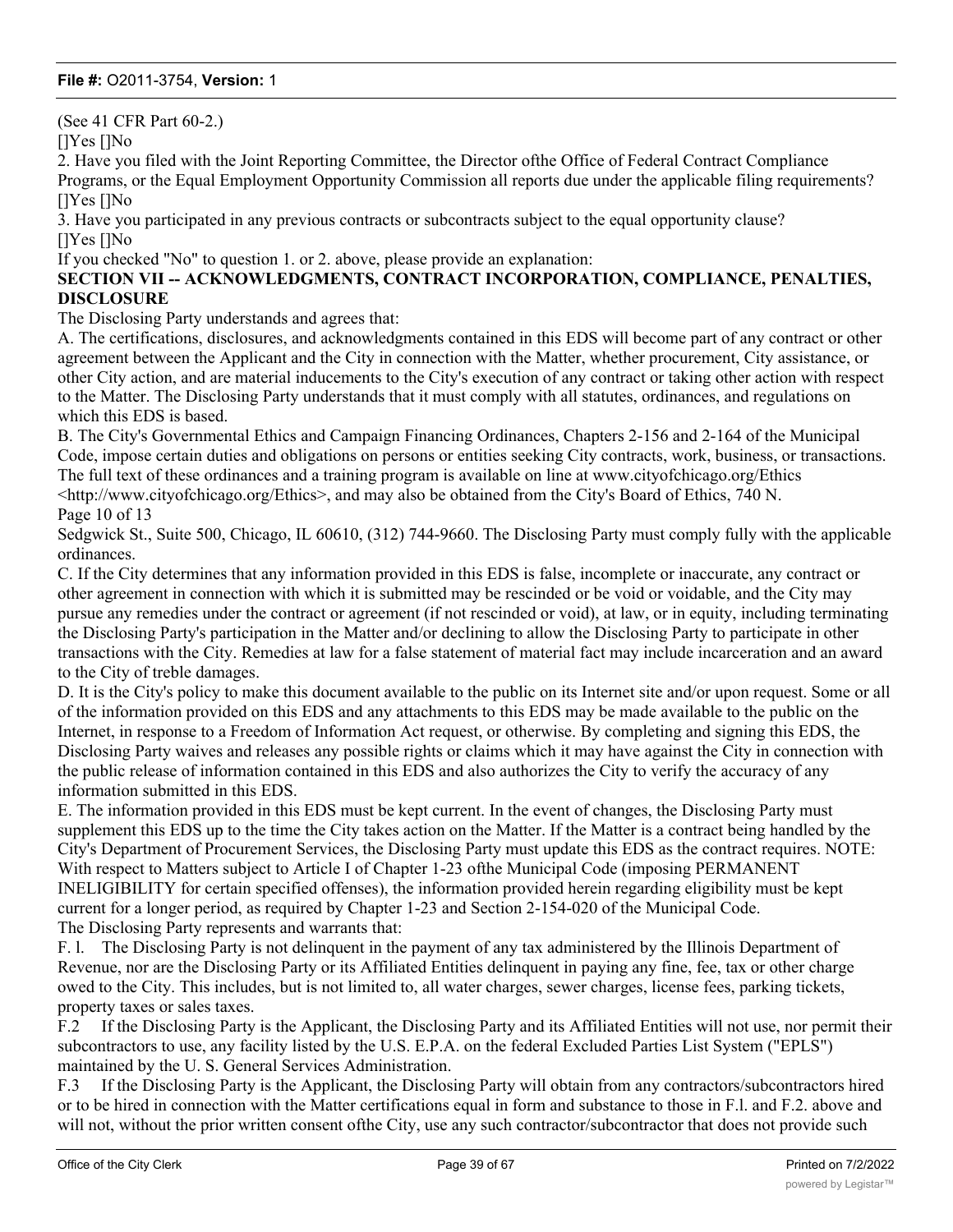certifications or that the Disclosing Party has reason to believe has not provided or cannot provide truthful certifications. Page 11 of 13

NOTE: If the Disclosing Party cannot certify as to any ofthe items in F.l., F.2. or F.3. above, an explanatory statement must be attached to this EDS.

#### **CERTIFICATION**

Under penalty of perjury, the person signing below: (1) warrants that he/she is authorized to execute this EDS and Appendix A (if applicable) on behalf of the Disclosing Party, and (2) warrants that all certifications and statements contained in this EDS and Appendix A (if applicable) are true, accurate and complete as ofthe date furnished to the City. 3963 WEST BELMONT RESIDENTIAL PROPERTY LLC

(Print or type name of person signing) MANAGER (Print or type title of person signing) Signed and sworn to before me on ("date)  $Q3$ | 3> ( J M) at COOK County, ILLINOIS (state).

# Page 12 of 13 **CITY OF CHICAGO ECONOMIC DISCLOSURE STATEMENT AND AFFIDAVIT APPENDIX A**

#### **FAMILIAL RELATIONSHIPS WITH ELECTED CITY OFFICIALS AND DEPARTMENT HEADS This Appendix is to be completed only by (a) the Applicant, and (b) any legal entity which has a direct ownership interest in the Applicant exceeding 7.5 percent. It is not to be completed by any legal entity which has only an indirect ownership interest in the Applicant.**

Under Municipal Code Section 2-154-015, the Disclosing Party must disclose whether such Disclosing Party or any "Applicable Party" or any Spouse or Domestic Partner thereof currently has a "familial relationship" with any elected city official or department head. A "familial relationship" exists if, as of the date this EDS is signed, the Disclosing Party or any "Applicable Party" or any Spouse or Domestic Partner thereof is related to the mayor, any alderman, the city clerk, the city treasurer or any city department head as spouse or domestic partner or as any of the following, whether by blood or adoption: parent, child, brother or sister, aunt or uncle, niece or nephew, grandparent, grandchild, father-in-law, mother -in-law, son-in-law, daughter-in-law, stepfather or stepmother, stepson or stepdaughter, stepbrother or stepsister or halfbrother or half-sister.

"Applicable Party" means (1) all executive officers of the Disclosing Party listed in Section II.B.l.a., if the Disclosing Party is a corporation; all partners ofthe Disclosing Party, if the Disclosing Party is a general partnership; all general partners and limited partners ofthe Disclosing Party, if the Disclosing Party is a limited partnership; all managers, managing members and members of the Disclosing Party, if the Disclosing Party is a limited liability company; (2) all principal officers of the Disclosing Party; and (3) any person having more than a 7.5 percent ownership interest in the Disclosing Party. "Principal officers" means the president, chief operating officer, executive director, chief financial officer, treasurer or secretary of a legal entity or any person exercising similar authority.

Does the Disclosing Party or any "Applicable Party" or any Spouse or Domestic Partner thereof currently have a "familial relationship" with an elected city official or department head?

[ ] Yes |x|No

If yes, please identify below (1) the name and title of such person, (2) the name ofthe legal entity to which such person is connected; (3) the name and title of the elected city official or department head to whom such person has a familial relationship, and (4) the precise nature of such familial relationship.

Page 13 of 13

CITY OF CHICAGO ECONOMIC DISCLOSURE STATEMENT AND AFFIDAVIT

SECTION I -- GENERAL INFORMATION

A. Legal name of the Disclosing Party submitting this EDS. Include d/b/a/ if applicable: 3927 WEST BELMONT COMMERCIAL PROPERTY LLC

Check ONE ofthe following three boxes:

Indicate whether the Disclosing Party submitting this EDS is: 1. the Applicant OR

2 [ ■•) a legal entity holding a direct or indirect interest in the Applicant. State the legal name ofthe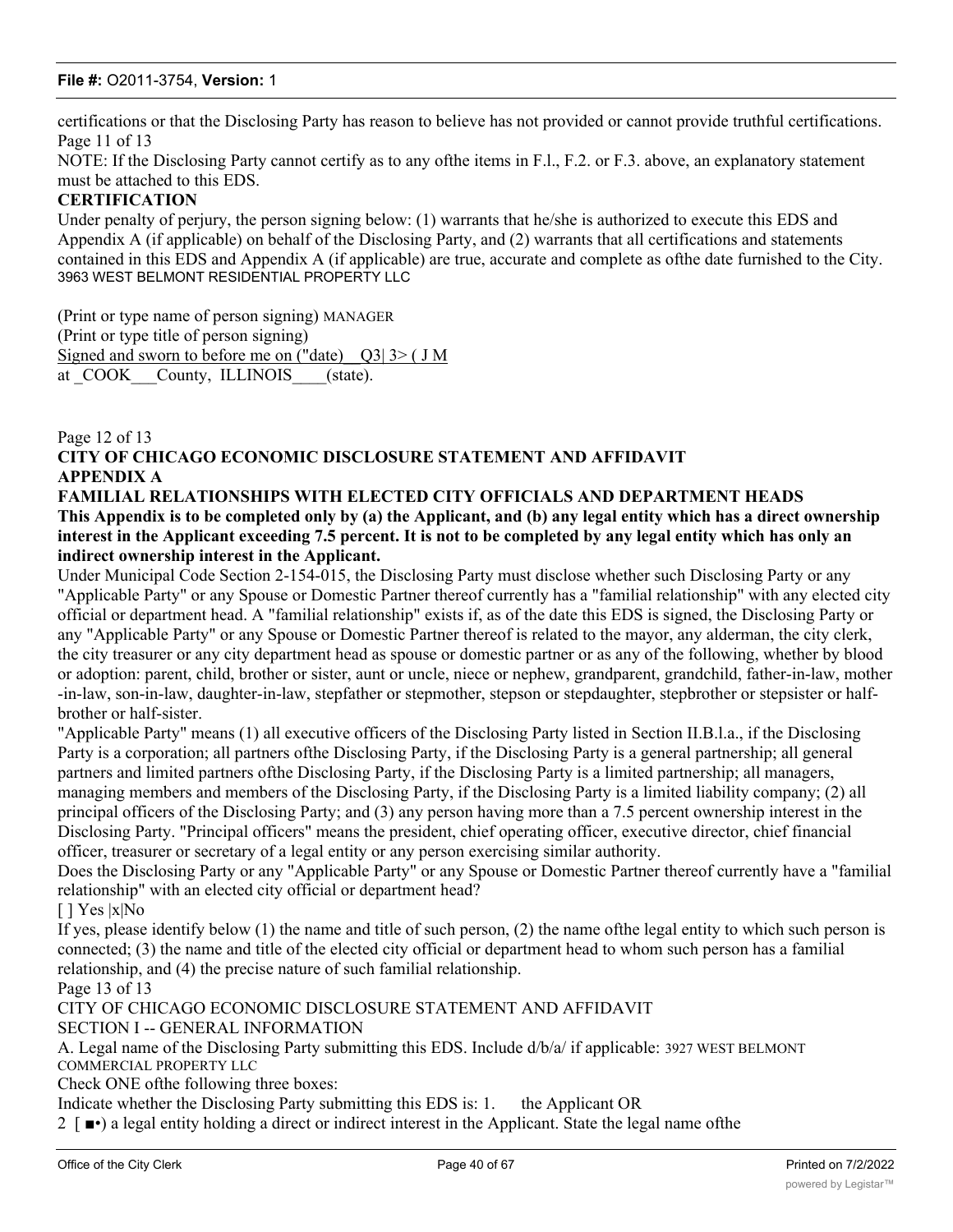| Applicant in which the Disclosing Party holds an interest:<br><b>OR</b>                                                                                                     |
|-----------------------------------------------------------------------------------------------------------------------------------------------------------------------------|
| 3. [] a legal entity with a right of control (see Section II.B.I.) State the. legal name of the entity in which the Disclosing<br>Party holds a right of control:           |
| CHICAGO, IL 60641                                                                                                                                                           |
| C. Telephone: __tL <sup>7 2</sup> _ <sup>4</sup> j!£______fax: 773 <sup>4272412</sup> ______Email: DAVID0@DUBINRESIDENTIAL.COM                                              |
| <mailto:david0@dubinresidential.com></mailto:david0@dubinresidential.com>                                                                                                   |
| D. Name of contact person: P^DJ3UBIN                                                                                                                                        |
| E. Federal Employer Identification No. (if you have: one): 'WBMW^^' ^                                                                                                       |
| F. Brief description of contract, transaction or other undertaking (referred to below as the "Matter") to which this EDS                                                    |
| pertains. (Include project number and location of property, if applicable):<br>Amendment No.1 to the Footwear Factory Redevelopment Agreement dated as of February 16, 2006 |
| G. Which City agency or department is requesting this EDS? BUILDING & DEVELOPMENT                                                                                           |
| If the Matter is a. contract being handled by the City's Department of Procurement Services, please complete the                                                            |
| following:                                                                                                                                                                  |
|                                                                                                                                                                             |
| Ver. 09-01-10                                                                                                                                                               |
| Page 1 of 13                                                                                                                                                                |
| <b>SECTION II -- DISCLOSURE OF OWNERSHIP INTERESTS</b>                                                                                                                      |
| A. NATURE OF THE DISCLOSING PARTY                                                                                                                                           |
| 1. Indicate the nature of the Disclosing Party:                                                                                                                             |
| Person                                                                                                                                                                      |
| Publicly registered business corporation                                                                                                                                    |
| Privately held business corporation                                                                                                                                         |
| Sole proprietorship                                                                                                                                                         |
| General partnership<br>Limited partnership                                                                                                                                  |
| Trust                                                                                                                                                                       |
| [X] Limited liability company                                                                                                                                               |
| [] Limited liability partnership                                                                                                                                            |
| [] Joint venture                                                                                                                                                            |
| [] Not-for-profit corporation                                                                                                                                               |
| (Is the not-for-profit corporation also a $501(c)(3)$ )?                                                                                                                    |
| $[$  Yes $[$  No $[$ $]$ Other (please specify)                                                                                                                             |
| 2. For legal entities, the state (or foreign country) of incorporation or organization, if applicable: ILLINOIS                                                             |
| 3. For legal entities not organized in the State of llinois: Has the organization registered to do business in the State                                                    |
| oflllinois as a foreign entity?                                                                                                                                             |
| $[$  Yes $[$  No $[X]$ N/A                                                                                                                                                  |
| B. IF THE DISCLOSING PARTY IS A LEGAL ENTITY:                                                                                                                               |
| 1. List below the full names and titles of all executive officers and all directors of the entity. NOTE: For not-for-profit                                                 |
| corporations, also list below all members, if any, which are legal entities. If there are no such members, write "no                                                        |
| members." For trusts, estates or other similar entities, list below the legal titleholder(s).                                                                               |
| If the entity is a general partnership, limited partnership, limited liability company, limited liability partnership or joint                                              |
| venture, list below the name and title of each general partner, managing member, manager or any other person or entity                                                      |
| that controls the day-to-day management of the Disclosing Party. NOTE: Each legal entity listed below must submit an                                                        |
| EDS on its own behalf.                                                                                                                                                      |
| Name Title                                                                                                                                                                  |
| FOOTWEAR FACTORY DEVELOPMENT CORP SOLE MEMBER ________<br>DAVID DUBIN MANAGER                                                                                               |
| 2. Please provide the following information concerning each person or entity having a direct or indirect beneficial                                                         |
| interest (including ownership) in excess of 7.5% of the Disclosing Party. Examples of such an interest include shares in a                                                  |

corporation, partnership interest in a partnership or joint venture,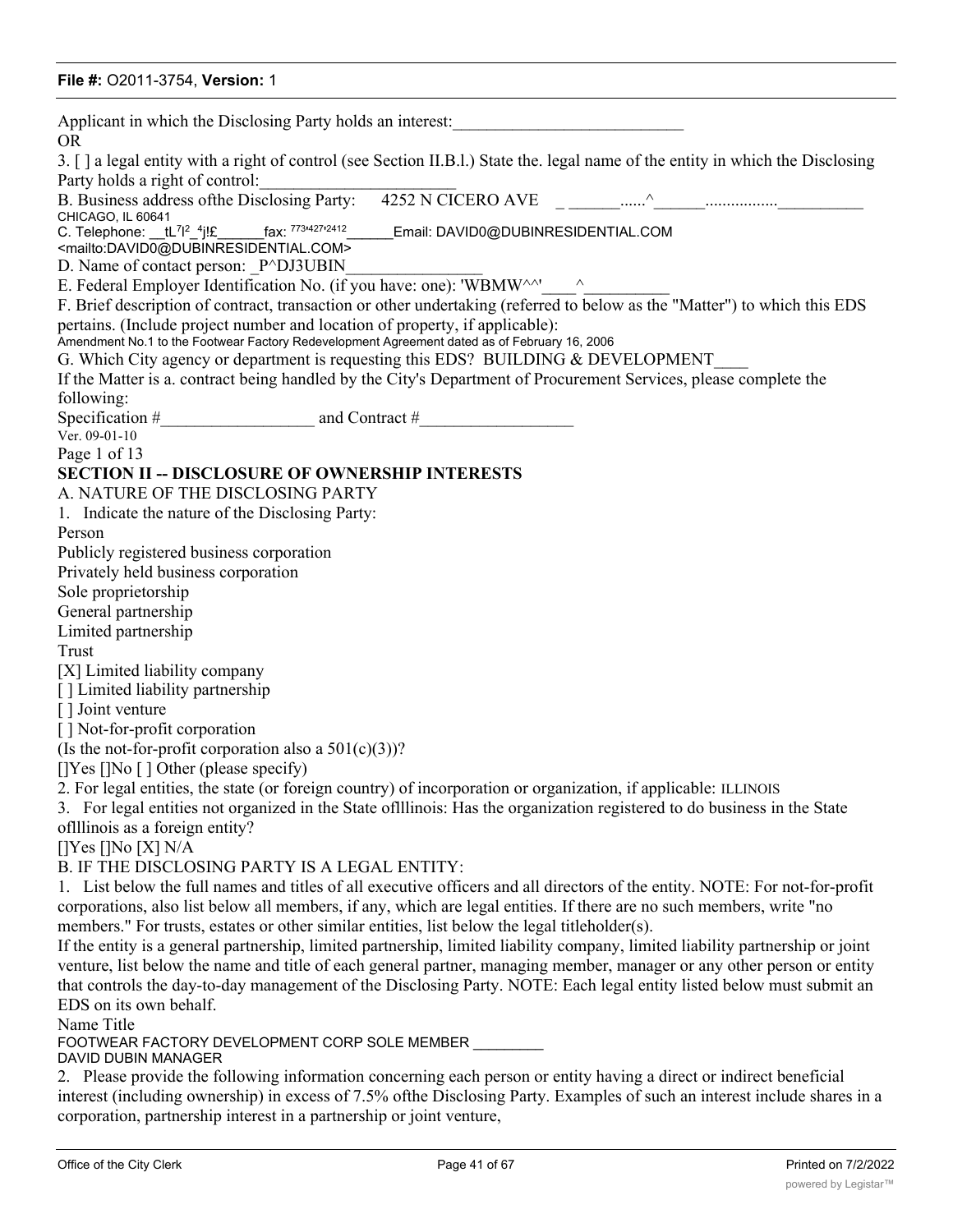Page 2 of 13

interest of a member or manager in a limited liability company, or interest of a beneficiary of a trust, estate or other similar entity. If none, state "None." NOTE: Pursuant to Section 2-154-030 of the Municipal Code of Chicago ("Municipal Code"), the City may require any such additional information from any applicant which is reasonably intended to achieve full disclosure.

Name Business Address Percentage Interest in the

Disclosing Partv

FOOTWEAR FACTORY DEVELOPMENT CORP SAME <sub>In</sub>n%

# **SECTION III - BUSINESS RELATIONSHIPS WITH CITY ELECTED OFFICIALS**

Has the Disclosing Party had a "business relationship," as defined in Chapter 2-156 of the Municipal Code, with any City elected official in the 12 months before the date this EDS is signed?

[ ] Yes [X] No

If yes, please identify below the name(s) of such City elected official(s) and describe such relationship(s):

# **SECTION IV -- DISCLOSURE OF SUBCONTRACTORS AND OTHER RETAINED PARTIES**

The Disclosing Party must disclose the name and business address of each subcontractor, attorney, lobbyist, accountant, consultant and any other person or entity whom the Disclosing Party has retained or expects to retain in connection with the Matter, as well as the nature of the relationship, and the total amount of the fees paid or estimated to be paid. The Disclosing Party is not required to disclose employees who are paid solely through the Disclosing Party's regular payroll. "Lobbyist" means any person or entity who undertakes to influence any legislative or administrative action on behalf of any person or entity other than: (1) a not-for-profit entity, on an unpaid basis, or (2) himself. "Lobbyist" also means any person or entity any part of whose duties as an employee of another includes undertaking to influence any legislative or administrative action.

If the Disclosing Party is uncertain whether a disclosure is required under this Section, the Disclosing Party must either ask the City whether disclosure is required or make the disclosure.

Page 3 of 13

#### **Name (indicate whether Business Relationship to Disclosing Party Fees (indicate whether retained or anticipated Address (subcontractor, attorney, paid or estimated.) NOTE:**

to be retained) lobbyist, etc.) "hourly rate" or "t.b.d." is

not an acceptable response.

(Add sheets if necessary)

#### **[ ] Check here if the Disclosing Party has not retained, nor expects to retain, any such persons or entities. SECTION V - CERTIFICATIONS**

#### A. COURT-ORDERED CHILD SUPPORT COMPLIANCE

Under Municipal Code Section 2-92-415, substantial owners of business entities that contract with the City must remain in compliance with their child support obligations throughout the contract's term.

Has any person who directly or indirectly owns 10% or more of the Disclosing Party been declared in arrearage on any child support obligations by any Illinois court of competent jurisdiction?

[ ] Yes [X] No [ ] No person directly or indirectly owns 10% or more of the Disclosing Party.

If "Yes," has the person entered into a court-approved agreement for payment of all support owed and is the person in compliance with that agreement?

[]Yes []No

#### B. FURTHER CERTIFICATIONS

1. Pursuant to Municipal Code Chapter 1-23, Article I ("Article I")(which the Applicant should consult for defined terms (e.g., "doing business") and legal requirements), if the Disclosing Party submitting this EDS is the Applicant and is doing business with the City, then the Disclosing Party certifies as follows: (i) neither the Applicant nor any controlling person is currently indicted or charged with, or has admitted guilt of, or has ever been convicted of, or placed under supervision for, any criminal offense involving actual, attempted, or conspiracy to commit bribery, theft, fraud, forgery, perjury, dishonesty or deceit against an officer or employee of the City or any sister agency; and (ii) the Applicant understands and acknowledges that compliance with Article I is a continuing requirement for doing business with the City. NOTE: If Article I applies to the Applicant, the permanent compliance timeframe in Article I supersedes some five-year compliance timeframes in certifications 2 and 3 below.

Page 4 of 13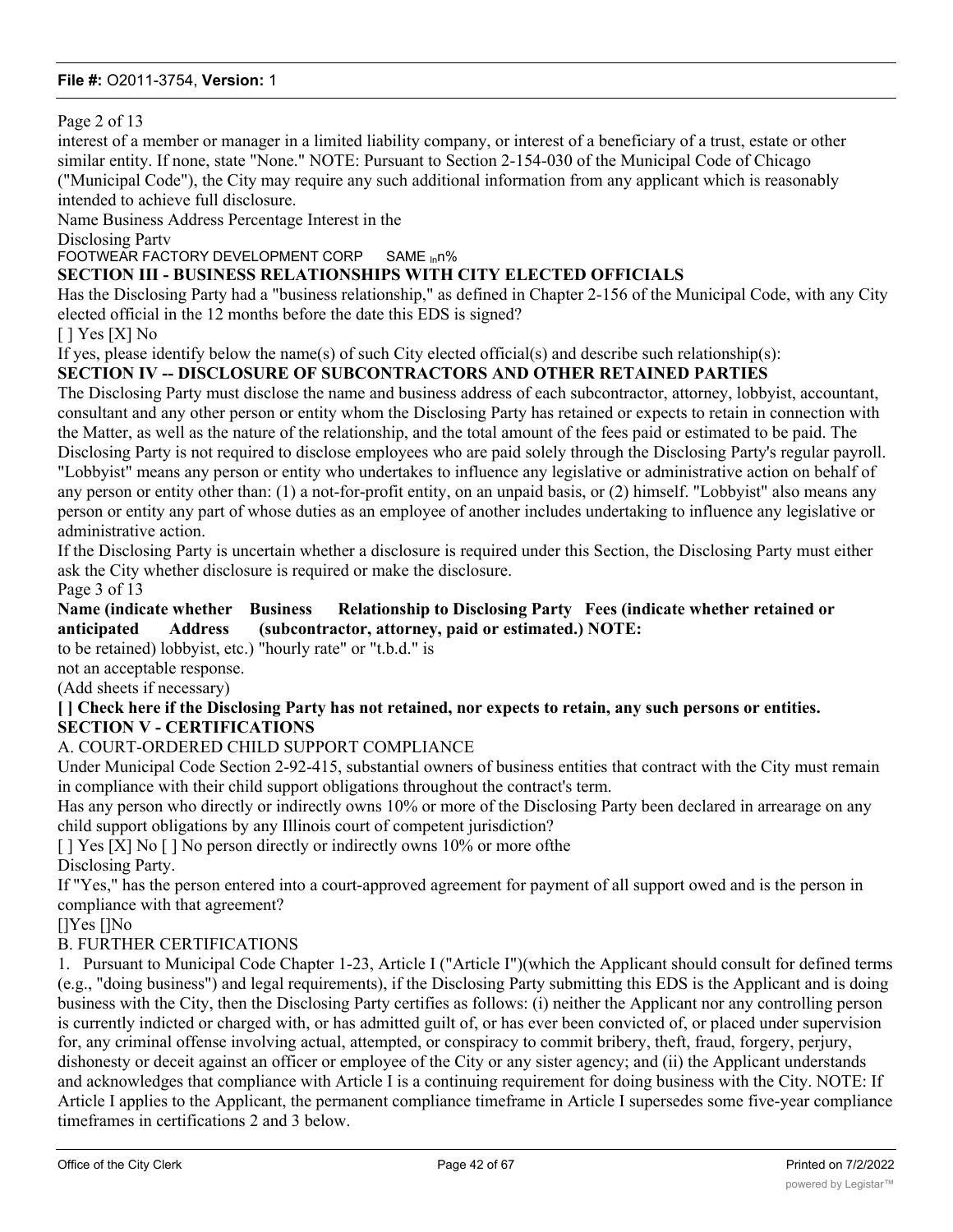Page 4 of 13

2. The Disclosing Party and, if the Disclosing Party is a legal entity, all of those persons or entities identified in Section II.B.l. of this EDS:

a. are not presently debarred, suspended, proposed for debarment, declared ineligible or voluntarily excluded from any transactions by any federal, state or local unit of government;

b. have not, within a five-year period preceding the date of this EDS, been convicted of a criminal offense, adjudged guilty, or had a civil judgment rendered against them in connection with: obtaining, attempting to obtain, or performing a public (federal, state or local) transaction or contract under a public transaction; a violation of federal or state antitrust statutes; fraud; embezzlement; theft; forgery; bribery; falsification or destruction of records; making false statements; or receiving stolen property;

c. are not presently indicted for, or criminally or civilly charged by, a governmental entity (federal, state or local) with committing any ofthe offenses set forth in clause B.2.b. of this Section V;

d. have not, within a five-year period preceding the date of this EDS, had one or more public transactions (federal, state or local) terminated for cause or default; and

e. have not, within a five-year period preceding the date of this EDS, been convicted, adjudged guilty, or found liable in a civil proceeding, or in any criminal or civil action, including actions concerning environmental violations, instituted by the City or by the federal government, any state, or any other unit of local government.

3. The certifications in subparts 3, 4 and 5 concern:

• the Disclosing Party;

• any "Contractor" (meaning any contractor or subcontractor used by the Disclosing Party in connection with the Matter, including but not limited to all persons or legal entities disclosed under Section IV, "Disclosure of Subcontractors and Other Retained Parties");

• any "Affiliated Entity" (meaning a person or entity that, directly or indirectly: controls the Disclosing Party, is controlled by the Disclosing Party, or is, with the Disclosing Party, under common control of another person or entity. Indicia of control include, without limitation: interlocking management or ownership; identity of interests among family members, shared facilities and equipment; common use of employees; or organization of a business entity following the ineligibility of a business entity to do business with federal or state or local government, including the City, using substantially the same management, ownership, or principals as the ineligible entity); with respect to Contractors, the term Affiliated Entity means a person or entity that directly or indirectly controls the Contractor, is controlled by it, or, with the Contractor, is under common control of another person or entity;

• any responsible official of the Disclosing Party, any Contractor or any Affiliated Entity or any other official, agent or employee of the Disclosing Party, any Contractor or any Affiliated Entity, acting pursuant to the direction or authorization of a responsible official of the Disclosing Party, any Contractor or any Affiliated Entity (collectively "Agents"). Page 5 of 13

Neither the Disclosing Party, nor any Contractor, nor any Affiliated Entity of either the Disclosing Party or any Contractor nor any Agents have, during the five years before the date this EDS is signed, or, with respect to a Contractor, an Affiliated Entity, or an Affiliated Entity of a Contractor during the five years before the date of such Contractor's or Affiliated Entity's contract or engagement in connection with the Matter:

a. bribed or attempted to bribe, or been convicted or adjudged guilty of bribery or attempting to bribe, a public officer or employee of the City, the State oflllinois, or any agency of the federal government or of any state or local government in the United States of America, in that officer's or employee's official capacity;

b. agreed or colluded with other bidders or prospective bidders, or been a party to any such agreement, or been convicted or adjudged guilty of agreement or collusion among bidders or prospective bidders, in restraint of freedom of competition by agreement to bid a fixed price or otherwise; or

c. made an admission of such conduct described in a. or b. above that is a matter of record, but have not been prosecuted for such conduct; or

d. violated the provisions of Municipal Code Section 2-92-610 (Living Wage Ordinance).

4. Neither the Disclosing Party, Affiliated Entity or Contractor, or any of their employees, officials, agents or partners, is barred from contracting with any unit of state or local government as a result of engaging in or being convicted of (1) bidrigging in violation of 720 ILCS 5/33E-3; (2) bid-rotating in violation of 720 ILCS 5/33E-4; or (3) any similar offense of any state or of the United States of America that contains the same elements as the offense of bid-rigging or bid-rotating. 5. Neither the Disclosing Party nor any Affiliated Entity is listed on any ofthe following lists maintained by the Office of

Foreign Assets Control ofthe U.S. Department of the Treasury or the Bureau of Industry and Security ofthe U.S.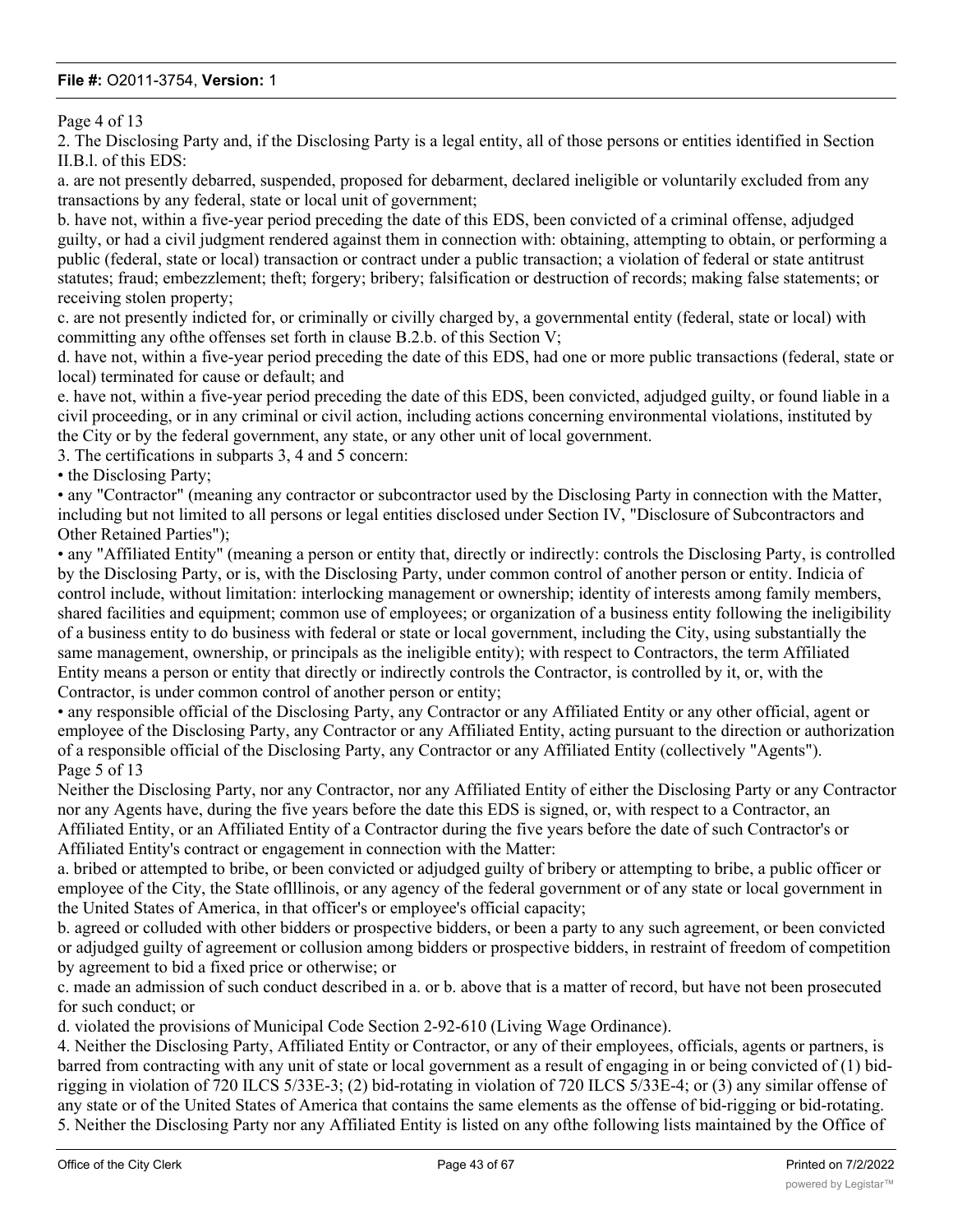Foreign Assets Control ofthe U.S. Department of the Treasury or the Bureau of Industry and Security ofthe U.S. Department of Commerce or their successors: the Specially Designated Nationals List, the Denied Persons List, the Unverified List, the Entity List and the Debarred List.

6. The Disclosing Party understands and shall comply with the applicable requirements of Chapters 2-55 (Legislative Inspector General), 2-56 (Inspector General) and 2-156 (Governmental Ethics) of the Municipal Code.

7. If the Disclosing Party is unable to certify to any of the above statements in this Part B (Further Certifications), the Disclosing Party must explain below: N/A

Page 6 of 13

If the letters "NA," the word "None," or no response appears on the lines above, it will be conclusively presumed that the Disclosing Party certified to the above statements.

C. CERTIFICATION OF STATUS AS FINANCIAL INSTITUTION

1. The Disclosing Party certifies that the Disclosing Party (check one)  $\lceil \cdot \rceil$  is  $[X]$  is not

a "financial institution" as defined in Section 2-32-455(b) ofthe Municipal Code.

2. If the Disclosing Party IS a financial institution, then the Disclosing Party pledges:

"We are not and will not become a predatory lender as defined in Chapter 2-32 of the Municipal Code. We further pledge that none of our affiliates is, and none of them will become, a predatory lender as defined in Chapter 2-32 ofthe Municipal Code. We understand that becoming a predatory lender or becoming an affiliate of a predatory lender may result in the loss of the privilege of doing business with the City."

If the Disclosing Party is unable to make this pledge because it or any of its affiliates (as defined in Section 2-32-455(b) of the Municipal Code) is a predatory lender within the meaning of Chapter 2-32 ofthe Municipal Code, explain here (attach additional pages if necessary):

If the letters "NA," the word "None," or no response appears on the lines above, it will be conclusively presumed that the Disclosing Party certified to the above statements.

D. CERTIFICATION REGARDING INTEREST IN CITY BUSINESS

Any words or terms that are defined in Chapter 2-156 ofthe Municipal Code have the same meanings when used in this Part D.

1. In accordance with Section 2-156-110 ofthe Municipal Code: Does any official or employee of the City have a financial interest in his or her own name or in the name of any other person or entity in the Matter? [ ] Yes [X] No

NOTE: If you checked "Yes" to Item D.L, proceed to Items D.2. and D.3. If you checked "No" to Item D.L, proceed to Part E.

Page 7 of 13

2. Unless sold pursuant to a process of competitive bidding, or otherwise permitted, no City elected official or employee shall have a financial interest in his or her own name or in the name of any other person or entity in the purchase of any property that (i) belongs to the City, or (ii) is sold for taxes or assessments, or (iii) is sold by virtue of legal process at the suit ofthe City (collectively, "City Property Sale"). Compensation for property taken pursuant to the City's eminent domain power does not constitute a financial interest within the meaning of this Part D.

Does the Matter involve a City Property Sale?

 $[$   $]$  Yes  $[X]$  No

3. If you checked "Yes" to Item D.l., provide the names and business addresses of the City officials or employees having such interest and identify the nature of such interest:

Name Business Address Nature of Interest

4. The Disclosing Party further certifies that no prohibited financial interest in the Matter will be acquired by any City official or employee.

E. CERTIFICATION REGARDING SLAVERY ERA BUSINESS

or death of their slaves), and the Disclosing Party has found no such records.

Please check either 1. or 2. below. If the Disclosing Party checks 2., the Disclosing Party must disclose below or in an attachment to this EDS all information required by paragraph 2. Failure to comply with these disclosure requirements may make any contract entered into with the City in connection with the Matter voidable by the City.

<sup>x</sup> 1. The Disclosing Party verifies that the Disclosing Party has searched any and all records of the Disclosing Party and any and all predecessor entities regarding records of investments or profits from slavery or slaveholder insurance policies during the slavery era (including insurance policies issued to slaveholders that provided coverage for damage to or injury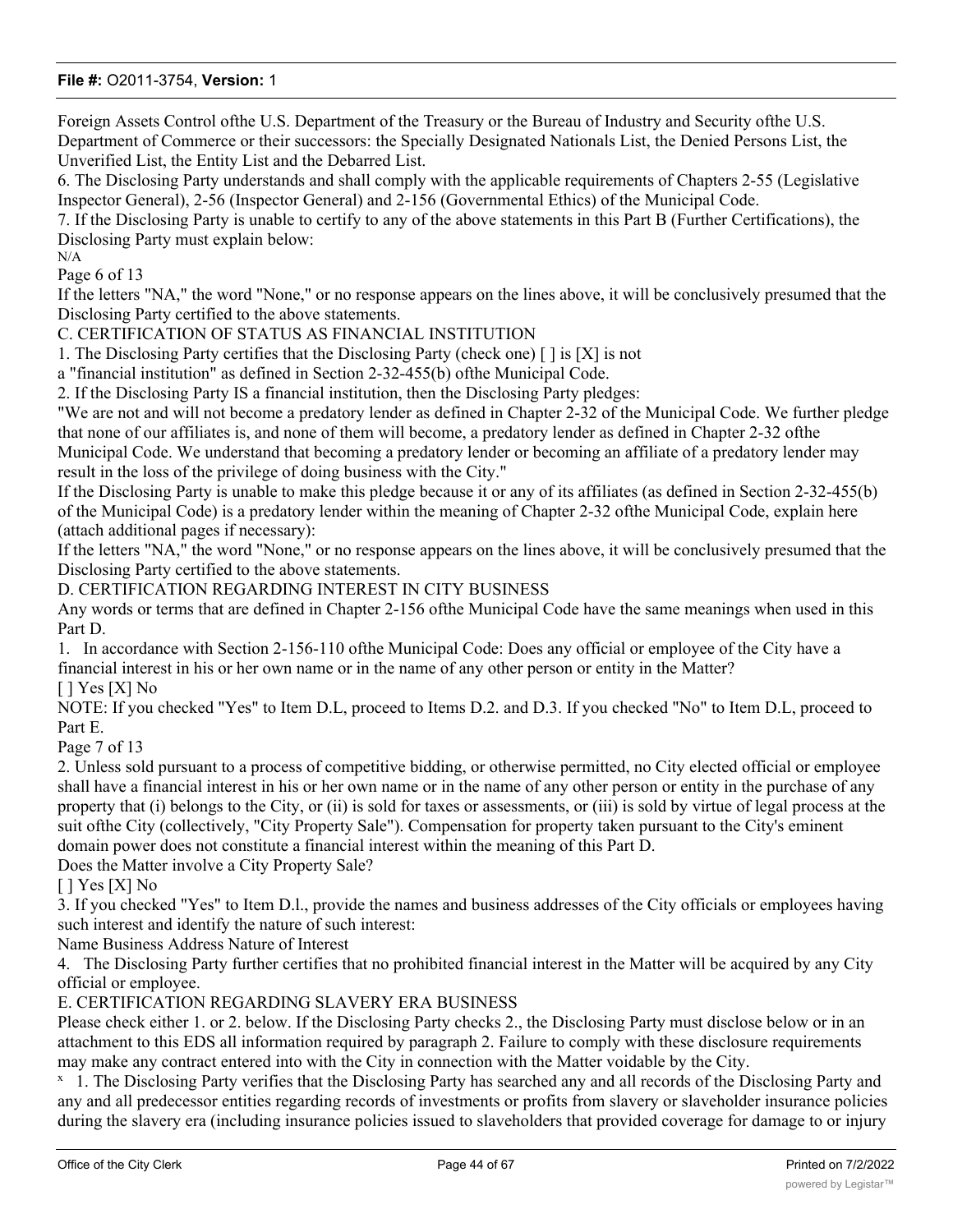or death of their slaves), and the Disclosing Party has found no such records.

\_\_\_2. The Disclosing Party verifies that, as a result of conducting the search in step 1 above, the Disclosing Party has found records of investments or profits from slavery or slaveholder insurance policies. The Disclosing Party verifies that the following constitutes full disclosure of all such records, including the names of any and

all slaves or slaveholders described in those records:

# Page 8 of 13

# **SECTION VI -**

# **- CERTIFICATIONS FOR FEDERALLY FUNDED MATTERS**

NOTE: If the Matter is federally funded, complete this Section VI. If the Matter is not federally funded, proceed to Section VII. For purposes of this Section VI, tax credits allocated by the City and proceeds of debt obligations ofthe City are not federal funding.

#### A. CERTIFICATION REGARDING LOBBYING

1. List below the names of all persons or entities registered under the federal Lobbying Disclosure Act of 1995 who have made lobbying contacts on behalf of the Disclosing Party with respect to the Matter: (Add sheets if necessary): N/A (If no explanation appears or begins on the lines above, or if the letters "NA" or if the word "None" appear, it will be conclusively presumed that the Disclosing Party means that NO persons or entities registered under the Lobbying Disclosure Act of 1995 have made lobbying contacts on behalf of the Disclosing Party with respect to the Matter.) 2. The Disclosing Party has not spent and will not expend any federally appropriated funds to pay any person or entity listed in Paragraph A.l. above for his or her lobbying activities or to pay any person or entity to influence or attempt to influence an officer or employee of any agency, as defined by applicable federal law, a member of Congress, an officer or employee of Congress, or an employee of a member of Congress, in connection with the award of any federally funded contract, making any federally funded grant or loan, entering into any cooperative agreement, or to extend, continue, renew, amend, or modify any federally funded contract, grant, loan, or cooperative agreement.

3. The Disclosing Party will submit an updated certification at the end of each calendar quarter in which there occurs any event that materially affects the accuracy of the statements and information set forth in paragraphs A.l. and A.2. above. 4. The Disclosing Party certifies that either: (i) it is not an organization described in section  $501(c)(4)$  ofthe Internal Revenue Code of 1986; or (ii) it is an organization described in section  $501(c)(4)$  of the Internal Revenue Code of 1986 but has not engaged and will not engage in "Lobbying Activities".

5. If the Disclosing Party is the Applicant, the Disclosing Party must obtain certifications equal in form and substance to paragraphs A.l. through A.4. above from all subcontractors before it awards any subcontract and the Disclosing Party must maintain all such subcontractors' certifications for the duration of the Matter and must make such certifications promptly available to the City upon request.

#### Page 9 of 13

### B.' CERTIFICATION REGARDING EQUAL EMPLOYMENT OPPORTUNITY

If the Matter is federally funded, federal regulations require the Applicant and all proposed subcontractors to submit the following information with their bids or in writing at the outset of negotiations.

Is the Disclosing Party the Applicant?

[]Yes []No If "Yes," answer the three questions below:

1. Have you developed and do you have on file affirmative action programs pursuant to applicable federal regulations? (See 41 CFR Part 60-2.)

#### []Yes []No

2. Have you filed with the Joint Reporting Committee, the Director of the Office of Federal Contract Compliance

Programs, or the Equal Employment Opportunity Commission all reports due under the applicable filing requirements? []Yes []No

3. Have you participated in any previous contracts or subcontracts subject to the equal opportunity clause? []Yes []No

If you checked "No" to question 1. or 2. above, please provide an explanation:

# **SECTION VII - ACKNOWLEDGMENTS, CONTRACT INCORPORATION, COMPLIANCE, PENALTIES, DISCLOSURE**

The Disclosing Party understands and agrees that:

A. The certifications, disclosures, and acknowledgments contained in this EDS will become part of any contract or other agreement between the Applicant and the City in connection with the Matter, whether procurement, City assistance, or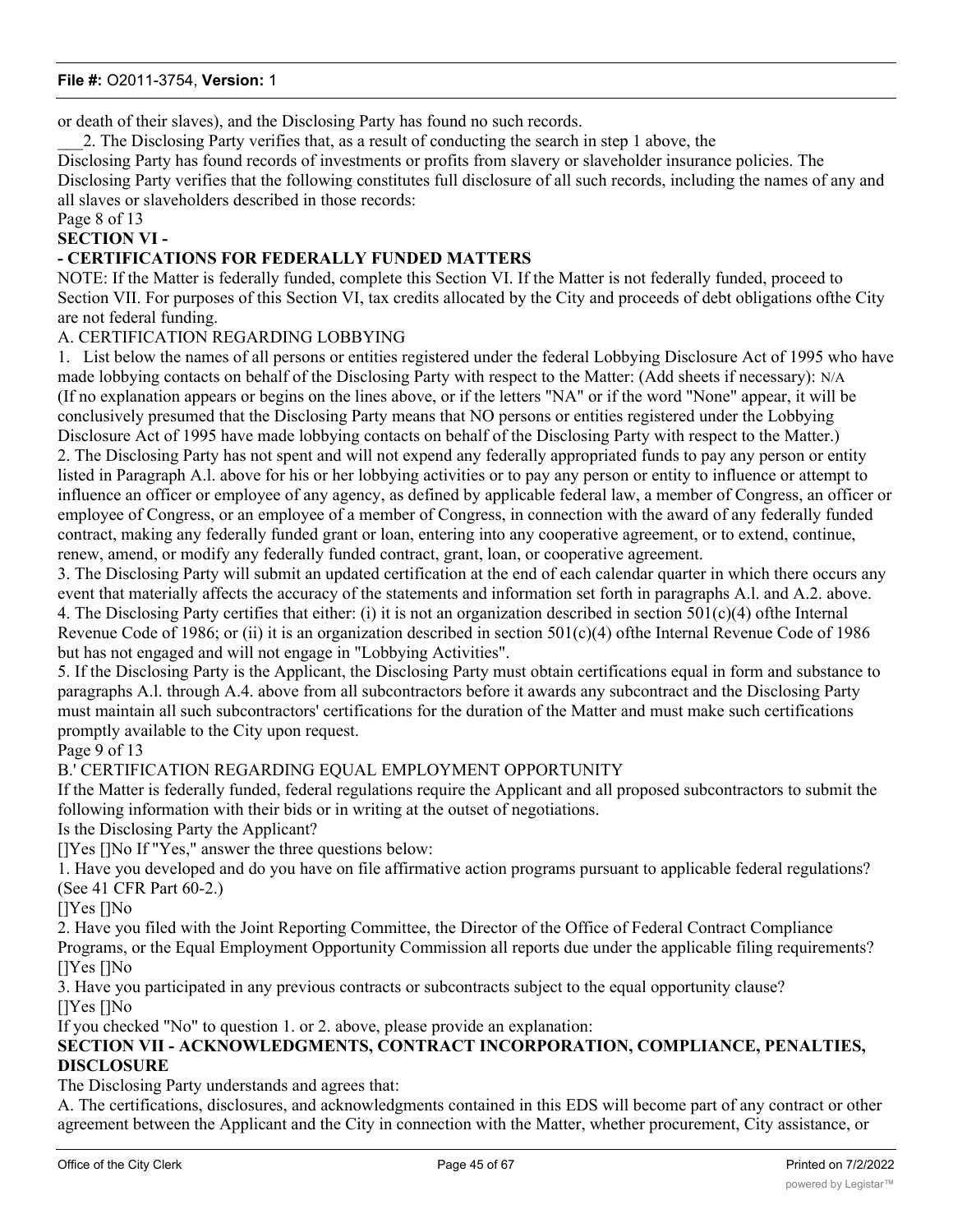other City action, and are material inducements to the City's execution of any contract or taking other action with respect to the Matter. The Disclosing Party understands that it must comply with all statutes, ordinances, and regulations on which this EDS is based.

B. The City's Governmental Ethics and Campaign Financing Ordinances, Chapters 2-156 and 2-164 of the Municipal Code, impose certain duties and obligations on persons or entities seeking City contracts, work, business, or transactions. The full text of these ordinances and a training program is available on line at www.cityofchicago.org/Ethics <http://www.cityofchicago.org/Ethics>, and may also be obtained from the City's Board of Ethics, 740 N. Page 10 of 13

Sedgwick St., Suite 500, Chicago, IL 60610, (312) 744-9660. The Disclosing Party must comply fully with the applicable ordinances.

C. If the City determines that any information provided in this EDS is false, incomplete or inaccurate, any contract or other agreement in connection with which it is submitted may be rescinded or be void or voidable, and the City may pursue any remedies under the contract or agreement (if not rescinded or void), at law, or in equity, including terminating the Disclosing Party's participation in the Matter and/or declining to allow the Disclosing Party to participate in other transactions with the City. Remedies at law for a false statement of material fact may include incarceration and an award to the City of treble damages.

D. It is the City's policy to make this document available to the public on its Internet site and/or upon request. Some or all ofthe information provided on this EDS and any attachments to this EDS may be made available to the public on the Internet, in response to a Freedom of Information Act request, or otherwise. By completing and signing this EDS, the Disclosing Party waives and releases any possible rights or claims which it may have against the City in connection with the public release of information contained in this EDS and also authorizes the City to verify the accuracy of any information submitted in this EDS.

E. The information provided in this EDS must be kept current. In the event of changes, the Disclosing Party must supplement this EDS up to the time the City takes action on the Matter. If the Matter is a contract being handled by the City's Department of Procurement Services, the Disclosing Party must update this EDS as the contract requires. NOTE: With respect to Matters subject to Article I of Chapter 1-23 ofthe Municipal Code (imposing PERMANENT INELIGIBILITY for certain specified offenses), the information provided herein regarding eligibility must be kept current for a longer period, as required by Chapter 1-23 and Section 2-154-020 of the Municipal Code. The Disclosing Party represents and warrants that:

F. l. The Disclosing Party is not delinquent in the payment of any tax administered by the Illinois Department of Revenue, nor are the Disclosing Party or its Affiliated Entities delinquent in paying any fine, fee, tax or other charge owed to the City. This includes, but is not limited to, all water charges, sewer charges, license fees, parking tickets, property taxes or sales taxes.

F.2 If the Disclosing Party is the Applicant, the Disclosing Party and its Affiliated Entities will not use, nor permit their subcontractors to use, any facility listed by the U.S. E.P.A. on the federal Excluded Parties List System ("EPLS") maintained by the U. S. General Services Administration.

F.3 If the Disclosing Party is the Applicant, the Disclosing Party will obtain from any contractors/subcontractors hired or to be hired in connection with the Matter certifications equal in form and substance to those in F.l. and F.2. above and will not, without the prior written consent of the City, use any such contractor/subcontractor that does not provide such certifications or that the Disclosing Party has reason to believe has not provided or cannot provide truthful certifications. Page 11 of 13

N6TE: If the Disclosing Party cannot certify as to any of the items in F.L, F.2. or F.3. above, an explanatory statement must be attached to this EDS.

#### **CERTIFICATION**

Under penalty of perjury, the person signing below: (1) warrants that he/she is authorized to execute this EDS and Appendix A (if applicable) on behalf ofthe Disclosing Party, and (2) warrants that all certifications and statements contained in this EDS and Appendix A (if applicable) are true, accurate and complete as ofthe date furnished to the City. 3927 WEST BELMONT COMMERCIAL PROPERTY LLC

#### DAVID DUBIN

(Print or type name of person signing) MANAGER (Print or type title of person signing)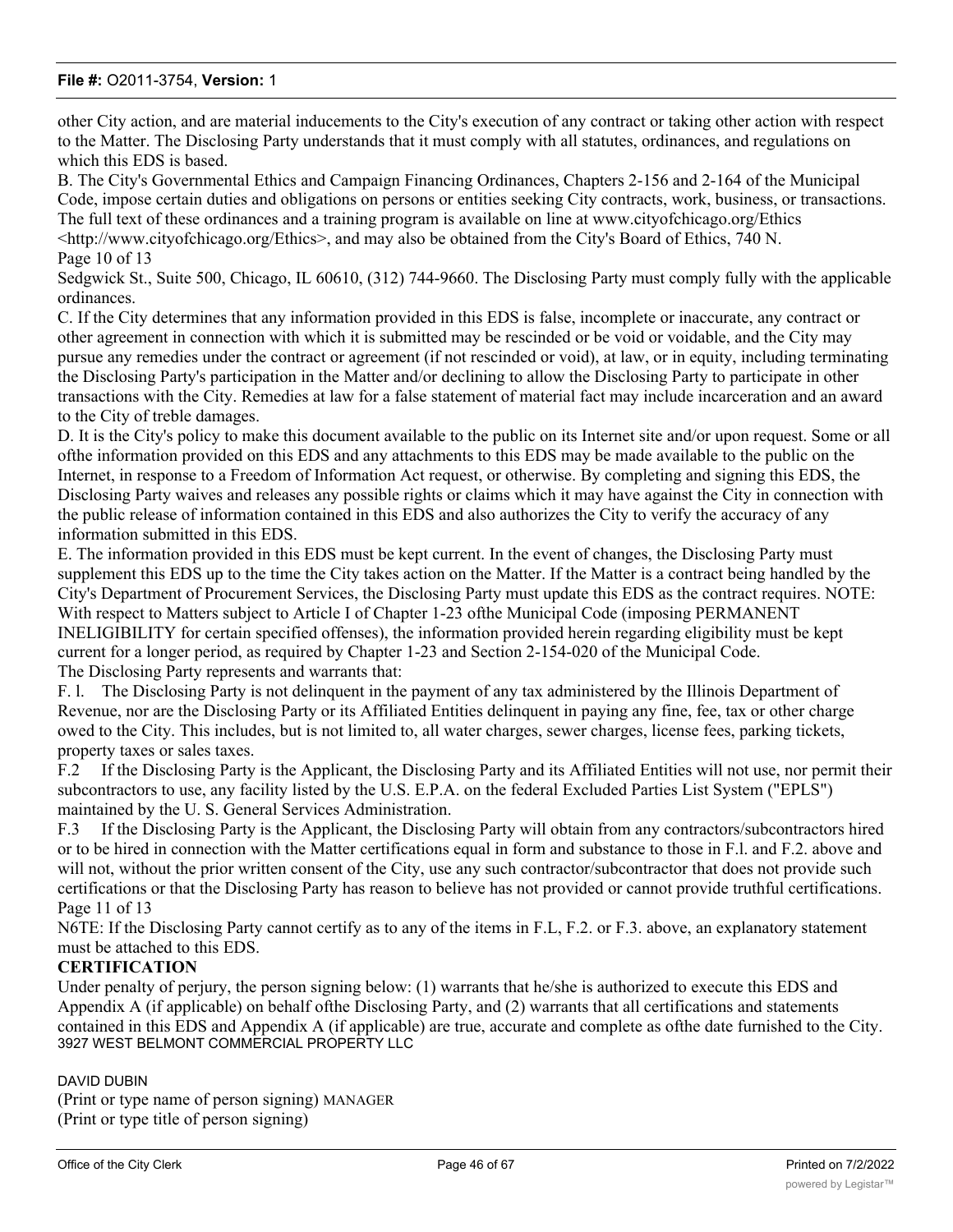### Page 12 of 13

#### *it* **CITY OF CHICAGO ECONOMIC DISCLOSURE STATEMENT AND AFFIDAVIT APPENDIX A**

#### **FAMILIAL RELATIONSHIPS WITH ELECTED CITY OFFICIALS AND DEPARTMENT HEADS This Appendix is to be completed only by (a) the Applicant, and (b) any legal entity which has a direct ownership interest in the Applicant exceeding 7.5 percent. It is not to be completed by any legal entity which has only an indirect ownership interest in the Applicant.**

Under Municipal Code Section 2-154-015, the Disclosing Party must disclose whether such Disclosing Party or any "Applicable Party" or any Spouse or Domestic Partner thereof currently has a "familial relationship" with any elected city official or department head. A "familial relationship" exists if, as of the date this EDS is signed, the Disclosing Party or any "Applicable Party" or any Spouse or Domestic Partner thereof is related to the mayor, any alderman, the city clerk, the city treasurer or any city department head as spouse or domestic partner or as any of the following, whether by blood or adoption: parent, child, brother or sister, aunt or uncle, niece or nephew, grandparent, grandchild, father-in-law, mother -in-law, son-in-law, daughter-in-law, stepfather or stepmother, stepson or stepdaughter, stepbrother or stepsister or halfbrother or half-sister.

"Applicable Party" means (1) all executive officers of the Disclosing Party listed in Section II.B.l.a., if the Disclosing Party is a corporation; all partners ofthe Disclosing Party, if the Disclosing Party is a general partnership; all general partners and limited partners ofthe Disclosing Party, if the Disclosing Party is a limited partnership; all managers, managing members and members ofthe Disclosing Party, if the Disclosing Party is a limited liability company; (2) all principal officers of the Disclosing Party; and (3) any person having more than a 7.5 percent ownership interest in the Disclosing Party. "Principal officers" means the president, chief operating officer, executive director, chief financial officer, treasurer or secretary of a legal entity or any person exercising similar authority.

Does the Disclosing Party or any "Applicable Party" or any Spouse or Domestic Partner thereof currently have a "familial relationship" with an elected city official or department head?

 $[$  | Yes  $|x]$  No

If yes, please identify below (1) the name and title of such person, (2) the name of the legal entity to which such person is connected; (3) the name and title of the elected city official or department head to whom such person has a familial relationship, and (4) the precise nature of such familial relationship.

#### Page 13 of 13

#### **CITY OF CHICAGO ECONOMIC DISCLOSURE STATEMENT AND AFFIDAVIT SECTION I - GENERAL INFORMATION**

A. Legal name of the Disclosing Party submitting this EDS. Include d/b/a/ if applicable: FOOTWEAR FACTORY DEVELOPMENT CORP.

#### **Check ONE of the following three boxes:**

Indicate whether the Disclosing Party submitting this EDS is:

1. [X] the Applicant

OR

2. [] a legal entity holding a direct or indirect interest in the Applicant. State the legal name of the Applicant in which the Disclosing Party holds an interest:

OR

3. [] a legal entity with a right of control (see Section II.B.l.) State the legal name of the entity in which the Disclosing Party holds a right of control:

B. Business address of the Disclosing Party: 4252 N CICERO AVE

CHICAGO, IL 60641

C. Telephone: 773-427-2440 Fax: 773-427-2412 Email: DAVIDD@DUBINRESIDENTIAL.COM

<mailto:DAVIDD@DUBINRESIDENTIAL.COM>

D. Name of contact person: DAVID DUBIN

E. Federal Employer Identification No. (if you have one):

F. Brief description of contract, transaction or other undertaking (referred to below as the "Matter") to which this EDS pertains. (Include project number and location of property, if applicable):

Amendment No.1 to the Footwear Factory Redevelopment Agreement dated as of February 16, 2006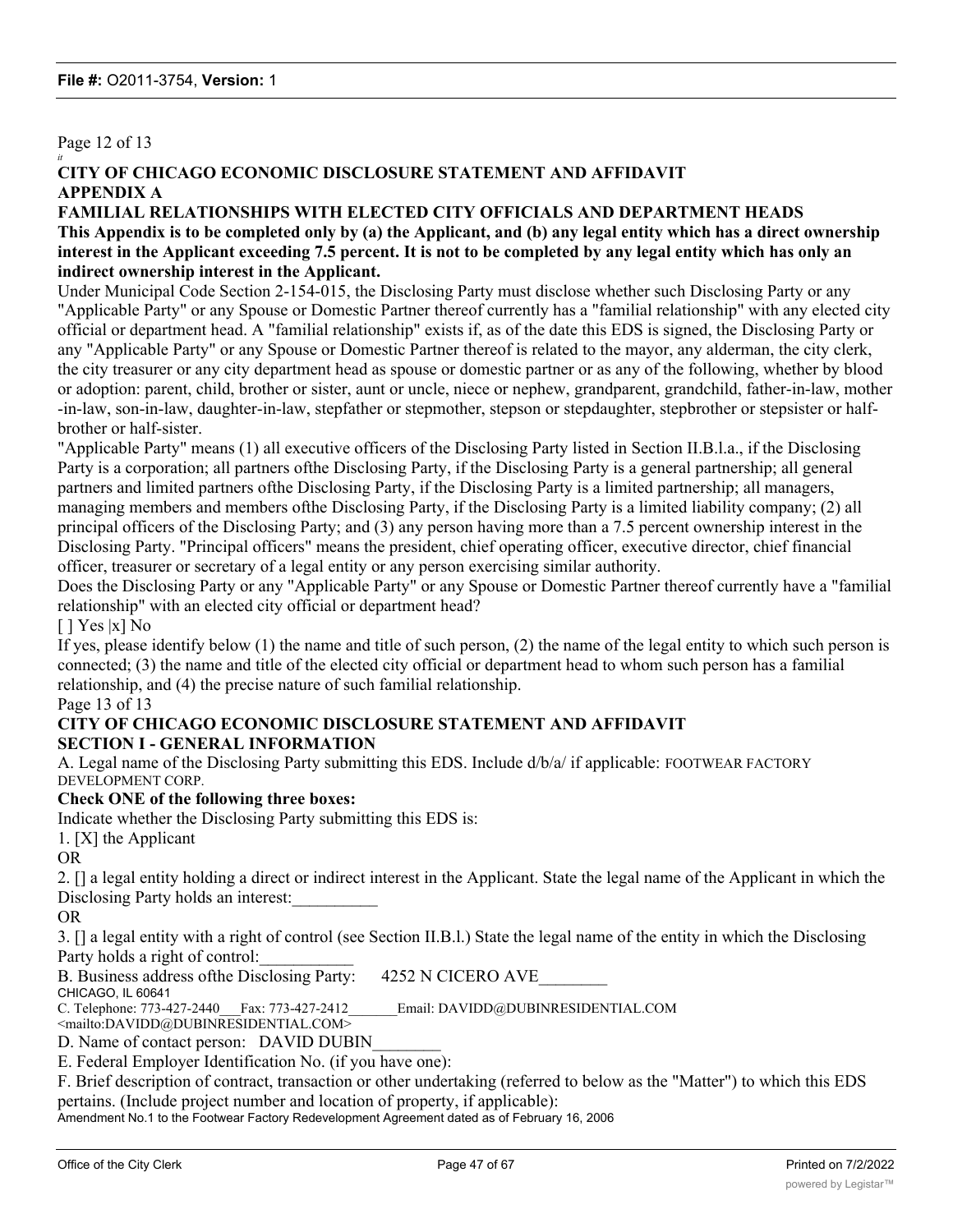G. Which City agency or department is requesting this EDS? BUILDING & DEVELOPMENT If the Matter is a contract being handled by the City's Department of Procurement Services, please complete the following: Specification #\_\_\_\_\_\_\_\_and Contract #\_\_\_\_\_\_\_\_\_\_\_\_\_\_ **Ver. 09-01-10** Page 1 of 13 **SECTION II - DISCLOSURE OF OWNERSHIP INTERESTS** A. NATURE OF THE DISCLOSING PARTY 1. Indicate the nature of the Disclosing Party: [ ] Person [ ] [ ] Publicly registered business corporation [ ] [X] Privately held business corporation [] [ J Sole proprietorship [ ] [ ] General partnership (Is [ ] Limited partnership  $[ ]$  Trust  $[ ]$ Limited liability company Limited liability partnership Joint venture Not-for-profit corporation the not-for-profit corporation also a  $501(c)(3)$ ? [ ] Yes [ ] No Other (please specify) 2. For legal entities, the state (or foreign country) of incorporation or organization, if applicable: ILLINOIS 3. For legal entities not organized in the State oflllinois: Has the organization registered to do business in the State of Illinois as a foreign entity? []Yes []No [X] N/A B. IF THE DISCLOSING PARTY IS A LEGAL ENTITY: 1. List below the full names and titles of all executive officers and all directors of the entity. NOTE: For not-for-profit corporations, also list below all members, if any, which are legal entities. If there are no such members, write "no members." For trusts, estates or other similar entities, list below the legal titleholder(s). If the entity is a general partnership, limited partnership, limited liability company, limited liability partnership or joint venture, list below the name and title of each general partner, managing member, manager or any other person or entity that controls the day-to-day management of the Disclosing Party. NOTE: Each legal entity listed below must submit an EDS on its own behalf. Name Title DAVID DUBIN PRESIDENT GURU NAGANAT TREASURER/ASST.SECRETARY 2. Please provide the following information concerning each person or entity having a direct or indirect beneficial interest (including ownership) in excess of 7.5% of the Disclosing Party. Examples of such an interest include shares in a corporation, partnership interest in a partnership or joint venture, Page 2 of 13 interest of a member or manager in a limited liability company, or interest of a beneficiary of a trust, , estate-or other similar entity. If none, state "None." NOTE: Pursuant to Section 2-154-030 of the • Municipal Code of Chicago ("Municipal Code"), the City may require any such additional information from any applicant which is reasonably intended to achieve full disclosure. Name Business Address Percentage Interest in the Disclosing ParW DAVID J.DUBIN, AS trustee ofthe David J.Dubin Revocable Trust 74.4% STUART A. KANTOFF, AS Trustee of the Stuart A. Kantoff Revocable Trust 18.6% **SECTION III -- BUSINESS RELATIONSHIPS WITH CITY ELECTED OFFICIALS** Has the Disclosing Party had a "business relationship," as defined in Chapter 2-156 of the Municipal Code, with any City elected official in the 12 months before the date this EDS is signed? [ ] Yes [X] No If yes, please identify below the name(s) of such City elected official(s) and describe such relationship(s): **SECTION IV -- DISCLOSURE OF SUBCONTRACTORS AND OTHER RETAINED PARTIES** The Disclosing Party must disclose the name and business address of each subcontractor, attorney, lobbyist, accountant, Office of the City Clerk **Page 48** of 67 Printed on 7/2/2022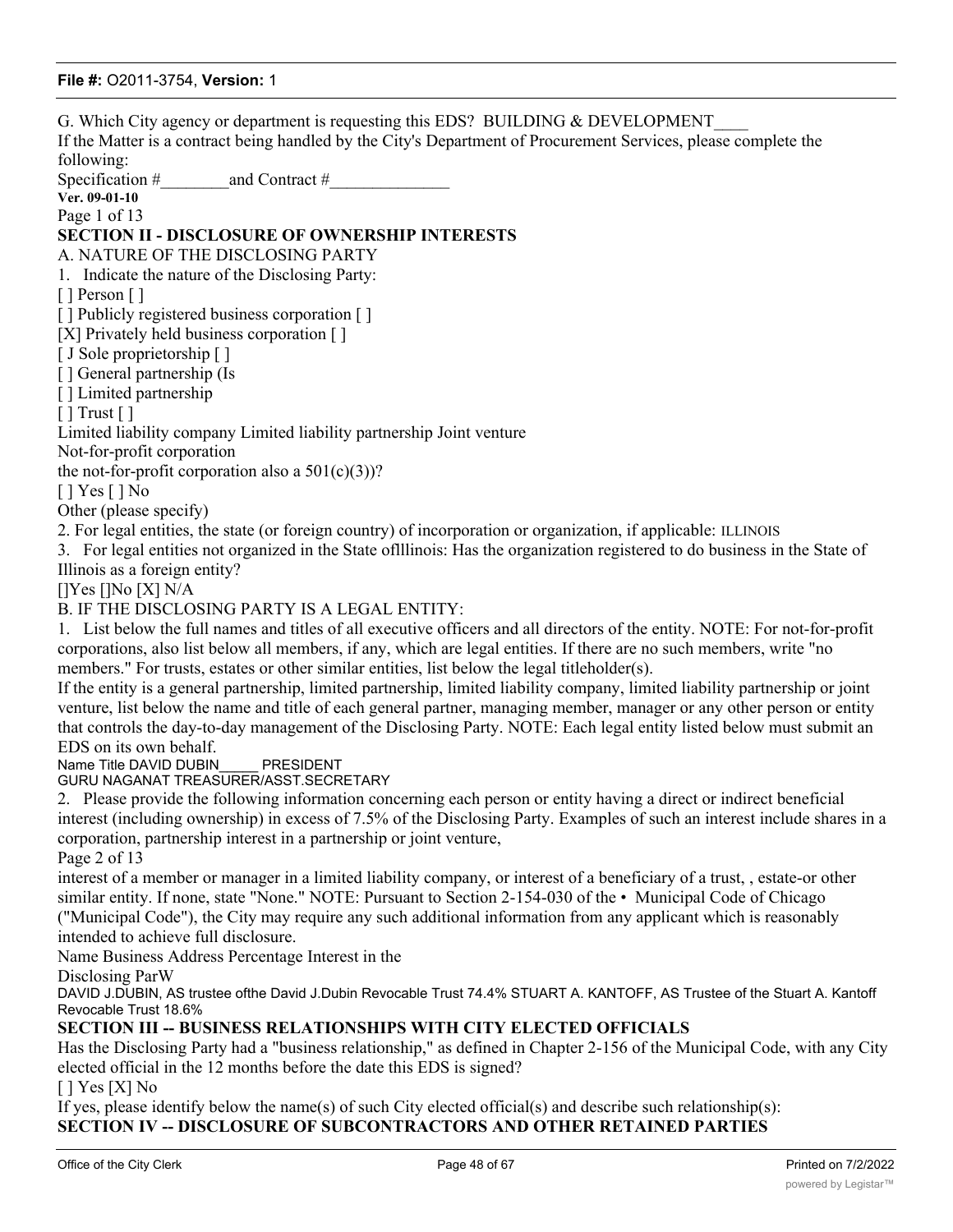The Disclosing Party must disclose the name and business address of each subcontractor, attorney, lobbyist, accountant, consultant and any other person or entity whom the Disclosing Party has retained or expects to retain in connection with the Matter, as well as the nature of the relationship, and the total amount ofthe fees paid or estimated to be paid. The Disclosing Party is not required to disclose employees who are paid solely through the Disclosing Party's regular payroll. "Lobbyist" means any person or entity who undertakes to influence any legislative or administrative action on behalf of any person or entity other than: (1) a not-for-profit entity, on an unpaid basis, or (2) himself. "Lobbyist" also means any person or entity any part of whose duties as an employee of another includes undertaking to influence any legislative or administrative action.

If the Disclosing Party is uncertain whether a disclosure is required under this Section, the Disclosing Party must either ask the City whether disclosure is required or make the disclosure.

#### Page 3 of 13

#### **Name (indicate whether Business Relationship to Disclosing Party Fees (indicate whether . retained or anticipated Address (subcontractor, attorney, paid or estimated.) NOTE:**

to be retained) lobbyist, etc.) "hourly rate" or "t.b.d." is

not an acceptable response.

(Add sheets if necessary)

**[ ] Check here if the Disclosing Party has not retained, nor expects to retain, any such persons or entities. SECTION V - CERTIFICATIONS**

#### A. COURT-ORDERED CHILD SUPPORT COMPLIANCE

Under Municipal Code Section 2-92-415, substantial owners of business entities that contract with the City must remain in compliance with their child support obligations throughout the contract's term.

Has any person who directly or indirectly owns 10% or more ofthe Disclosing Party been declared in arrearage on any child support obligations by any Illinois court of competent jurisdiction?

[ ] Yes [X] No [ ] No person directly or indirectly owns 10% or more of the Disclosing Party.

If "Yes," has the person entered into a court-approved agreement for payment of all support owed and is the person in compliance with that agreement?

[]Yes []No

#### B. FURTHER CERTIFICATIONS

1. Pursuant to Municipal Code Chapter 1-23, Article I ("Article I")(which the Applicant should consult for defined terms (e.g., "doing business") and legal requirements), if the Disclosing Party submitting this EDS is the Applicant and is doing business with the City, then the Disclosing Party certifies as follows: (i) neither the Applicant nor any controlling person is currently indicted or charged with, or has admitted guilt of, or has ever been convicted of, or placed under supervision for, any criminal offense involving actual, attempted, or conspiracy to commit bribery, theft, fraud, forgery, perjury, dishonesty or deceit against an officer or employee of the City or any sister agency; and (ii) the Applicant understands and acknowledges that compliance with Article I is a continuing requirement for doing business with the City. NOTE: If Article I applies to the Applicant, the permanent compliance timeframe in Article I supersedes some five-year compliance timeframes in certifications 2 and 3 below.

Page 4 of 13

2. The Disclosing Party and, if the Disclosing Party is a legal entity, all of those persons or entities identified in Section II.B.l. of this EDS:

a. are not presently debarred, suspended, proposed for debarment, declared ineligible or voluntarily excluded from any transactions by any federal, state or local unit of government;

b. have not, within a five-year period preceding the date of this EDS, been convicted of a criminal offense, adjudged guilty, or had a civil judgment rendered against them in connection with: obtaining, attempting to obtain, or performing a public (federal, state or local) transaction or contract under a public transaction; a violation of federal or state antitrust statutes; fraud; embezzlement; theft; forgery; bribery; falsification or destruction of records; making false statements; or receiving stolen property;

c. are not presently indicted for, or criminally or civilly charged by, a governmental entity (federal, state or local) with committing any ofthe offenses set forth in clause B.2.b. of this Section V;

d. have not, within a five-year period preceding the date of this EDS, had one or more public transactions (federal, state or local) terminated for cause or default; and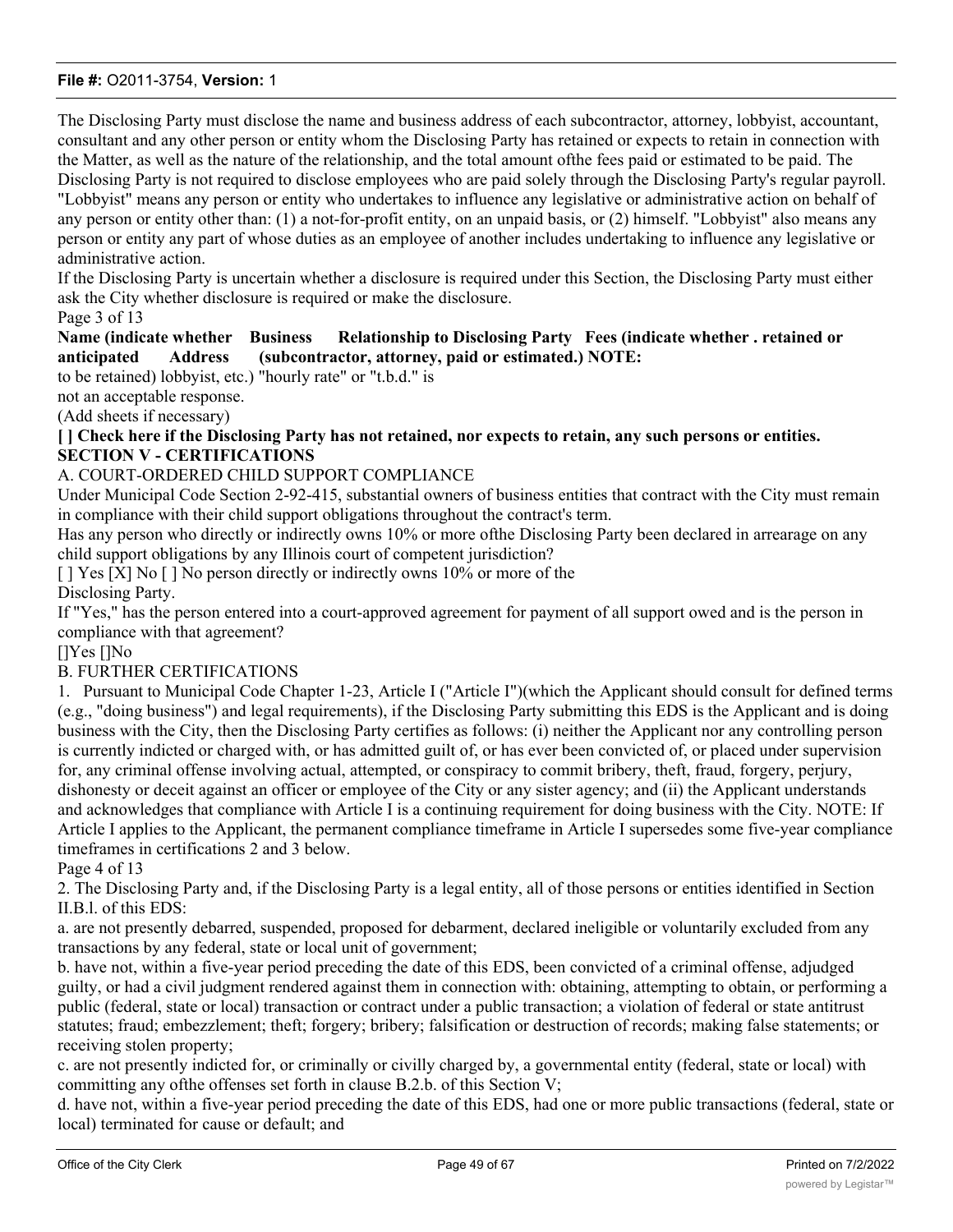e. have not, within a five-year period preceding the date of this EDS, been convicted, adjudged guilty, or found liable in a civil proceeding, or in any criminal or civil action, including actions concerning environmental violations, instituted by the City or by the federal government, any state, or any other unit of local government.

3. The certifications in subparts 3, 4 and 5 concern:

• the Disclosing Party;

• any "Contractor" (meaning any contractor or subcontractor used by the Disclosing Party in connection with the Matter, including but not limited to all persons or legal entities disclosed under Section IV, "Disclosure of Subcontractors and Other Retained Parties");

• any "Affiliated Entity" (meaning a person or entity that, directly or indirectly: controls the Disclosing Party, is controlled by the Disclosing Party, or is, with the Disclosing Party, under common control of another person or entity. Indicia of control include, without limitation: interlocking management or ownership; identity of interests among family members, shared facilities and equipment; common use of employees; or organization of a business entity following the ineligibility of a business entity to do business with federal or state or local government, including the City, using substantially the same management, ownership, or principals as the ineligible entity); with respect to Contractors, the term Affiliated Entity means a person or entity that directly or indirectly controls the Contractor, is controlled by it, or, with the Contractor, is under common control of another person or entity;

• any responsible official of the Disclosing Party, any Contractor or any Affiliated Entity or any other official, agent or employee of the Disclosing Party, any Contractor or any Affiliated Entity, acting pursuant to the direction or authorization of a responsible official of the Disclosing Party, any Contractor or any Affiliated Entity (collectively "Agents"). Page 5 of 13

Neither the Disclosing Party, nor any Contractor, nor any Affiliated Entity of either the Disclosing Party or any Contractor nor any Agents have, during the five years before the date this EDS is signed, or, with respect to a Contractor, an Affiliated Entity, or an Affiliated Entity of a Contractor during the five years before the date of such Contractor's or Affiliated Entity's contract or engagement in connection with the Matter:

a. bribed or attempted to bribe, or been convicted or adjudged guilty of bribery or attempting to bribe, a public officer or employee of the City, the State oflllinois, or any agency of the federal government or of any state or local government in the United States of America, in that officer's or employee's official capacity;

b. agreed or colluded with other bidders or prospective bidders, or been a party to any such agreement, or been convicted or adjudged guilty of agreement or collusion among bidders or prospective bidders, in restraint of freedom of competition by agreement to bid a fixed price or otherwise; or

c. made an admission of such conduct described in a. or b. above that is a matter of record, but have not been prosecuted for such conduct; or

d. violated the provisions of Municipal Code Section 2-92-610 (Living Wage Ordinance).

4. Neither the Disclosing Party, Affiliated Entity or Contractor, or any of their employees, officials, agents or partners, is barred from contracting with any unit of state or local government as a result of engaging in or being convicted of (1) bidrigging in violation of 720 ILCS 5/33E-3; (2) bid-rotating in violation of 720 ILCS 5/33E-4; or (3) any similar offense of any state or of the United States of America that contains the same elements as the offense of bid-rigging or bid-rotating. 5. Neither the Disclosing Party nor any Affiliated Entity is listed on any ofthe following lists maintained by the Office of Foreign Assets Control of the U.S. Department of the Treasury or the Bureau of Industry and Security of the U.S. Department of Commerce or their successors: the Specially Designated Nationals List, the Denied Persons List, the Unverified List, the Entity List and the Debarred List.

6. The Disclosing Party understands and shall comply with the applicable requirements of Chapters 2-55 (Legislative Inspector General), 2-56 (Inspector General) and 2-156 (Governmental Ethics) of the Municipal Code.

7. If the Disclosing Party is unable to certify to any ofthe above statements in this Part B (Further Certifications), the Disclosing Party must explain below:

**N/A**

Page 6 of 13

If the- letters "NA," the word "None," or no response appears on the lines above, it will be conclusively presumed that the Disclosing Party certified to the above statements.

C. CERTIFICATION OF STATUS AS FINANCIAL INSTITUTION

1. The Disclosing Party certifies that the Disclosing Party (check one)  $\lceil \cdot \rceil$  is  $\lceil X \rceil$  is not

a "financial institution" as defined in Section 2-32-455(b) of the Municipal Code.  $2.1\pm1.0$  is the Disclosing Party IS a final institution, then the Disclosing Party pledges: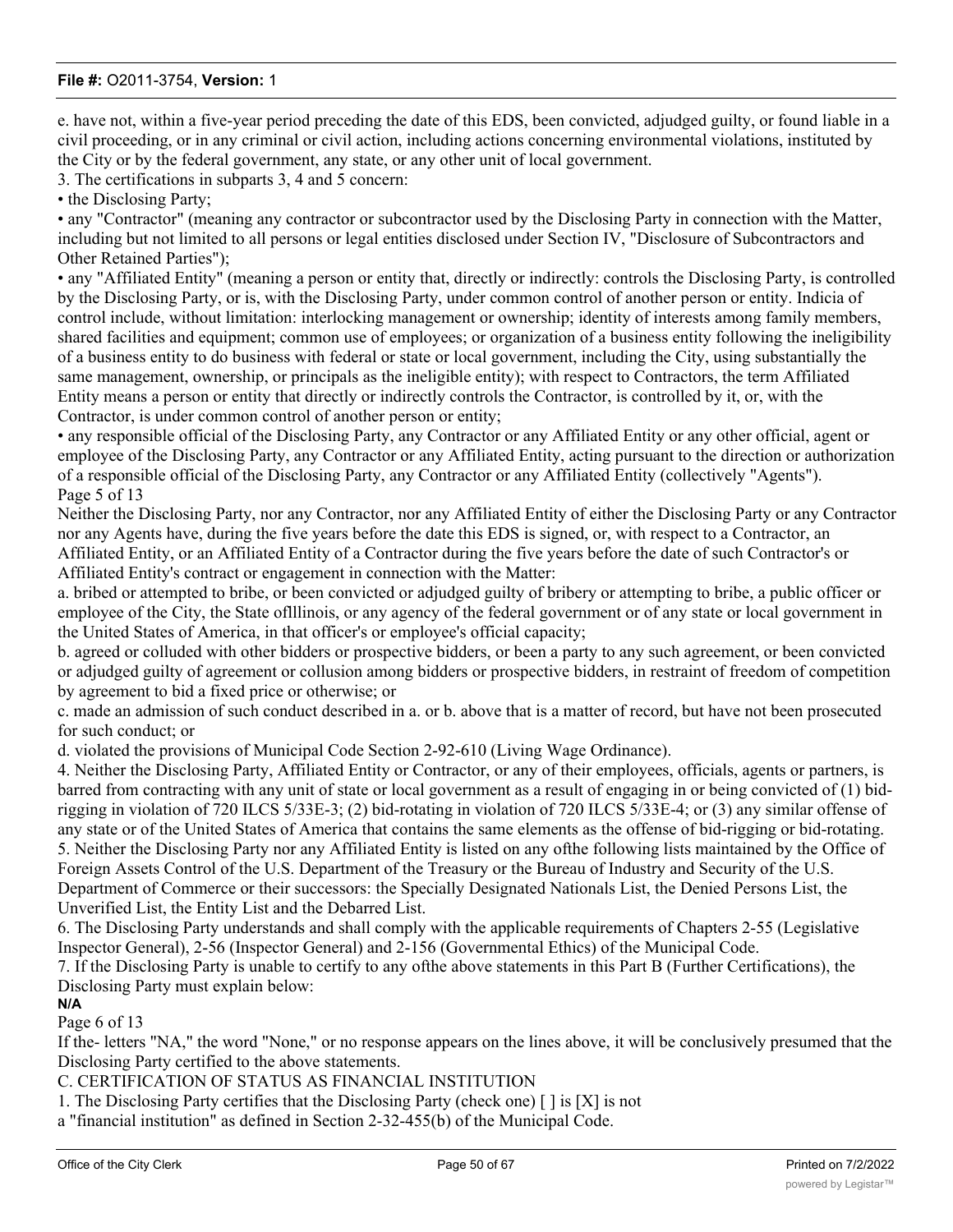2. If the Disclosing Party IS a financial institution, then the Disclosing Party pledges:

"We are not and will not become a predatory lender as defined in Chapter 2-32 of the Municipal Code. We further pledge that none of our affiliates is, and none of them will become, a predatory lender as defined in Chapter 2-32 of the Municipal Code. We understand that becoming a predatory lender or becoming an affiliate of a predatory lender may result in the loss of the privilege of doing business with the City."

If the Disclosing Party is unable to make this pledge because it or any of its affiliates (as defined in Section 2-32-455(b) of the Municipal Code) is a predatory lender within the meaning of Chapter 2-32 ofthe Municipal Code, explain here (attach additional pages if necessary):

If the letters "NA," the word "None," or no response appears on the lines above, it will be conclusively presumed that the Disclosing Party certified to the above statements.

D. CERTIFICATION REGARDING INTEREST IN CITY BUSINESS

Any words or terms that are defined in Chapter 2-156 of the Municipal Code have the same meanings when used in this Part D.

1. In accordance with Section 2-156-110 of the Municipal Code: Does any official or employee ofthe City have a financial interest in his or her own name or in the name of any other person or entity in the Matter?  $[$   $]$  Yes  $[X]$  No

NOTE: If you checked "Yes" to Item D.L, proceed to Items D.2. and D.3. If you checked "No" to Item D.L, proceed to Part E.

Page 7 of 13

2. Unless sold pursuant to a process of competitive bidding, or otherwise permitted, no City elected official or employee shall have a financial interest in his or her own name or in the name of any other person or entity in the purchase of any property that (i) belongs to the City, or (ii) is sold for taxes or assessments, or (iii) is sold by virtue of legal process at the suit of the City (collectively, "City Property Sale"). Compensation for property taken pursuant to the City's eminent domain power does not constitute a financial interest within the meaning of this Part D.

Does the Matter involve a City Property Sale?

 $[$   $]$  Yes  $[X]$  No

3. If you checked "Yes" to Item D.l., provide the names and business addresses ofthe City officials or employees having such interest and identify the nature of such interest:

Name Business Address Nature of Interest

4. The Disclosing Party further certifies that no prohibited financial interest in the Matter will be acquired by any City official or employee.

#### E. CERTIFICATION REGARDING SLAVERY ERA BUSINESS

Please check either 1. or 2. below. If the Disclosing Party checks 2., the Disclosing Party must disclose below or in an attachment to this EDS all information required by paragraph 2. Failure to comply with these disclosure requirements may make any contract entered into with the City in connection with the Matter voidable by the City.

<sup>x</sup> 1. The Disclosing Party verifies that the Disclosing Party has searched any and all records of

the Disclosing Party and any and all predecessor entities regarding records of investments or profits from slavery or slaveholder insurance policies during the slavery era (including insurance policies issued to slaveholders that provided coverage for damage to or injury or death of their slaves), and the Disclosing Party has found no such records.

\_\_2. The Disclosing Party verifies that, as a result of conducting the search in step 1 above, the Disclosing Party has found records of investments or profits from slavery or slaveholder insurance policies. The Disclosing Party verifies that the following constitutes full disclosure of all such records, including the names of any and

all slaves or slaveholders described in those records:

Page 8 of 13

## **SECTION VI - CERTIFICATIONS FOR FEDERALLY FUNDED MATTERS**

NOTE: If the Matter is federally funded, complete this Section VI. If the Matter is not federally funded, proceed to Section VII. For purposes of this Section VI, tax credits allocated by the City and proceeds of debt obligations ofthe City are not federal funding.

#### A. CERTIFICATION REGARDING LOBBYING

1. List below the names of all persons or entities registered under the federal Lobbying Disclosure Act of 1995 who have made lobbying contacts on behalf ofthe Disclosing Party with respect to the Matter: (Add sheets if necessary): N/A (If no explanation appears or begins on the lines above, or if the letters "NA" or if the word "None" appear, it will be

conclusively presumed that the Disclosing Party means that NO persons or entities registered under the Lobbying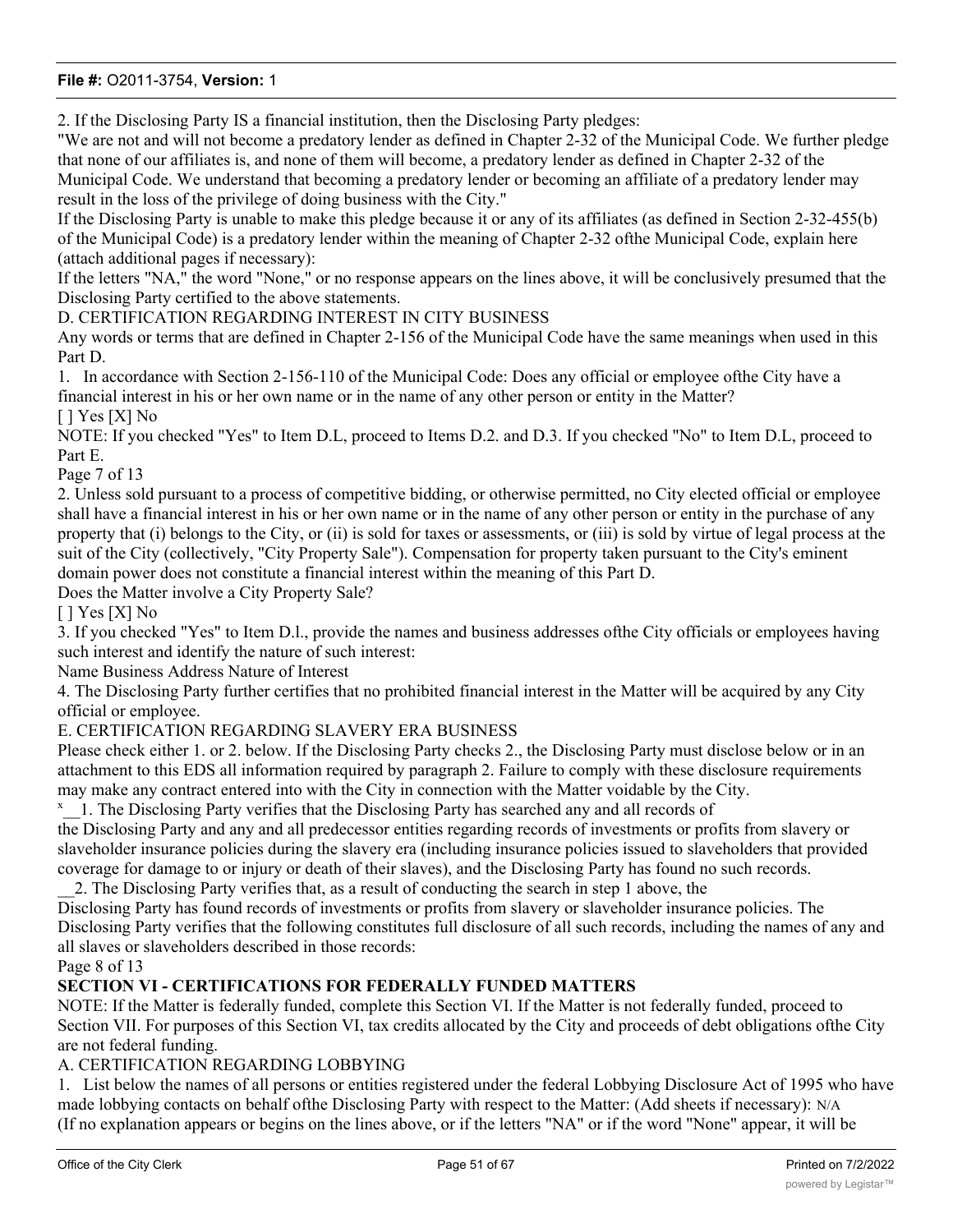conclusively presumed that the Disclosing Party means that NO persons or entities registered under the Lobbying Disclosure Act of 1995 have made lobbying contacts on behalf ofthe Disclosing Party with respect to the Matter.) 2. The Disclosing Party has not spent and will not expend any federally appropriated funds to pay any person or entity listed in Paragraph A.l. above for his or her lobbying activities or to pay any person or entity to influence or attempt to influence an officer or employee of any agency, as defined by applicable federal law, a member of Congress, an officer or employee of Congress, or an employee of a member of Congress, in connection with the award of any federally funded contract, making any federally funded grant or loan, entering into any cooperative agreement, or to extend, continue, renew, amend, or modify any federally funded contract, grant, loan, or cooperative agreement.

3. The Disclosing Party will submit an updated certification at the end of each calendar quarter in which there occurs any event that materially affects the accuracy of the statements and information set forth in paragraphs A.l. and A.2. above. 4. The Disclosing Party certifies that either: (i) it is not an organization described in section  $501(c)(4)$  of the Internal Revenue Code of 1986; or (ii) it is an organization described in section  $501(c)(4)$  of the Internal Revenue Code of 1986 but has not engaged and will not engage in "Lobbying Activities".

5. If the Disclosing Party is the Applicant, the Disclosing Party must obtain certifications equal in form and substance to paragraphs A.l. through A.4. above from all subcontractors before it awards any subcontract and the Disclosing Party must maintain all such subcontractors' certifications for the duration of the Matter and must make such certifications promptly available to the City upon request.

#### Page 9 of 13

B. CERTIFICATION REGARDING EQUAL EMPLOYMENT OPPORTUNITY

If the Matter is federally funded, federal regulations require the Applicant and all proposed subcontractors to submit the following information with their bids or in writing at the outset of negotiations.

Is the Disclosing Party the Applicant?

[]Yes []No If "Yes," answer the three questions below:

1. Have you developed and do you have on file affirmative action programs pursuant to applicable federal regulations? (See 41 CFR Part 60-2.)

[]Yes []No

2. Have you filed with the Joint Reporting Committee, the Director of the Office of Federal Contract Compliance Programs, or the Equal Employment Opportunity Commission all reports due under the applicable filing requirements? []Yes []No

3. Have you participated in any previous contracts or subcontracts subject to the equal opportunity clause? []Yes []No

If you checked "No" to question 1. or 2. above, please provide an explanation:

#### **SECTION VII -- ACKNOWLEDGMENTS, CONTRACT INCORPORATION, COMPLIANCE, PENALTIES, DISCLOSURE**

The Disclosing Party understands and agrees that:

A. The certifications, disclosures, and acknowledgments contained in this EDS will become part of any contract or other agreement between the Applicant and the City in connection with the Matter, whether procurement, City assistance, or other City action, and are material inducements to the City's execution of any contract or taking other action with respect to the Matter. The Disclosing Party understands that it must comply with all statutes, ordinances, and regulations on which this EDS is based.

B. The City's Governmental Ethics and Campaign Financing Ordinances, Chapters 2-156 and 2-164 of the Municipal Code, impose certain duties and obligations on persons or entities seeking City contracts, work, business, or transactions. The full text of these ordinances and a training program is available on line at www.cityofchicago.org/Ethics <http://www.cityofchicago.org/Ethics>, and may also be obtained from the City's Board of Ethics, 740 N. Page 10 of 13

Sedgwick St., Suite 500, Chicago, IL 60610, (312) 744-9660. The Disclosing Party must comply fully with-the applicable ordinances.

C. If the City determines that any information provided in this EDS is false, incomplete or inaccurate, any contract or other agreement in connection with which it is submitted may be rescinded or be void or voidable, and the City may pursue any remedies under the contract or agreement (if not rescinded or void), at law, or in equity, including terminating the Disclosing Party's participation in the Matter and/or declining to allow the Disclosing Party to participate in other transactions with the City. Remedies at law for a false statement of material fact may include incarceration and an award

to the City of treble damages.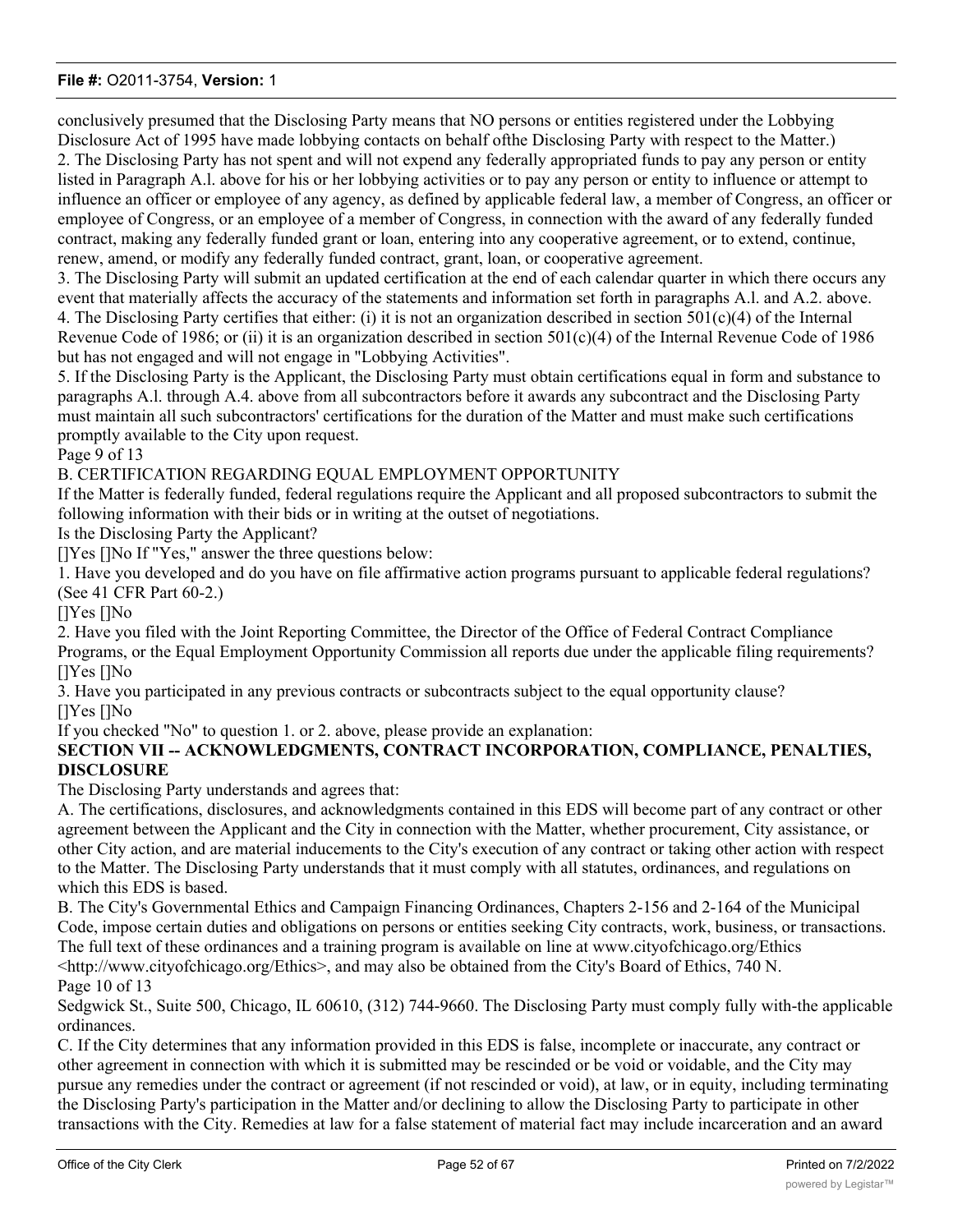to the City of treble damages.

D. It is the City's policy to make this document available to the public on its Internet site and/or upon request. Some or all of the information provided on this EDS and any attachments to this EDS may be made available to the public on the Internet, in response to a Freedom of Information Act request, or otherwise. By completing and signing this EDS, the Disclosing Party waives and releases any possible rights or claims which it may have against the City in connection with the public release of information contained in this EDS and also authorizes the City to verify the accuracy of any information submitted in this EDS.

E. The information provided in this EDS must be kept current. In the event of changes, the Disclosing Party must supplement this EDS up to the time the City takes action on the Matter. If the Matter is a contract being handled by the City's Department of Procurement Services, the Disclosing Party must update this EDS as the contract requires. NOTE: With respect to Matters subject to Article I of Chapter 1-23 ofthe Municipal Code (imposing PERMANENT INELIGIBILITY for certain specified offenses), the information provided herein regarding eligibility must be kept current for a longer period, as required by Chapter 1-23 and Section 2-154-020 of the Municipal Code. The Disclosing Party represents and warrants that:

F. l. The Disclosing Party is not delinquent in the payment of any tax administered by the Illinois Department of Revenue, nor are the Disclosing Party or its Affiliated Entities delinquent in paying any fine, fee, tax or other charge owed to the City. This includes, but is not limited to, all water charges, sewer charges, license fees, parking tickets, property taxes or sales taxes.

F.2 If the Disclosing Party is the Applicant, the Disclosing Party and its Affiliated Entities will not use, nor permit their subcontractors to use, any facility listed by the U.S. E.P.A. on the federal Excluded Parties List System ("EPLS") maintained by the U. S. General Services Administration.

F.3 If the Disclosing Party is the Applicant, the Disclosing Party will obtain from any contractors/subcontractors hired or to be hired in connection with the Matter certifications equal in form and substance to those in F.l. and F.2. above and will not, without the prior written consent of the City, use any such contractor/subcontractor that does not provide such certifications or that the Disclosing Party has reason to believe has not provided or cannot provide truthful certifications. Page 11 of 13

NOTE: If the Disclosing Party cannot certify as to any ofthe items in F.l., F.2. or F.3. above, an explanatory statement must be attached to this EDS.

#### **CERTIFICATION**

Under penalty of perjury, the person signing below: (1) warrants that he/she is authorized to execute this EDS and Appendix A (if applicable) on behalf of the Disclosing Party, and (2) warrants that all certifications and statements contained in this EDS and Appendix A (if applicable) are true, accurate and complete as of the date furnished to the City. FOOTWEAR FACTORY DEVJ MENT CORP.

(Sig DAVID DUBIN (Print or type name of person signing) PRESIDENT (Print or type title of person signing) Signed and sworn to before me on (date)  $\vert$  O 3>/ 3 > 1/| at COOK County, ILLINOIS (state).

# Page 12 of 13 **CITY OF CHICAGO ECONOMIC DISCLOSURE STATEMENT AND AFFIDAVIT APPENDIX A**

# **FAMILIAL RELATIONSHIPS WITH ELECTED CITY OFFICIALS AND DEPARTMENT HEADS This Appendix is to be completed only by (a) the Applicant, and (b) any legal entity which has a direct ownership interest in the Applicant exceeding 7.5 percent. It is not to be completed by any legal entity which has only an indirect ownership interest in the Applicant.**

Under Municipal Code Section 2-154-015, the Disclosing Party must disclose whether such Disclosing Party or any "Applicable Party" or any Spouse or Domestic Partner thereof currently has a "familial relationship" with any elected city official or department head. A "familial relationship" exists if, as of the date this EDS is signed, the Disclosing Party or

any "Applicable Party" or any Spouse or Domestic Partner thereof is related to the mayor, any alderman, the city clerk,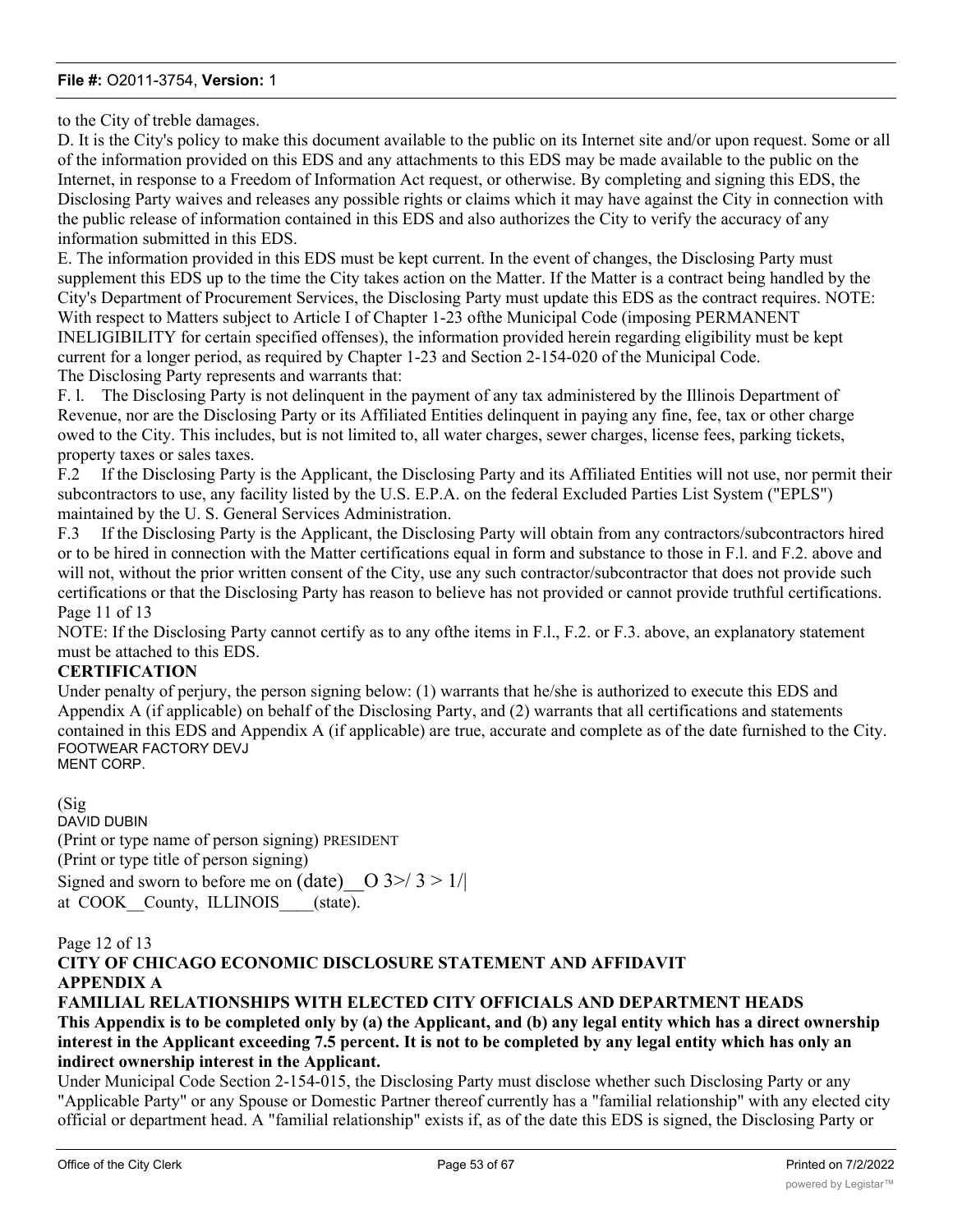any "Applicable Party" or any Spouse or Domestic Partner thereof is related to the mayor, any alderman, the city clerk, the city treasurer or any city department head as spouse or domestic partner or as any of the following, whether by blood or adoption: parent, child, brother or sister, aunt or uncle, niece or nephew, grandparent, grandchild, father-in-law, mother -in-law, son-in-law, daughter-in-law, stepfather or stepmother, stepson or stepdaughter, stepbrother or stepsister or halfbrother or half-sister.

"Applicable Party" means (1) all executive officers of the Disclosing Party listed in Section II.B.l.a., if the Disclosing Party is a corporation; all partners of the Disclosing Party, if the Disclosing Party is a general partnership; all general partners and limited partners ofthe Disclosing Party, if the Disclosing Party is a limited partnership; all managers, managing members and members of the Disclosing Party, if the Disclosing Party is a limited liability company; (2) all principal officers of the Disclosing Party; and (3) any person having more than a 7.5 percent ownership interest in the Disclosing Party. "Principal officers" means the president, chief operating officer, executive director, chief financial officer, treasurer or secretary of a legal entity or any person exercising similar authority.

Does the Disclosing Party or any "Applicable Party" or any Spouse or Domestic Partner thereof currently have a "familial relationship" with an elected city official or department head?

[ ] Yes |x| No

If yes, please identify below (1) the name and title of such person, (2) the name of the legal entity to which such person is connected; (3) the name and title of the elected city official or department head to whom such person has a familial relationship, and (4) the precise nature of such familial relationship. Page 13 of 13

1

# CITY OF CHICAGO ECONOMIC DISCLOSURE STATEMENT AND AFFIDAVIT SECTION I -- GENERAL INFORMATION

A. Legal name of the Disclosing Party submitting this EDS. Include d/b/a/ if applicable: STUART A. KANTOFF REVOCABLE TRUST

Check ONE ofthe following three boxes:

Indicate whether the Disclosing Party submitting this EDS is:

1. [ ] the Applicant

OR

2. x] a legal entity holding a direct or indirect interest in the Applicant. State the legal name of the Applicant in which the Disclosing Party holds an interest: FOOTWEAR factory development CORP

OR

3. [] a legal entity with a right of control (see Section II.B.l.) State the legal name of the entity in which the Disclosing Party holds a right of control:

B. Business address of the Disclosing Party: 4252 N CICERO AVE

CHICAGO, IL 60641

C. Telephon^fMHHMf Fa

D. Name of contact person: STUART kantoff

E. Federal Employer Identification No. (if you have one):

F. Brief description of contract, transaction or other undertaking (referred to below as the "Matter") to which this EDS pertains. (Include project number and location of property, if applicable):

Amendment No.1 to the Footwear Factory Redevelopment Agreement Dated as of February 16, 2006.

G. Which City agency or department is requesting this EDS? BUILDING & DEVELOPMENT\_

If the Matter is a contract being handled by the City's Department of Procurement Services, please complete the following:

Specification  $\#$  and Contract  $\#$ 

Email

Ver. 09-01-10

Page 1 of 13

### **SECTION II -- DISCLOSURE OF OWNERSHIP INTERESTS**

A.' NATURE OF THE DISCLOSING PARTY 1. Indicate the nature of the Disclosing Party: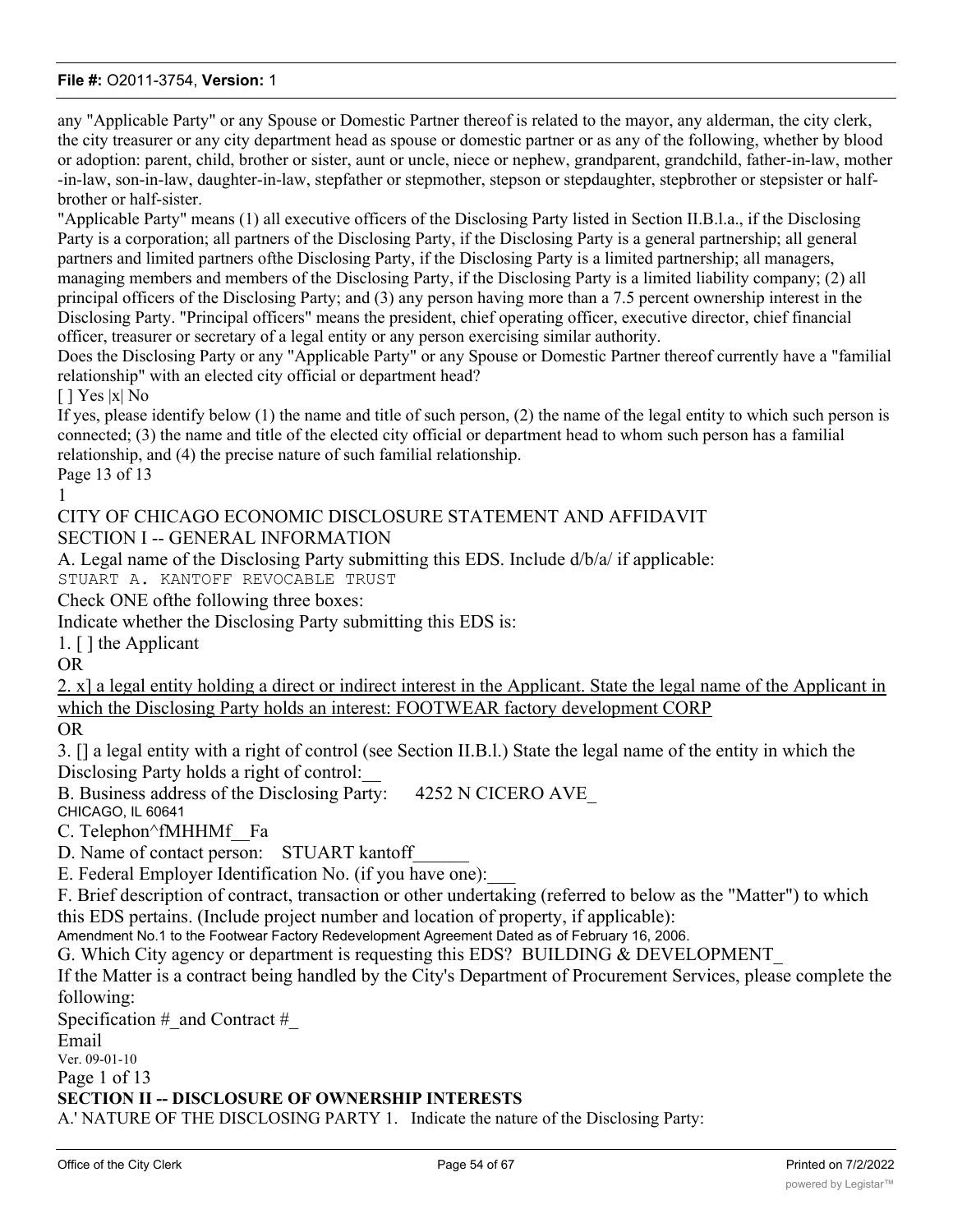[ ] Person [ ]

[ ] Publicly registered business corporation [ ]

[ ] Privately held business corporation [ ]

[ ] Sole proprietorship [ ]

[ ] General partnership (Is T1 Limited partnership

 $[X]$  Trust  $[ ]$ 

Limited liability company Limited liability partnership Joint venture

Not-for-profit corporation

the not-for-profit corporation also a  $501(c)(3)$ ?.

[]Yes []No Other (please specify)

2. For legal entities, the state (or foreign country) of incorporation or organization, if applicable ILLINOIS

3. For legal entities not organized in the State oflllinois: Has the organization registered to do business in the State of Illinois as a foreign entity?

[]Yes []No [X] N/A

# B. IF THE DISCLOSING PARTY IS A LEGAL ENTITY:

1. List below the full names and titles of all executive officers and all directors of the entity. NOTE: For not-for-profit corporations, also list below all members, if any, which are legal entities. If there are no such members, write "no members." For trusts, estates or other similar entities, list below the legal titleholder(s).

If the entity is a general partnership, limited partnership, limited liability company, limited liability partnership or joint venture, list below the name and title of each general partner, managing member, manager or any other person or entity that controls the day-to-day management of the Disclosing Party. NOTE: Each legal entity listed below must submit an EDS on its own behalf.

Name Title STUART A. KANTOFF TRUSTEE

2. Please provide the following information concerning each person or entity having a direct or indirect beneficial interest (including ownership) in excess of 7.5% of the Disclosing Party. Examples of such an interest include shares in a corporation, partnership interest in a partnership or joint venture,

Page 2 of 13

interest of a member or manager in a limited liability company, or interest of a beneficiary of a trust, estate or other similar entity. If none, state "None." NOTE: Pursuant to Section 2-154-030 of the Municipal Code of Chicago ("Municipal Code"), the City may require any such additional information from any applicant which is reasonably intended to achieve full disclosure.

Name Business Address Percentage Interest in the

Disclosing Partv

STUART A. KANTOFF SAME  $_{1nn*}$ 

#### **SECTION III -- BUSINESS RELATIONSHIPS WITH CITY ELECTED OFFICIALS**

**anticipated Address (subcontractor, attorney, paid or estimated.) NOTE:**

Has the Disclosing Party had a "business relationship," as defined in Chapter 2-156 ofthe Municipal Code, with any City elected official in the 12 months before the date this EDS is signed?

[ ] Yes [X] No

If yes, please identify below the name(s) of such City elected official(s) and describe such relationship(s):

# **SECTION IV -- DISCLOSURE OF SUBCONTRACTORS AND OTHER RETAINED PARTIES**

The Disclosing Party must disclose the name and business address of each subcontractor, attorney, lobbyist, accountant, consultant and any other person or entity whom the Disclosing Party has retained or expects to retain in connection with the Matter, as well as the nature of the relationship, and the total amount ofthe fees paid or estimated to be paid. The Disclosing Party is not required to disclose employees who are paid solely through the Disclosing Party's regular payroll. "Lobbyist" means any person or entity who undertakes to influence any legislative or administrative action on behalf of any person or entity other than: (1) a not-for-profit entity, on an unpaid basis, or (2) himself. "Lobbyist" also means any person or entity any part of whose duties as an employee of another includes undertaking to influence any legislative or administrative action.

If the Disclosing Party is uncertain whether a disclosure is required under this Section, the Disclosing Party must either ask the City whether disclosure is required or make the disclosure. Page 3 of 13

**Name (indicate whether Business Relationship to Disclosing Party Fees (indicate whether retained or**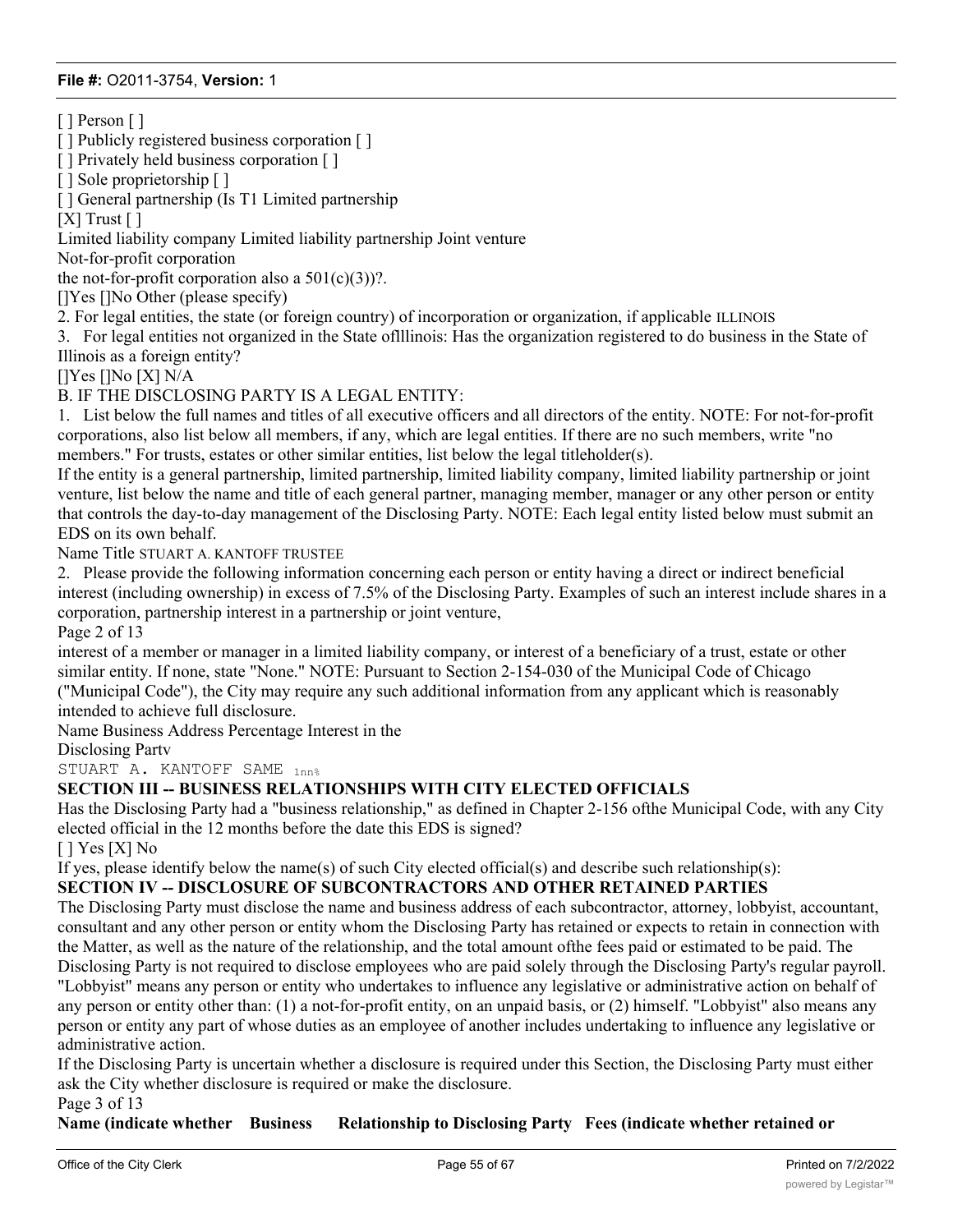# **anticipated Address (subcontractor, attorney, paid or estimated.) NOTE:**

to be retained) lobbyist, etc.) "hourly rate" or "t.b.d." is

not an acceptable response.

(Add sheets if necessary)

### **[ ] Check here if the Disclosing Party has not retained, nor expects to retain, any such persons or entities. SECTION V - CERTIFICATIONS**

### A. COURT-ORDERED CHILD SUPPORT COMPLIANCE

Under Municipal Code Section 2-92-415, substantial owners of business entities that contract with the City must remain in compliance with their child support obligations throughout the contract's term.

Has any person who directly or indirectly owns 10% or more of the Disclosing Party been declared in arrearage on any child support obligations by any Illinois court of competent jurisdiction?

[ ] Yes [X] No [] No person directly or indirectly owns 10% or more of the

Disclosing Party.

If "Yes," has the person entered into a court-approved agreement for payment of all support owed and is the person in compliance with that agreement?

[]Yes []No

#### B. FURTHER CERTIFICATIONS

1. Pursuant to Municipal Code Chapter 1-23, Article I ("Article I")(which the Applicant should consult for defined terms (e.g., "doing business") and legal requirements), if the Disclosing Party submitting this EDS is the Applicant and is doing business with the City, then the Disclosing Party certifies as follows: (i) neither the Applicant nor any controlling person is currently indicted or charged with, or has admitted guilt of, or has ever been convicted of, or placed under supervision for, any criminal offense involving actual, attempted, or conspiracy to commit bribery, theft, fraud, forgery, perjury, dishonesty or deceit against an officer or employee ofthe City or any sister agency; and (ii) the Applicant understands and acknowledges that compliance with Article I is a continuing requirement for doing business with the City. NOTE: If Article I applies to the Applicant, the permanent compliance timeframe in Article I supersedes some five-year compliance timeframes in certifications 2 and 3 below.

Page 4 of 13

2. The Disclosing Party and, if the Disclosing Party is a legal entity, all of those persons or entities identified in Section II.B.l. of this EDS:

a. are not presently debarred, suspended, proposed for debarment, declared ineligible or voluntarily excluded from any transactions by any federal, state or local unit of government;

b. have not, within a five-year period preceding the date of this EDS, been convicted of a criminal offense, adjudged guilty, or had a civil judgment rendered against them in connection with: obtaining, attempting to obtain, or performing a public (federal, state or local) transaction or contract under a public transaction; a violation of federal or state antitrust statutes; fraud; embezzlement; theft; forgery; bribery; falsification or destruction of records; making false statements; or receiving stolen property;

c. are not presently indicted for, or criminally or civilly charged by, a governmental entity (federal, state or local) with committing any of the offenses set forth in clause B.2.b. of this Section V;

d. have not, within a five-year period preceding the date of this EDS, had one or more public transactions (federal, state or local) terminated for cause or default; and

e. have not, within a five-year period preceding the date of this EDS, been convicted, adjudged guilty, or found liable in a civil proceeding, or in any criminal or civil action, including actions concerning environmental violations, instituted by the City or by the federal government, any state, or any other unit of local government.

3. The certifications in subparts 3, 4 and 5 concern:

• the Disclosing Party:

• any "Contractor" (meaning any contractor or subcontractor used by the Disclosing Party in connection with the Matter, including but not limited to all persons or legal entities disclosed under Section IV, "Disclosure of Subcontractors and Other Retained Parties");

• any "Affiliated Entity" (meaning a person or entity that, directly or indirectly: controls the Disclosing Party, is controlled by the Disclosing Party, or is, with the Disclosing Party, under common control of another person or entity. Indicia of control include, without limitation: interlocking management or ownership; identity of interests among family members, shared facilities and equipment; common use of employees; or organization of a business entity following the ineligibility

of a business entity to do business with federal or state or local government, including the City, using substantially the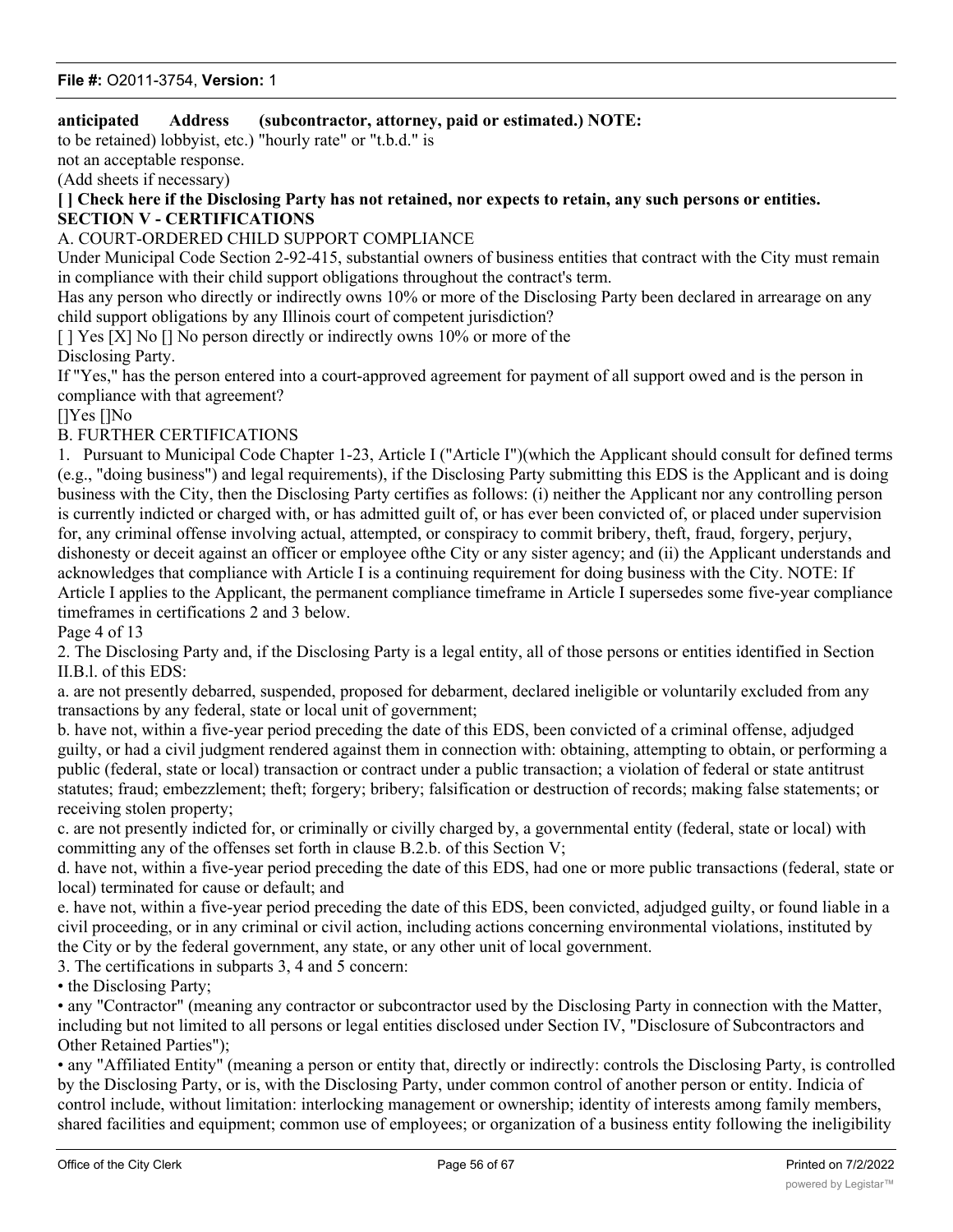of a business entity to do business with federal or state or local government, including the City, using substantially the same management, ownership, or principals as the ineligible entity); with respect to Contractors, the term Affiliated Entity means a person or entity that directly or indirectly controls the Contractor, is controlled by it, or, with the Contractor, is under common control of another person or entity;

• any responsible official ofthe Disclosing Party, any Contractor or any Affiliated Entity or any other official, agent or employee of the Disclosing Party, any Contractor or any Affiliated Entity, acting pursuant to the direction or authorization of a responsible official of the Disclosing Party, any Contractor or any Affiliated Entity (collectively "Agents"). Page 5 of 13

Neither the Disclosing Party, nor any Contractor, nor any Affiliated Entity of either the Disclosing Party or any Contractor nor any Agents have, during the five years before the date this EDS is signed, or, with respect to a Contractor, an Affiliated Entity, or an Affiliated Entity of a Contractor during the five years before the date of such Contractor's or Affiliated Entity's contract or engagement in connection with the Matter:

a. bribed or attempted to bribe, or been convicted or adjudged guilty of bribery or attempting to bribe, a public officer or employee of the City, the State of Illinois, or any agency of the federal government or of any state or local government in the United States of America, in that officer's or employee's official capacity;

b. agreed or colluded with other bidders or prospective bidders, or been a party to any such agreement, or been convicted or adjudged guilty of agreement or collusion among bidders or prospective bidders, in restraint of freedom of competition by agreement to bid a fixed price or otherwise; or

c. made an admission of such conduct described in a. or b. above that is a matter of record, but have not been prosecuted for such conduct; or

d. violated the provisions of Municipal Code Section 2-92-610 (Living Wage Ordinance).

4. Neither the Disclosing Party, Affiliated Entity or Contractor, or any of their employees, officials, agents or partners, is barred from contracting with any unit of state or local government as a result of engaging in or being convicted of (1) bidrigging in violation of 720 ILCS 5/33E-3; (2) bid-rotating in violation of 720 ILCS 5/33E-4; or (3) any similar offense of any state or of the United States of America that contains the same elements as the offense of bid-rigging or bid-rotating. 5. Neither the Disclosing Party nor any Affiliated Entity is listed on any of the following lists maintained by the Office of Foreign Assets Control ofthe U.S. Department of the Treasury or the Bureau of Industry and Security ofthe U.S. Department of Commerce or their successors: the Specially Designated Nationals List, the Denied Persons List, the

Unverified List, the Entity List and the Debarred List.

6. The Disclosing Party understands and shall comply with the applicable requirements of Chapters 2-55 (Legislative Inspector General), 2-56 (Inspector General) and 2-156 (Governmental Ethics) of the Municipal Code.

7. If the Disclosing Party is unable to certify to any of the above statements in this Part B (Further Certifications), the Disclosing Party must explain below:

N/A

Page 6 of 13

If the letters "NA," the word "None," or no response appears on the lines above, it will be conclusively presumed that the Disclosing Party certified to the above statements.

C. CERTIFICATION OF STATUS AS FINANCIAL INSTITUTION

1. The Disclosing Party certifies that the Disclosing Party (check one) [ ] is [X] is not

a "financial institution" as defined in Section 2-32-455(b) ofthe Municipal Code.

2. If the Disclosing Party IS a financial institution, then the Disclosing Party pledges:

"We are not and will not become a predatory lender as defined in Chapter 2-32 of the Municipal Code. We further pledge that none of our affiliates is, and none of them will become, a predatory lender as defined in Chapter 2-32 of the Municipal Code. We understand that becoming a predatory lender or becoming an affiliate of a predatory lender may result in the loss of the privilege of doing business with the City."

If the Disclosing Party is unable to make this pledge because it or any of its affiliates (as defined in Section 2-32-455(b) ofthe Municipal Code) is a predatory lender within the meaning of Chapter 2-32 of the Municipal Code, explain here (attach additional pages if necessary):

If the letters "NA," the word "None," or no response appears on the lines above, it will be conclusively presumed that the Disclosing Party certified to the above statements.

D. CERTIFICATION REGARDING INTEREST IN CITY BUSINESS

Any words or terms that are defined in Chapter 2-156 ofthe Municipal Code have the same meanings when used in this

Part D.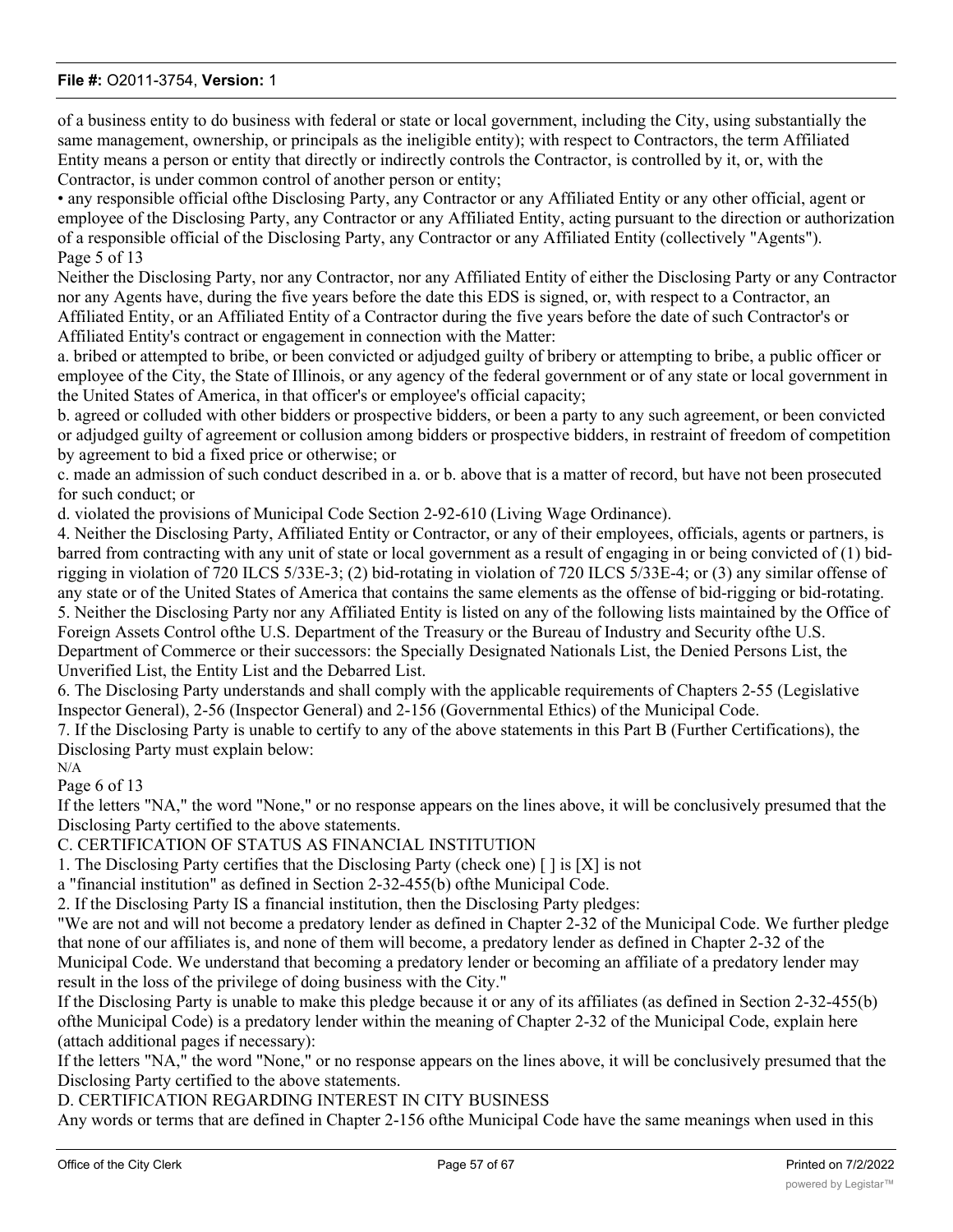Part D.

1. In accordance with Section 2-156-110 of the Municipal Code: Does any official or employee of the City have a financial interest in his or her own name or in the name of any other person or entity in the Matter?

[ ] Yes [X] No

NOTE: If you checked "Yes" to Item D.L, proceed to Items D.2. and D.3. If you checked "No" to Item D.L, proceed to Part E.

Page 7 of 13

' 2. Unless sold pursuant to a process of competitive bidding, or otherwise permitted, no City elected official or employee shall have a financial interest in his or her own name or in the name of any other person or entity in the purchase of any property that (i) belongs to the City, or (ii) is sold for taxes or assessments, or (iii) is sold by virtue of legal process at the suit of the City (collectively, "City Property Sale"). Compensation for property taken pursuant to the City's eminent domain power does not constitute a financial interest within the meaning of this Part D. Does the Matter involve a City Property Sale?

[ ] Yes [X] No

3. If you checked "Yes" to Item D.l., provide the names and business addresses of the City officials or employees having such interest and identify the nature of such interest:

Name Business Address Nature of Interest

4. The Disclosing Party further certifies that no prohibited financial interest in the Matter will be acquired by any City official or employee.

E. CERTIFICATION REGARDING SLAVERY ERA BUSINESS

Please check either 1. or 2. below. If the Disclosing Party checks 2., the Disclosing Party must disclose below or in an attachment to this EDS all information required by paragraph 2. Failure to comply with these disclosure requirements may make any contract entered into with the City in connection with the Matter voidable by the City.

<sup>x</sup> 1. The Disclosing Party verifies that the Disclosing Party has searched any and all records of the Disclosing Party and any and all predecessor entities regarding records of investments or profits from slavery or slaveholder insurance policies during the slavery era (including insurance policies issued to slaveholders that provided coverage for damage to or injury or death of their slaves), and the Disclosing Party has found no such records.

\_\_2. The Disclosing Party verifies that, as a result of conducting the search in step 1 above, the

Disclosing Party has found records of investments or profits from slavery or slaveholder insurance policies. The Disclosing Party verifies that the following constitutes full disclosure of all such records, including the names of any and all slaves or slaveholders described in those records:

Page 8 of 13

#### **SECTION VI -- CERTIFICATIONS FOR FEDERALLY FUNDED MATTERS**

NOTE: If the Matter is federally funded, complete this Section VI. If the Matter is not federally funded, proceed to Section VII. For purposes of this Section VI, tax credits allocated by the City and proceeds of debt obligations ofthe City are not federal funding.

#### A. CERTIFICATION REGARDING LOBBYING

but has not engaged and will not engage in "Lobbying Activities".

1. List below the names of all persons or entities registered under the federal Lobbying Disclosure Act of 1995 who have made lobbying contacts on behalf of the Disclosing Party with respect to the Matter: (Add sheets if necessary): N/A (If no explanation appears or begins on the lines above, or if the letters "NA" or if the word "None" appear, it will be conclusively presumed that the Disclosing Party means that NO persons or entities registered under the Lobbying Disclosure Act of 1995 have made lobbying contacts on behalf ofthe Disclosing Party with respect to the Matter.) 2. The Disclosing Party has not spent and will not expend any federally appropriated funds to pay any person or entity listed in Paragraph A.l. above for his or her lobbying activities or to pay any person or entity to influence or attempt to influence an officer or employee of any agency, as defined by applicable federal law, a member of Congress, an officer or employee of Congress, or an employee of a member of Congress, in connection with the award of any federally funded contract, making any federally funded grant or loan, entering into any cooperative agreement, or to extend, continue, renew, amend, or modify any federally funded contract, grant, loan, or cooperative agreement.

3. The Disclosing Party will submit an updated certification at the end of each calendar quarter in which there occurs any event that materially affects the accuracy of the statements and information set forth in paragraphs A.l. and A.2. above. 4. The Disclosing Party certifies that either: (i) it is not an organization described in section 501(c)(4) ofthe Internal Revenue Code of 1986; or (ii) it is an organization described in section  $501(c)(4)$  of the Internal Revenue Code of 1986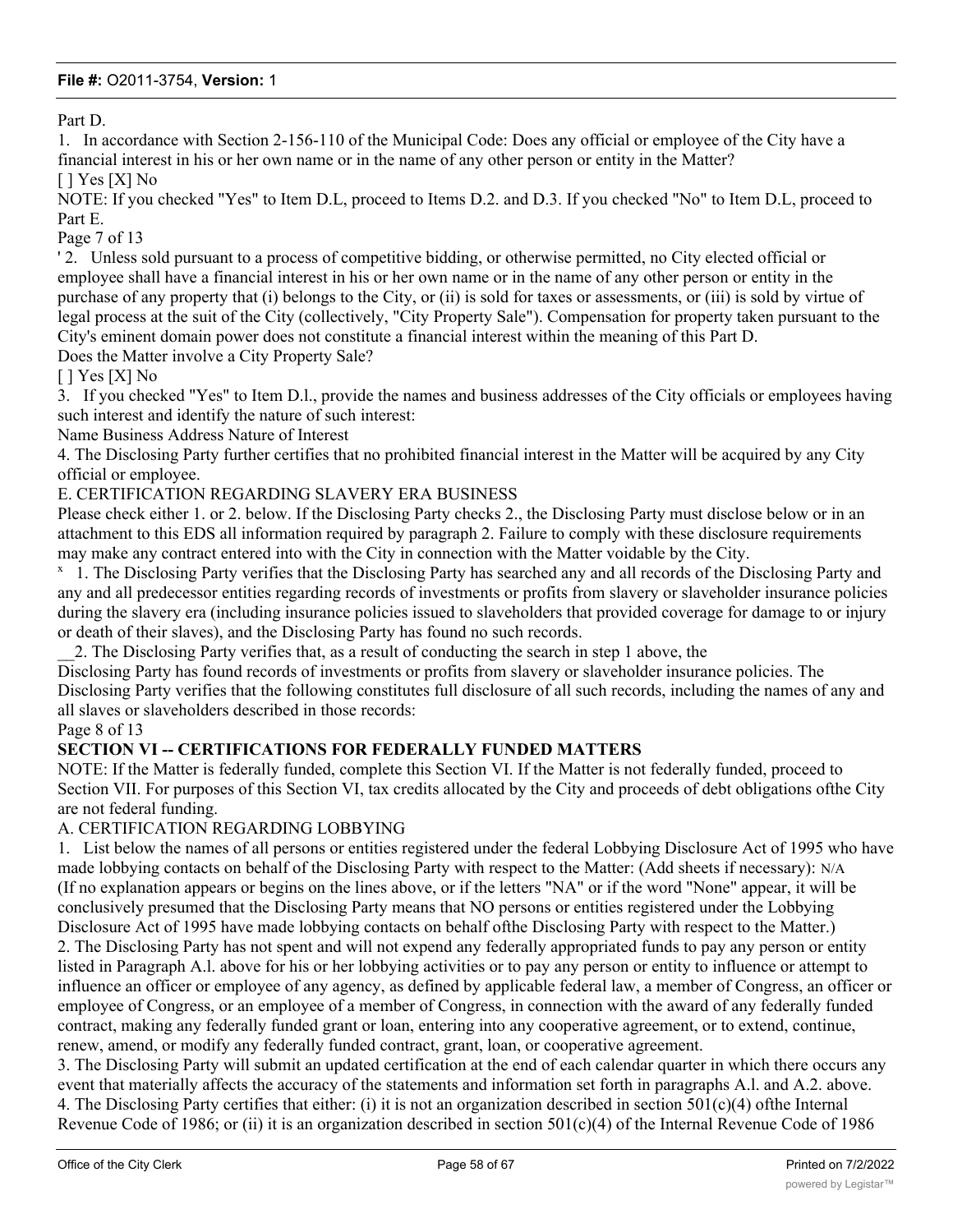but has not engaged and will not engage in "Lobbying Activities".

5. If the Disclosing Party is the Applicant, the Disclosing Party must obtain certifications equal in form and substance to paragraphs A.l. through A.4. above from all subcontractors before it awards any subcontract and the Disclosing Party must maintain all such subcontractors' certifications for the duration ofthe Matter and must make such certifications promptly available to the City upon request.

Page 9 of 13

B. CERTIFICATION REGARDING EQUAL EMPLOYMENT OPPORTUNITY

If the Matter is federally funded, federal regulations require the Applicant and all proposed subcontractors to submit the following information with their bids or in writing at the outset of negotiations.

Is the Disclosing Party the Applicant?

[]Yes []No If "Yes," answer the three questions below:

1. Have you developed and do you have on file affirmative action programs pursuant to applicable federal regulations? (See 41 CFR Part 60-2.)

[]Yes []No

2. Have you filed with the Joint Reporting Committee, the Director ofthe Office of Federal Contract Compliance Programs, or the Equal Employment Opportunity Commission all reports due under the applicable filing requirements? []Yes []No

3. Have you participated in any previous contracts or subcontracts subject to the equal opportunity clause? []Yes []No

If you checked "No" to question 1. or 2. above, please provide an explanation:

# **SECTION VII - ACKNOWLEDGMENTS, CONTRACT INCORPORATION, COMPLIANCE, PENALTIES, DISCLOSURE**

The Disclosing Party understands and agrees that:

A. The certifications, disclosures, and acknowledgments contained in this EDS will become part of any contract or other agreement between the Applicant and the City in connection with the Matter, whether procurement, City assistance, or other City action, and are material inducements to the City's execution of any contract or taking other action with respect to the Matter. The Disclosing Party understands that it must comply with all statutes, ordinances, and regulations on which this EDS is based.

B. The City's Governmental Ethics and Campaign Financing Ordinances, Chapters 2-156 and 2-164 of the Municipal Code, impose certain duties and obligations on persons or entities seeking City contracts, work, business, or transactions. The full text of these ordinances and a training program is available on line at www.cityofchicago.org/Ethics <http://www.cityofchicago.org/Ethics>, and may also be obtained from the City's Board of Ethics, 740 N. Page 10 of 13

Sedgwick St., Suite 500, Chicago, IL 60610, (312) 744-9660. The Disclosing Party must comply fully with the applicable ordinances.

C. If the City determines that any information provided in this EDS is false, incomplete or inaccurate, any contract or other agreement in connection with which it is submitted may be rescinded or be void or voidable, and the City may pursue any remedies under the contract or agreement (if not rescinded or void), at law, or in equity, including terminating the Disclosing Party's participation in the Matter and/or declining to allow the Disclosing Party to participate in other transactions with the City. Remedies at law for a false statement of material fact may include incarceration and an award to the City of treble damages.

D. It is the City's policy to make this document available to the public on its Internet site and/or upon request. Some or all ofthe information provided on this EDS and any attachments to this EDS may be made available to the public on the Internet, in response to a Freedom of Information Act request, or otherwise. By completing and signing this EDS, the Disclosing Party waives and releases any possible rights or claims which it may have against the City in connection with the public release of information contained in this EDS and also authorizes the City to verify the accuracy of any information submitted in this EDS.

E. The information provided in this EDS must be kept current. In the event of changes, the Disclosing Party must supplement this EDS up to the time the City takes action on the Matter. If the Matter is a contract being handled by the City's Department of Procurement Services, the Disclosing Party must update this EDS as the contract requires. NOTE: With respect to Matters subject to Article I of Chapter 1-23 ofthe Municipal Code (imposing PERMANENT INELIGIBILITY for certain specified offenses), the information provided herein regarding eligibility must be kept

current for a longer period, as required by Chapter 1-23 and Section 2-154-020 of the Municipal Code.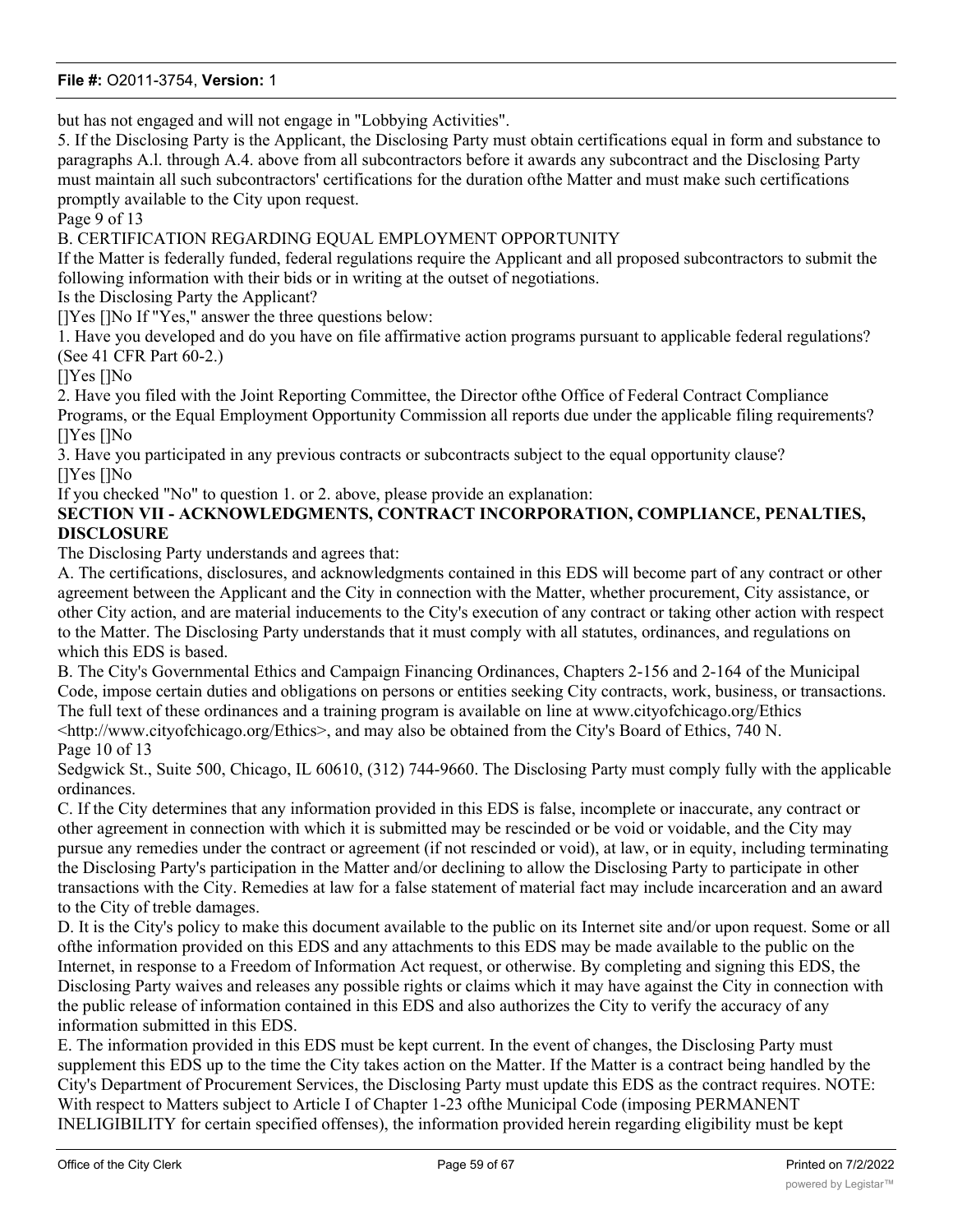current for a longer period, as required by Chapter 1-23 and Section 2-154-020 of the Municipal Code. The Disclosing Party represents and warrants that:

F. l. The Disclosing Party is not delinquent in the payment of any tax administered by the Illinois Department of Revenue, nor are the Disclosing Party or its Affiliated Entities delinquent in paying any fine, fee, tax or other charge owed to the City. This includes, but is not limited to, all water charges, sewer charges, license fees, parking tickets, property taxes or sales taxes.

F.2 If the Disclosing Party is the Applicant, the Disclosing Party and its Affiliated Entities will not use, nor permit their subcontractors to use, any facility listed by the U.S. E.P.A. on the federal Excluded Parties List System ("EPLS") maintained by the U. S. General Services Administration.

F.3 If the Disclosing Party is the Applicant, the Disclosing Party will obtain from any contractors/subcontractors hired or to be hired in connection with the Matter certifications equal in form and substance to those in F.l. and F.2. above and will not, without the prior written consent of the City, use any such contractor/subcontractor that does not provide such certifications or that the Disclosing Party has reason to believe has not provided or cannot provide truthful certifications. Page 11 of 13

NOTE: If the Disclosing Party cannot certify as to any of the items in F.l., F.2. or F.3. above, an explanatory statement must be attached to this EDS.

# **CERTIFICATION**

Under penalty of perjury, the person signing below: (1) warrants that he/she is authorized to execute this EDS and Appendix A (if applicable) on behalf of the Disclosing Party, and (2) warrants that all certifications and statements contained in this EDS and Appendix A (if applicable) are true, accurate and complete as of the date furnished to the City. STUART A. KANTOFF REVOCABLE TRUST (Print or type name of Disclosing Party)

(Sign here)

STUART A. KANTOFF (Print or type name of person signing)

TRUSTEE/BENEFICIARY (Print or type title of person signing)

*Signed and sworn to before me on (date)\_OS>[ 3>| | ( (*

at CQOK County, ILLINOIS (state). By:

Notary Public.

Page 12 of 13

# **CITY OF CHICAGO ECONOMIC DISCLOSURE STATEMENT AND AFFIDAVIT APPENDIX A**

#### **FAMILIAL RELATIONSHIPS WITH ELECTED CITY OFFICIALS AND DEPARTMENT HEADS This Appendix is to be completed only by (a) the Applicant, and (b) any legal entity which has a direct ownership interest in the Applicant exceeding 7.5 percent. It is not to be completed by any legal entity which has only an indirect ownership interest in the Applicant.**

Under Municipal Code Section 2-154-015, the Disclosing Party must disclose whether such Disclosing Party or any "Applicable Party" or any Spouse or Domestic Partner thereof currently has a "familial relationship" with any elected city official or department head. A "familial relationship" exists if, as of the date this EDS is signed, the Disclosing Party or any "Applicable Party" or any Spouse or Domestic Partner thereof is related to the mayor, any alderman, the city clerk, the city treasurer or any city department head as spouse or domestic partner or as any of the following, whether by blood or adoption: parent, child, brother or sister, aunt or uncle, niece or nephew, grandparent, grandchild, father-in-law, mother -in-law, son-in-law, daughter-in-law, stepfather or stepmother, stepson or stepdaughter, stepbrother or stepsister or halfbrother or half-sister.

"Applicable Party" means (1) all executive officers of the Disclosing Party listed in Section II.B.l.a., if the Disclosing Party is a corporation; all partners of the Disclosing Party, if the Disclosing Party is a general partnership; all general partners and limited partners of the Disclosing Party, if the Disclosing Party is a limited partnership; all managers, managing members and members of the Disclosing Party, if the Disclosing Party is a limited liability company; (2) all principal officers of the Disclosing Party; and (3) any person having more than a 7.5 percent ownership interest in the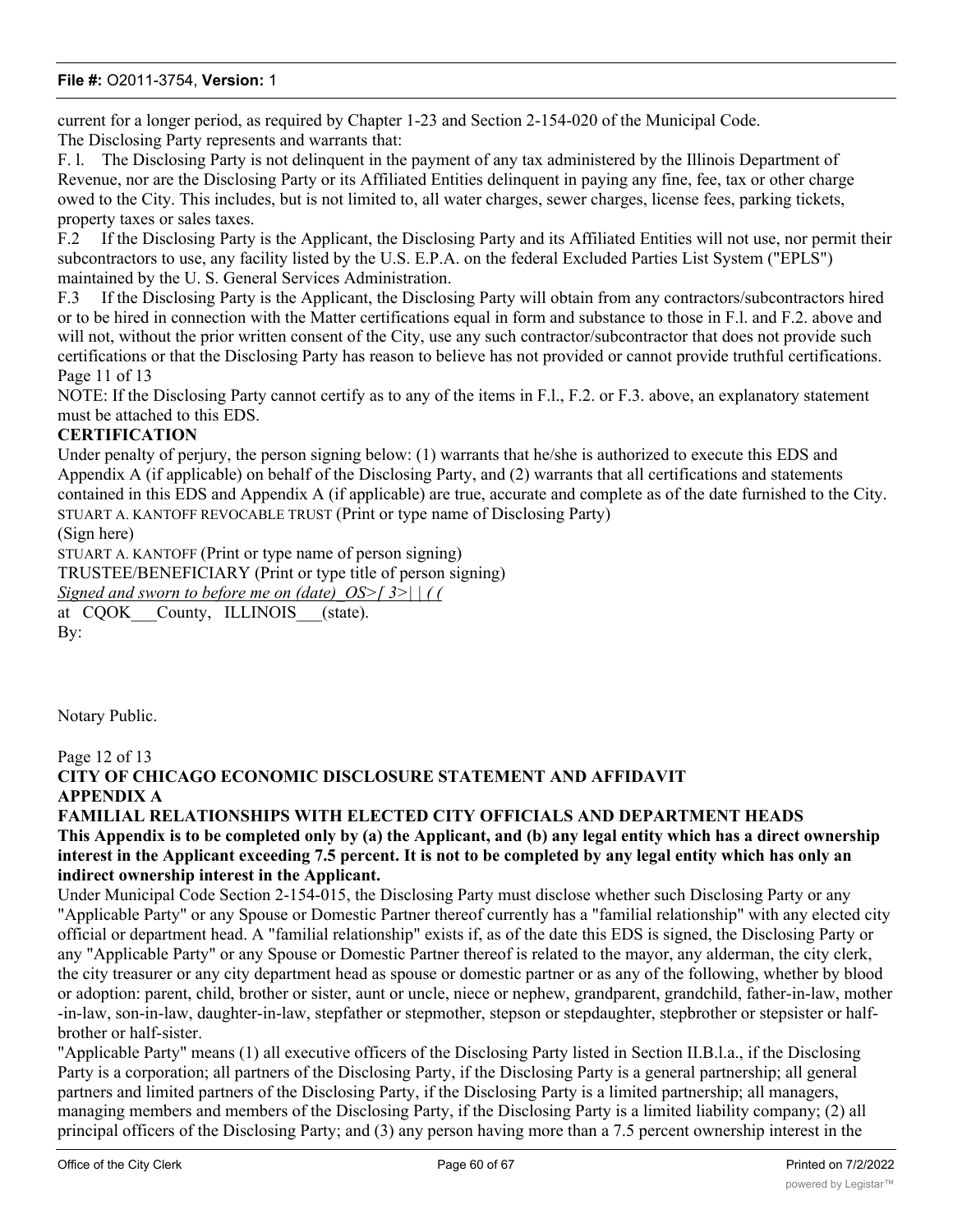Disclosing Party. "Principal officers" means the president, chief operating officer, executive director, chief financial officer, treasurer or secretary of a legal entity or any person exercising similar authority.

Does the Disclosing Party or any "Applicable Party" or any Spouse or Domestic Partner thereof currently have a "familial relationship" with an elected city official or department head?

 $[$ |Yes |<sub>x</sub>]No

If yes, please identify below (1) the name and title of such person, (2) the name ofthe legal entity to which such person is connected; (3) the name and title of the elected city official or department head to whom such person has a familial relationship, and (4) the precise nature of such familial relationship.

# Page 13 of 13

# **A**

### **CITY OF CHICAGO ECONOMIC DISCLOSURE STATEMENT AND AFFIDAVIT SECTION I -- GENERAL INFORMATION**

A. Legal name ofthe Disclosing Party submitting this EDS. Include d/b/a/ if applicable: DAVID J. DUBIN REVOCABLE TRUST

# **Check ONE of the following three boxes:**

Indicate whether the Disclosing Party submitting this EDS is:

1. [ ] the Applicant

OR

2. x] a legal entity holding a direct or indirect interest in the ADDlicant. State the leeal name of the Applicant in which the Disclosing Party holds an interest: FOOTWEAR FACTORY DEVELOPMENT CORP

OR

3. [ ] a legal entity with a right of control (see Section II.B.l.) State the legal name of the entity in which the Disclosing Party holds a right of control:

B. Business address of the Disclosing Party: 4252 N CICERO AVE

CHICAGO, IL 60641

C. Telephone:"^^^ME F<sup>ax:^</sup> Email: D. Name of contact person: DAVID DUBIN

E. Federal Employer Identification No. (if you have one):

F. Brief description of contract, transaction or other undertaking (referred to below as the "Matter") to which this EDS pertains. (Include project number and location of property, if applicable):

Amendment No. 1 to the Footwear Factory Redevelopment Agreement dated as of February 16, 2006

G. Which City agency or department is requesting this EDS? BUILDING & DEVELOPMENT

If the Matter is a contract being handled by the City's Department of Procurement Services, please complete the following:

Specification  $\#$  and Contract  $\#$ 

**Ver. 09-01-10**

Page 1 of 13

#### **SECTION II - DISCLOSURE OF OWNERSHIP INTERESTS**

A. NATURE OF THE DISCLOSING PARTY

1. Indicate the nature of the Disclosing Party: ] Person [ ] ] Publicly registered business corporation [ ]

] Privately held business corporation [ ]

] Sole proprietorship [ ]

] General partnership (Is

1 Limited partnership

 $[X]$  Trust  $[ ]$ 

Limited liability company Limited liability partnership Joint venture

Not-for-profit corporation

the not-for-profit corporation also a  $501(c)(3)$ ?

[ ] Yes [ ] No

Other (please specify)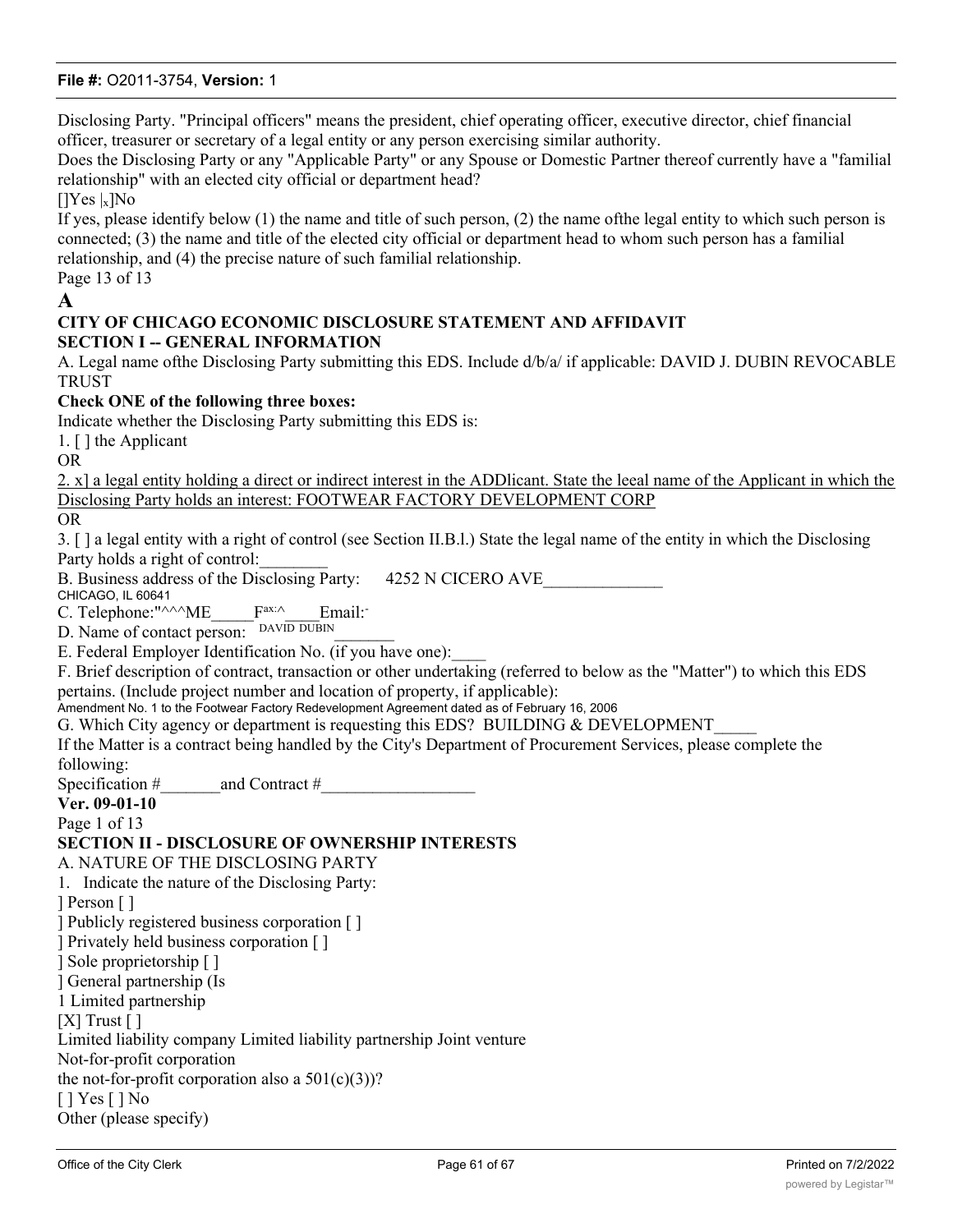2. For legal entities, the state (or foreign country) of incorporation or organization, if applicable: ILLINOIS

3. For legal entities not organized in the State oflllinois: Has the organization registered to do business in the State oflllinois as a foreign entity?

[ ] Yes [ ] No [X] N/A

B. IF THE DISCLOSING PARTY IS A LEGAL ENTITY:

1. List below the full names and titles of all executive officers and all directors of the entity. NOTE: For not-for-profit corporations, also list below all members, if any, which are legal entities. If there are no such members, write "no members." For trusts, estates or other similar entities, list below the legal titleholder(s).

If the entity is a general partnership, limited partnership, limited liability company, limited liability partnership or joint venture, list below the name and title of each general partner, managing member, manager or any other person or entity that controls the day-to-day management ofthe Disclosing Party. NOTE: Each legal entity listed below must submit an EDS on its own behalf.

Name Title DAVID J. DUBIN TRUSTEE

2. Please provide the following information concerning each person or entity having a direct or indirect beneficial interest (including ownership) in excess of 7.5% of the Disclosing Party. Examples of such an interest include shares in a corporation, partnership interest in a partnership or joint venture,

Page 2 of 13

interest of a member or manager in a limited liability company, or interest of a beneficiary of a trust, estate'or other similar entity. If none, state "None." NOTE: Pursuant to Section 2-154-030 of the Municipal Code of Chicago ("Municipal Code"), the City may require any such additional information from any applicant which is reasonably intended to achieve full disclosure.

Name Business Address Percentage Interest in the

Disclosing Partv

DAVID J. DUBIN SAME 10n%

#### **SECTION III - BUSINESS RELATIONSHIPS WITH CITY ELECTED OFFICIALS**

Has the Disclosing Party had a "business relationship," as defined in Chapter 2-156 ofthe Municipal Code, with any City elected official in the 12 months before the date this EDS is signed?

 $[$   $]$  Yes  $[X]$  No

If yes, please identify below the name(s) of such City elected official(s) and describe such relationship(s):

#### **SECTION IV -- DISCLOSURE OF SUBCONTRACTORS AND OTHER RETAINED PARTIES**

The Disclosing Party must disclose the name and business address of each subcontractor, attorney, lobbyist, accountant, consultant and any other person or entity whom the Disclosing Party has retained or expects to retain in connection with the Matter, as well as the nature ofthe relationship, and the total amount of the fees paid or estimated to be paid. The Disclosing Party is not required to disclose employees who are paid solely through the Disclosing Party's regular payroll. "Lobbyist" means any person or entity who undertakes to influence any legislative or administrative action on behalf of any person or entity other than: (1) a not-for-profit entity, on an unpaid basis, or (2) himself. "Lobbyist" also means any person or entity any part of whose duties as an employee of another includes undertaking to influence any legislative or administrative action.

If the Disclosing Party is uncertain whether a disclosure is required under this Section, the Disclosing Party must either ask the City whether disclosure is required or make the disclosure. Page 3 of 13

**Name (indicate whether Business Relationship to Disclosing Party Fees (indicate whether retained or anticipated Address (subcontractor, attorney, paid or estimated.) NOTE:**

to be retained) lobbyist, etc.) "hourly rate" or "t.b.d." is

not an acceptable response.

(Add sheets if necessary)

**[ ] Check here if the Disclosing Party has not retained, nor expects to retain, any such persons or entities. SECTION V - CERTIFICATIONS**

#### A. COURT-ORDERED CHILD SUPPORT COMPLIANCE

Under Municipal Code Section 2-92-415, substantial owners of business entities that contract with the City must remain in compliance with their child support obligations throughout the contract's term.

Has any person who directly or indirectly owns 10% or more of the Disclosing Party been declared in arrearage on any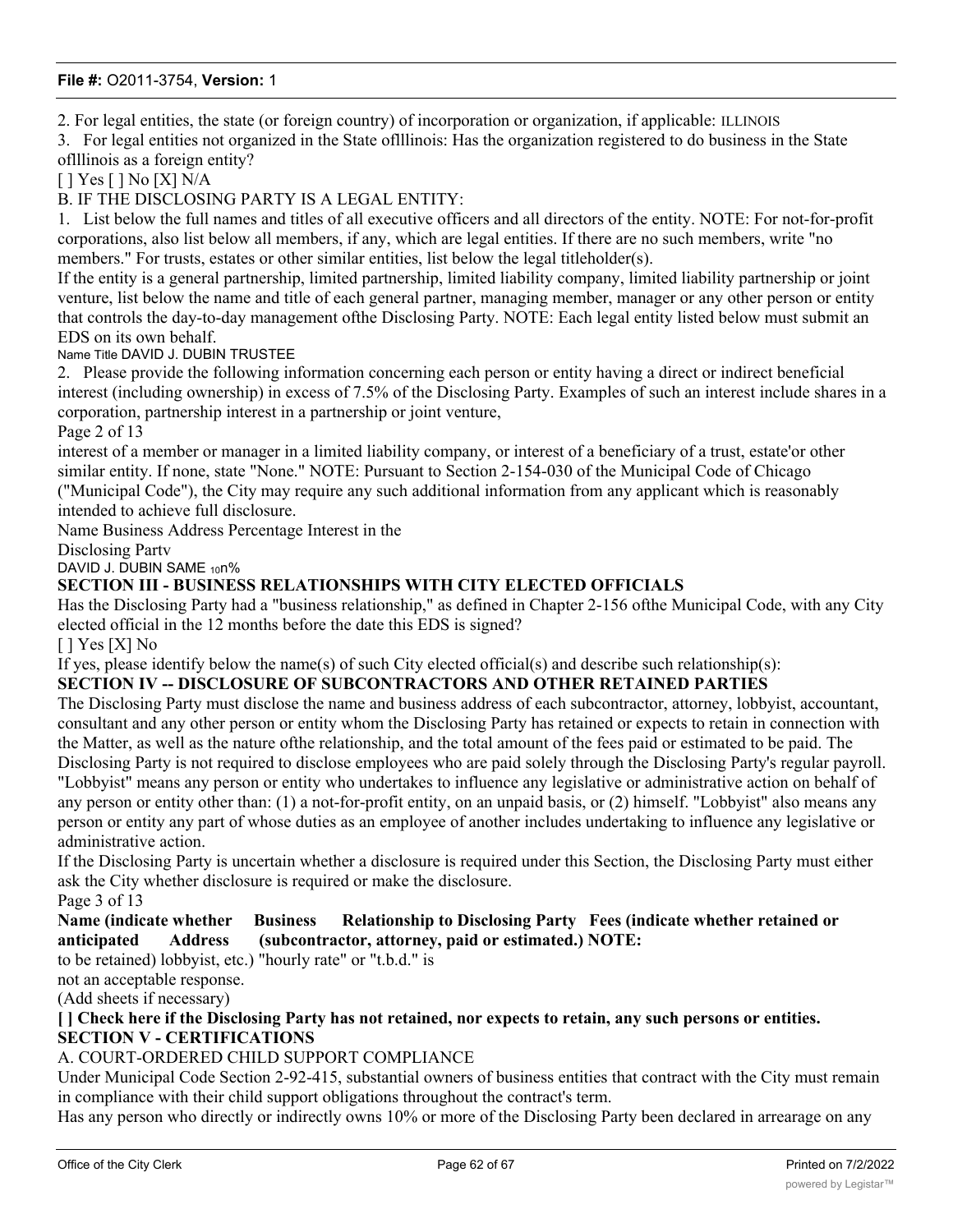child support obligations by any Illinois court of competent jurisdiction?

[ ] Yes [X] No [ ] No person directly or indirectly owns 10% or more of the

Disclosing Party.

If "Yes," has the person entered into a court-approved agreement for payment of all support owed and is the person in compliance with that agreement?

[ ] Yes [ ] No

B. FURTHER CERTIFICATIONS

1. Pursuant to Municipal Code Chapter 1-23, Article I ("Article I")(which the Applicant should consult for defined terms (e.g., "doing business") and legal requirements), if the Disclosing Party submitting this EDS is the Applicant and is doing business with the City, then the Disclosing Party certifies as follows: (i) neither the Applicant nor any controlling person is currently indicted or charged with, or has admitted guilt of, or has ever been convicted of, or placed under supervision for, any criminal offense involving actual, attempted, or conspiracy to commit bribery, theft, fraud, forgery, perjury, dishonesty or deceit against an officer or employee of the City or any sister agency; and (ii) the Applicant understands and acknowledges that compliance with Article I is a continuing requirement for doing business with the City. NOTE: If Article I applies to the Applicant, the permanent compliance timeframe in Article I supersedes some five-year compliance timeframes in certifications 2 and 3 below.

Page 4 of 13

• 2. The Disclosing Party and, if the Disclosing Party is a legal entity, all of those persons or entities identified in Section II.B.l. of this EDS:

a. are not presently debarred, suspended, proposed for debarment, declared ineligible or voluntarily excluded from any transactions by any federal, state or local unit of government;

b. have not, within a five-year period preceding the date of this EDS, been convicted of a criminal offense, adjudged guilty, or had a civil judgment rendered against them in connection with: obtaining, attempting to obtain, or performing a public (federal, state or local) transaction or contract under a public transaction; a violation of federal or state antitrust statutes; fraud; embezzlement; theft; forgery; bribery; falsification or destruction of records; making false statements; or receiving stolen property;

c. are not presently indicted for, or criminally or civilly charged by, a governmental entity (federal, state or local) with committing any of the offenses set forth in clause B.2.b. of this Section V;

d. have not, within a five-year period preceding the date of this EDS, had one or more public transactions (federal, state or local) terminated for cause or default; and

e. have not, within a five-year period preceding the date of this EDS, been convicted, adjudged guilty, or found liable in a civil proceeding, or in any criminal or civil action, including actions concerning environmental violations, instituted by the City or by the federal government, any state, or any other unit of local government.

3. The certifications in subparts 3, 4 and 5 concern:

• the Disclosing Party;

• any "Contractor" (meaning any contractor or subcontractor used by the Disclosing Party in connection with the Matter, including but not limited to all persons or legal entities disclosed under Section IV, "Disclosure of Subcontractors and Other Retained Parties");

• any "Affiliated Entity" (meaning a person or entity that, directly or indirectly: controls the Disclosing Party, is controlled by the Disclosing Party, or is, with the Disclosing Party, under common control of another person or entity. Indicia of control include, without limitation: interlocking management or ownership; identity of interests among family members, shared facilities and equipment; common use of employees; or organization of a business entity following the ineligibility of a business entity to do business with federal or state or local government, including the City, using substantially the same management, ownership, or principals as the ineligible entity); with respect to Contractors, the term Affiliated Entity means a person or entity that directly or indirectly controls the Contractor, is controlled by it, or, with the Contractor, is under common control of another person or entity;

• any responsible official of the Disclosing Party, any Contractor or any Affiliated Entity or any other official, agent or employee of the Disclosing Party, any Contractor or any Affiliated Entity, acting pursuant to the direction or authorization of a responsible official ofthe Disclosing Party, any Contractor or any Affiliated Entity (collectively "Agents"). Page 5 of 13

Neither the Disclosing Party, nor any Contractor, nor any Affiliated Entity of either the Disclosing Party or any Contractor nor any Agents have, during the five years before the date this EDS is signed, or, with respect to a Contractor, an

 $A$  and  $A$  and  $A$   $\sim$   $A$   $\sim$   $A$   $\sim$   $A$   $\sim$   $A$   $\sim$   $A$   $\sim$   $A$   $\sim$   $A$   $\sim$   $A$   $\sim$   $A$   $\sim$   $A$   $\sim$   $A$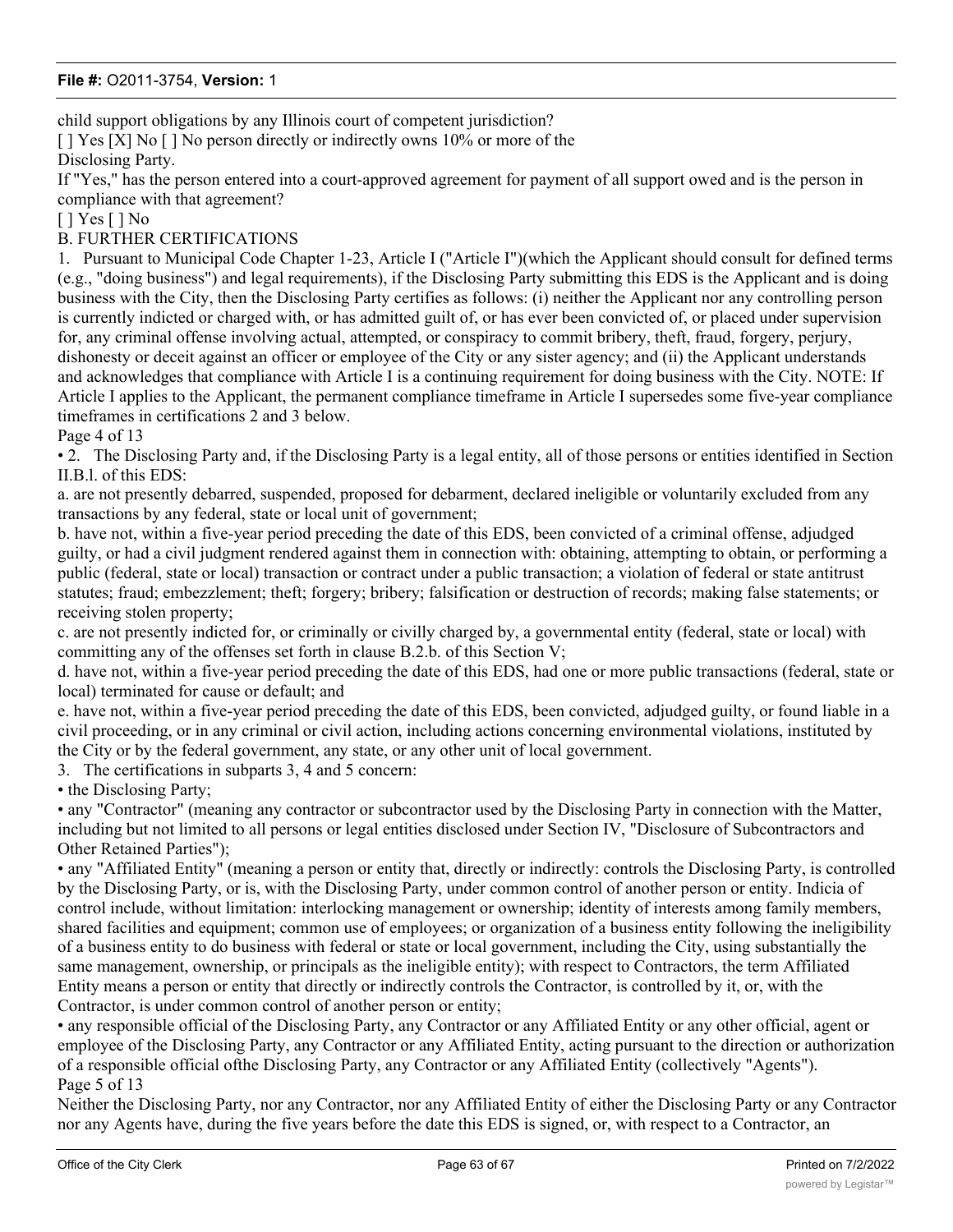Affiliated Entity, or an Affiliated Entity of a Contractor during the five years before the date of such Contractor's or Affiliated Entity's contract or engagement in connection with the Matter:

a. bribed or attempted to bribe, or been convicted or adjudged guilty of bribery or attempting to bribe, a public officer or employee of the City, the State of Illinois, or any agency of the federal government or of any state or local government in the United States of America, in that officer's or employee's official capacity;

b. agreed or colluded with other bidders or prospective bidders, or been a party to any such agreement, or been convicted or adjudged guilty of agreement or collusion among bidders or prospective bidders, in restraint of freedom of competition by agreement to bid a fixed price or otherwise; or

c. made an admission of such conduct described in a. or b. above that is a matter of record, but have not been prosecuted for such conduct; or

d. violated the provisions of Municipal Code Section 2-92-610 (Living Wage Ordinance).

4. Neither the Disclosing Party, Affiliated Entity or Contractor, or any of their employees, officials, agents or partners, is barred from contracting with any unit of state or local government as a result of engaging in or being convicted of (1) bidrigging in violation of 720 ILCS 5/33E-3; (2) bid-rotating in violation of 720 ILCS 5/33E-4; or (3) any similar offense of any state or ofthe United States of America that contains the same elements as the offense of bid-rigging or bid-rotating. 5. Neither the Disclosing Party nor any Affiliated Entity is listed on any of the following lists maintained by the Office of Foreign Assets Control of the U.S. Department of the Treasury or the Bureau of Industry and Security of the U.S. Department of Commerce or their successors: the Specially Designated Nationals List, the Denied Persons List, the Unverified List, the Entity List and the Debarred List.

6. The Disclosing Party understands and shall comply with the applicable requirements of Chapters 2-55 (Legislative Inspector General), 2-56 (Inspector General) and 2-156 (Governmental Ethics) of the Municipal Code.

7. If the Disclosing Party is unable to certify to any of the above statements in this Part B (Further Certifications), the Disclosing Party must explain below:

N/A Page 6 of 13

If the letters "NA," the word "None," or no response appears on the lines above, it will be conclusively presumed that the Disclosing Party certified to the above statements.

C. CERTIFICATION OF STATUS AS FINANCIAL INSTITUTION

1. The Disclosing Party certifies that the Disclosing Party (check one) [ ] is [X] is not

a "financial institution" as defined in Section 2-32-455(b) of the Municipal Code.

2. If the Disclosing Party IS a financial institution, then the Disclosing Party pledges:

"We are not and will not become a predatory lender as defined in Chapter 2-32 ofthe Municipal Code. We further pledge that none of our affiliates is, and none of them will become, a predatory lender as defined in Chapter 2-32 ofthe Municipal Code. We understand that becoming a predatory lender or becoming an affiliate of a predatory lender may result in the loss of the privilege of doing business with the City."

If the Disclosing Party is unable to make this pledge because it or any of its affiliates (as defined in Section 2-32-455(b) of the Municipal Code) is a predatory lender within the meaning of Chapter 2-32 of the Municipal Code, explain here (attach additional pages if necessary):

If the letters "NA," the word "None," or no response appears on the lines above, it will be conclusively presumed that the Disclosing Party certified to the above statements.

D. CERTIFICATION REGARDING INTEREST IN CITY BUSINESS

Any words or terms that are defined in Chapter 2-156 ofthe Municipal Code have the same meanings when used in this Part D.

1. In accordance with Section 2-156-110 of the Municipal Code: Does any official or employee of the City have a financial interest in his or her own name or in the name of any other person or entity in the Matter? [ ] Yes [X] No

NOTE: If you checked "Yes" to Item D.l., proceed to Items D.2. and D.3. If you checked "No" to Item D.l., proceed to Part E.

Page 7 of 13

. 2. Unless sold pursuant to a process of competitive bidding, or otherwise permitted, no City elected official or employee shall have a financial interest in his or her own name or in the name of any other person or entity in the purchase of any property that (i) belongs to the City, or (ii) is sold for taxes or assessments, or (iii) is sold by virtue of

legal process at the suit ofthe City (collectively, "City Property Sale"). Compensation for property taken pursuant to the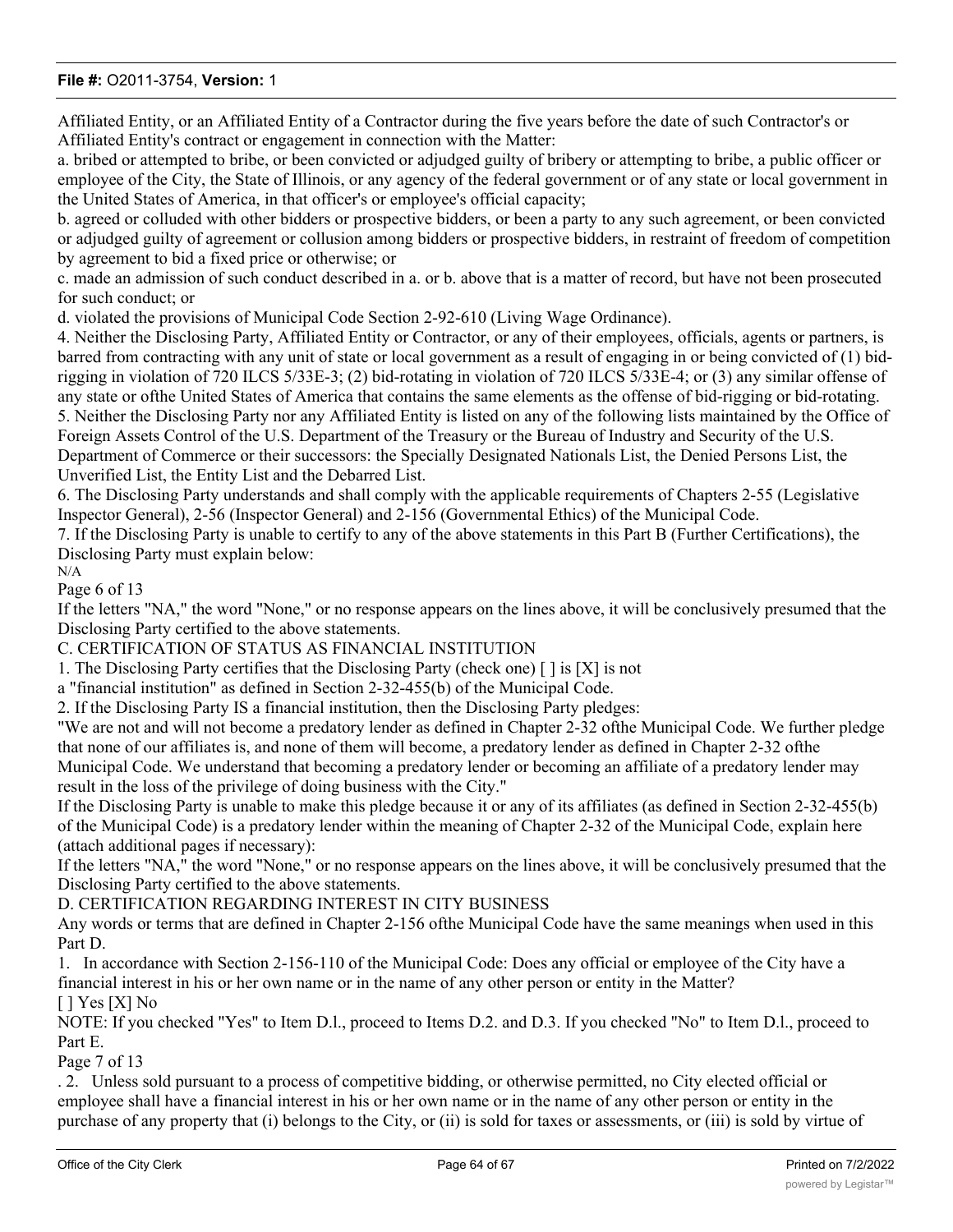legal process at the suit ofthe City (collectively, "City Property Sale"). Compensation for property taken pursuant to the City's eminent domain power does not constitute a financial interest within the meaning of this Part D.

Does the Matter involve a City Property Sale?

[ ] Yes [X] No

3. If you checked "Yes" to Item D.l., provide the names and business addresses of the City officials or employees having such interest and identify the nature of such interest:

Name Business Address Nature of Interest

4. The Disclosing Party further certifies that no prohibited financial interest in the Matter will be acquired by any City official or employee.

E. CERTIFICATION REGARDING SLAVERY ERA BUSINESS

Please check either 1. or 2. below. If the Disclosing Party checks 2., the Disclosing Party must disclose below or in an attachment to this EDS all information required by paragraph 2. Failure to comply with these disclosure requirements may make any contract entered into with the City in connection with the Matter voidable by the City.

<sup>x</sup> 1. The Disclosing Party verifies that the Disclosing Party has searched any and all records of the Disclosing Party and any and all predecessor entities regarding records of investments or profits from slavery or slaveholder insurance policies during the slavery era (including insurance policies issued to slaveholders that provided coverage for damage to or injury or death of their slaves), and the Disclosing Party has found no such records.

\_\_\_2. The Disclosing Party verifies that, as a result of conducting the search in step 1 above, the

Disclosing Party has found records of investments or profits from slavery or slaveholder insurance policies. The Disclosing Party verifies that the following constitutes full disclosure of all such records, including the names of any and all slaves or slaveholders described in those records:

Page 8 of 13

#### **SECTION VI - CERTIFICATIONS FOR FEDERALLY FUNDED MATTERS**

NOTE: If the Matter is federally funded, complete this Section VI. If the Matter is not federally funded, proceed to Section VII. For purposes of this Section VI, tax credits allocated by the City and proceeds of debt obligations of the City are not federal funding.

#### A. CERTIFICATION REGARDING LOBBYING

1. List below the names of all persons or entities registered under the federal Lobbying Disclosure Act of 1995 who have made lobbying contacts on behalf of the Disclosing Party with respect to the Matter: (Add sheets if necessary): **N/A**

(If no explanation appears or begins on the lines above, or if the letters "NA" or if the word "None" appear, it will be conclusively presumed that the Disclosing Party means that NO persons or entities registered under the Lobbying Disclosure Act of 1995 have made lobbying contacts on behalf of the Disclosing Party with respect to the Matter.) 2. The Disclosing Party has not spent and will not expend any federally appropriated funds to pay any person or entity listed in Paragraph A.l. above for his or her lobbying activities or to pay any person or entity to influence or attempt to influence an officer or employee of any agency, as defined by applicable federal law, a member of Congress, an officer or employee of Congress, or an employee of a member of Congress, in connection with the award of any federally funded contract, making any federally funded grant or loan, entering into any cooperative agreement, or to extend, continue, renew, amend, or modify any federally funded contract, grant, loan, or cooperative agreement.

3. The Disclosing Party will submit an updated certification at the end of each calendar quarter in which there occurs any event that materially affects the accuracy of the statements and information set forth in paragraphs A.l. and A.2. above. 4. The Disclosing Party certifies that either: (i) it is not an organization described in section  $501(c)(4)$  of the Internal Revenue Code of 1986; or (ii) it is an organization described in section 501(c)(4) of the Internal Revenue Code of 1986 but has not engaged and will not engage in "Lobbying Activities".

5. If the Disclosing Party is the Applicant, the Disclosing Party must obtain certifications equal in form and substance to paragraphs A.l. through A.4. above from all subcontractors before it awards any subcontract and the Disclosing Party must maintain all such subcontractors' certifications for the duration of the Matter and must make such certifications promptly available to the City upon request.

Page 9 of 13

# B. CERTIFICATION REGARDING EQUAL EMPLOYMENT OPPORTUNITY

If the Matter is federally funded, federal regulations require the Applicant and all proposed subcontractors to submit the following information with their bids or in writing at the outset of negotiations.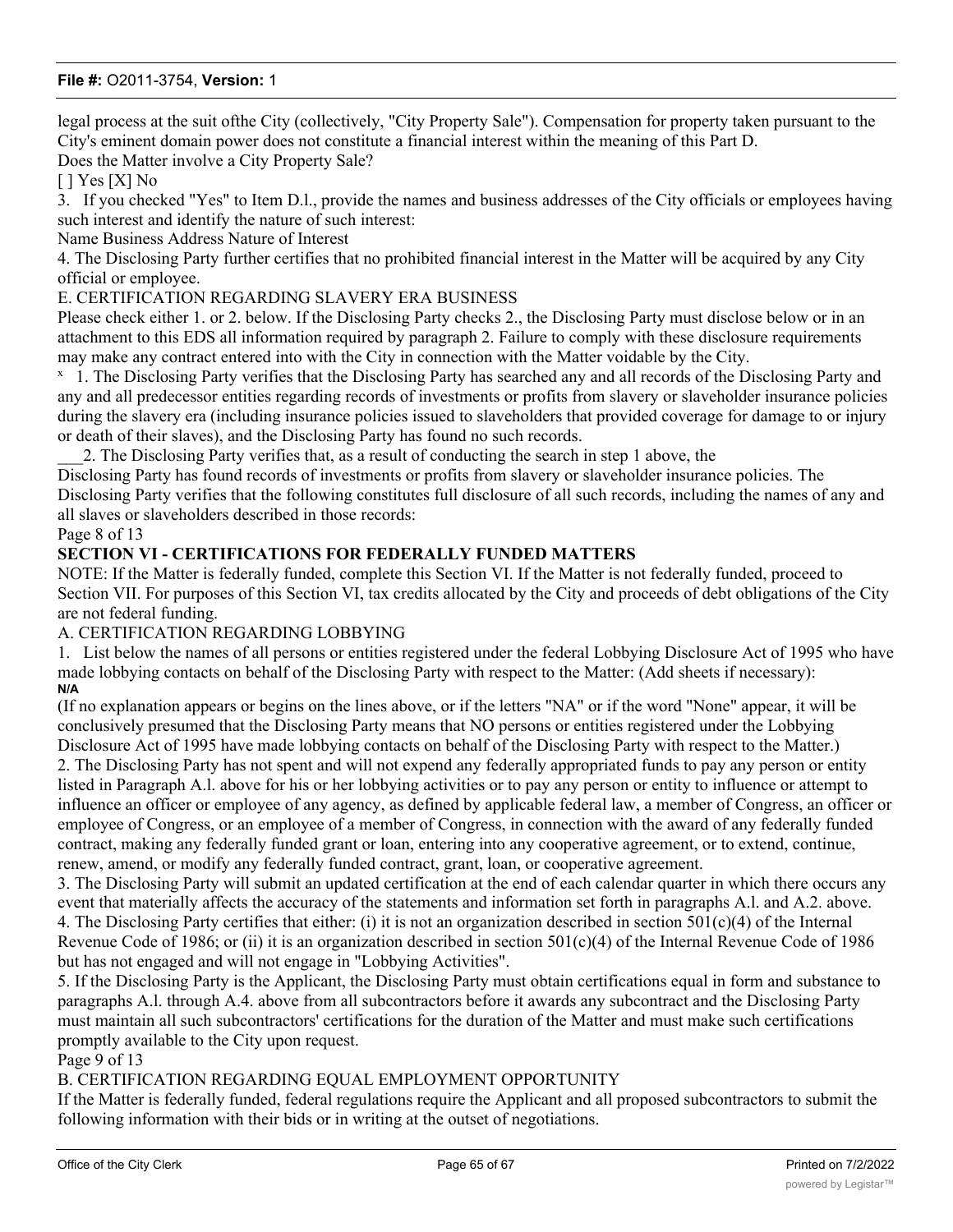Is the Disclosing Party the Applicant?

[]Yes []No If "Yes," answer the three questions below:

1. Have you developed and do you have on file affirmative action programs pursuant to applicable federal regulations? (See 41 CFR Part 60-2.)

[]Yes []No

2. Have you filed with the Joint Reporting Committee, the Director of the Office of Federal Contract Compliance Programs, or the Equal Employment Opportunity Commission all reports due under the applicable filing requirements? []Yes []No

3. Have you participated in any previous contracts or subcontracts subject to the equal opportunity clause? []Yes []No

If you checked "No" to question 1. or 2. above, please provide an explanation:

#### **SECTION VII - ACKNOWLEDGMENTS, CONTRACT INCORPORATION, COMPLIANCE, PENALTIES, DISCLOSURE**

The Disclosing Party understands and agrees that:

A. The certifications, disclosures, and acknowledgments contained in this EDS will become part of any contract or other agreement between the Applicant and the City in connection with the Matter, whether procurement, City assistance, or other City action, and are material inducements to the City's execution of any contract or taking other action with respect to the Matter. The Disclosing Party understands that it must comply with all statutes, ordinances, and regulations on which this EDS is based.

B. The City's Governmental Ethics and Campaign Financing Ordinances, Chapters 2-156 and 2-164 of the Municipal Code, impose certain duties and obligations on persons or entities seeking City contracts, work, business, or transactions. The full text of these ordinances and a training program is available on line at www.cityofchicago.org/Ethics  $\lt$ http://www.cityofchicago.org/Ethics>, and may also be obtained from the City's Board of Ethics, 740 N. Page 10 of 13

Sedgwick St., Suite 500, Chicago, IL 60610, (312) 744-9660. The Disclosing Party must comply fully with the applicable ordinances.

C. If the City determines that any information provided in this EDS is false, incomplete or inaccurate, any contract or other agreement in connection with which it is submitted may be rescinded or be void or voidable, and the City may pursue any remedies under the contract or agreement (if not rescinded or void), at law, or in equity, including terminating the Disclosing Party's participation in the Matter and/or declining to allow the Disclosing Party to participate in other transactions with the City. Remedies at law for a false statement of material fact may include incarceration and an award to the City of treble damages.

D. It is the City's policy to make this document available to the public on its Internet site and/or upon request. Some or all of the information provided on this EDS and any attachments to this EDS may be made available to the public on the Internet, in response to a Freedom of Information Act request, or otherwise. By completing and signing this EDS, the Disclosing Party waives and releases any possible rights or claims which it may have against the City in connection with the public release of information contained in this EDS and also authorizes the City to verify the accuracy of any information submitted in this EDS.

E. The information provided in this EDS must be kept current. In the event of changes, the Disclosing Party must supplement this EDS up to the time the City takes action on the Matter. If the Matter is a contract being handled by the City's Department of Procurement Services, the Disclosing Party must update this EDS as the contract requires. NOTE: With respect to Matters subject to Article I of Chapter 1-23 ofthe Municipal Code (imposing PERMANENT INELIGIBILITY for certain specified offenses), the information provided herein regarding eligibility must be kept current for a longer period, as required by Chapter 1-23 and Section 2-154-020 of the Municipal Code. The Disclosing Party represents and warrants that:

F. l. The Disclosing Party is not delinquent in the payment of any tax administered by the Illinois Department of Revenue, nor are the Disclosing Party or its Affiliated Entities delinquent in paying any fine, fee, tax or other charge owed to the City. This includes, but is not limited to, all water charges, sewer charges, license fees, parking tickets, property taxes or sales taxes.

F.2 If the Disclosing Party is the Applicant, the Disclosing Party and its Affiliated Entities will not use, nor permit their subcontractors to use, any facility listed by the U.S. E.P.A. on the federal Excluded Parties List System ("EPLS") maintained by the U. S. General Services Administration.